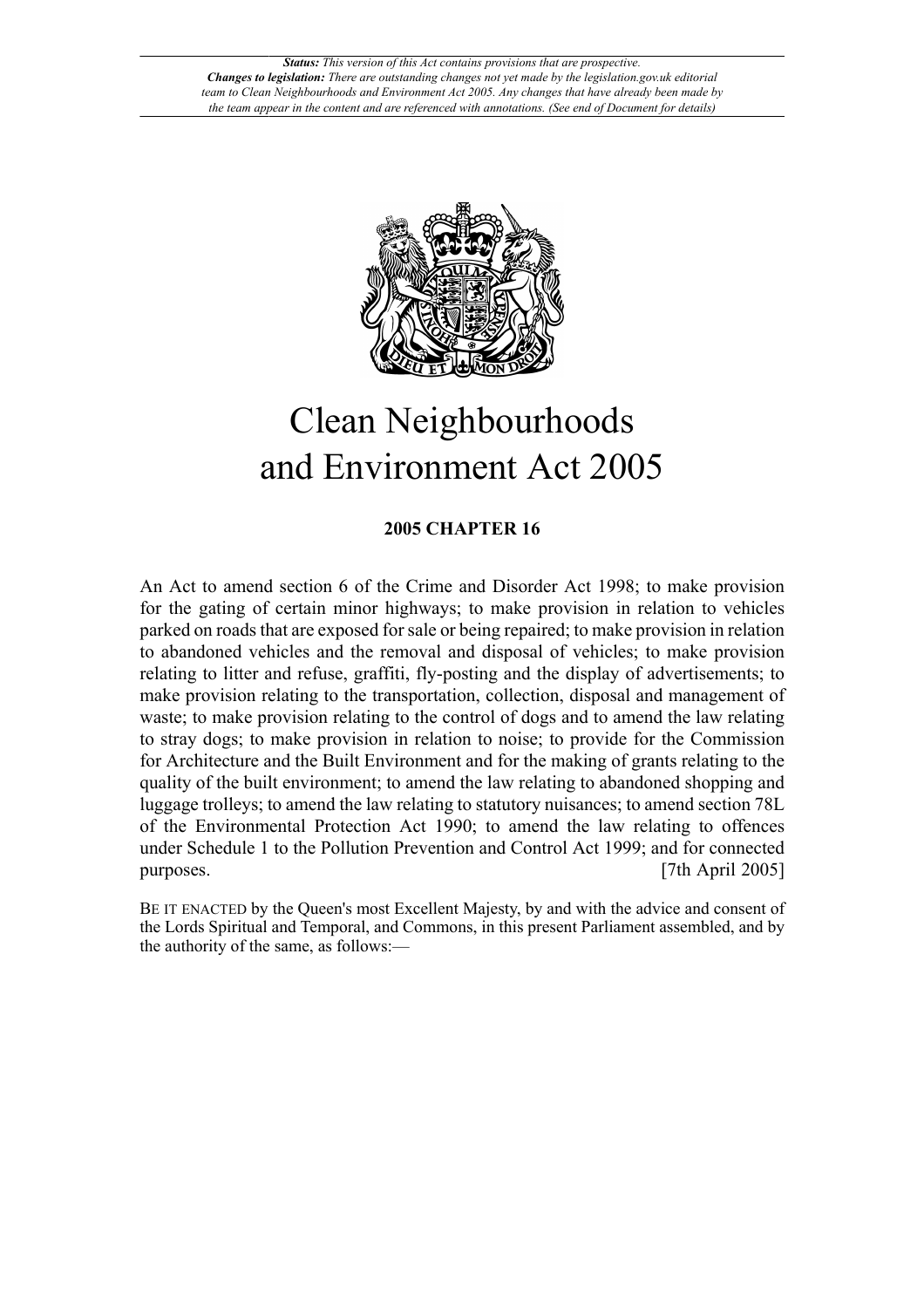PROSPECTIVE

## **PART 1**

#### CRIME AND DISORDER

# **1 Crime and disorder reduction strategies**

In section 6 of the Crime and Disorder Act 1998 (c. 37) (formulation and implementation of crime and disorder reduction strategies), in subsection (2)(a) (reviews), in each of sub-paragraphs (i) and (ii) after "crime and disorder in the area" including anti-social and other behaviour adversely affecting the local environment)".

# **2 Gating orders**

In the Highways Act 1980 (c. 66), after section 129 insert—

## "**PART 8A**

## RESTRICTION OF RIGHTS OVER HIGHWAY

## **129A Gating orders**

- (1) A council may in accordance with this Part make an order under this section in relation to any relevant highway for which they are the highway authority.
- (2) An order under this section is to be known as a "gating order".
- (3) Before making a gating order in relation to a relevant highway the council must be satisfied that—
	- (a) premises adjoining or adjacent to the highway are affected by crime or anti-social behaviour;
	- (b) the existence of the highway is facilitating the persistent commission of criminal offences or anti-social behaviour; and
	- (c) it is in all the circumstances expedient to make the order for the purposes of reducing crime or anti-social behaviour.
- (4) The circumstances referred to in subsection  $(3)(c)$  include—
	- (a) the likely effect of making the order on the occupiers of premises adjoining or adjacentto the highway;
	- (b) the likely effect of making the order on other persons in the locality; and
	- (c) in a case where the highway constitutes a through route, the availability of a reasonably convenient alternative route.
- (5) In this section "relevant highway" means a highway other than—
	- (a) a special road;
	- (b) a trunk road;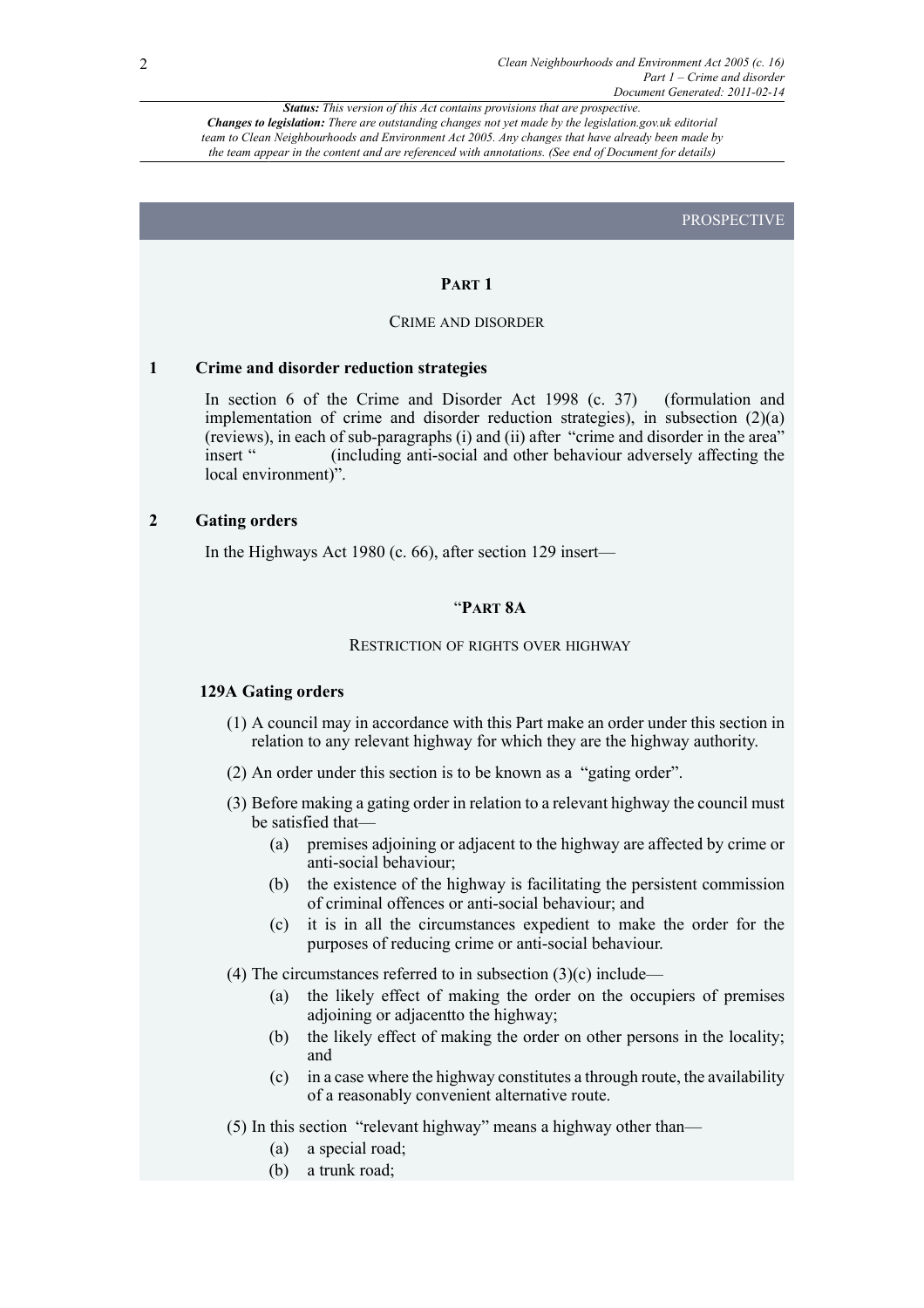*Status: This version of this Act contains provisions that are prospective.*

*Changes to legislation: There are outstanding changes not yet made by the legislation.gov.uk editorial team to Clean Neighbourhoods and Environment Act 2005. Any changes that have already been made by the team appear in the content and are referenced with annotations. (See end of Document for details)*

- (c) a classified or principal road;
- (d) a strategic road, within the meaning of sections 60 and 61 of the Traffic Management Act 2004 (strategic roads in London);
- (e) a highway of such other description as the appropriate person may by regulations prescribe.

#### **129B Effect of gating orders**

- (1) A gating order restricts, to the extent specified in the order, the public right of way over the highway to which it relates.
- (2) A gating order may in particular—
	- (a) restrict the public right of way at all times, or in respect of such times, days or periods as may be specified in the order;
	- (b) exclude persons of a description specified in the order from the effect of the restriction.
- (3) A gating order may not be made so as to restrict the public right of way over a highway for the occupiers of premises adjoining or adjacent to the highway.
- (4) A gating order may not be made so as to restrict the public right of way over a highway which is the only or principal means of access to any dwelling.
- (5) In relation to a highway which is the only or principal means of access to any premises used for business or recreational purposes, a gating order may not be made so as to restrict the public right of way over the highway during periods when those premises are normally used for those purposes.
- (6) A gating order may authorise the installation, operation and maintenance of a barrier or barriers for the purpose of enforcing the restriction provided for in the order.
- (7) A council may install, operate and maintain any barrier authorised under subsection  $(6)$ .
- (8) A highway in relation to which a gating order is made shall not cease to be regarded as a highway by reason of the restriction of the public right of way under the order (or by reason of any barrier authorised under this section).
- (9) In subsection (4) "dwelling" means any building or part of a building occupied, or intended to be occupied, as a separate dwelling.

### **129C Procedure for gating orders**

- (1) Before making a gating order in relation to a highway a council must notify the occupiers of premises adjacent to or adjoining the highway, in such manner as the appropriate person may by regulations prescribe, of—
	- (a) the proposed order; and
	- (b) the period within which they may make representations about it.
- (2) The appropriate person must by regulations make provision as to further procedure to be complied with by a council in relation to the making of a gating order.
- (3) Regulations under subsection (2) must include provision as to—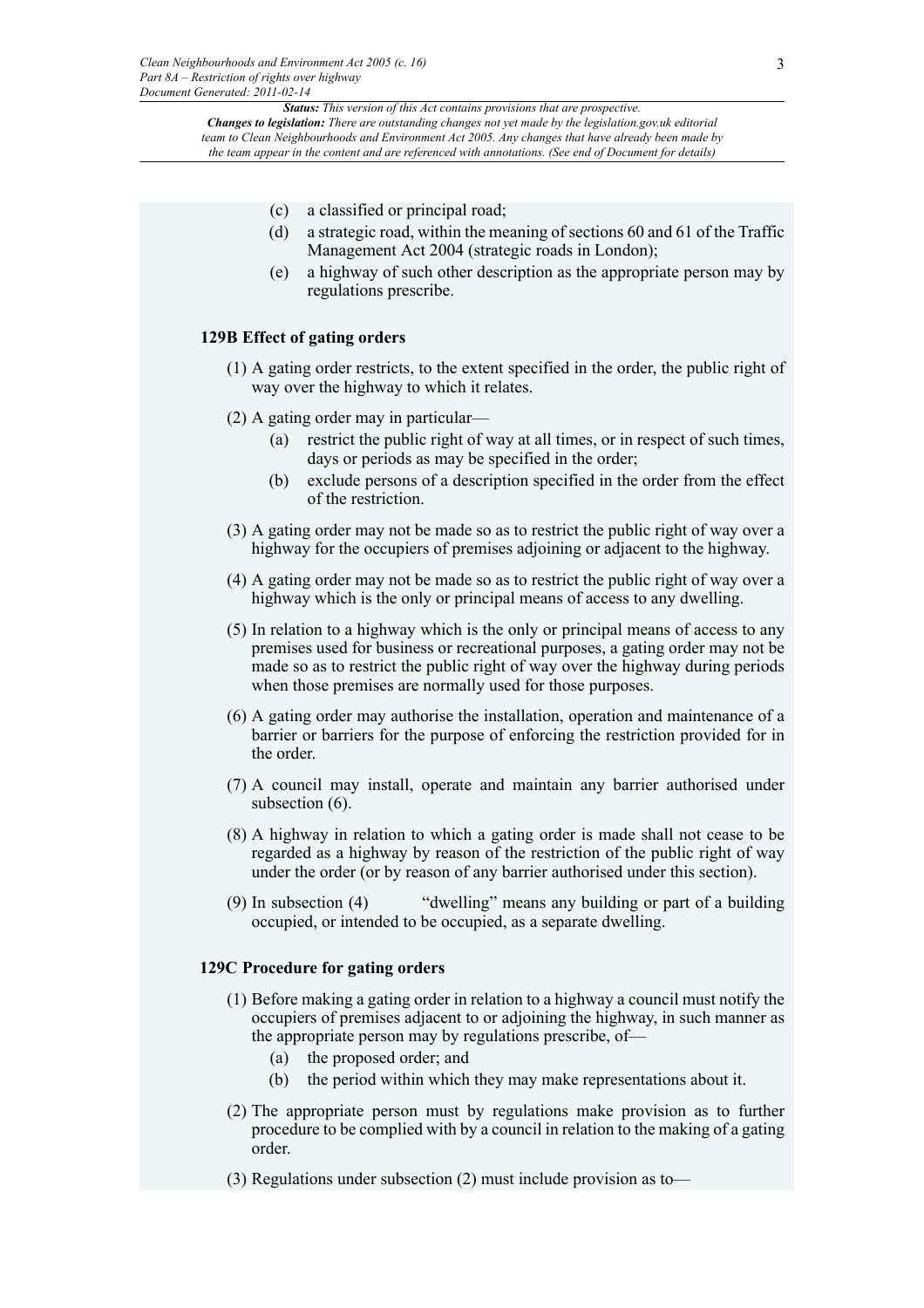| (a)        | the publication of a proposed order;                                                                                                                                                              |
|------------|---------------------------------------------------------------------------------------------------------------------------------------------------------------------------------------------------|
| (b)        | public availability of copies of a proposed order;                                                                                                                                                |
| (c)        | notification of persons (other than those referred to in subsection (1))<br>likely to be affected by a proposed order;                                                                            |
| (d)        | the making of representations about a proposed order.                                                                                                                                             |
|            | $(4)$ Regulations under subsection $(2)$ may include provision—                                                                                                                                   |
| (a)        | requiring a council to hold a public inquiry in such circumstances as<br>may be specified in the regulations;                                                                                     |
| (b)        | permitting a council to hold a public inquiry at their discretion in such<br>circumstances as may be so specified.                                                                                |
|            | (5) The appropriate person may by regulations specify requirements as to form and<br>content with which a gating order must comply.                                                               |
|            | 129D Validity of gating orders                                                                                                                                                                    |
|            | (1) A person may apply to the High Court for the purpose of questioning the<br>validity of a gating order on the ground that—                                                                     |
| (a)<br>(b) | the council had no power to make it; or<br>any requirement under this Part was not complied with in relation to it.                                                                               |
|            | (2) An application under this section must be made within a period of six weeks<br>beginning with the date on which the gating order is made.                                                     |
|            | (3) On an application under this section the High Court may by order suspend<br>the operation of the gating order, or any of its provisions, until the final<br>determination of the proceedings. |
| (a)        | (4) If on an application under this section the High Court is satisfied that-<br>the council had no power to make the order, or                                                                   |
| (b)        | the interests of the applicant have been substantially prejudiced by any<br>failure to comply with a requirement under this Part,                                                                 |
|            | the High Court may quash the order or any of its provisions.                                                                                                                                      |
| (a)        | (5) A gating order, or any of its provisions, may be suspended under subsection (3)<br>or quashed under subsection $(4)$ —<br>generally; or                                                       |
| (b)        | so far as may be necessary for the protection of the interests of the<br>applicant.                                                                                                               |
|            | (6) Except as provided for by this section, a gating order may not, either before or<br>after it has been made, be questioned in any legal proceedings.                                           |
|            | 129E Publication and availability of gating orders                                                                                                                                                |
|            | (1) The appropriate person may by regulations make provision imposing<br>requirements on councils in relation to-                                                                                 |

- (a) the publication of gating orders;
- (b) public availability of copies of gating orders;
- (c) the keeping and inspection of registers of gating orders.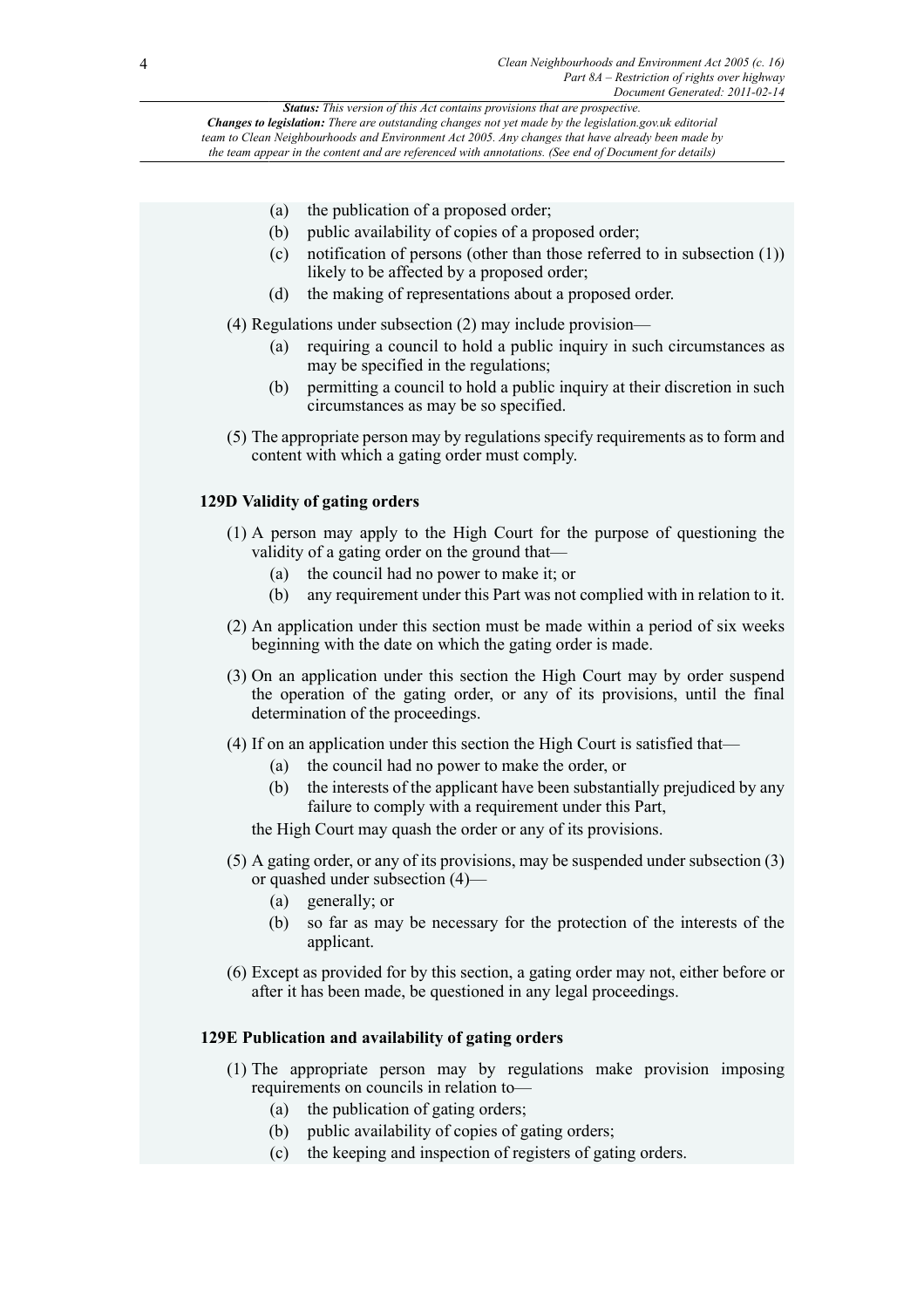(2) Regulations under subsection (1)(b) may provide that a council need not provide a person with a copy of a gating order otherwise than on payment of a reasonable charge.

## **129F Variation and revocation of gating orders**

- (1) A council may vary a gating order made by them so as further to restrict any public right of way over the highway to which the order relates, if they are satisfied that in all the circumstances it is expedient to do so for the purpose of reducing crime or anti-social behaviour.
- (2) A council may vary a gating order made by them so as to reduce the restriction imposed by the order, if and to the extent that they are satisfied that the restriction is no longer expedient in all the circumstances for the purpose of reducing crime or anti-social behaviour.
- (3) A council may revoke a gating order made by them, if they are satisfied that the restriction imposed by the order is no longer expedient in all the circumstances for the purpose of reducing crime or anti-social behaviour.
- (4) Before varying or revoking a gating order in relation to a highway a council must notify the occupiers of premises adjacent to or adjoining the highway, in such manner as the appropriate person may by regulations prescribe, of—
	- (a) the proposed variation or revocation; and
	- (b) the period within which they may make representations about it.
- (5) The appropriate person must by regulations make further provision as to the procedure to be followed by a council in relation to the variation or revocation of a gating order.
- (6) Regulations under subsection (5) must include provision as to—
	- (a) publication of any proposed variation or revocation;
	- (b) notification of persons (other than those referred to in subsection (4)) likely to be affected by a proposed variation or revocation;
	- (c) the making of representations about a proposed variation or revocation.
- (7) Regulations under subsection (5) may include provision—
	- (a) requiring a council to hold a public inquiry in such circumstances as may be specified in the regulations;
	- (b) permitting a council to hold a public inquiry at their discretion in such circumstances as may be so specified.

#### **129G Interpretation**

For the purposes of this Part—

"anti-social behaviour" means behaviour by a person which causes or is likely to cause harassment, alarm or distress to one or more other persons not of the same household as himself;

"appropriate person" means—

- (a) the Secretary of State, in relation to England;
- (b) the National Assembly for Wales, in relation to Wales."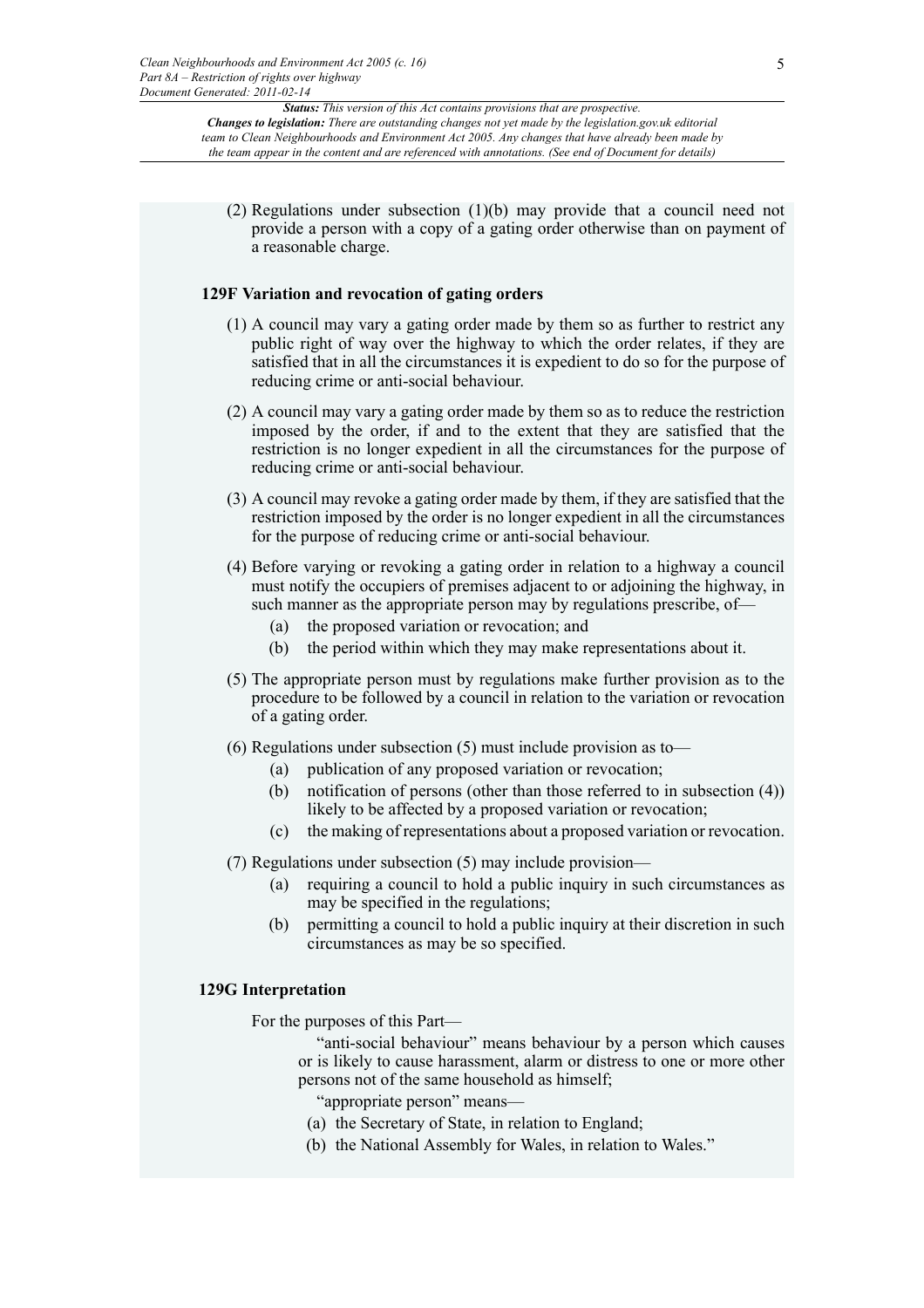# **PART 2**

# **VEHICLES**

## Nuisance parking offences

# **3 Exposing vehicles for sale on a road**

- (1) A person is guilty of an offence if at any time—
	- (a) he leaves two or more motor vehicles parked within 500 metres of each other on a road or roads where they are exposed or advertised for sale, or
	- (b) he causes two or more motor vehicles to be so left.
- (2) A person is not to be convicted of an offence under subsection (1) if he proves to the satisfaction of the court that he was not acting for the purposes of a business of selling motor vehicles.
- (3) A person guilty of an offence under subsection (1) is liable on summary conviction to a fine not exceeding level 4 on the standard scale.
- (4) In this section—

"motor vehicle" has the same meaning as in the Refuse Disposal (Amenity) Act 1978 (c. 3);

"road" has the same meaning as in the Road Traffic Regulation Act 1984 (c. 27).

# **4 Repairing vehicles on a road**

- (1) A person who carries out restricted works on a motor vehicle on a road is guilty of an offence, subject as follows.
- (2) For the purposes of this section "restricted works" means—
	- (a) works for the repair, maintenance, servicing, improvement or dismantling of a motor vehicle or of any part of or accessory to a motor vehicle;
	- (b) works for the installation, replacement or renewal of any such part or accessory.
- (3) A person is not to be convicted of an offence under this section in relation to any works if he proves to the satisfaction of the court that the works were not carried out—
	- (a) in the course of, or for the purposes of, a business of carrying out restricted works; or
	- (b) for gain or reward.
- (4) Subsection (3) does not apply where the carrying out of the works gave reasonable cause for annoyance to persons in the vicinity.
- (5) A person is also not to be convicted of an offence under this section in relation to any works if he proves to the satisfaction of the court that the works carried out were works of repair which—
	- (a) arose from an accident or breakdown in circumstances where repairs on the spot or elsewhere on the road were necessary; and
	- (b) were carried out within 72 hours of the accident or breakdown or were within that period authorised to be carried out at a later time by the local authority for the area.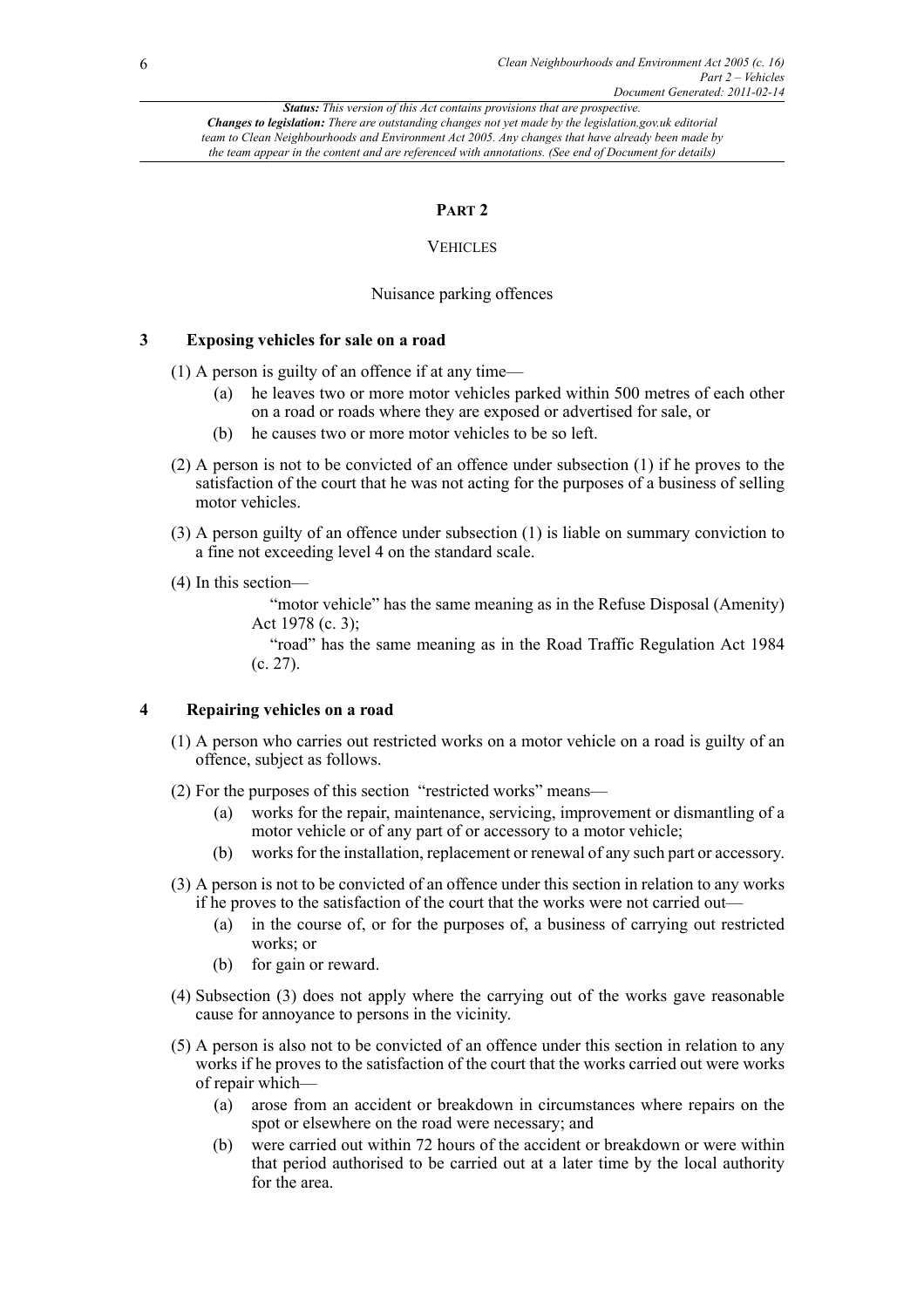- (6) A person guilty of an offence under this section is liable on summary conviction to a fine not exceeding level 4 on the standard scale.
- (7) In this section—

"motor vehicle" has the same meaning as in the Refuse Disposal (Amenity) Act 1978;

"road" has the same meaning as in the Road Traffic Regulation Act 1984; "local authority" has the meaning given in section 9.

# **5 Liability of directors etc**

- (1) Where an offence under section 3 or 4 committed by a body corporate is proved to have been committed with the consent or connivance of, or to have been attributable to any neglect on the part of—
	- (a) any director, manager, secretary or other similar officer of the body corporate, or
	- (b) a person who was purporting to act in any such capacity,

he as well as the body corporate is guilty of the offence and liable to be proceeded against and punished accordingly.

(2) Where the affairs of a body corporate are managed by its members, subsection (1) applies in relation to the acts or defaults of a member in connection with his functions of management as if he were a director of the body.

PROSPECTIVE

Nuisance parking offences: fixed penalty notices

## **6 Power to give fixed penalty notices**

- (1) Where on any occasion an authorised officer of a local authority has reason to believe that a person has committed an offence under section 3 or 4 in the area of that authority, the officer may give that person a notice offering him the opportunity of discharging any liability to conviction for that offence by payment of a fixed penalty to the local authority.
- (2) Where a person is given a notice under this section in respect of an offence—
	- (a) no proceedings may be instituted for that offence before the expiration of the period of fourteen days following the date of the notice; and
	- (b) he may not be convicted of that offence if he pays the fixed penalty before the expiration of that period.
- (3) A notice under this section must give such particulars of the circumstances alleged to constitute the offence as are necessary for giving reasonable information of the offence.
- (4) A notice under this section must also state—
	- (a) the period during which, by virtue of subsection (2), proceedings will not be taken for the offence;
	- (b) the amount of the fixed penalty; and
	- (c) the person to whom and the address at which the fixed penalty may be paid.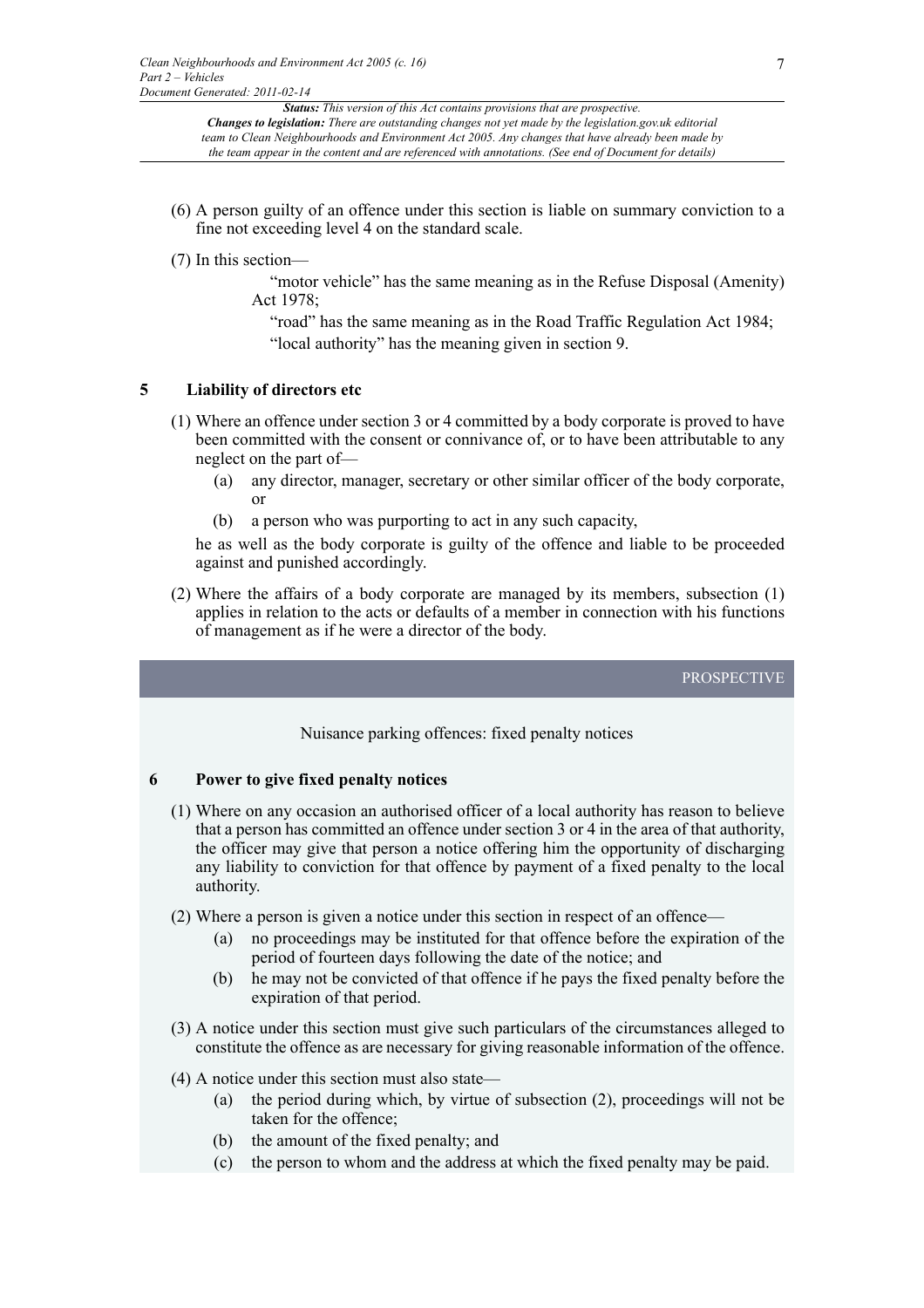- (5) Without prejudice to payment by any other method, payment of the fixed penalty may be made by pre-paying and posting a letter containing the amount of the penalty (in cash or otherwise) to the person mentioned in subsection  $(4)(c)$  at the address so mentioned.
- (6) Where a letter is sent in accordance with subsection (5) payment is to be regarded as having been made at the time at which that letter would be delivered in the ordinary course of post.
- (7) The form of a notice under this section is to be such as the appropriate person may by order prescribe.
- (8) The fixed penalty payable to a local authority under this section is, subject to subsection (9), £100.
- (9) The appropriate person may by order substitute a different amount for the amount for the time being specified in subsection (8).
- (10) The local authority to which a fixed penalty is payable under this section may make provision for treating it as having been paid if a lesser amount is paid before the end of a period specified by the authority.
- (11) The appropriate person may by regulations restrict the extent to which, and the circumstances in which, a local authority may make provision under subsection (10).
- (12) In any proceedings a certificate which—
	- (a) purports to be signed on behalf of the chief finance officer of the local authority, and
	- (b) states that payment of a fixed penalty was or was not received by a date specified in the certificate,

is evidence of the facts stated.

(13) In this section "chief finance officer", in relation to a local authority, means the person having responsibility for the financial affairs of the authority.

# **7 Power to require name and address**

- (1) If an authorised officer of a local authority proposes to give a person a notice under section 6, the officer may require the person to give him his name and address.
- (2) A person commits an offence if—
	- (a) he fails to give his name and address when required to do so under subsection (1), or
	- (b) he gives a false or inaccurate name or address in response to a requirement under that subsection.
- (3) A person guilty of an offence under subsection (2) is liable on summary conviction to a fine not exceeding level 3 on the standard scale.

# **8 Use of fixed penalty receipts**

- (1) This section applies in relation to amounts paid to a local authority in pursuance of notices under section 6 (its "fixed penalty receipts").
- (2) A local authority may use its fixed penalty receipts only for the purposes of—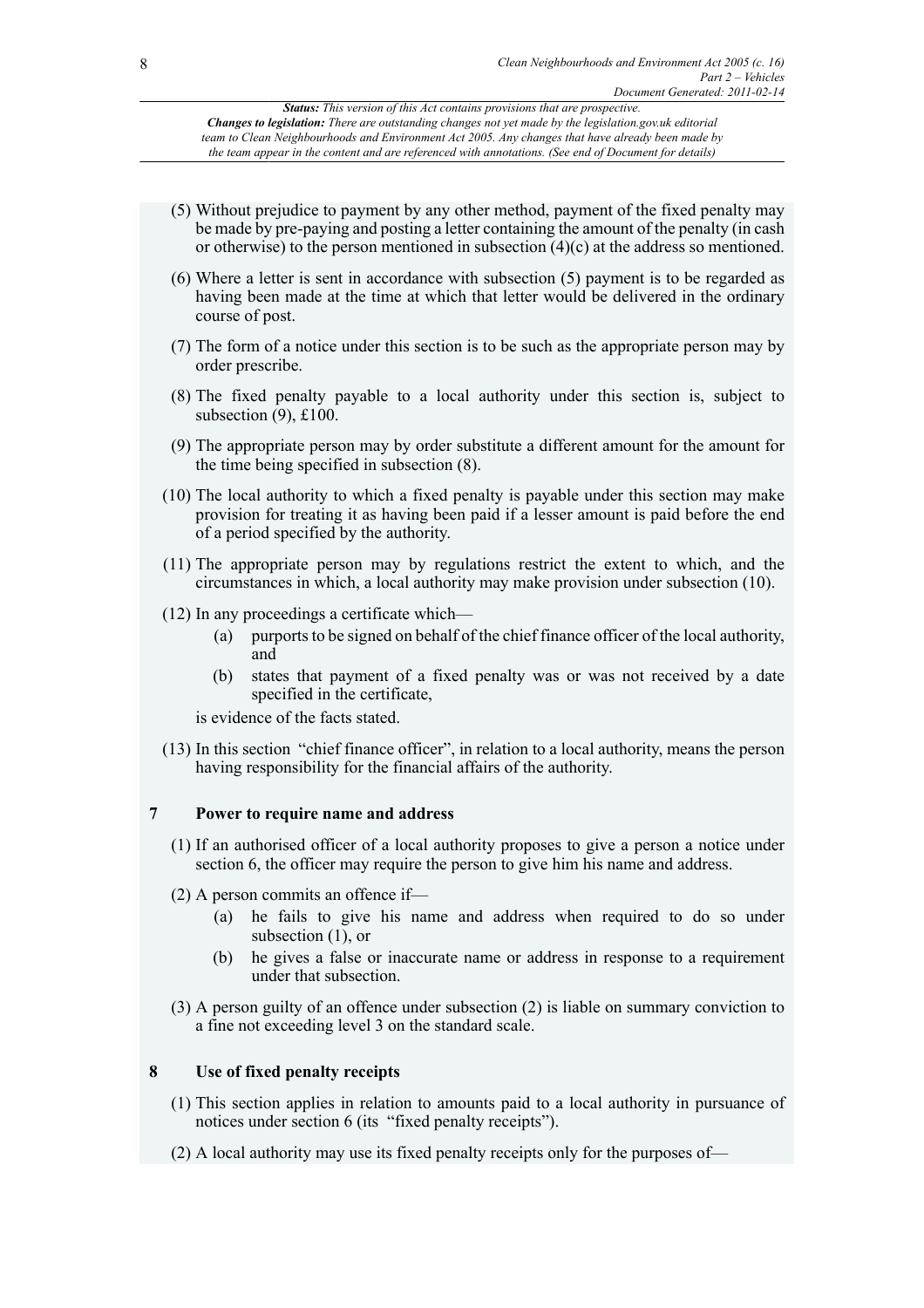*Status: This version of this Act contains provisions that are prospective.*

*Changes to legislation: There are outstanding changes not yet made by the legislation.gov.uk editorial team to Clean Neighbourhoods and Environment Act 2005. Any changes that have already been made by the team appear in the content and are referenced with annotations. (See end of Document for details)*

- (a) its functions under the Refuse Disposal (Amenity) Act 1978 (c. 3);
- (b) its functions under sections 99 to 102 of the Road Traffic Regulation Act 1984  $(c. 27);$
- (c) its functions relating to the enforcement of sections 3 and 4;
- (d) such other of its functions as may be specified in regulations made by the appropriate person.
- (3) Regulations under subsection  $(2)(d)$  may (in particular) have the effect that an authority may use its fixed penalty receipts for the purposes of any of its functions.
- (4) A local authority must supply the appropriate person with such information relating to its use of its fixed penalty receipts as the appropriate person may require.
- (5) The appropriate person may by regulations—

—

- (a) make provision for what a local authority is to do with its fixed penalty receipts
	- (i) pending their being used for the purposes of functions of the authority referred to in subsection (2);
	- (ii) if they are not so used before such time after their receipt as may be specified by the regulations;
- (b) make provision for accounting arrangements in respect of a local authority's fixed penalty receipts.
- (6) The provision that may be made under subsection  $(5)(a)(ii)$  includes (in particular) provision for the payment of sums to a person (including the appropriate person) other than the authority.
- (7) Before making regulations under this section, the appropriate person must consult—
	- (a) the authorities to which the regulations are to apply;
	- (b) such other persons as the appropriate person thinks fit.
- (8) The powers to make regulations conferred by this section are, for the purposes of subsection (1) of section 100 of the Local Government Act 2003 (c. 26), to be regarded as included among the powers mentioned in subsection (2) of that section.

# **9 Fixed penalty notices: supplementary**

- (1) For the purposes of this section, "this group of sections" means sections 6 to 8 and this section.
- (2) In this group of sections—

"local authority" means—

- (a) a district council in England;
- (b) a county council in England for an area for which there is no district council;
- (c) a London borough council;
- (d) the Common Council of the City of London;
- (e) the Council of the Isles of Scilly;
- (f) a county or county borough council in Wales; "appropriate person" means—
- (a) in relation to England, the Secretary of State;
- (b) in relation to Wales, the National Assembly for Wales;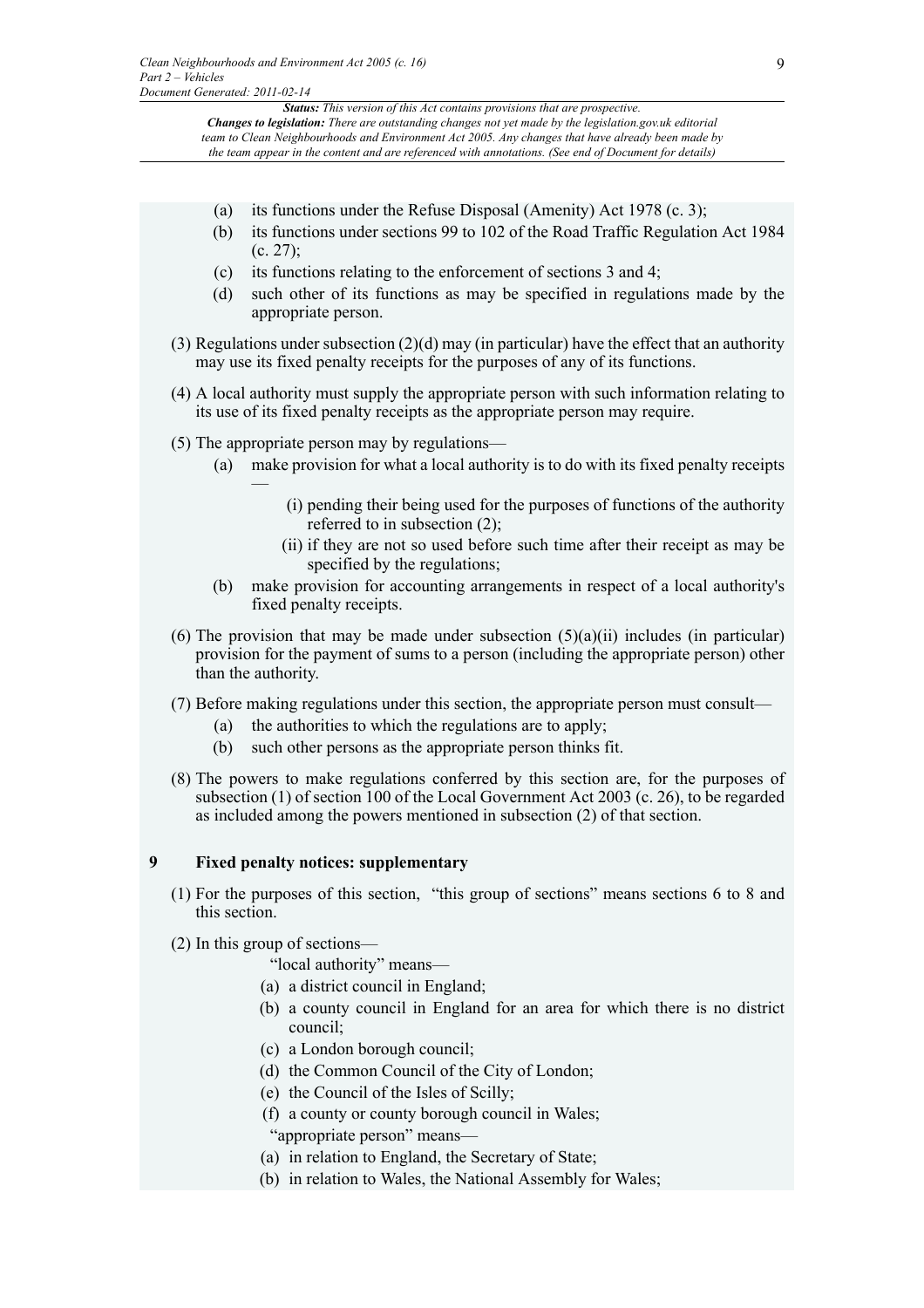"authorised officer", in relation to a local authority, means an employee of the authority who is authorised in writing by the authority for the purposes of giving notices under section 6.

- (3) Any order or regulations under this group of sections must be made by statutory instrument.
- (4) Any such order or regulations may make different provision for different purposes (including different provision in relation to different authorities or different descriptions of authority).
- (5) A statutory instrument containing an order or regulations made by the Secretary of State under this group of sections is subject to annulment in pursuance of a resolution of either House of Parliament.

Abandoned vehicles

PROSPECTIVE

# **10 Offence of abandoning a vehicle: fixed penalty notices**

In the Refuse Disposal (Amenity) Act 1978 (c. 3), after section 2 (offence of unauthorised abandonment of vehicles etc) insert—

#### "**2A Fixed penalty notices for offence of abandoning vehicles**

- (1) Where on any occasion it appears to an authorised officer of a local authority that a person has committed an offence under section  $2(1)(a)$  above in the area of that authority, the officer may give that person a notice offering him the opportunity of discharging any liability to conviction for the offence by payment of a fixed penalty to the authority.
- (2) Where a person is given a notice under this section in respect of an offence—
	- (a) no proceedings may be instituted for that offence before the expiration of the period of fourteen days following the date of the notice; and
	- (b) he may not be convicted of that offence if he pays the fixed penalty before the expiration of the period.
- (3) A notice under this section must give such particulars of the circumstances alleged to constitute the offence as are necessary for giving reasonable information of the offence.
- (4) A notice under this section must also state—
	- (a) the period during which, by virtue of subsection (2) above, proceedings will not be taken for the offence;
	- (b) the amount of the fixed penalty; and
	- (c) the person to whom and the address at which the fixed penalty may be paid.
- (5) Without prejudice to payment by any other method, payment of the fixed penalty may be made by pre-paying and posting a letter containing the amount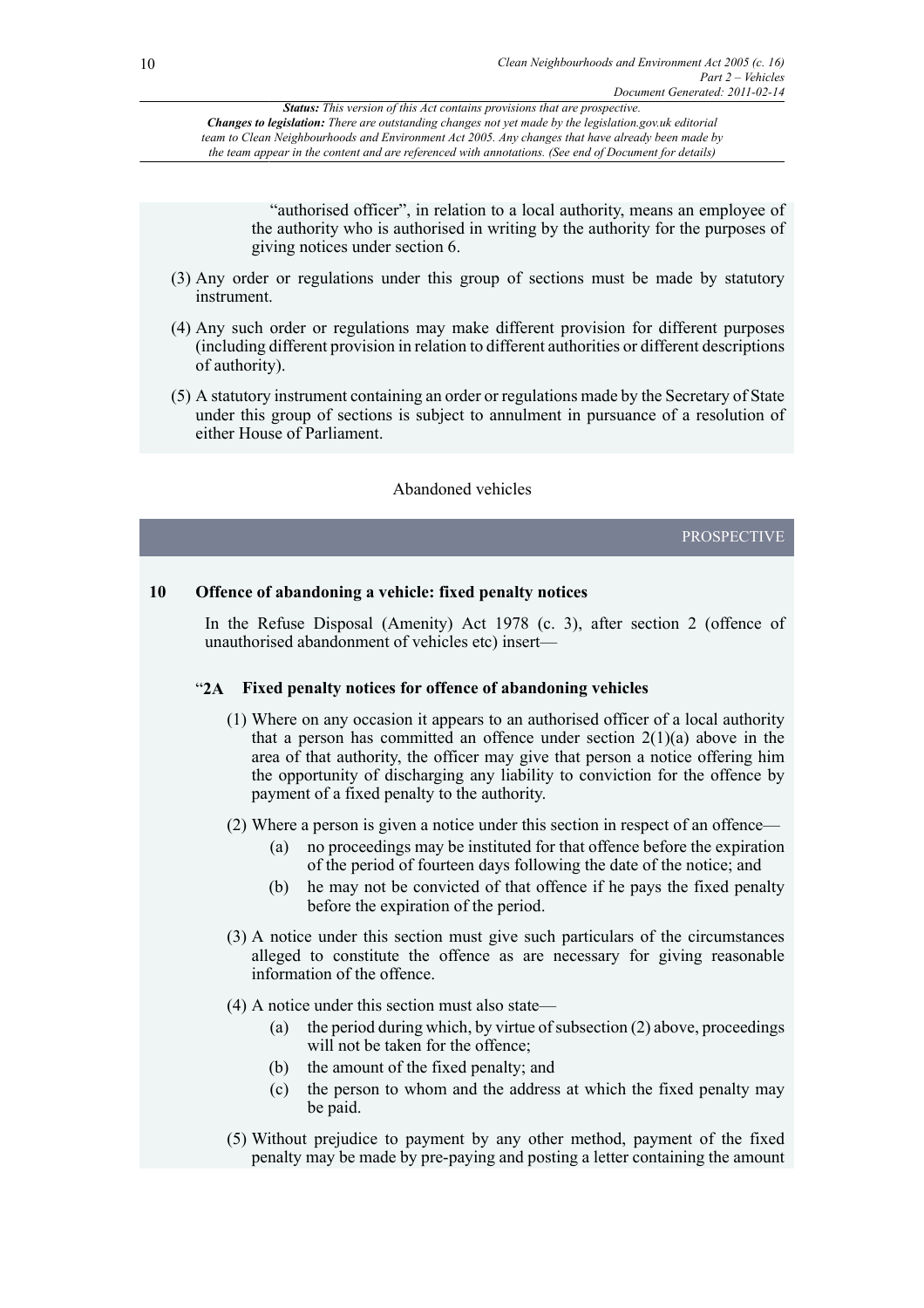*Status: This version of this Act contains provisions that are prospective.*

*Changes to legislation: There are outstanding changes not yet made by the legislation.gov.uk editorial team to Clean Neighbourhoods and Environment Act 2005. Any changes that have already been made by the team appear in the content and are referenced with annotations. (See end of Document for details)*

|    | of the penalty (in cash or otherwise) to the person mentioned in subsection (4)<br>(c) above at the address so mentioned.                                                                                                      |  |
|----|--------------------------------------------------------------------------------------------------------------------------------------------------------------------------------------------------------------------------------|--|
|    | $(6)$ Where a letter is sent in accordance with subsection $(5)$ above payment is to be<br>regarded as having been made at the time at which that letter would be delivered<br>in the ordinary course of post.                 |  |
|    | (7) The form of a notice under this section is to be such as the appropriate person<br>may by order prescribe.                                                                                                                 |  |
|    | (8) The fixed penalty payable to a local authority under this section is, subject to<br>subsection $(9)$ below, £200.                                                                                                          |  |
|    | (9) The appropriate person may by order substitute a different amount for the<br>amount for the time being specified in subsection (8) above.                                                                                  |  |
|    | (10) The local authority to which a fixed penalty is payable under this section may<br>make provision for treating it as having been paid if a lesser amount is paid<br>before the end of a period specified by the authority. |  |
|    | (11) The appropriate person may by regulations restrict the extent to which, and<br>the circumstances in which, a local authority may make provision under<br>subsection (10) above.                                           |  |
|    | (12) An order or regulations under this section may make different provision for<br>different purposes and in relation to different areas.                                                                                     |  |
|    | $(13)$ In any proceedings a certificate which—<br>purports to be signed on behalf of the chief finance officer of the local<br>(a)<br>authority, and                                                                           |  |
|    | states that payment of a fixed penalty was or was not received by a date<br>(b)<br>specified in the certificate,                                                                                                               |  |
|    | is evidence of the facts stated.                                                                                                                                                                                               |  |
|    | $(14)$ In this section—                                                                                                                                                                                                        |  |
|    | "authorised officer", in relation to a local authority, means an<br>employee of the authority who is authorised in writing by the authority<br>for the purposes of giving notices under this section;                          |  |
|    | "chief finance officer", in relation to a local authority, means the<br>person having responsibility for the financial affairs of the authority.                                                                               |  |
| 2B | Fixed penalty notices: power to require name and address                                                                                                                                                                       |  |
|    | (1) If an authorised officer of a local authority proposes to give a person a notice<br>under section 2A above, the officer may require the person to give him his name<br>and address.                                        |  |
|    | $(2)$ A person commits an offence if-                                                                                                                                                                                          |  |
|    | he fails to give his name and address when required to do so under<br>(a)<br>subsection (1) above, or                                                                                                                          |  |
|    | he gives a false or inaccurate name or address in response to a<br>(b)<br>requirement under that subsection.                                                                                                                   |  |

(3) A person guilty of an offence under subsection (2) above is liable on summary conviction to a fine not exceeding level 3 on the standard scale.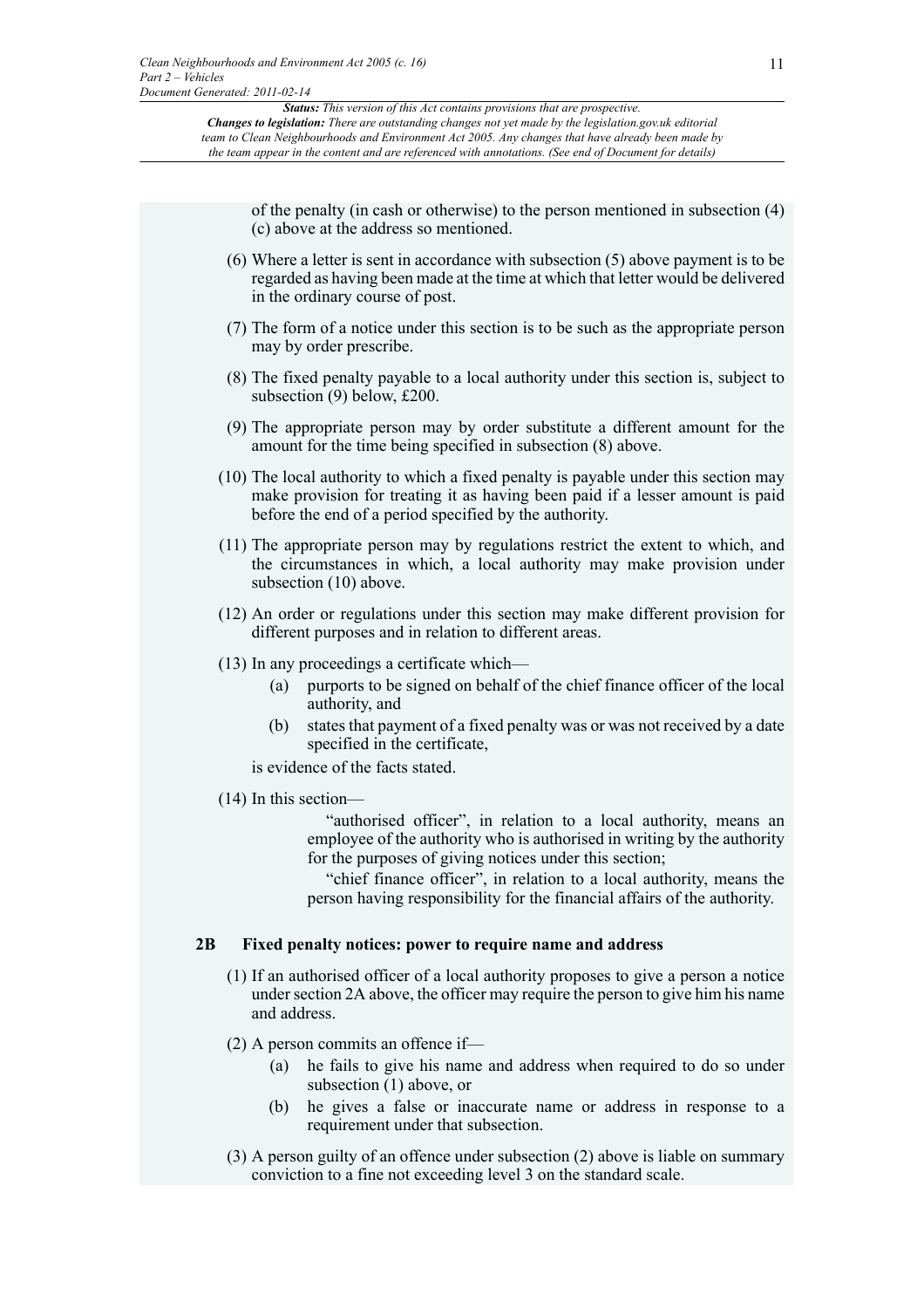(4) In this section "authorised officer" has the same meaning as in section 2A above.

# **2C Use of fixed penalties under section 2A**

- (1) This section applies in relation to amounts paid to a local authority in pursuance of notices under section 2A above (its "fixed penalty receipts").
- (2) A local authority may use its fixed penalty receipts only for the purposes of—
	- (a) its functions under this Act;
	- (b) its functions under sections 99 to 102 of the Road Traffic Regulation Act 1984;
	- (c) its functions relating to the enforcement of sections 3 and 4 of the Clean Neighbourhoods and Environment Act 2005; and
	- (d) such other of its functions as may be specified in regulations made by the appropriate person.
- (3) Regulations under subsection (2)(d) above may in particular have the effect that a local authority may use its fixed penalty receipts for the purposes of any of its functions.
- (4) A local authority must supply the appropriate person with such information relating to its use of its fixed penalty receipts as the appropriate person may require.
- (5) The appropriate person may by regulations—
	- (a) make provision for what a local authority is to do with its fixed penalty receipts—
		- (i) pending their being used for the purposes of functions of the authority referred to in subsection (2) above;
		- (ii) if they are not so used before such time after their receipt as may be specified by the regulations;
	- (b) make provision for accounting arrangements in respect of a local authority's fixed penalty receipts.
- (6) The provision that may be made under subsection  $(5)(a)(ii)$  above includes (in particular) provision for the payment of sums to a person (including the appropriate person) other than the authority.
- (7) Before making regulations under this section, the appropriate person must consult—
	- (a) the authorities to which the regulations are to apply;
	- (b) such other persons as the appropriate person thinks fit.
- (8) The powers to make regulations conferred by this section are, for the purposes of subsection (1) of section 100 of the Local Government Act 2003, to be regarded as included among the powers mentioned in subsection (2) of that section."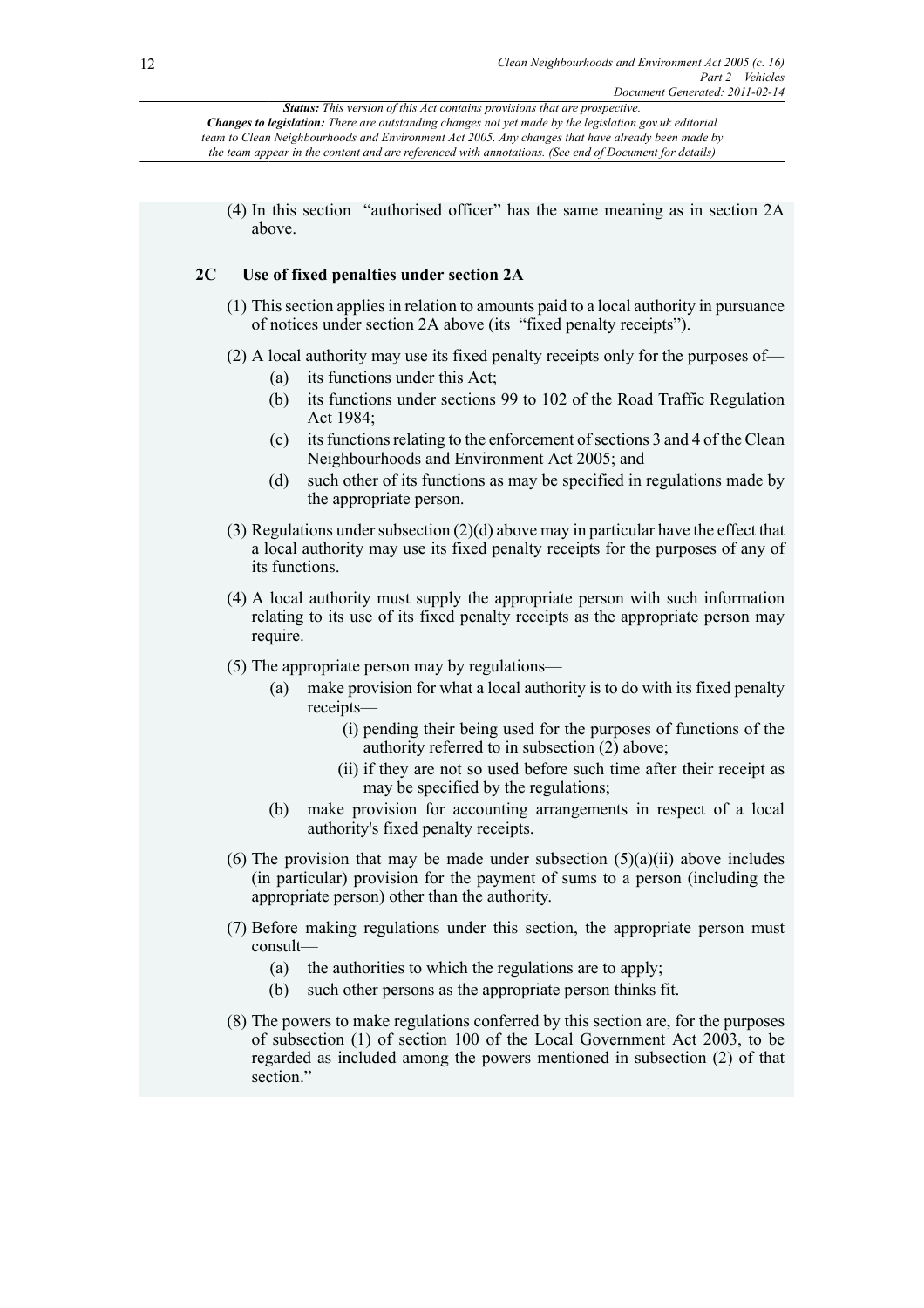#### **11 Notice of removal**

- (1) Section 3 of the Refuse Disposal (Amenity) Act 1978 (c. 3) (removal of abandoned vehicles) is amended as follows.
- (2) After subsection (2) (requirement to give notice to occupier) insert—
	- $(2)$  Subsection (2) does not apply where the vehicle is abandoned on a road (within the meaning of the Road Traffic Regulation Act 1984)."
- (3) Omit subsection (5) (requirement to give notice of removal of vehicle which ought to be destroyed).

# PROSPECTIVE

## **12 Disposal**

- (1) Section 4(1) of the Refuse Disposal (Amenity) Act 1978 (disposal of abandoned vehicles) is amended as follows.
- (2) For paragraphs (a) and (b) substitute—
	- "(a) in the case of a vehicle which in the opinion of the authority is in such a condition that it ought to be destroyed, at any time after its removal;
	- (b) in the case of a vehicle, not falling within paragraph (a), which—
		- (i) does not display a licence (whether current or otherwise and whether or not the vehicle is required to display a licence), and
		- (ii) does not display any registration mark (whether indicating registration within or outside the United Kingdom),
		- at any time after its removal;".
- (3) Omit the words from "but not earlier" to the end.
- $(4)$  In section 11(1) of that Act (interpretation), in the definition of "licence", at the end insert " (including a nil licence within the meaning of that Act)".

PROSPECTIVE

#### **13 Guidance**

In the Refuse Disposal (Amenity) Act 1978 (c. 3), after section 4 insert—

## "**4A Guidance**

Any authority on whom functions are conferred under section 3 or 4 above must, in exercising those functions, have regard to any guidance given to the authority for the purpose by the appropriate person."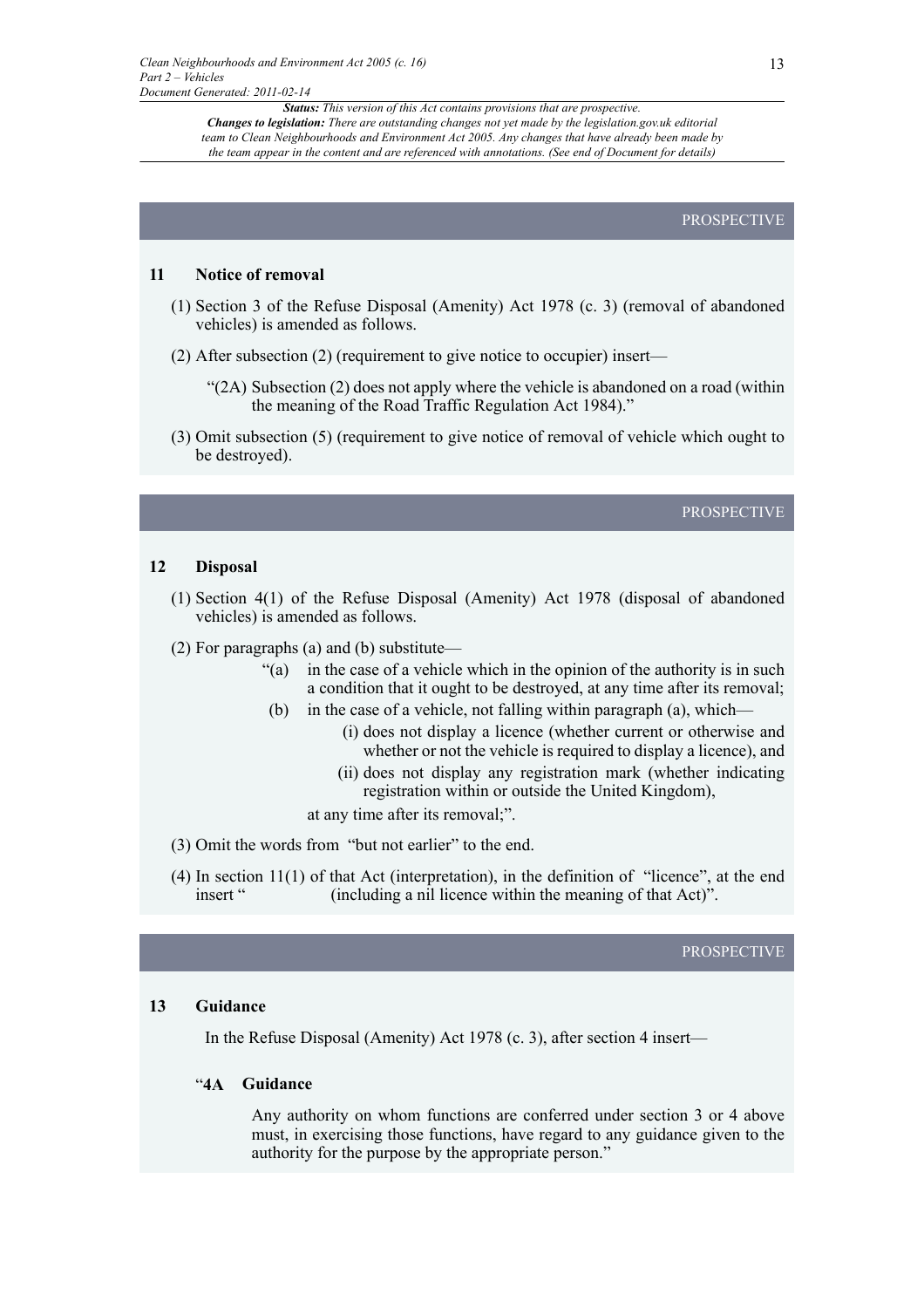# **14 Abandoned vehicles: supplementary**

- (1) The Refuse Disposal (Amenity) Act 1978 is amended as follows.
- (2) In section 10(5), after "except" insert—
	- "(za) an order or regulations under section 2A above, or regulations under section 2C above, made by the National Assembly for Wales; or".
- (3) In section 11(1), after "that is to say—" insert—
	- ""appropriate person" means—
		- (a) in relation to a local authority in England, the Secretary of State;
		- (b) in relation to a local authority in Wales, the National Assembly for Wales;".

PROSPECTIVE

Illegally parked vehicles etc

# **15 Notice of removal**

- (1) Section 99 of the Road Traffic Regulation Act 1984 (c. 27) (removal of vehicles) is amended as follows.
- (2) In subsection (3) (requirement to give notice of removal to occupier), after "land" insert " other than a road".
- (3) Omit subsection (4) (requirement to give notice of removal of vehicle which ought to be destroyed).

# **16 Disposal**

- (1) Section 101 of the Road Traffic Regulation Act 1984 (c. 27) (ultimate disposal of removed vehicles) is amended as follows.
- (2) In subsection (3), in paragraph (a), omit the words from "and on which" to "at the time of its removal".
- (3) In that subsection, for paragraph (b) substitute—
	- "(b) in the case of a vehicle, not falling within paragraph (a), which—
		- (i) does not display a licence (whether current or otherwise and whether or not the vehicle is required to display a licence), and
		- (ii) does not display any registration mark (whether indicating registration within or outside the United Kingdom),

at any time after its removal;".

- (4) In that subsection, omit the words from "but, in a case" to the end.
- (5) In subsection (8), in the definition of "licence", at the end insert " (including a nil licence within the meaning of that Act)".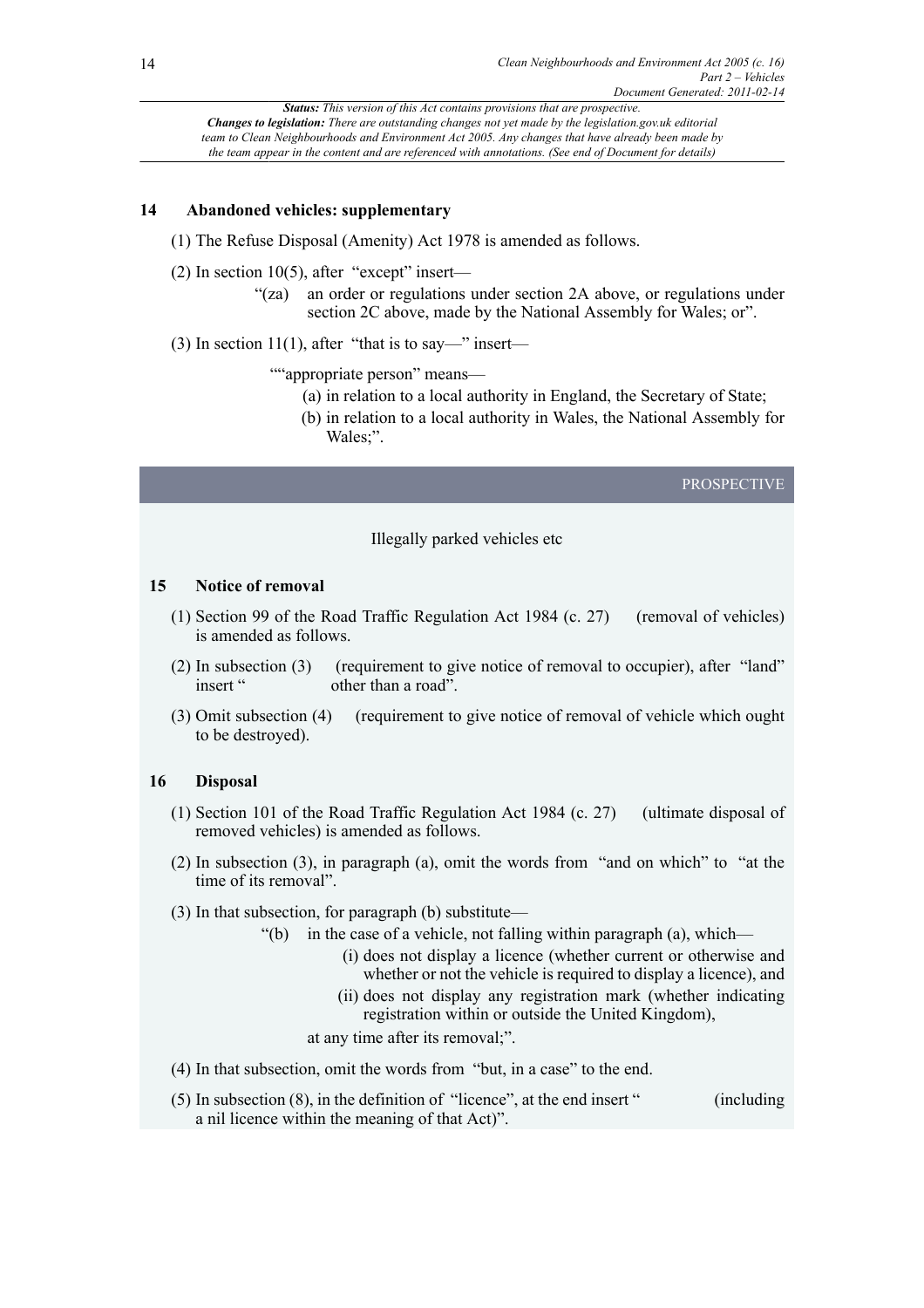#### **17 Guidance**

In section 103 of the Road Traffic Regulation Act 1984 (supplementary provision as to removal of vehicles), at the end insert—

- "(4) A local authority must in exercising any of their functions under sections 99 to 102 have regard to any guidance given to the authority for the purpose by—
	- (a) the Secretary of State, in the case of a local authority in England;
	- (b) the National Assembly for Wales, in the case of a local authority in Wales.
- (5) In subsection (4) "local authority" has the meaning given by section  $100(5)$ (a) and (b)."

#### **PART 3**

## LITTER AND REFUSE

#### Offence of dropping litter

#### **18 Extension of litter offence to all open places**

In section 87 of the Environmental Protection Act 1990 (c. 43) (offence of leaving litter), for subsections (1) to (4) substitute—

- "(1) A person is guilty of an offence if he throws down, drops or otherwise deposits any litter in any place to which this section applies and leaves it.
- (2) This section applies to any place in the area of a principal litter authority which is open to the air, subject to subsection (3) below.
- (3) This section does not apply to a place which is "open to the air" for the purposes of this Part by virtue of section 86(13) above if the public does not have access to it, with or without payment.
- (4) It is immaterial for the purposes of this section whether the litter is deposited on land or in water.
- (4A) No offence is committed under subsection (1) above where the depositing of the litter is—
	- (a) authorised by law; or
	- (b) done by or with the consent of the owner, occupier or other person having control of the place where it is deposited.
- (4B) A person may only give consent under subsection (4A)(b) above in relation to the depositing of litter in a lake or pond or watercourse if he is the owner, occupier or other person having control of—
	- (a) all the land adjoining that lake or pond or watercourse; and
	- (b) all the land through or into which water in that lake or pond or watercourse directly or indirectly discharges, otherwise than by means of a public sewer.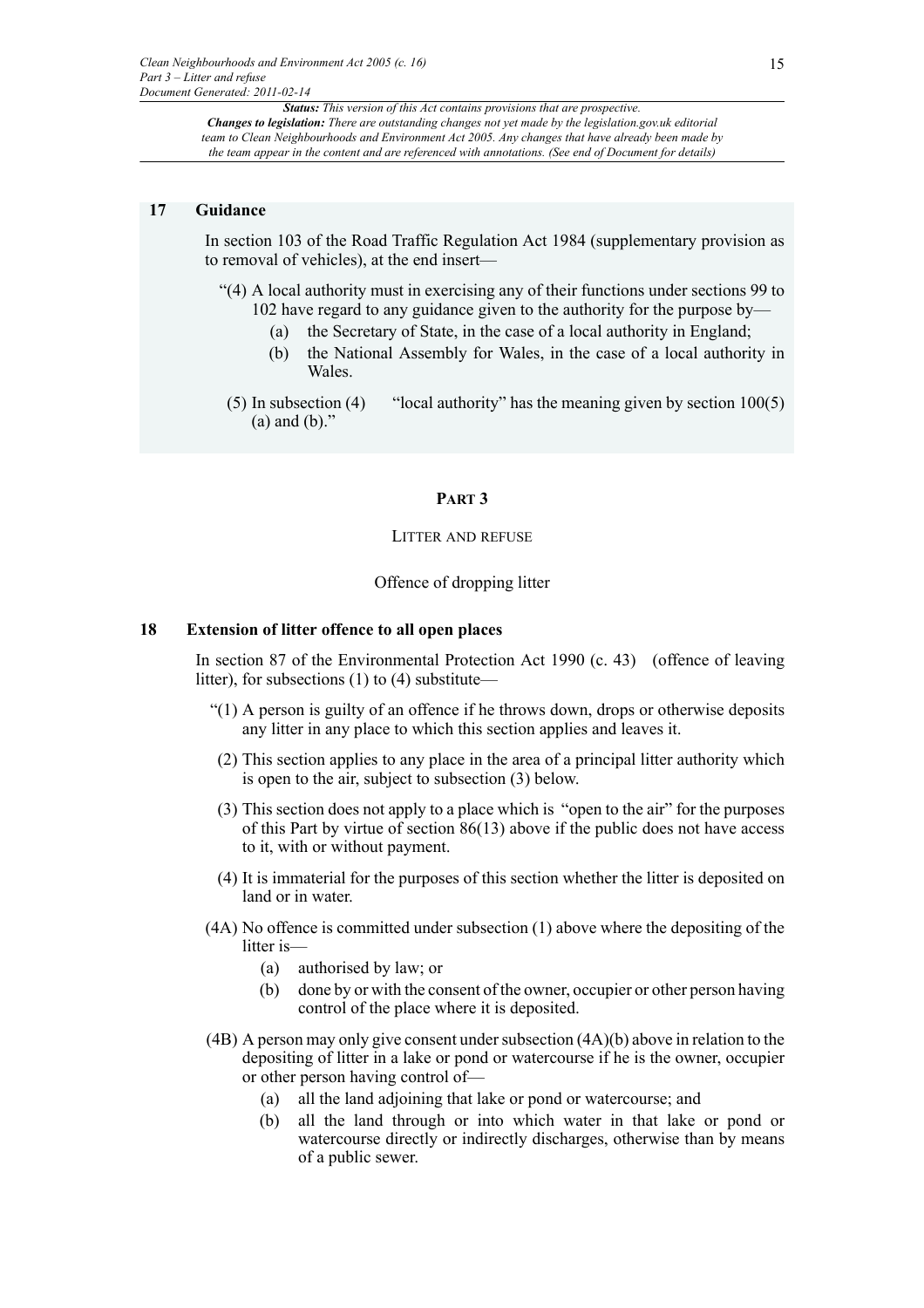(4C) In subsection (4B) above, "lake or pond", "watercourse" and "public sewer" have the same meanings as in section 104 of the Water Resources Act 1991."

#### **PROSPECTIVE**

#### **19 Litter offence: fixed penalty notices**

- (1) Section 88 of the Environmental Protection Act 1990 (c. 43) (fixed penalty notices for leaving litter) is amended as follows.
- (2) For subsections (6) and (7) (amount of fixed penalty) substitute—
	- "(6) The fixed penalty payable in pursuance of a notice under this section is payable to the litter authority whose authorised officer gave the notice.
	- (6A) The amount of a fixed penalty payable in pursuance of a notice under this section—
		- (a) is the amount specified by a principal litter authority in relation to its area (whether the penalty is payable to that or another authority), or
		- (b) if no amount is so specified, is £75.
	- (6B) The reference in subsection (6A) above to a principal litter authority does not include an English county council for an area for which there is also a district council.
		- (7) The litter authority to which a fixed penalty is payable under this section may make provision for treating it as having been paid if a lesser amount is paid before the end of a period specified by the authority."
- (3) After subsection (8) insert—
	- "(8A) If an authorised officer of a litter authority proposes to give a person a notice under this section, the officer may require the person to give him his name and address.
	- (8B) A person commits an offence if—
		- (a) he fails to give his name and address when required to do so under subsection (8A) above, or
		- (b) he gives a false or inaccurate name or address in response to a requirement under that subsection.
	- (8C) A person guilty of an offence under subsection (8B) above is liable on summary conviction to a fine not exceeding level 3 on the standard scale."
- (4) In subsection (9), at the end insert—
	- "(f) a parish or community council."
- (5) In subsection (10), for the definition of "authorised officer" substitute—

""authorised officer", in relation to a litter authority, means—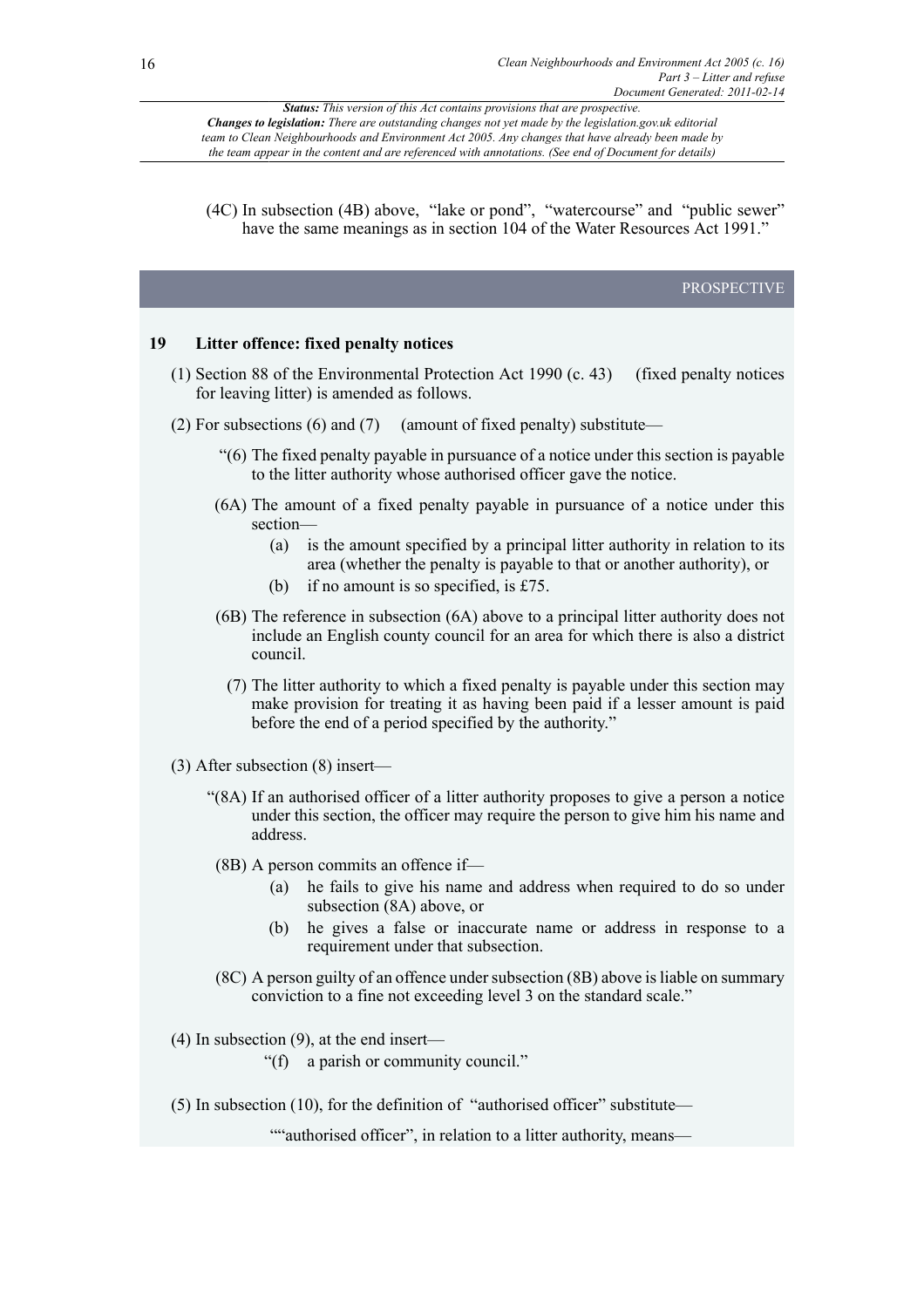*Status: This version of this Act contains provisions that are prospective.*

*Changes to legislation: There are outstanding changes not yet made by the legislation.gov.uk editorial team to Clean Neighbourhoods and Environment Act 2005. Any changes that have already been made by the team appear in the content and are referenced with annotations. (See end of Document for details)*

- (a) an employee of the authority who is authorised in writing by the authority for the purpose of giving notices under this section;
- (b) any person who, in pursuance of arrangements made with the authority, has the function of giving such notices and is authorised in writing by the authority to perform that function; and
- (c) any employee of such a person who is authorised in writing by the authority for the purpose of giving such notices;".

## (6) After that subsection insert—

"(11) The appropriate person may by regulations prescribe conditions to be satisfied by a person before a parish or community council may authorise him in writing for the purpose of giving notices under this section."

#### PROSPECTIVE

## Local authority notices

#### **20 Litter clearing notices**

- (1) Section 90 of the Environmental Protection Act 1990 (c. 43) (litter control areas) shall cease to have effect.
- (2) After section 92 of that Act insert—

## "**92A Litter clearing notices**

- (1) A principal litter authority may in accordance with this section serve a notice (a "litter clearing notice") in relation to any land in its area which is open to the air.
- (2) Before serving a litter clearing notice in relation to any land a principal litter authority must be satisfied that the land is defaced by litter or refuse so as to be detrimental to the amenity of the locality.
- (3) A litter clearing notice is to require the person on whom it is served—
	- (a) to clear the land of the litter or refuse; and
	- (b) if the principal litter authority is satisfied that the land is likely to become defaced by litter or refuse again, to take reasonable steps to prevent it from becoming so defaced.
- (4) A litter clearing notice must be served on—
	- (a) the occupier of the land to which it relates; or
	- (b) if the land is not occupied, the owner.
- (5) A litter clearing notice imposing a requirement under subsection (3)(a) above may specify—
	- (a) a period within which the requirement must be complied with;
	- (b) standards of compliance.
- (6) A period specified under subsection  $(5)(a)$  above may not be less than 28 days beginning with the day on which the notice is served.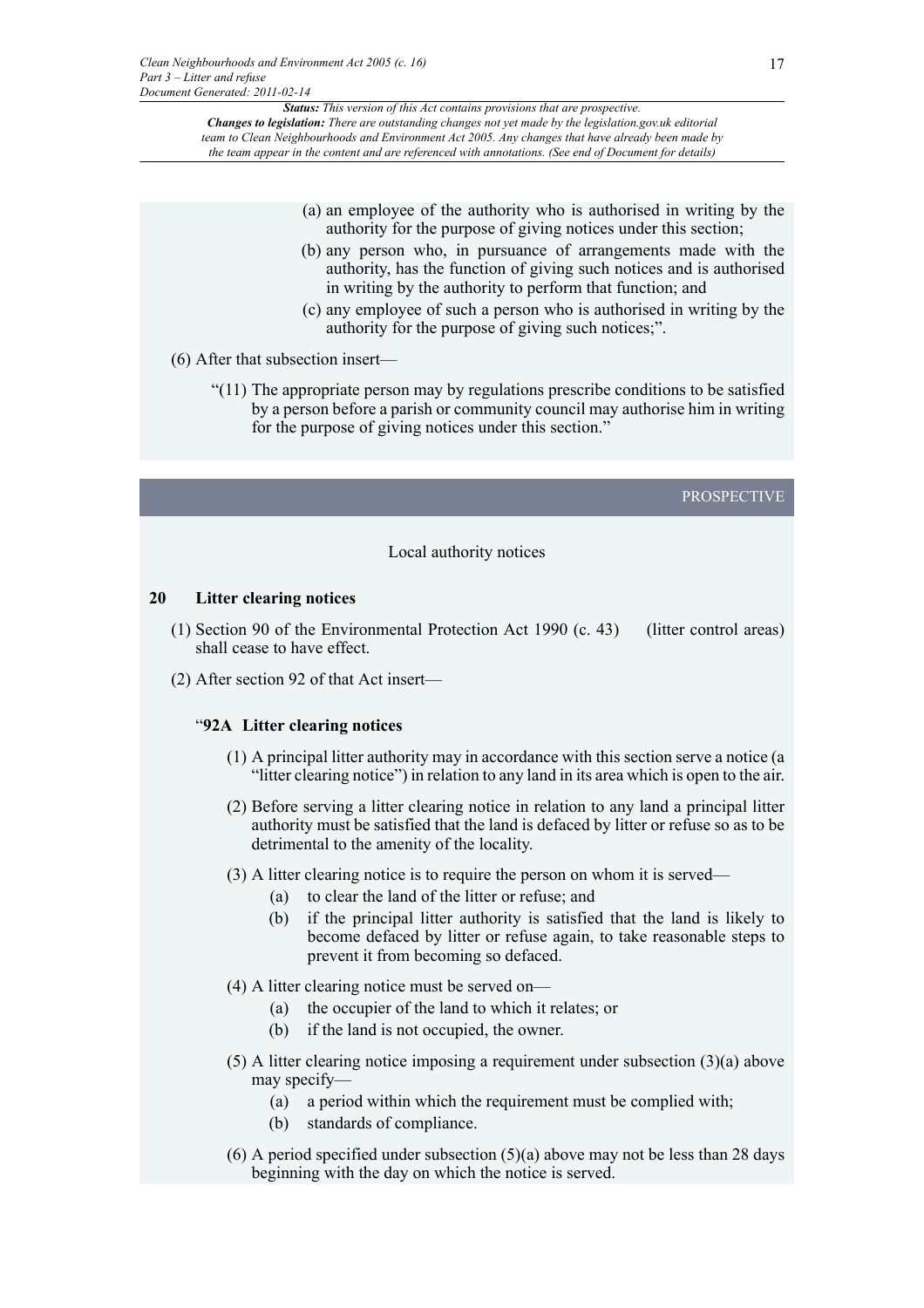

- (4) A notice against which an appeal under this section is made is of no effect pending the final determination or withdrawal of the appeal.
- (5) On the determination of an appeal under this section, the magistrates' court must—
	- (a) quash the notice;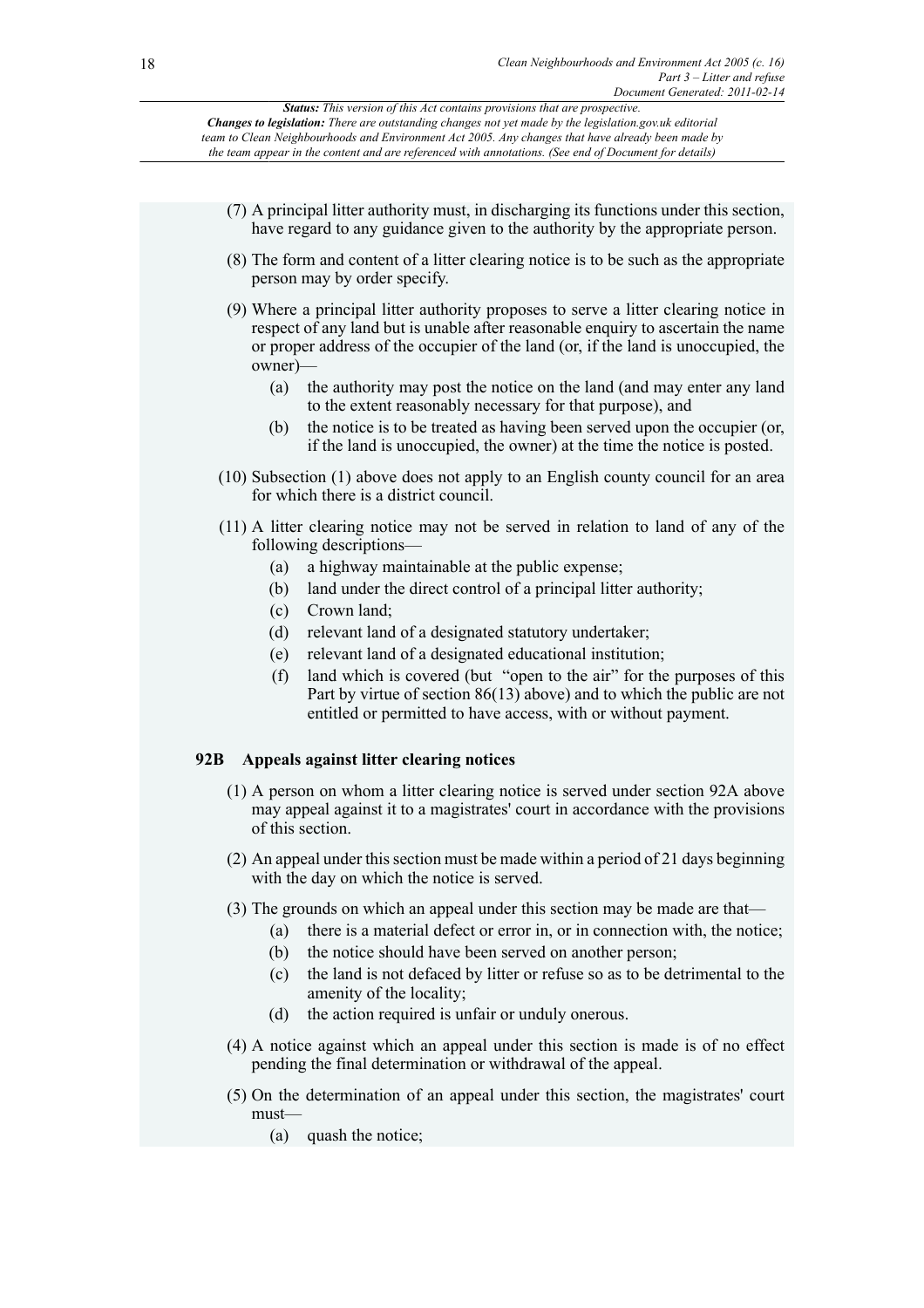- (b) modify the notice (including modifying it by extending the period specified in it); or
- (c) dismiss the appeal.

## **92C Failure to comply with litter clearing notice**

- (1) This section applies where the person on whom a litter clearing notice is served under section 92A above fails without reasonable excuse to comply with any requirement imposed by the notice.
- (2) The person is guilty of an offence and liable on summary conviction to a fine not exceeding level 4 on the standard scale.
- (3) The principal litter authority which served the notice or any person authorised by the authority may enter the land to which the notice relates and clear it of litter and refuse.
- (4) Where a principal litter authority exercises the power in subsection (3) above, it may require the person on whom the notice was served to pay a reasonable charge in respect of the exercise of the power.
- (5) A principal litter authority may for the purposes of subsection (4) above impose charges by reference to land of particular descriptions or categories (including categories determined by reference to surface area)."

#### **21 Street litter control notices**

- (1) In section 93 of the Environmental Protection Act 1990 (c. 43) (street litter control notices), after subsection (3) insert—
	- "(3A) A vehicle or stall or other moveable structure which is used for one or more commercial or retail activities while parked or set at a particular place on or verging a street is to be treated for the purposes of this section and section 94 below as if it were premises situated at that place having a frontage on that street in the place where it is parked or set.
	- (3B) In subsection (3A) above, "vehicle" means any vehicle intended or adapted for use on roads."
- (2) In section 94 of that Act (supplementary provisions in relation to street litter control notices), in subsection (4)(b) after "so specified" insert " (including the standards to which any such thing must be done)".
- (3) In that section, for subsections (8) and (9) substitute—
	- "(8) A person commits an offence if, without reasonable excuse, he fails to comply with a requirement imposed on him by a notice.
	- (9) A person guilty of an offence under subsection (8) above is liable on summary conviction to a fine not exceeding level 4 on the standard scale."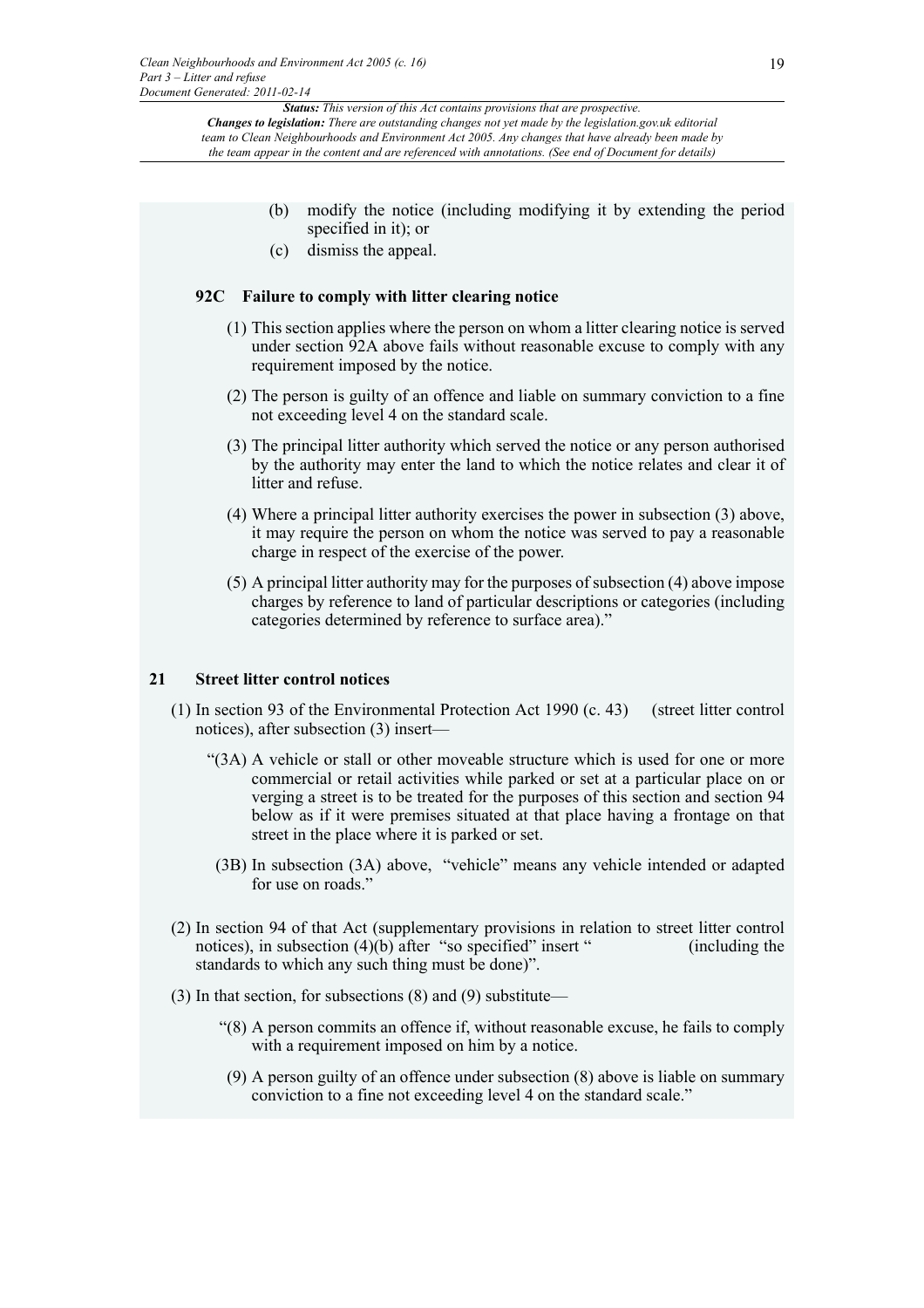## **22 Failure to comply with notice: fixed penalty notices**

After section 94 of the Environmental Protection Act 1990 (c. 43) insert—

## "**94A Fixed penalty notices relating to sections 92C and 94**

- (1) This section applies where on any occasion it appears to an authorised officer of a principal litter authority that a person has committed an offence under section 92C(2) or 94(8) above in relation to a notice served by that authority.
- (2) The authorised officer may give that person a notice offering him the opportunity of discharging any liability to conviction for the offence by payment of a fixed penalty to the principal litter authority.
- (3) Subsections (2) to (5) of section 88 above (fixed penalty notices for leaving litter) apply in relation to notices given under this section as they apply in relation to notices given under that section.
- (4) The amount of a fixed penalty payable to a principal litter authority under this section is—
	- (a) the amount specified by the authority in relation to its area (and an authority may specify different amounts for the two different offences referred to in subsection (1) above); or
	- (b) if no amount is so specified, £100.
- (5) The principal litter authority to which a fixed penalty is payable under this section may make provision for treating it as having been paid if a lesser amount is paid before the end of a period specified by the authority.
- (6) In any proceedings a certificate which—
	- (a) purports to be signed by or on behalf of the chief finance officer of a principal litter authority; and
	- (b) states that payment of a fixed penalty was or was not received by the date specified in the certificate,

is evidence of the facts stated.

(7) In this section—

"authorised officer", in relation to a principal litter authority, means an officer of the authority who is authorised in writing by the authority for the purposes of giving notices under this section;

"chief finance officer", in relation to a principal litter authority, means the person having responsibility for the financial affairs of that authority."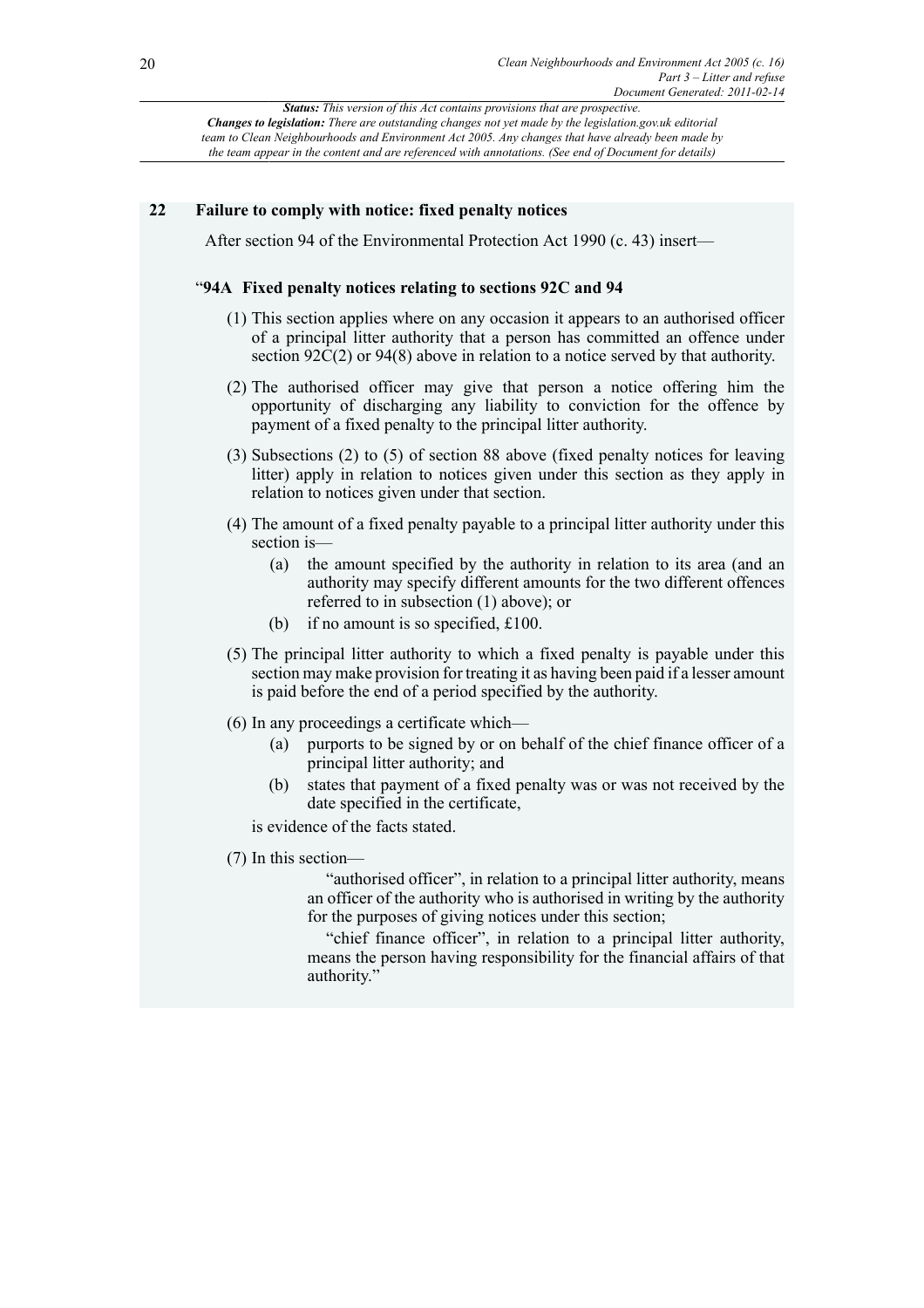*Document Generated: 2011-02-14*

*Status: This version of this Act contains provisions that are prospective. Changes to legislation: There are outstanding changes not yet made by the legislation.gov.uk editorial team to Clean Neighbourhoods and Environment Act 2005. Any changes that have already been made by the team appear in the content and are referenced with annotations. (See end of Document for details)*

PROSPECTIVE

Free distribution of printed matter

#### **23 Controls on free distribution of printed matter**

(1) In the Environmental Protection Act 1990 (c. 43), after section 94A (as inserted by section 22 above) insert—

#### "**94B Free distribution of printed matter**

Schedule 3A (distribution of printed matter on designated land) has effect."

(2) In that Act, after Schedule 3 insert—

#### "SCHEDULE 3A

## FREE DISTRIBUTION OF PRINTED MATTER ON DESIGNATED LAND

#### Offence of unauthorised distribution

- **1** (1) A person commits an offence if he distributes any free printed matter without the consent of a principal litter authority on any land which is designated by the authority under this Schedule, where the person knows that the land is so designated.
	- (2) A person commits an offence if he causes another person to distribute any free printed matter without the consent of a principal litter authority on any land designated by the authority under this Schedule.
	- (3) A person is not guilty of an offence under sub-paragraph (2) if he took reasonable steps to ensure that the distribution did not occur on any land designated under this Schedule.
	- (4) Nothing in this paragraph applies to the distribution of printed matter—
		- (a) by or on behalf of a charity within the meaning of the Charities Act 1993, where the printed matter relates to or is intended for the benefit of the charity;
		- (b) where the distribution is for political purposes or for the purposes of a religion or belief.
	- (5) A person guilty of an offence under this paragraph is liable on summary conviction to a fine not exceeding level 4 on the standard scale.
	- (6) For the purposes of this Schedule—
		- (a) to "distribute" printed matter means to give it out to, or offer or make it available to, members of the public and includes placing it on or affixing it to vehicles, but does not include putting it inside a building or letter-box;
		- (b) printed matter is "free" if it is distributed without charge to the persons to whom it is distributed.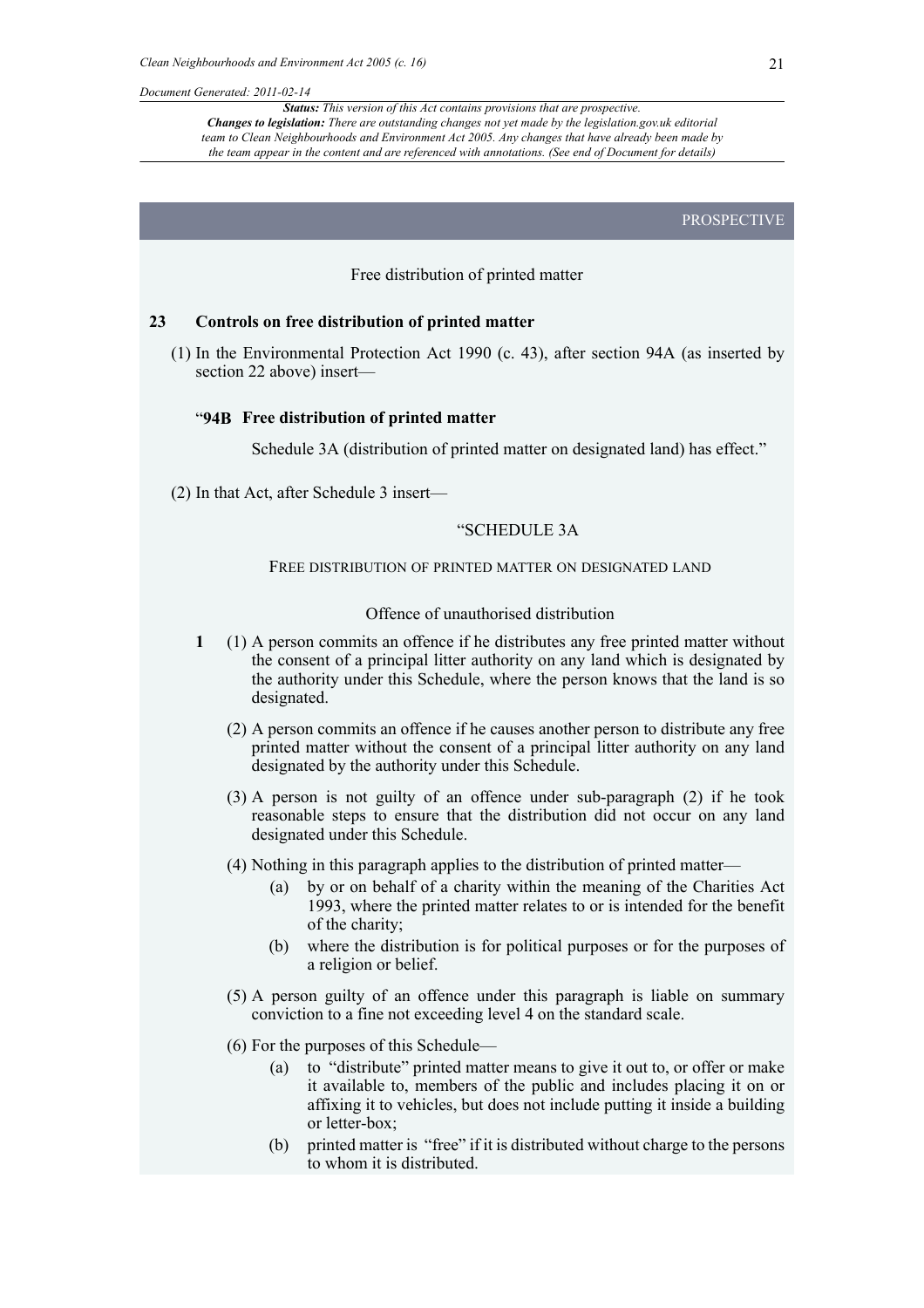(7) For the purposes of this Schedule a person does not distribute printed matter if the distribution takes place inside a public service vehicle (within the meaning of the Public Passenger Vehicles Act 1981).

#### Designation

- **2** (1) A principal litter authority may by order in accordance with this paragraph designate land in its area for the purposes of this Schedule.
	- (2) The land designated must consist of—
		- (a) relevant land of the authority;
		- (b) all or part of any relevant highway for which the authority is responsible; or
		- (c) both.
	- (3) A principal litter authority may only designate land where it is satisfied that the land is being defaced by the discarding of free printed matter which has been distributed there
	- (4) Where a principal litter authority proposes to make an order under subparagraph (1) above in respect of any land, it must—
		- (a) publish a notice of its proposal in at least one newspaper circulating in an area which includes the land; and
		- (b) post such a notice on the land.
	- (5) A notice under sub-paragraph (4) above must specify—
		- (a) the land proposed to be designated;
		- (b) the date on which it is proposed that the order is to come into force (which may not be earlier than the end of a period of 28 days beginning with the day on which the notice is given);
		- (c) the fact that objections may be made to the proposal, how they may be made and the period within which they may be made (being a period of at least 14 days beginning with the day on which the notice is given).
	- (6) Where after giving notice under sub-paragraph (4) above and taking into account any objections duly made pursuant to sub-paragraph (5)(c) above an authority decides to make an order under sub-paragraph (1) above in respect of any or all of the land in respect of which the notice was given, the authority must—
		- (a) publish a notice of its decision in at least one newspaper circulating in an area which includes the land; and
		- (b) post such a notice on the land.
	- (7) A notice under sub-paragraph (6) above must specify the date on which the order is to come into force, being a date not earlier than—
		- (a) the end of the period of 14 days beginning with the day on which the notice is given; and
		- (b) the date referred to in sub-paragraph (5)(b) above.
	- (8) A principal litter authority may at any time revoke an order under subparagraph (1) above in respect of any land to which the order relates.
	- (9) A principal litter authority must—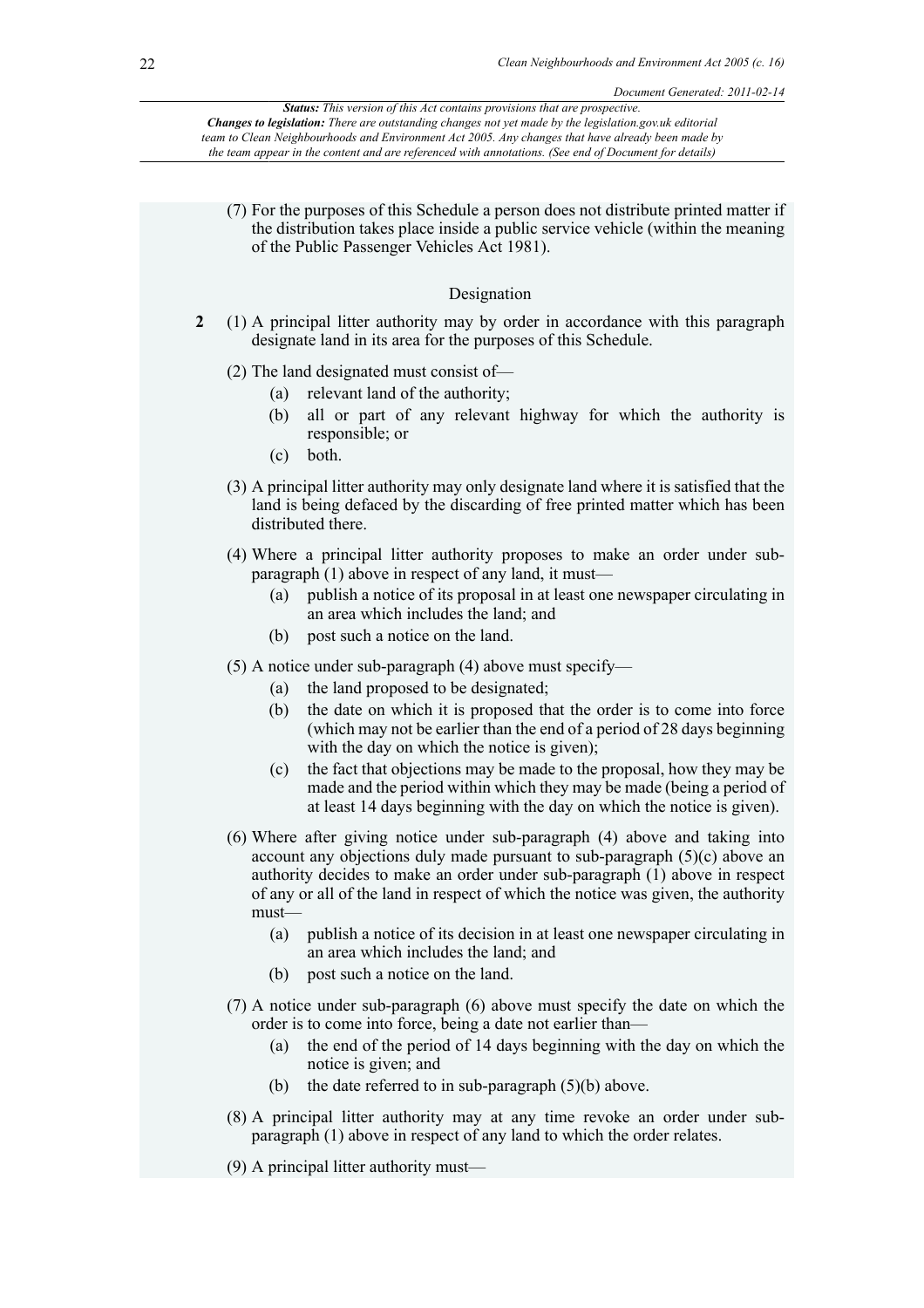—

*Document Generated: 2011-02-14*

*Status: This version of this Act contains provisions that are prospective.*

*Changes to legislation: There are outstanding changes not yet made by the legislation.gov.uk editorial team to Clean Neighbourhoods and Environment Act 2005. Any changes that have already been made by the team appear in the content and are referenced with annotations. (See end of Document for details)*

- (a) publish a notice of any revocation under sub-paragraph (8) above in at least one newspaper circulating in an area which includes the land in question; and
- (b) post such a notice on the land.
- (10) Sub-paragraph (1) above does not apply to an English county council for an area for which there is a district council.

# Consent and conditions

- **3** (1) A principal litter authority may on the application of any person consent to that person or any other person (identified specifically or by description) distributing free printed matter on any land designated by the authority under this Schedule.
	- (2) Consent under this paragraph may be given without limitation or may be limited
		- (a) by reference to the material to be distributed;
		- (b) by reference to a particular period, or particular times or dates;
		- (c) by reference to any part of the designated land;
		- (d) to a particular distribution.
	- (3) A principal litter authority need not give consent under this paragraph to any applicant where it considers that the proposed distribution would in all the circumstances be likely to lead to defacement of the designated land.
	- (4) Consent need not be given to any applicant if within the period of five years ending on the date of his application—
		- (a) he has been convicted of an offence under paragraph 1 above; or
		- (b) he has paid a fixed penalty under paragraph 7 below.
	- (5) Consent may be given under this paragraph subject to such conditions as the authority consider necessary or desirable for—
		- (a) protecting the designated land from defacement; or
		- (b) the effective operation and enforcement of this Schedule.
	- (6) The conditions which may be imposed by a principal litter authority under this paragraph include conditions requiring any person distributing printed matter pursuant to consent given under this paragraph to produce on demand written evidence of the consent to an authorised officer of the authority.
	- (7) Consent given by a principal litter authority under this paragraph may at any time be revoked (entirely or to any extent) by notice to the person to whom it was given, where—
		- (a) he has failed to comply with any condition subject to which it was given; or
		- (b) he is convicted of an offence under paragraph 1 above or pays a fixed penalty under paragraph 7 below.
	- (8) Any condition imposed under this paragraph in relation to any consent may be varied or revoked by notice given to the person to whom the consent was given.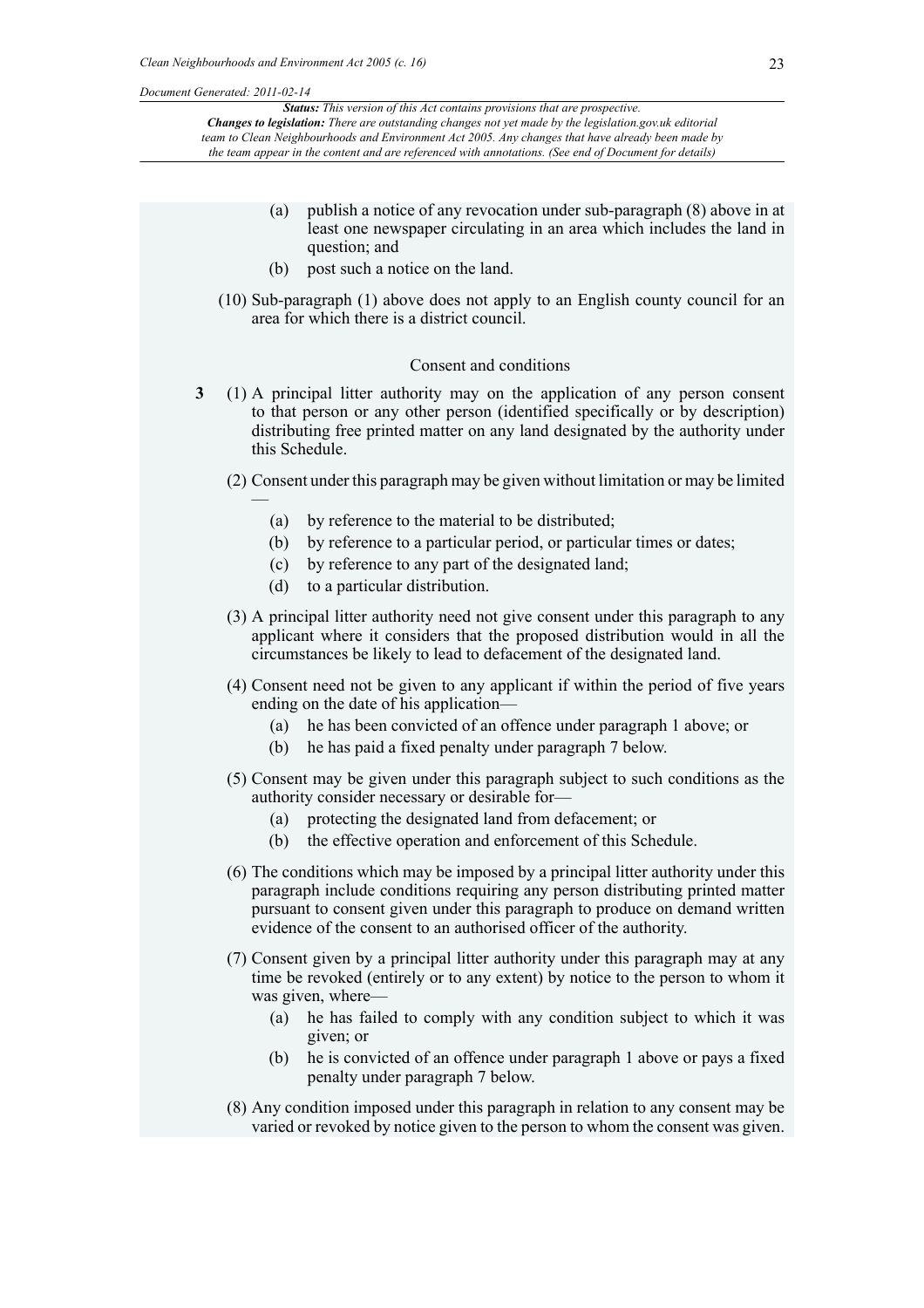#### Fees

- **4** (1) A principal litter authority may require the payment of a fee before giving consent under paragraph 3 above.
	- (2) The amount of a fee under this paragraph is to be such as the authority may determine, but may not be more than, when taken together with all other fees charged by the authority under this paragraph, is reasonable to cover the costs of operating and enforcing this Schedule.

#### Appeals

- **5** (1) Any person aggrieved by a decision of a principal litter authority under paragraph 3 above—
	- (a) to refuse consent,
	- (b) to impose any limitation or condition subject to which consent is given,
	- (c) to revoke consent (or to revoke it to any extent),

may appeal against the decision to a magistrates' court.

- (2) A magistrates' court may on an appeal under this paragraph—
	- (a) uphold any refusal of consent or require the authority to grant consent (without limitation or condition or subject to any limitation or condition);
	- (b) require the authority to revoke or vary any condition;
	- (c) uphold or quash revocation of consent (or uphold or quash revocation to any extent).

# Seizure of material

- **6** (1) Where it appears to an authorised officer of a principal litter authority that a person distributing any printed matter is committing an offence under paragraph 1 above, he may seize all or any of it.
	- (2) Any person claiming to own any printed matter seized under this paragraph may apply to a magistrates' court for an order that the printed matter be released to him.
	- (3) On an application under sub-paragraph (2) above, if the magistrates' court considers that the applicant does own the printed matter, the court shall order the principal litter authority to release it to him, except to the extent that the court considers that the authority needs to retain it for the purposes of proceedings relating to an offence under paragraph 1 above.
	- (4) Any printed matter seized under this paragraph (and not released under subparagraph (3) above) must be returned to the person from whom it is seized—
		- (a) at the conclusion of proceedings for the offence (unless the court orders otherwise);
		- (b) at the end of the period in which proceedings for the offence may be instituted, if no such proceedings have been instituted in that period (or have been instituted but discontinued).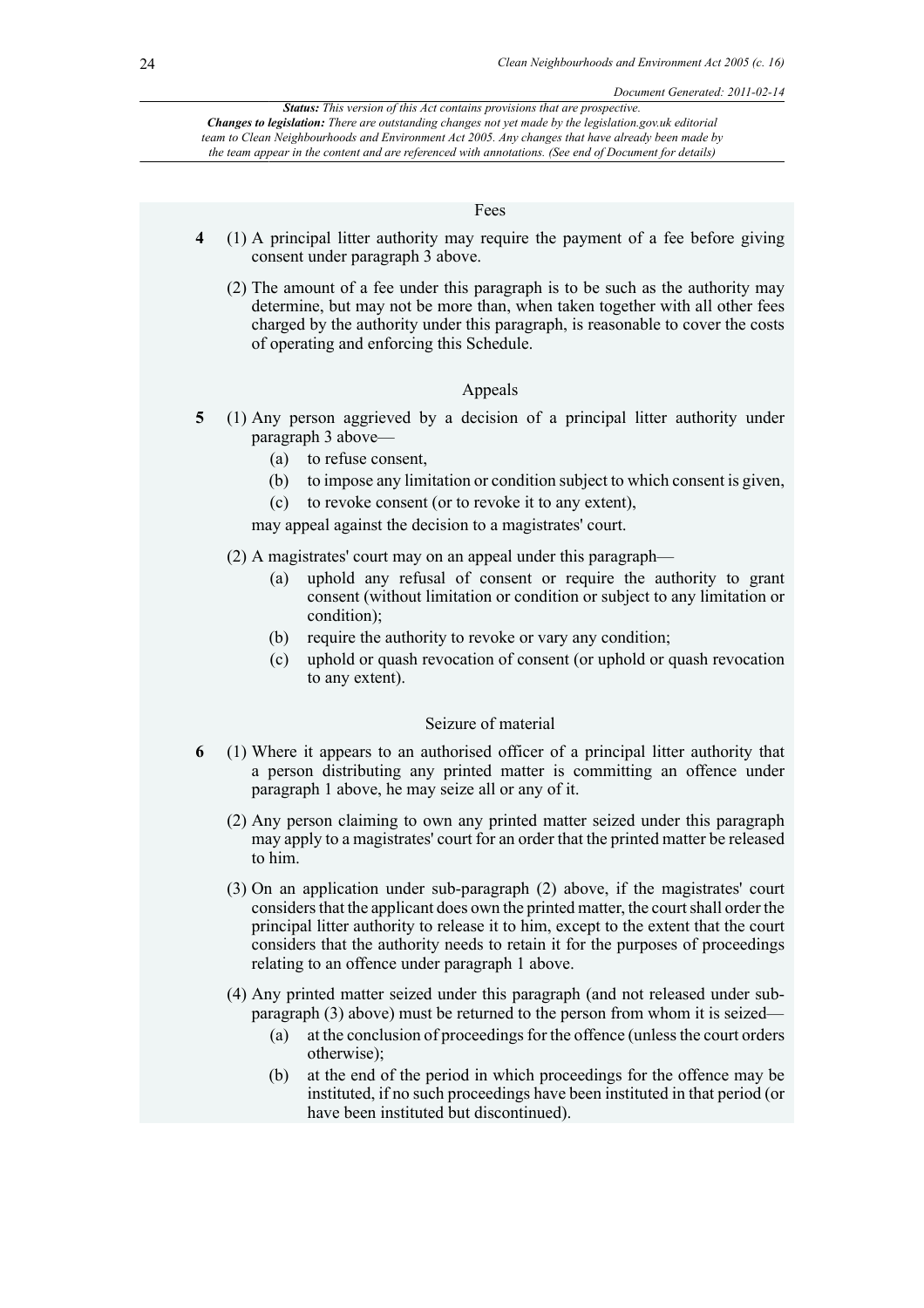*Document Generated: 2011-02-14*

*Status: This version of this Act contains provisions that are prospective. Changes to legislation: There are outstanding changes not yet made by the legislation.gov.uk editorial team to Clean Neighbourhoods and Environment Act 2005. Any changes that have already been made by the team appear in the content and are referenced with annotations. (See end of Document for details)*

(5) Where it is not possible to return any printed matter under sub-paragraph (4) above because the name and address of the person from whom it was seized are not known, a principal litter authority may dispose of or destroy it.

#### Fixed penalty notices

- **7** (1) This paragraph applies where on any occasion it appears to an authorised officer of a principal litter authority that a person has committed an offence under paragraph 1 above on any land designated by the authority under this Schedule.
	- (2) The authorised officer may give that person a notice offering him the opportunity of discharging any liability to conviction for the offence by payment of a fixed penalty to the principal litter authority.
	- (3) Subsections (2) to (5) of section 88 above apply in relation to notices given under this paragraph as they apply to notices under that section.
	- (4) The amount of the fixed penalty payable to a principal litter authority under this paragraph—
		- (a) is the amount specified by the authority in relation to its area; or
		- (b) if no amount is so specified, is £75.
	- (5) The principal litter authority to which a fixed penalty is payable under this paragraph may make provision for treating it as having been paid if a lesser amount is paid before the end of a period specified by the authority.
	- (6) In any proceedings a certificate which—
		- (a) purports to be signed on behalf of the chief finance officer of a principal litter authority, and
		- (b) states that payment of a fixed penalty was or was not received by a date specified in the certificate,

is evidence of the facts stated.

- (7) If an authorised officer of a principal litter authority proposes to give a person a notice under this paragraph, the officer may require the person to give him his name and address.
- (8) A person commits an offence if—
	- (a) he fails to give his name and address when required to do so under subparagraph (7) above; or
	- (b) he gives a false or inaccurate name or address in response to a requirement under that sub-paragraph.
- (9) A person guilty of an offence under sub-paragraph (8) above is liable on summary conviction to a fine not exceeding level 3 on the standard scale.
- (10) In this paragraph, "chief finance officer", in relation to a principal litter authority, means the person having responsibility for the financial affairs of that authority.

#### Supplementary

**8** In this Schedule "authorised officer", in relation to a principal litter authority, means—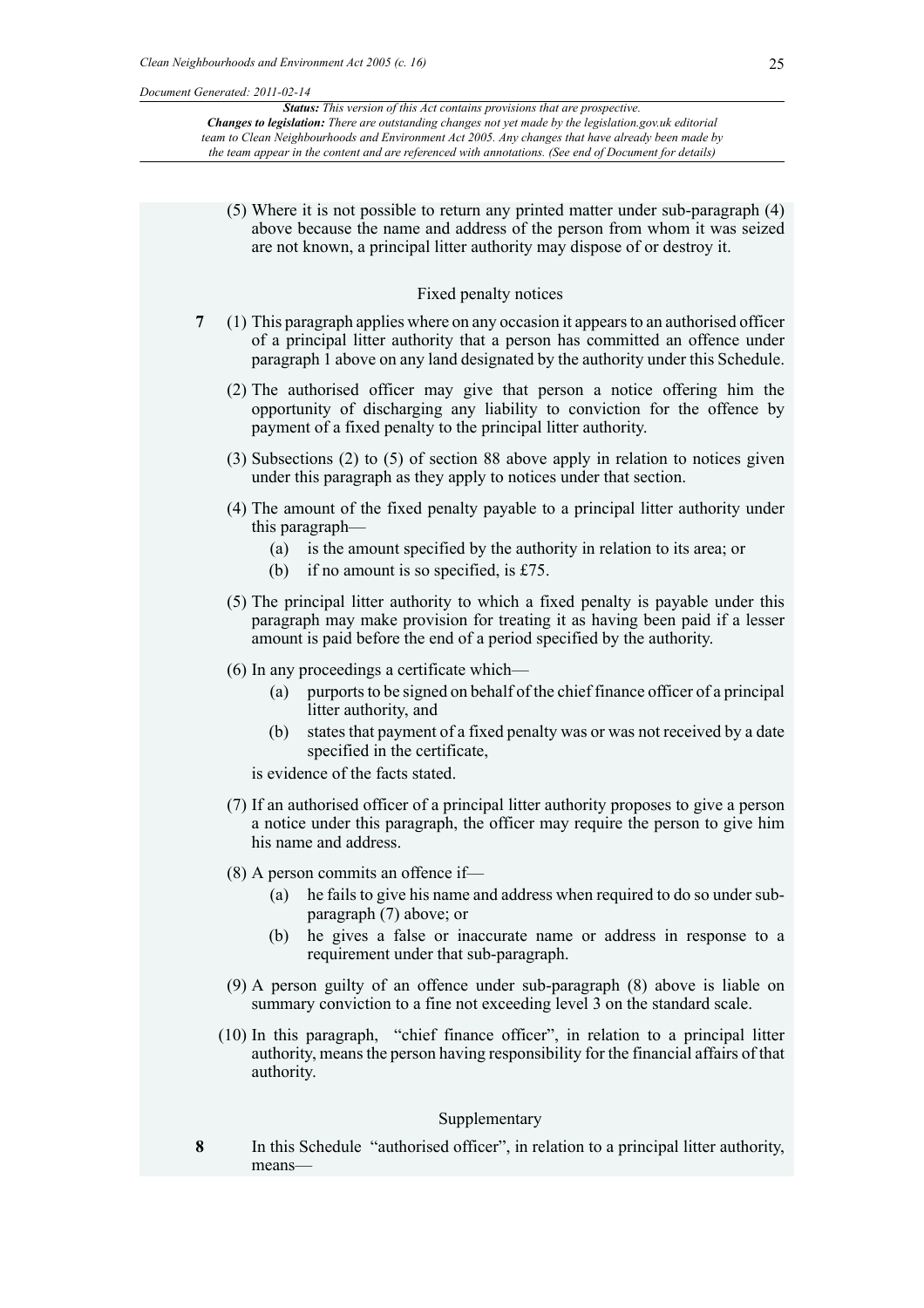*Status: This version of this Act contains provisions that are prospective. Changes to legislation: There are outstanding changes not yet made by the legislation.gov.uk editorial team to Clean Neighbourhoods and Environment Act 2005. Any changes that have already been made by*

*the team appear in the content and are referenced with annotations. (See end of Document for details)*

- (a) an employee of the authority who is authorised in writing by the authority for the purpose of giving notices under paragraph 7 above;
- (b) any person who, in pursuance of arrangements made with the authority, has the function of giving such notices and is authorised in writing by the authority to perform that function; and
- (c) any employee of such a person who is authorised in writing by the authority for the purpose of giving such notices."

#### General

PROSPECTIVE

#### **24 Fixed penalty notices: common provision**

After section 97 of the Environmental Protection Act 1990 (c. 43) insert—

## "**97A Fixed penalty notices: supplementary**

- (1) The appropriate person may by regulations make provision in connection with the powers conferred under—
	- (a) section  $88(6A)(a)$  and (7) above;
	- (b) section  $94A(4)(a)$  and (5) above;
	- (c) paragraph 7(4)(a) and (5) of Schedule 3A.

(2) Regulations under subsection (1) may (in particular)—

- (a) require an amount specified under section  $88(6A)(a)$ ,  $94A(4)(a)$  or paragraph 7(4)(a) of Schedule 3A to fall within a range prescribed in the regulations;
- (b) restrict the extent to which, and the circumstances in which, an authority can make provision under section 88(7), 94A(5) or paragraph 7(5) of Schedule 3A.
- (3) The appropriate person may by order substitute a different amount for the amount for the time being specified in section  $88(6A)(b)$ ,  $94A(4)(b)$  or paragraph 7(4)(b) of Schedule 3A.
- (4) Regulations or an order under this section may make different provision for different purposes."

# PROSPECTIVE

#### **25 Exclusion of liability**

In the Environmental Protection Act 1990 (c. 43), after section 97A (as inserted by section 24 above) insert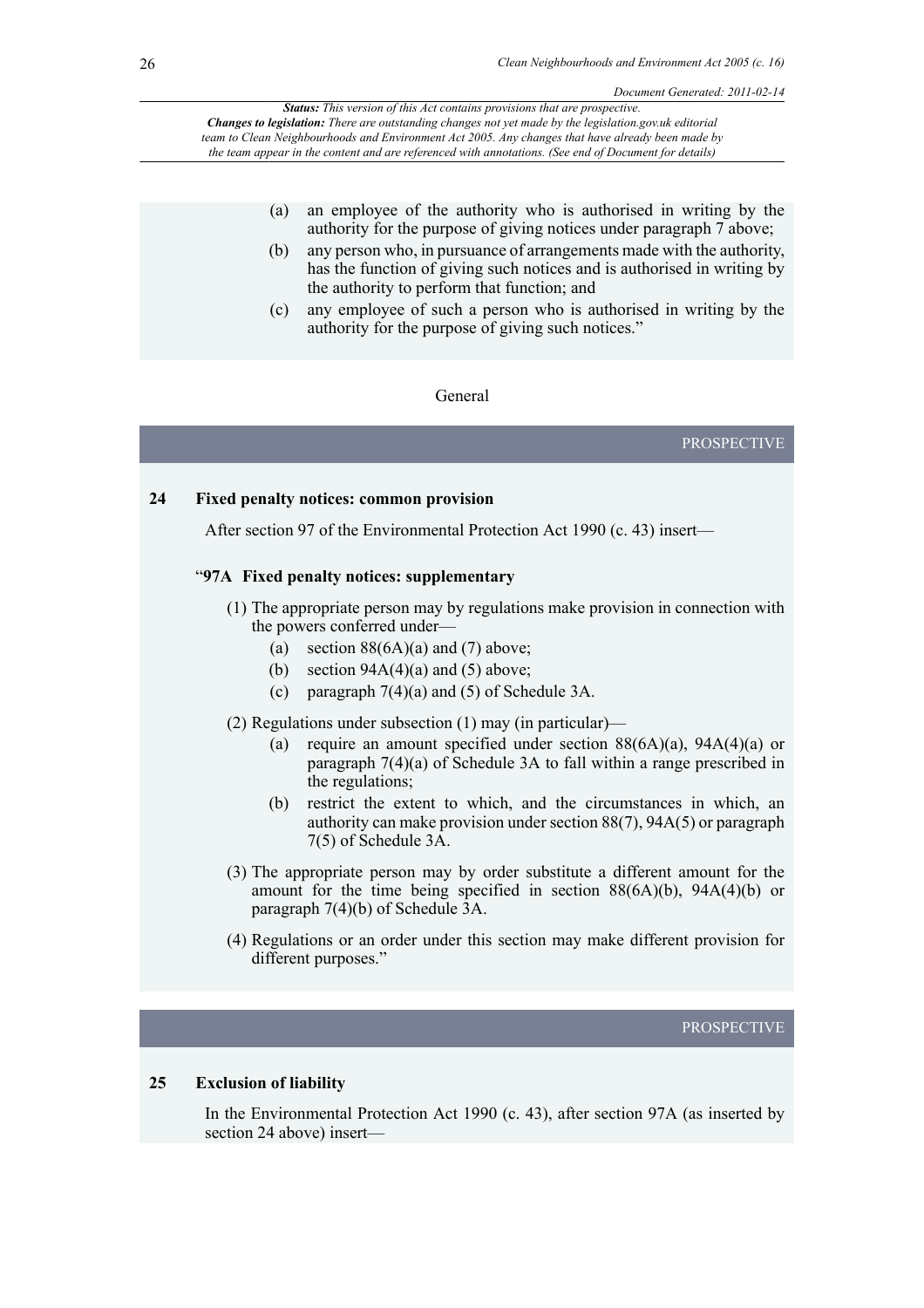*Document Generated: 2011-02-14*

*Status: This version of this Act contains provisions that are prospective. Changes to legislation: There are outstanding changes not yet made by the legislation.gov.uk editorial team to Clean Neighbourhoods and Environment Act 2005. Any changes that have already been made by the team appear in the content and are referenced with annotations. (See end of Document for details)*

#### "**97B Exclusion of liability**

- (1) None of the persons mentioned in subsection (2) below is to have any liability to an occupier or owner of land for damages or otherwise (whether at common law or otherwise) arising out of anything done or omitted to be done in the exercise or purported exercise of the power in section 92(9), 92A(9) or 92C(3) above.
- (2) Those persons are—
	- (a) the principal litter authority and any employee of the authority; and
	- (b) in the case of the power in section  $92C(3)$  above, any person authorised by the authority under that provision and the employer or any employee of that person.
- (3) Subsection (1) above does not apply—
	- (a) if the act or omission is shown to be in bad faith;
	- (b) to liability arising out of a failure to exercise due care and attention;
	- (c) so as to prevent an award of damages in respect of an act or omission on the ground that the act or omission was unlawful by virtue of section  $6(1)$  of the Human Rights Act 1998.
- (4) This section does not affect any other exemption from liability (whether at common law or otherwise)."

## **26 "Appropriate person"**

In section 98 of the Environmental Protection Act 1990 (definitions), after subsection (1) insert—

"(1A) "Appropriate person" means—

- (a) in relation to England, the Secretary of State;
- (b) in relation to Wales, the National Assembly for Wales."

## **27 "Litter"**

In section 98 of the Environmental Protection Act 1990 (definitions), after subsection (5) insert—

"(5A) "Litter" includes—

- (a) the discarded ends of cigarettes, cigars and like products, and
- (b) discarded chewing-gum and the discarded remains of other products designed for chewing."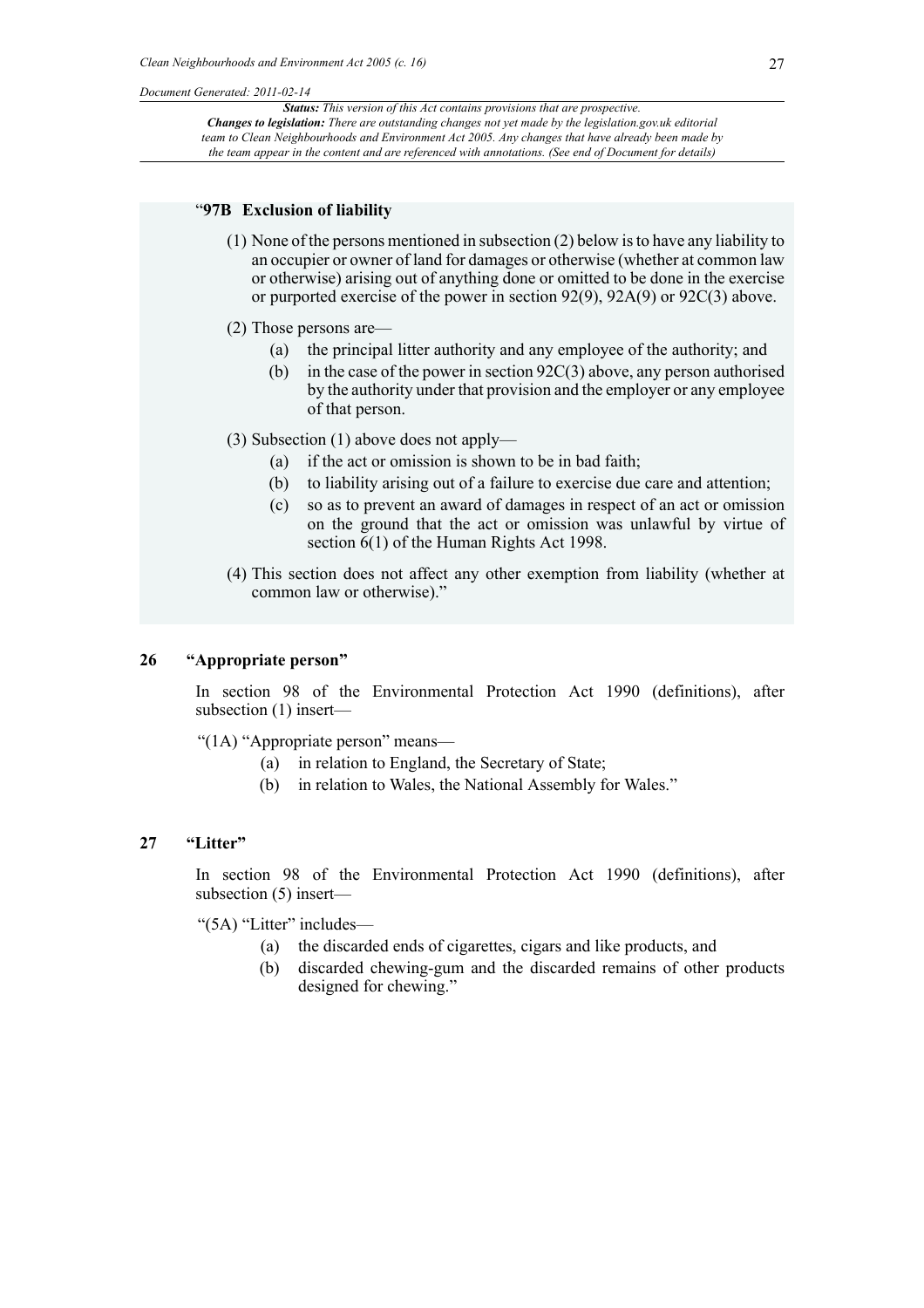## **PART 4**

#### GRAFFITI AND OTHER DEFACEMENT

PROSPECTIVE

# Graffiti and fly-posting

#### **28 Fixed penalty notices: amount of fixed penalty**

- (1) In section 43 of the Anti-social Behaviour Act 2003 (c. 38) (penalty notices for graffiti and fly-posting) omit subsections (10) and (11).
- (2) After that section insert—

## "**43A Amount of penalty**

- (1) The amount of a penalty payable in pursuance of a notice under section 43(1)—
	- (a) is the amount specified by a relevant local authority in relation to its area (whether or not the penalty is payable to that or another authority), or
	- (b) if no amount is so specified, is £75.

(2) In subsection  $(1)(a)$ , "relevant local authority" means—

- (a) a district council in England;
- (b) a county council in England for an area for which there is no district council;
- (c) a London borough council;
- (d) the Common Council of the City of London;
- (e) the Council of the Isles of Scilly;
- (f) a county or county borough council in Wales.
- (3) The local authority to which a penalty is payable in pursuance of a notice under section 43(1) may make provision for treating it as having been paid if a lesser amount is paid before the end of a period specified by the authority.
- (4) The appropriate person may by regulations make provision in connection with the powers conferred under subsections  $(1)(a)$  and  $(3)$ .
- (5) Regulations under subsection (4) may (in particular)—
	- (a) require an amount specified under subsection  $(1)(a)$  to fall within a range prescribed in the regulations;
	- (b) restrict the extent to which, and the circumstances in which, a local authority can make provision under subsection (3).
- (6) The appropriate person may by order substitute a different amount for the amount for the time being specified in subsection (1)(b)."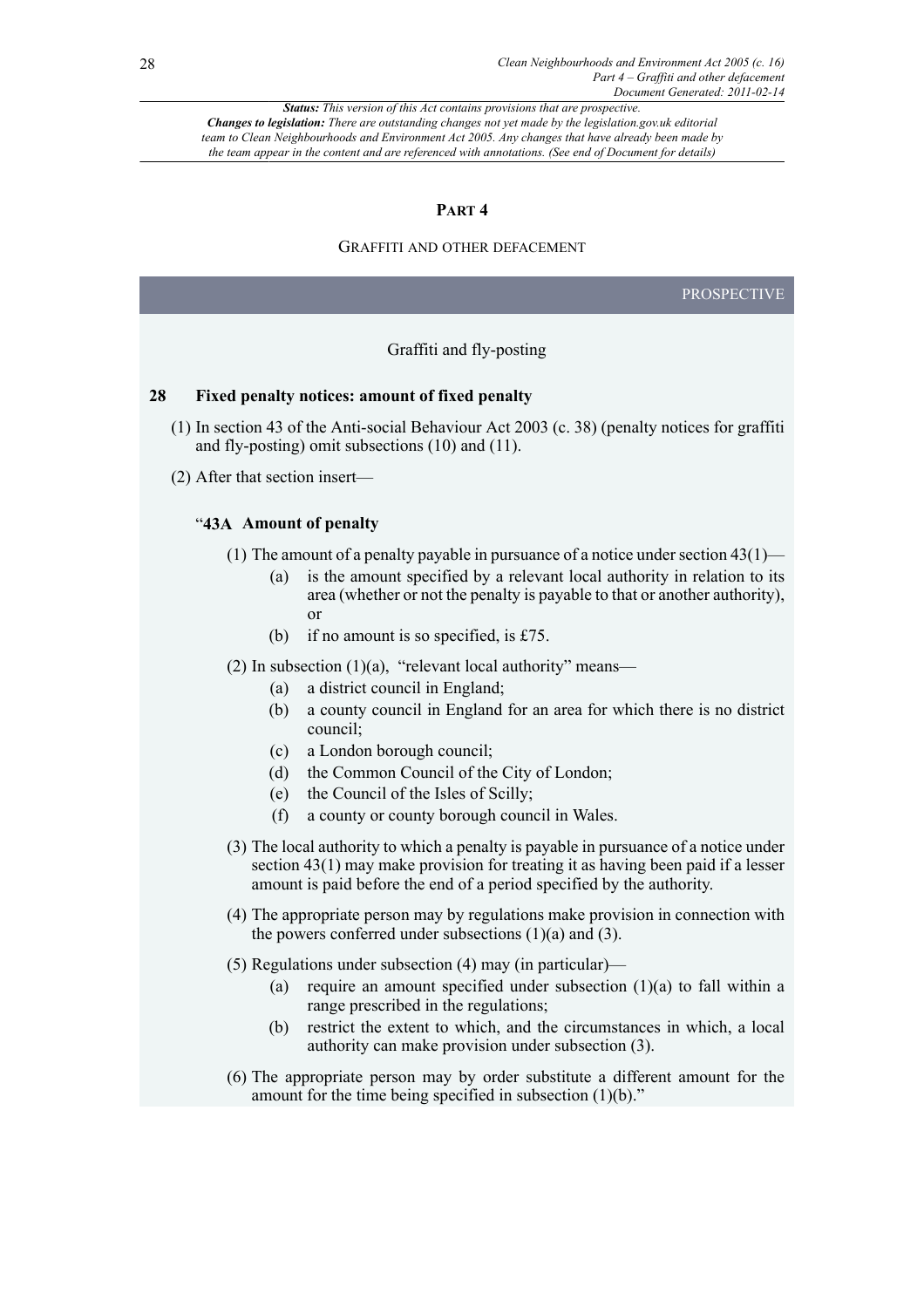#### **29 Fixed penalty notices: power to require name and address**

After section 43A of the Anti-social Behaviour Act 2003 (c. 38) (as inserted by section 28 above) insert—

#### "**43B Penalty notices: power to require name and address**

- (1) If an authorised officer of a local authority proposes to give a person a notice under section  $43(1)$ , the officer may require the person to give him his name and address.
- (2) A person commits an offence if—
	- (a) he fails to give his name and address when required to do so under subsection (1), or
	- (b) he gives a false or inaccurate name or address in response to a requirement under that subsection.
- (3) A person guilty of an offence under subsection (2) is liable on summary conviction to a fine not exceeding level 3 on the standard scale."

## **30 Fixed penalty notices: authorised officers**

(1) In section 47 of the Anti-social Behaviour Act 2003 (c. 38) (interpretation etc), in subsection (1), for the definition of "authorised officer" substitute—

""authorised officer", in relation to a local authority, means-

- (a) an employee of the authority who is authorised in writing by the authority for the purpose of giving notices under section  $43(1)$ ;
- (b) any person who, in pursuance of arrangements made with the authority, has the function of giving such notices and is authorised in writing by the authority to perform that function; and
- (c) any employee of such a person who is authorised in writing by the authority for the purpose of giving such notices,".
- (2) In that section, at the end insert—
	- "(4) The appropriate person may by regulations prescribe conditions to be satisfied by a person before a parish or community council may authorise him in writing for the purpose of giving notices under section 43(1)."

## **31 Extension of graffiti removal notices to fly-posting**

- (1) Section 48 of the Anti-social Behaviour Act 2003 (c. 38) (graffiti removal notices) is amended as follows.
- (2) In subsection  $(1)(a)$  (section to apply where a relevant surface has been defaced by graffiti), after "graffiti" insert " or any poster or flyer the display of which contravenes regulations under section 220 of the Town and Country Planning Act 1990".

#### **32 Sale of aerosol paint to children**

In the Anti-social Behaviour Act 2003 (c. 38), after section 54 (sale of aerosol paint to children) insert—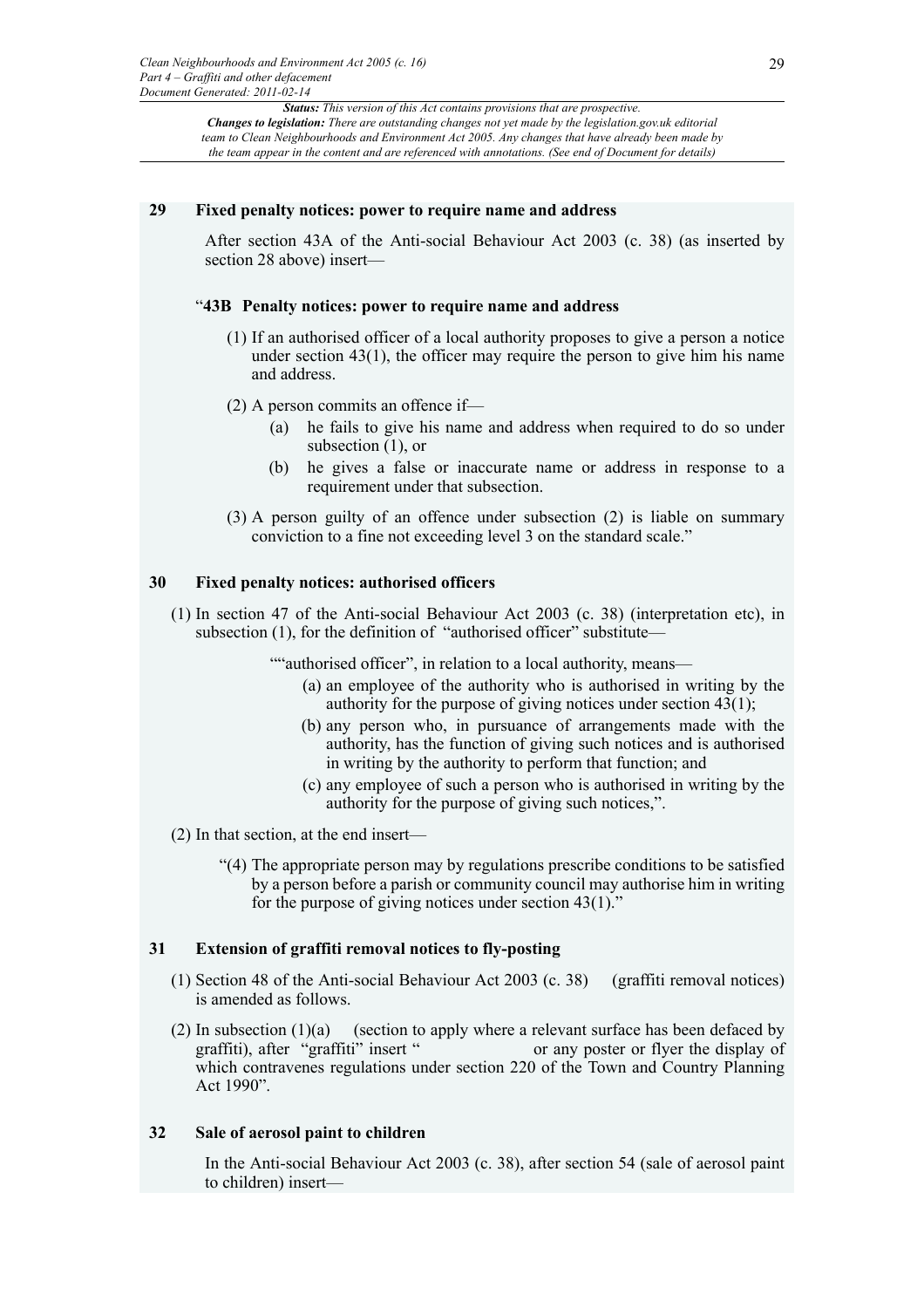## "**54A Enforcement of section 54**

(1) It is the duty of every local weights and measures authority—

- (a) to consider, at least once in every period of twelve months, the extent to which it is appropriate for the authority to carry out in their area a programme of enforcement action in relation to section 54; and
- (b) to the extent that they consider it appropriate to do so, carry out such a programme.

(2) For the purposes of subsection (1), a programme of enforcement action in relation to section 54 is a programme involving all or any of the following—

- (a) the bringing of prosecutions in respect of offences under that section;
- (b) the investigation of complaints in respect of alleged offences under that section;
- (c) the taking of other measures intended to reduce the incidence of offences under that section."

#### Advertisements

## **33 Unlawful display of advertisements: defences**

- (1) Section 224 of the Town and Country Planning Act 1990 (c. 8) (enforcement of control as to advertisements) is amended as follows.
- (2) In subsection (5) (person not guilty of offence of displaying advertisement in contravention of regulations if he proves it was displayed without his knowledge or consent), for "that it was displayed without his knowledge or consent" substitute " either of the matters specified in subsection (6)".
- (3) After that subsection insert—
	- "(6) The matters are that—
		- (a) the advertisement was displayed without his knowledge; or
		- (b) he took all reasonable steps to prevent the display or, after the advertisement had been displayed, to secure its removal."
- (4) This section does not have effect in relation to an offence committed, or alleged to have been committed, before the commencement of this section.

#### PROSPECTIVE

# **34 Removal of placards and posters**

- (1) Section 225 of the Town and Country Planning Act 1990 (power to remove or obliterate placards and posters) is amended as follows.
- $(2)$  In subsection  $(3)(b)$  after "notice" insert " and recover from him the costs they may reasonably incur in doing so".

(3) After subsection (5) insert—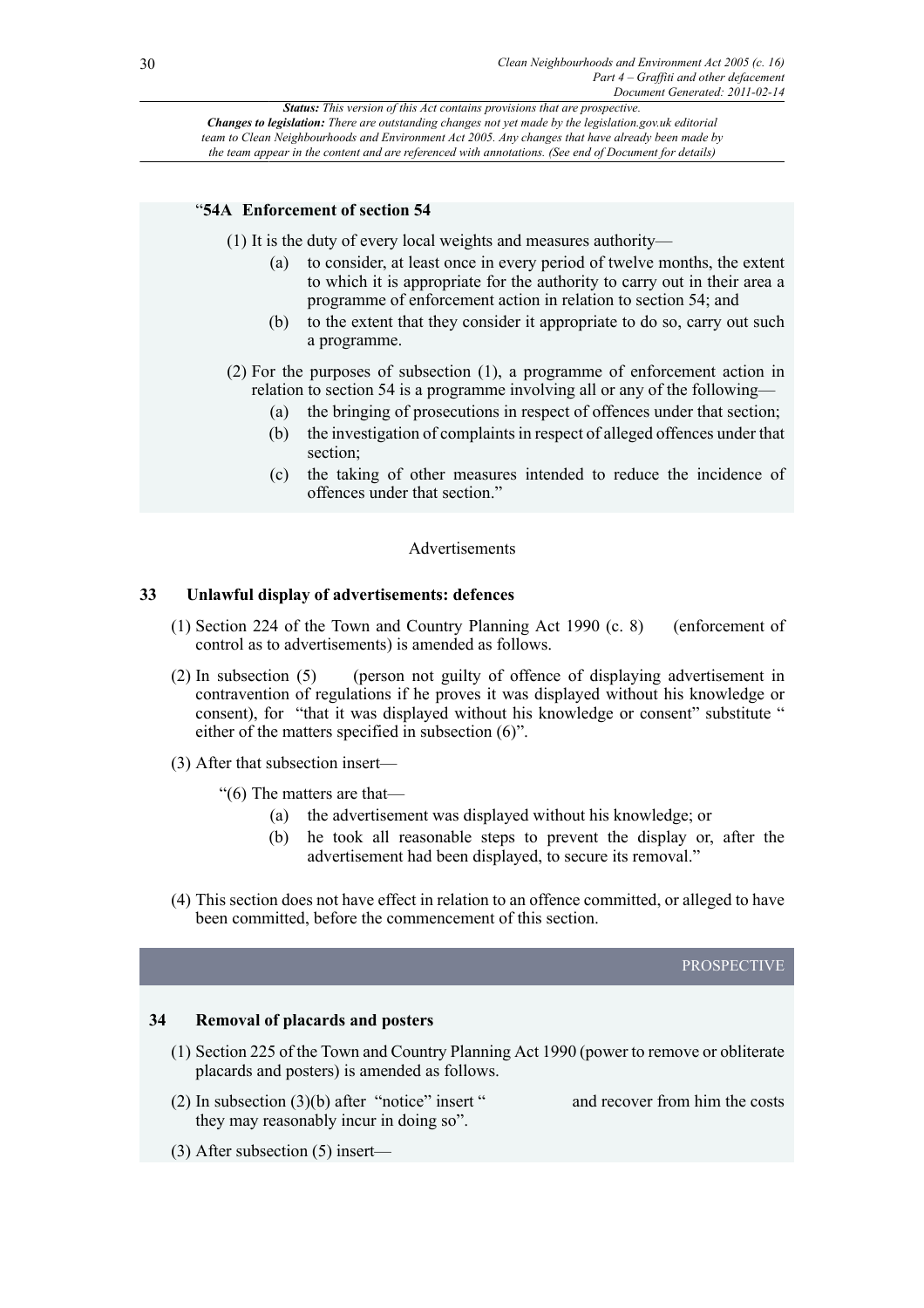*Status: This version of this Act contains provisions that are prospective.*

*Changes to legislation: There are outstanding changes not yet made by the legislation.gov.uk editorial team to Clean Neighbourhoods and Environment Act 2005. Any changes that have already been made by the team appear in the content and are referenced with annotations. (See end of Document for details)*

" $(6)$  Where—

- (a) a local planning authority serve a notice on a person under subsection (3) in relation to a placard or poster, and
- (b) the person fails to remove or obliterate it within the period specified in the notice,

the authority may recover from that person the costs they may reasonably incur in exercising their power under subsection (1)."

(4) After subsection (6) (as inserted by subsection (3) above) insert—

"(7) This subsection applies in relation to a placard or poster where—

- (a) the placard or poster does not identify the person who displayed it or caused it to be displayed, or
- (b) it does do so, but subsection (3) does not apply by reason of subsection (4), and

the placard or poster publicises the goods, services or concerns of an identifiable person.

(8) Where subsection (7) applies, subsections (3) to (6) have effect as if the reference in subsection (3) to the person who displayed the placard or poster or caused it to be displayed were a reference to the person whose goods, services or concerns are publicised."

(5) After subsection (8) (as inserted by subsection (4) above) insert—

- "(9) Where any damage is caused to land or chattels in the exercise of the power under subsection (1) in relation to a placard or poster, compensation may be recovered by any person suffering the damage from the local planning authority exercising the power.
- (10) Subsection (9) does not permit the recovery of compensation by the person who displayed the placard or poster or caused it to be displayed.
- (11) The provisions of section 118 apply in relation to compensation under subsection (9) as they apply in relation to compensation under Part 4."
- (6) In section 324 of that Act (rights of entry), omit subsection (3)(a).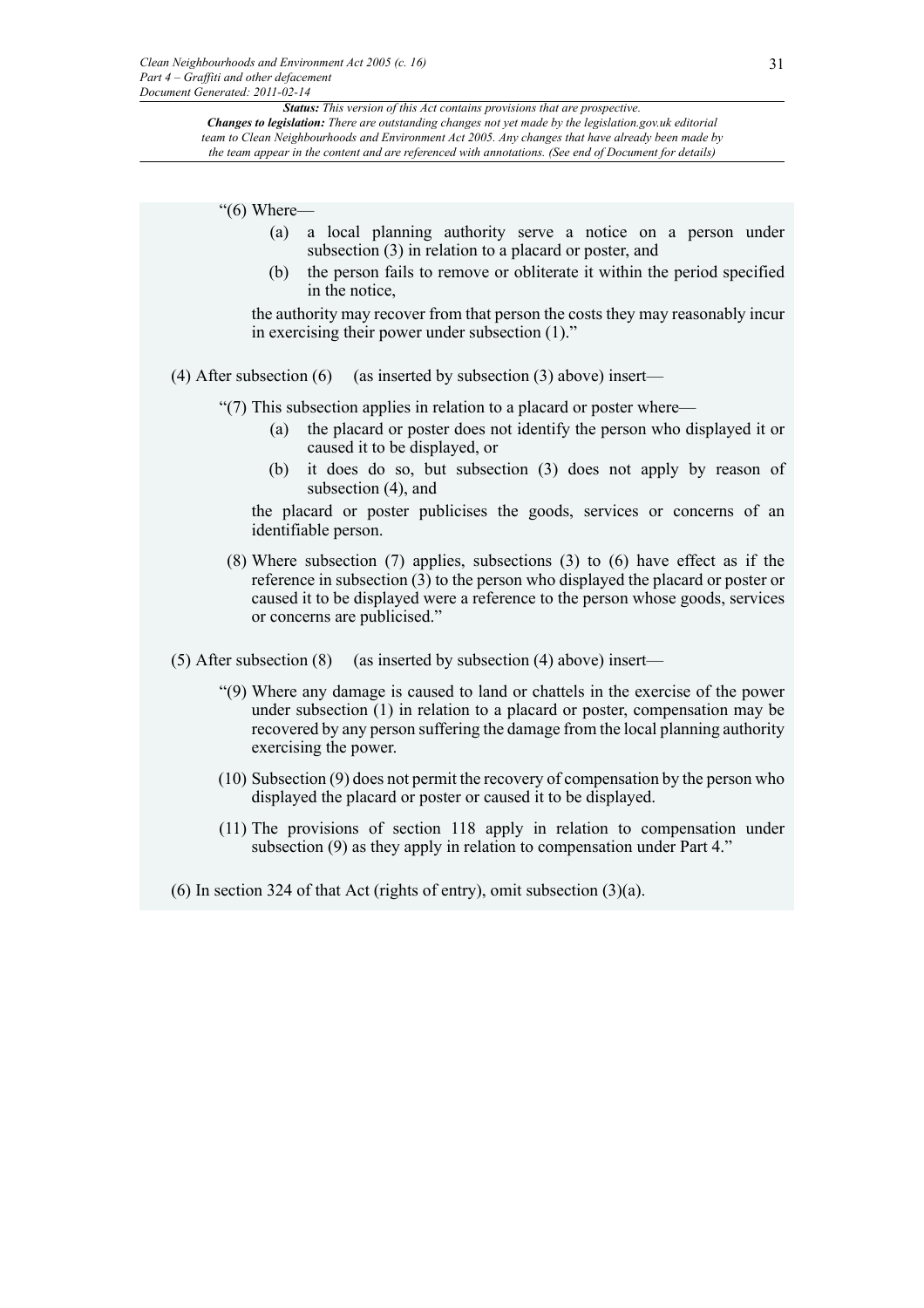## **PART 5**

**WASTE** 

# **CHAPTER 1**

## TRANSPORT OF WASTE

# **35 Unregistered transport: defence of acting under employer's instructions**

- (1) In section 1 of the Control of Pollution (Amendment) Act 1989 (c. 14) (offence of transporting controlled waste without registering), in subsection (4)—
	- (a) at the end of paragraph (a), insert " $or$ ";
	- (b) omit paragraph (c) (defence of acting under employer's instructions) and the preceding "or".
- (2) This section does not have effect in relation to an offence committed, or alleged to have been committed, before the commencement of this section.

# **36 Registration requirements and conditions**

- (1) Section 2 of the Control of Pollution (Amendment) Act 1989 (c. 14) (power to make regulations about registration of carriers) is amended as follows.
- (2) In subsection (2)—
	- (a) in paragraph (c), omit "free of charge";
	- (b) omit paragraph (d);
	- (c) in paragraph (e), omit "free of charge".
- (3) In subsection (3), omit paragraph (b) (provision as to form of applications).
- (4) In subsection (3A)—
	- (a) for "paragraphs (b) and (d)" substitute " paragraph (d)"; and
	- (b) omit paragraph (a) (further provision as to form of application).
- (5) After subsection (4) insert—

"(4A) Regulations under this section may include provision for—

- (a) the registration of a person as a carrier of controlled waste to be subject to conditions relating to the vehicles used by him in transporting such waste; or
- (b) the revocation by a regulation authority of the registration of a carrier of controlled waste who has breached a condition imposed on him under paragraph (a) above.
- (4B) Provision contained in any regulations under this section by virtue of subsection (4A) above may, in particular, include provision—
	- (a) for inspection by a regulation authority of the vehicles of registered carriers of controlled waste for the purpose of ensuring compliance with conditions imposed under subsection  $(4A)(a)$  above;
	- (b) for a regulation authority to impose charges on registered carriers of controlled waste in respect of such inspections."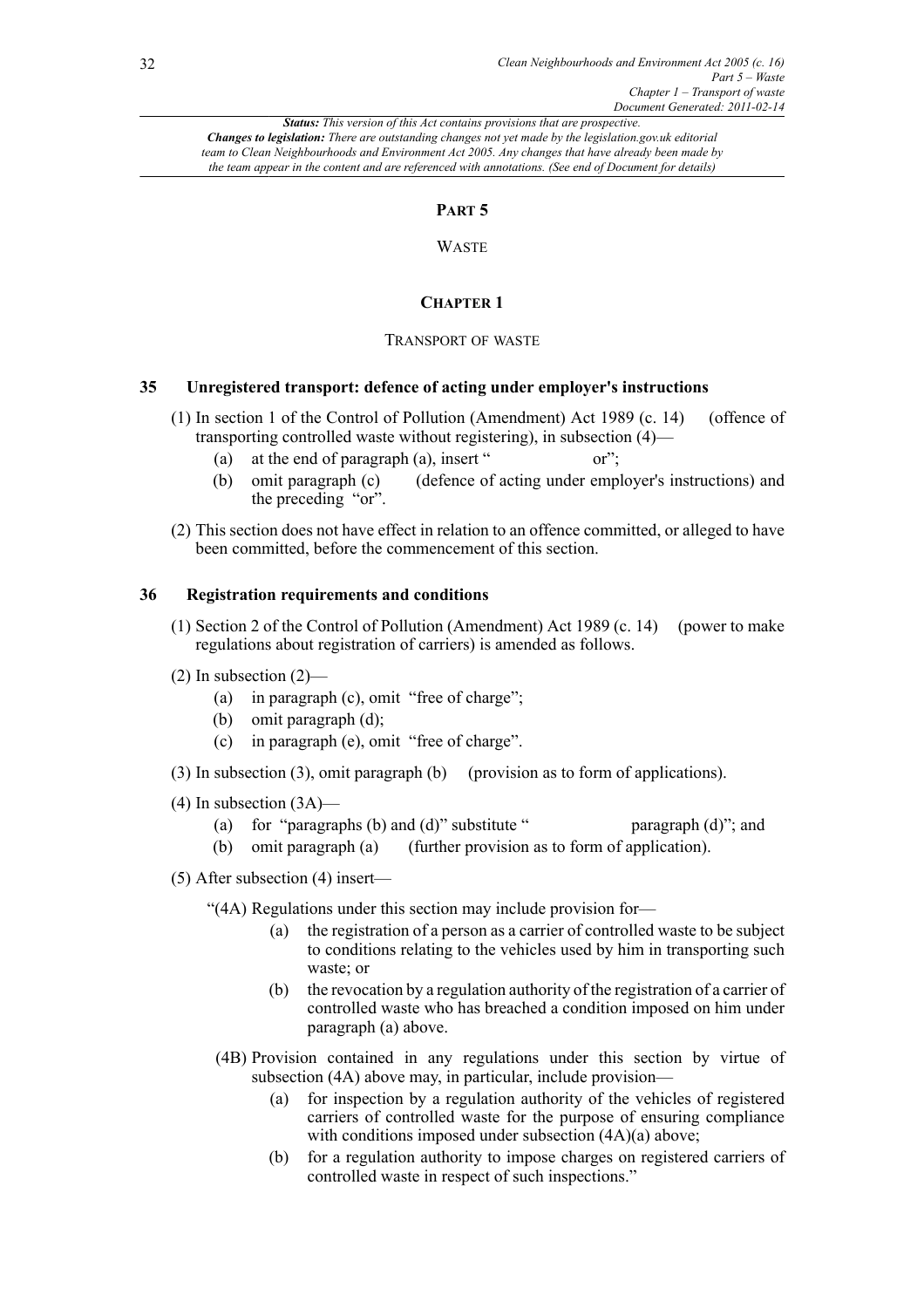- (6) In subsection (5), for "to (4)" substitute " to  $(4B)$ ".
- (7) In section 3 of that Act (restrictions on power under section 2), in subsection (2), after "except" insert " in accordance with regulations under subsection (4A) of that section or".

PROSPECTIVE

# **37 Enforcement powers**

For section 5 of the Control of Pollution (Amendment) Act 1989 substitute—

#### "**5 Power to require production of authority, stop and search etc**

- (1) This section applies where an authorised officer of a regulation authority or a constable reasonably believes that controlled waste has been, is being or is about to be transported in contravention of section 1(1) above.
- (2) The authorised officer or constable may—
	- (a) require any person appearing to him to be or to have been engaged in transporting that waste to produce his (or, as the case may be, his employer's) authority to do so;
	- (b) search any vehicle that appears to him to be a vehicle that has been, is being or is about to be used for transporting that waste;
	- (c) carry out tests on anything found in any such vehicle (including by taking away samples for testing of anything so found);
	- (d) seize any such vehicle and any of its contents.
- (3) For the purposes of subsection (2)(a) above, a person's authority for transporting controlled waste is—
	- (a) his certificate of registration as a carrier of controlled waste;
	- (b) such copy of that certificate as satisfies requirements specified in regulations made by the appropriate person; or
	- (c) such evidence as may be so specified that he is not required to be registered as a carrier of controlled waste.
- (4) Where an authorised officer or constable has required a person to produce an authority under subsection  $(2)(a)$  above, the person must do so-
	- (a) by producing it forthwith to the authorised officer or constable;
	- (b) by producing it at a place and within a period specified in regulations made by the appropriate person; or
	- (c) by sending it to that place and within that period.
- (5) In acting under subsection (2) above an authorised officer or constable may—
	- (a) stop any vehicle as referred to in paragraph (b) of that subsection (but only a constable in uniform may stop a vehicle on any road);
	- (b) enter any premises for the purpose specified in paragraph (b) or (d) of that subsection.
- (6) A vehicle or its contents seized under subsection  $(2)(d)$  above—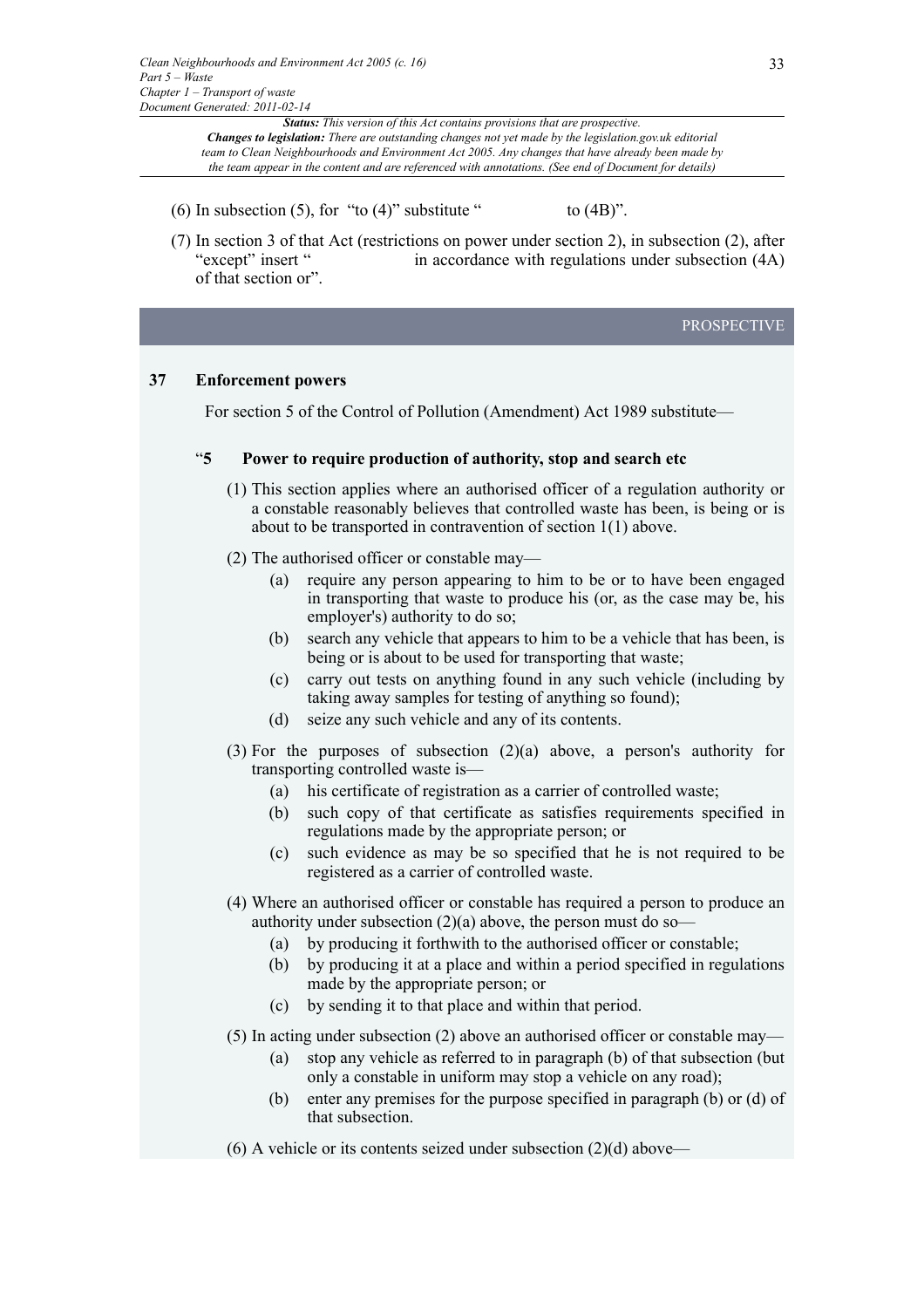- (a) by an authorised officer of a regulation authority, are seized on behalf of that authority;
- (b) by a constable in the presence of an authorised officer of a regulation authority, are seized on behalf of that authority;
- (c) by a constable without such an officer present, are seized on behalf of the waste collection authority in whose area the seizure takes place.
- (7) A person commits an offence if—
	- (a) he fails without reasonable excuse to comply with a requirement imposed under paragraph (a) of subsection (2) above;
	- (b) he fails without reasonable excuse to give any assistance that an authorised officer or constable may reasonably request in the exercise of a power under that subsection;
	- (c) he otherwise intentionally obstructs an authorised officer or constable in the exercise of a power under that subsection.
- (8) A person is not guilty of an offence by virtue of subsection (7)(a) above unless it is shown—
	- (a) that the waste in question was controlled waste; and
	- (b) that the waste was or was being transported to or from a place in Great Britain.
- (9) Where an authorised officer or constable has stopped a vehicle under subsection (5) above, he may (in addition to any requirement that may be imposed under paragraph (a) of subsection (2) above) require any occupant of the vehicle to give him—
	- (a) the occupant's name and address;
	- (b) the name and address of the registered owner of the vehicle;
	- (c) any other information he may reasonably request.
- (10) A person commits an offence if—
	- (a) he fails without reasonable excuse to comply with a requirement under subsection (9) above;
	- (b) he gives information required under that subsection that is—
		- (i) to his knowledge false or misleading in a material way, or
		- (ii) given recklessly and is false or misleading in a material way.
- (11) A person guilty of an offence under this section is liable on summary conviction to a fine not exceeding level 5 on the standard scale.

## **5A Seizure of vehicles etc: supplementary**

- (1) Where under section 5 above an authorised officer of a regulation authority or a constable seizes a vehicle or its contents ("seized property") on behalf of a regulation authority, the authority may remove the seized property to such a place as the authority consider appropriate.
- (2) A regulation authority must deal with any seized property in accordance with regulations made by the appropriate person.
- (3) Regulations under subsection (2) above may in particular include provision as to—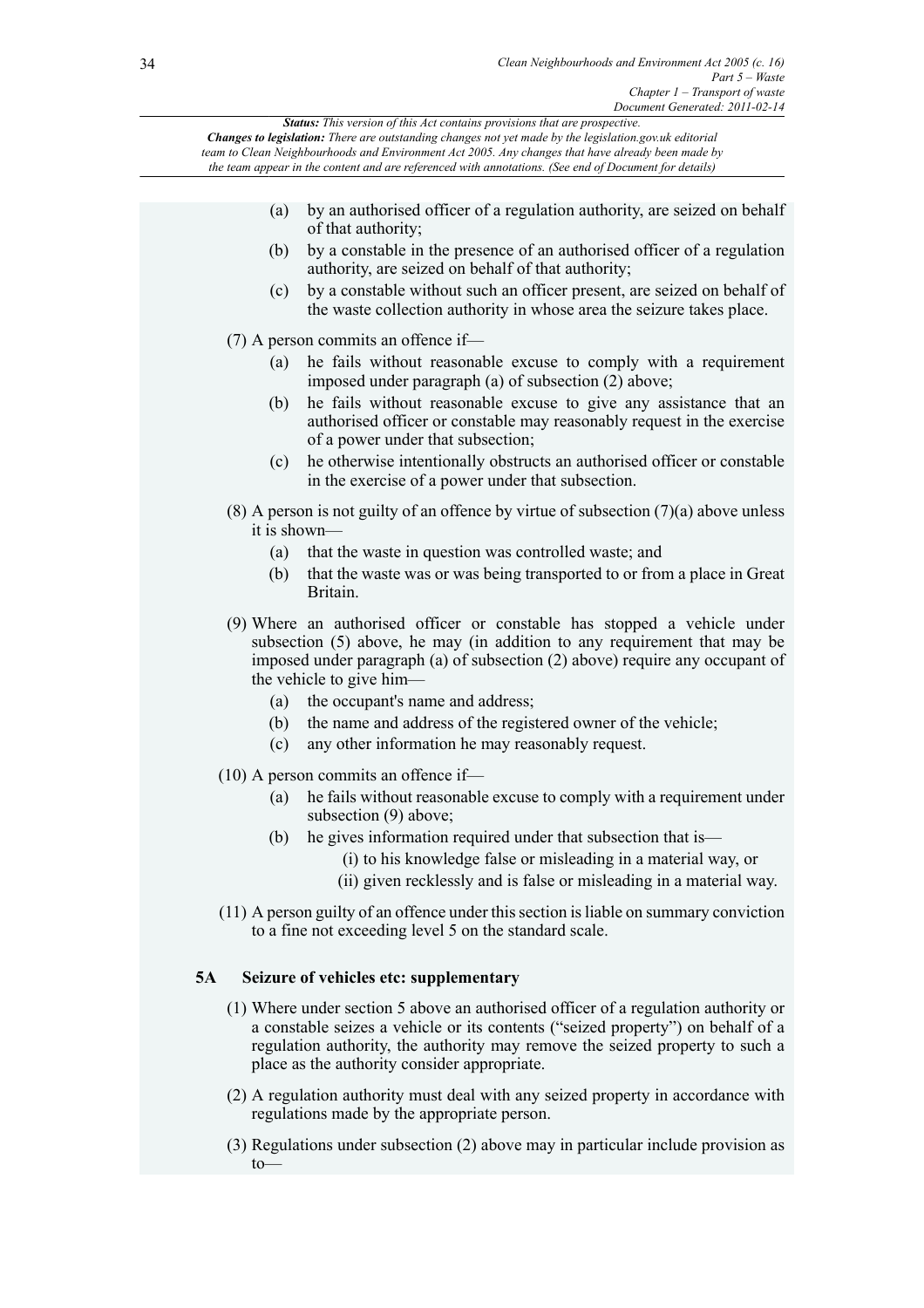- (a) the duties of a regulation authority in relation to the safe custody of seized property;
- (b) the circumstances in which the authority must return any such property to a person claiming entitlement to it;
- (c) the manner in which such persons, and the seized property to which they are entitled, may be determined;
- (d) the circumstances in which the authority may sell, destroy or otherwise dispose of seized property;
- (e) the uses to which the proceeds of any such sale may be put.
- (4) Regulations making provision under subsection (3)(d) above—
	- (a) must (subject to paragraph (c) below) require the regulation authority to publish a notice in such form, and to take any other steps, as may be specified in the regulations for informing persons who may be entitled to the seized property that it has been seized and is available to be claimed;
	- (b) must (subject to paragraph (c) below) prohibit the authority from selling, destroying or otherwise disposing of any seized property unless a period specified in the regulations has expired without any obligation arising under the regulations for the authority to return the property to any person;
	- (c) may allow for the requirements in paragraphs (a) and (b) above to be dispensed with if the condition of the seized property requires its disposal without delay.
- (5) The appropriate person may issue guidance to regulation authorities in relation to the performance of their functions under regulations under subsection (2) above.'

#### PROSPECTIVE

#### **38 Failure to produce authority: fixed penalty notices**

(1) In the Control of Pollution (Amendment) Act 1989 (c. 14), after section 5A (as inserted by section 37 above) insert—

#### "**5B Fixed penalty notices for offences under section 5**

- (1) This section applies where it appears to a regulation authority that a person has failed without reasonable excuse to comply with a requirement under section  $5(2)(a)$  above (requirement to produce authority to transport waste).
- (2) The regulation authority may give that person a notice offering him the opportunity of discharging any liability to conviction for an offence under section  $5(7)(a)$  above by payment of a fixed penalty.
- (3) Where a person is given a notice under this section in respect of an offence—
	- (a) no proceedings may be instituted for that offence before expiration of the period of fourteen days following the date of the notice; and
	- (b) he may not be convicted of that offence if he pays the fixed penalty before the expiration of the period.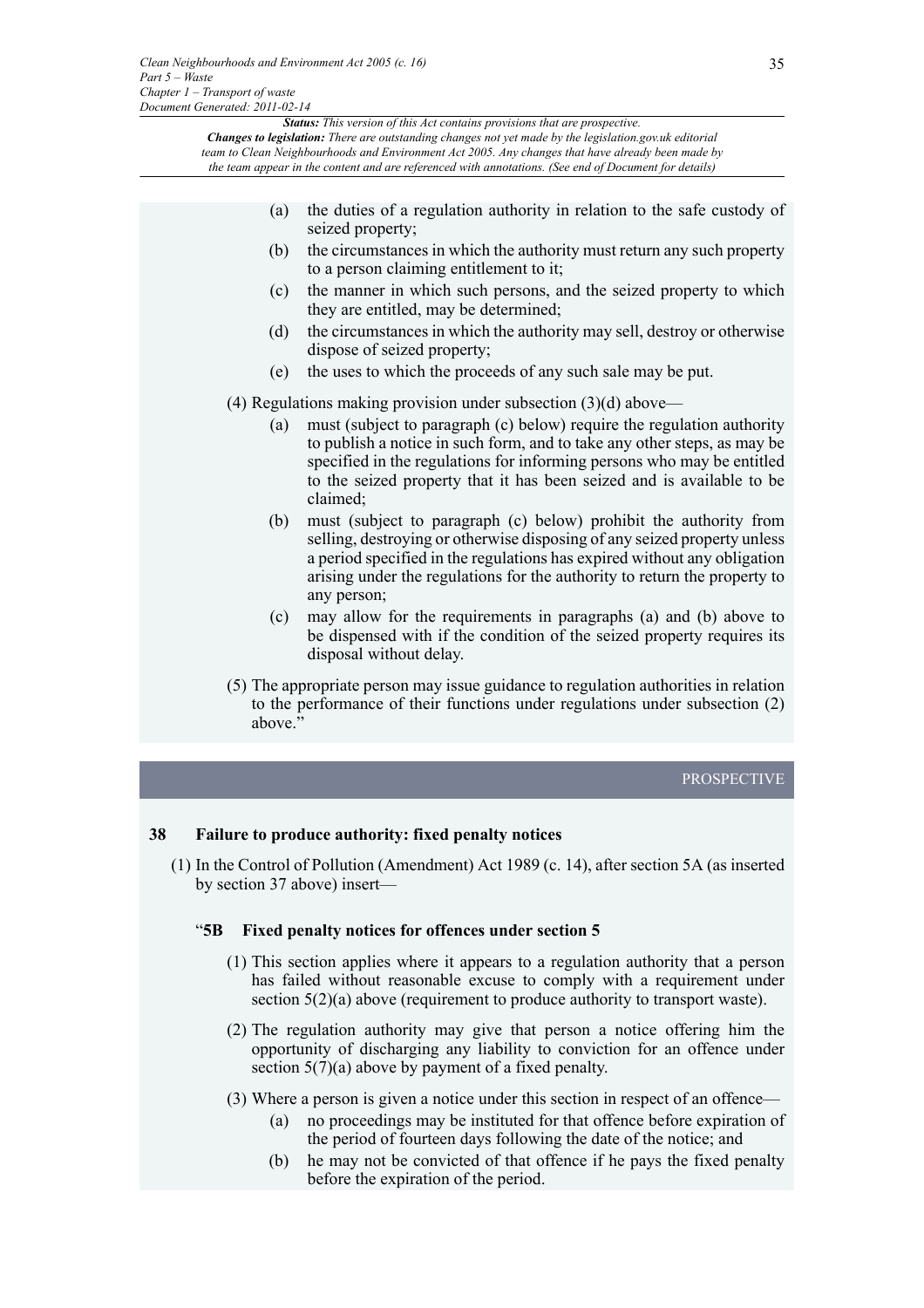- (4) A notice under this section must give such particulars of the circumstances alleged to constitute the offence as are necessary for giving reasonable information of the offence.
- (5) A notice under this section must also state—
	- (a) the period during which, by virtue of subsection (3) above, proceedings will not be taken for the offence:
	- (b) the amount of the fixed penalty; and
	- (c) the person to whom and the address at which the fixed penalty may be paid.
- (6) Without prejudice to payment by any other method, payment of the fixed penalty may be made by pre-paying and posting a letter containing the amount of the penalty (in cash or otherwise) to the person mentioned in subsection (5) (c) above at the address so mentioned.
- (7) Where a letter is sent in accordance with subsection (6) above payment is to be regarded as having been made at the time at which that letter would be delivered in the ordinary course of post.
- (8) The form of a notice under this section must be such as the appropriate person may by order prescribe.
- (9) The fixed penalty payable to a regulation authority under this section is, subject to subsection (10) below, £300.
- (10) The appropriate person may by order substitute a different amount for the amount for the time being specified in subsection (9) above.
- (11) The regulation authority to which a fixed penalty is payable under this section may make provision for treating it as having been paid if a lesser amount is paid before the end of a period specified by the authority.
- (12) The appropriate person may by regulations restrict the extent to which, and the circumstances in which, a regulation authority may make provision under subsection (11) above.
- (13) In any proceedings a certificate which—
	- (a) purports to be signed on behalf of the chief finance officer of the regulation authority, and
	- (b) states that payment of a fixed penalty was or was not received by a date specified in the certificate,

is evidence of the facts stated.

(14) In this section "chief finance officer", in relation to a regulation authority, means the person having responsibility for the financial affairs of the authority.

# **5C Use of fixed penalties under section 5B**

- (1) This section applies in relation to amounts paid to a regulation authority in pursuance of notices under section 5B above (its "fixed penalty receipts").
- (2) Fixed penalty receipts—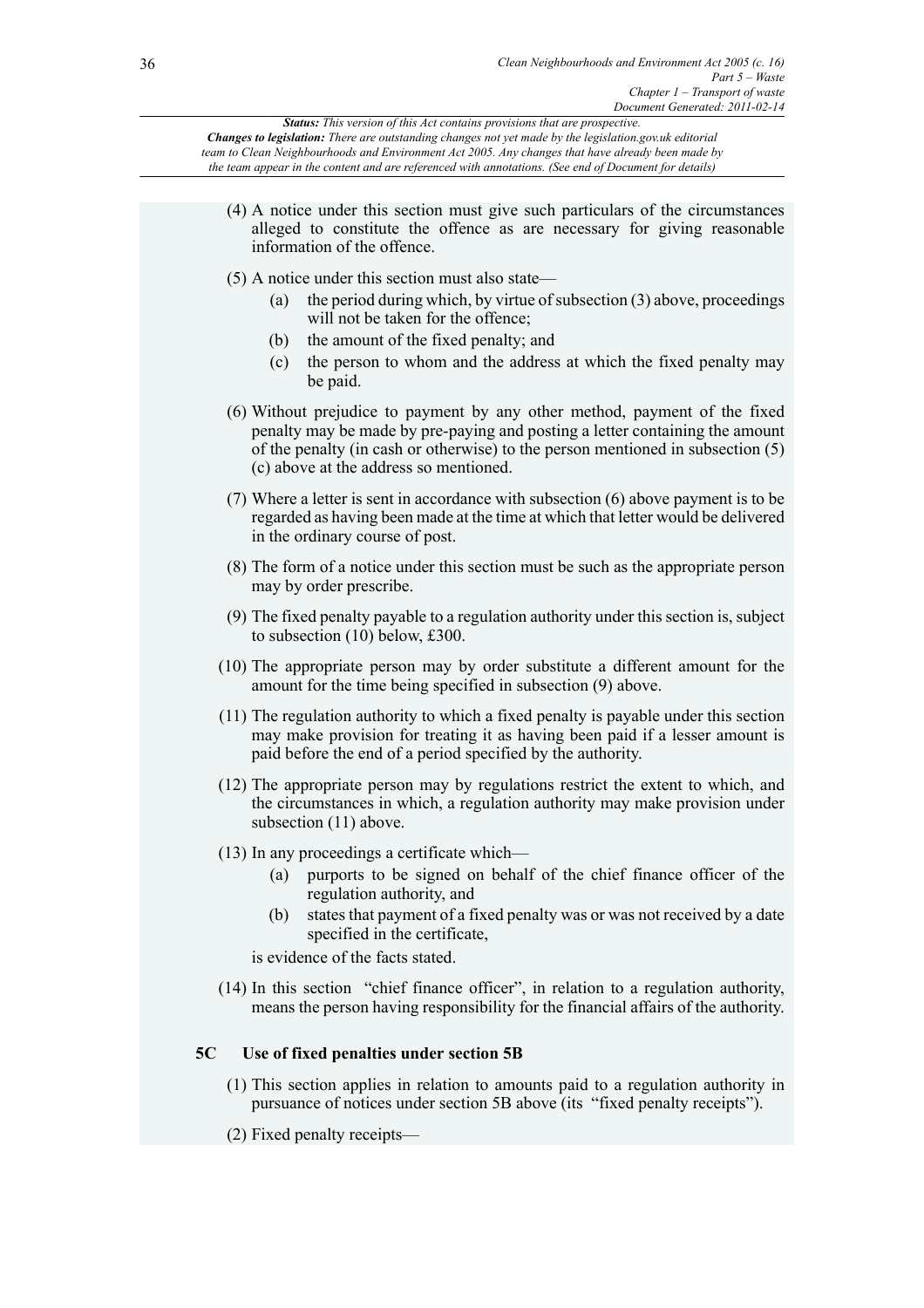- (a) where received by the Environment Agency, must be paid to the Secretary of State;
- (b) where received by a waste collection authority, must be used in accordance with the following provisions of this section.
- (3) A waste collection authority may use its fixed penalty receipts only for the purposes of—
	- (a) its functions under section 5 above (including functions relating to the enforcement of offences under that section);
	- (b) such other of its functions as may be specified in regulations made by the appropriate person.
- (4) Regulations under subsection (3)(b) above may in particular have the effect that an authority may use its fixed penalty receipts for the purposes of any of its functions.
- (5) A waste collection authority must supply the appropriate person with such information relating to its use of its fixed penalty receipts as the appropriate person may require.
- (6) The appropriate person may by regulations—
	- (a) make provision for what a waste collection authority is to do with its fixed penalty receipts—
		- (i) pending their being used for the purposes of functions of the authority referred to in subsection (3) above;
		- (ii) if they are not so used before such time after their receipt as may be specified by the order;
	- (b) make provision for accounting arrangements in respect of a waste collection authority's fixed penalty receipts.
- (7) The provision that may be made under subsection  $(6)(a)(ii)$  above includes (in particular) provision for the payment of sums to a person (including the appropriate person) other than the authority.
- (8) Before making regulations under this section, the appropriate person must consult—
	- (a) the authorities to which the regulations are to apply;
	- (b) such other persons as the appropriate person thinks fit.
- (9) The powers to make regulations conferred by this section are, for the purposes of subsection (1) of section 100 of the Local Government Act 2003, to be regarded as included among the powers mentioned in subsection (2) of that section."

## **39 Interpretation**

- (1) Section 9 of the Control of Pollution (Amendment) Act 1989 (c. 14) (interpretation) is amended as follows.
- (2) In subsection (1), at the appropriate place insert—

""appropriate person" means—

(a) the Secretary of State, in relation to England;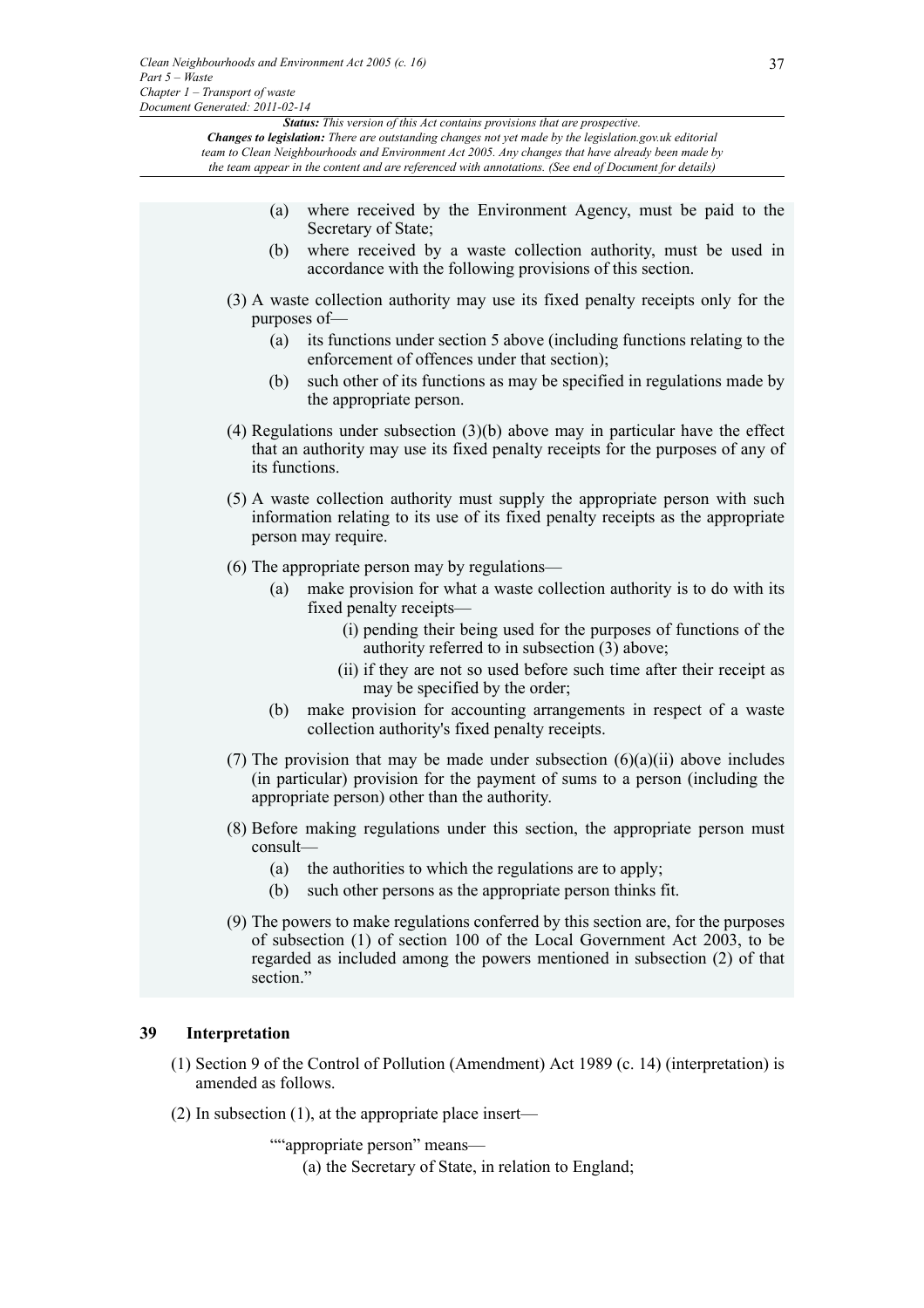(b) the National Assembly for Wales, in relation to Wales."

- (3) After subsection (1A) insert—
	- "(1B) For the purposes of any provision of this Act, "authorised officer" in relation to any authority means an officer of the authority who is authorised in writing by the authority for the purposes of that provision."

# **CHAPTER 2**

DEPOSIT AND DISPOSAL OF WASTE

Offence of unlawful deposit of waste etc

## **40 Defence of acting under employer's instructions**

- (1) In section 33 of the Environmental Protection Act 1990 (c. 43) (offence of unauthorised or harmful deposit etc of controlled waste), omit subsection (7)(b) (defence of acting on employer's instructions).
- (2) This section does not have effect in relation to an offence committed, or alleged to have been committed, before the commencement of this section.

# **41 Penalties on conviction**

- (1) In section 33 of the Environmental Protection Act 1990 (offence of unauthorised or harmful deposit etc of waste), for subsections  $(8)$  and  $(9)$  (penalties) substitute—
	- "(8) A person who commits an offence under this section is liable—
		- (a) on summary conviction, to imprisonment for a term not exceeding 12 months or a fine not exceeding £50,000 or both;
		- (b) on conviction on indictment, to imprisonment for a term not exceeding five years or a fine or both."
- (2) Subsection (1) does not have effect in relation to offences committed before the commencement of this section.
- (3) In relation to offences committed after the commencement of this section but before the commencement of section 154(1) of the Criminal Justice Act 2003 (c. 44), the amendment made by this section has effect as if for "12 months" there were substituted 6 months".

## PROSPECTIVE

## **42 Investigation and enforcement costs**

(1) After section 33 of the Environmental Protection Act 1990 (c. 43) insert—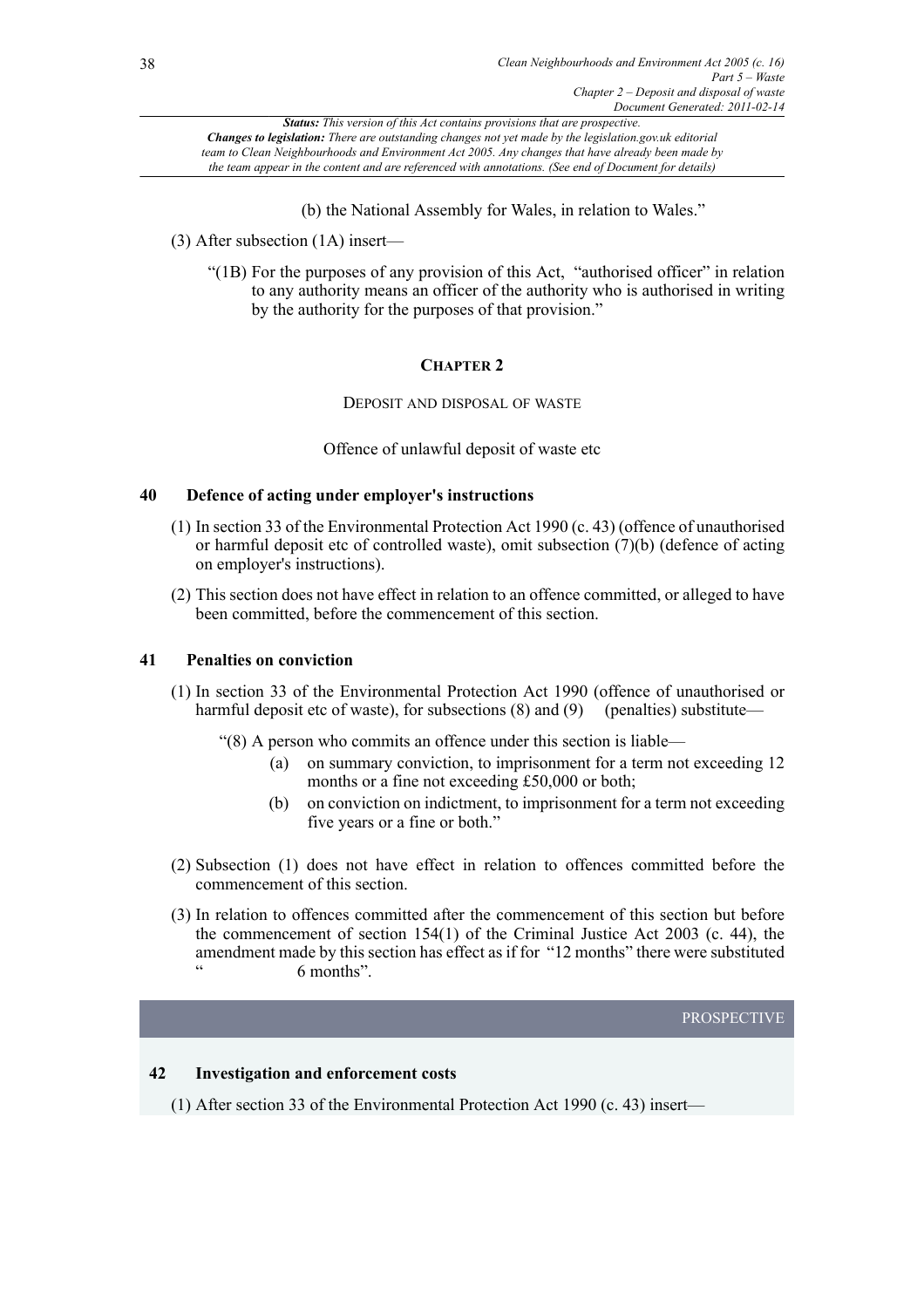### "**33A Section 33 offences: investigation and enforcement costs**

- (1) This section applies where a person is convicted of an offence under section 33 above in respect of a contravention of subsection (1) of that section.
- (2) The court by or before which the offender is convicted may make an order requiring him to pay to an enforcement authority a sum which appears to the court not to exceed the costs arising from—
	- (a) investigations of the enforcement authority which resulted in the conviction; and
	- (b) the seizure by the enforcement authority under section 34B below of a vehicle involved in the offence.
- (3) The costs arising from the seizure of a vehicle as specified in subsection (2)(b) above may include the cost of disposing of the contents of the vehicle.
- (4) The power of a court to make an order under this section is in addition to its power to make an order under section 18 of the Prosecution of Offences Act 1985 (award of costs against accused).
- (5) In this section "enforcement authority" means the Environment Agency or a waste collection authority."
- (2) This section does not have effect in relation to an offence under section 33 of that Act committed before the commencement of this section.

**PROSPECTIVE** 

## **43 Clean-up costs**

(1) After section 33A of the Environmental Protection Act 1990 (as inserted by section 42 above) insert—

## "**33B Section 33 offences: clean-up costs**

- (1) This section applies where a person is convicted of an offence under section 33 above in respect of a contravention of subsection (1) of that section consisting of the deposit or disposal of controlled waste.
- (2) The reference in section  $130(1)(a)$  of the Powers of Criminal Courts (Sentencing) Act 2000 (compensation orders) to loss or damage resulting from the offence includes costs incurred or to be incurred by a relevant person in—
	- (a) removing the waste deposited or disposed of in or on the land;
	- (b) taking other steps to eliminate or reduce the consequences of the deposit or disposal; or
	- (c) both.

(3) In subsection (2) above "relevant person" means—

- (a) the Environment Agency;
- (b) a waste collection authority;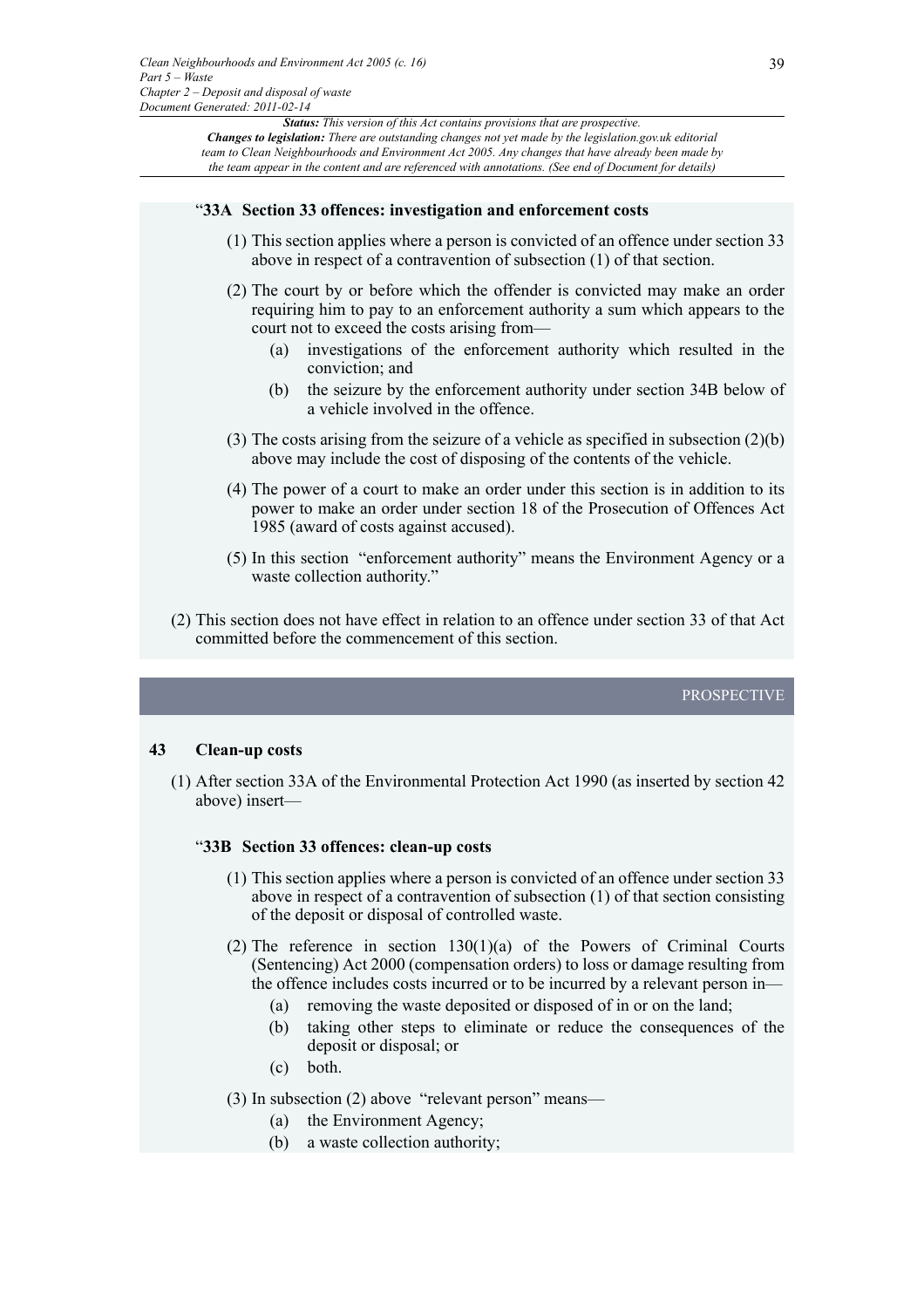- (c) the occupier of the land;
- (d) the owner of the land (within the meaning of section 78A(9) below).
- (4) The reference in subsection (2) above to costs incurred does not, in the case of the Environment Agency or a waste collection authority, include any costs which the Agency or authority has already recovered under section 59(8) below.
- (5) In relation to the costs referred to in subsection (2) above, the reference in section 131(1) of the Powers of Criminal Courts (Sentencing) Act 2000 (limit on amount payable) to £5000 is instead to be construed as a reference to the amount of those costs (or, if the costs have not yet been incurred, the likely amount)."
- (2) In section 59 of that Act (power to require removal of waste unlawfully deposited), after subsection (8) insert—
	- "(8A) An authority may not recover costs under subsection (8) above if a compensation order has been made under section 130 of the Powers of Criminal Courts (Sentencing) Act 2000 in favour of the authority in respect of any part of those costs.
	- (8B) Subsection (8A) does not apply if the order is set aside on appeal."
- (3) This section does not have effect in relation to an offence under section 33 of that Act committed before the commencement of this section.

PROSPECTIVE

### **44 Forfeiture of vehicles**

(1) In the Environmental Protection Act 1990 (c. 43), after section 33B (as inserted by section 43 above) insert—

## "**33C Section 33 offences: forfeiture of vehicles**

- (1) This section applies where a person is convicted of an offence under section 33 above in respect of a contravention of subsection (1) of that section consisting of the deposit or disposal of controlled waste.
- (2) The court by or before which the offender is convicted may make an order under this section if—
	- (a) the court is satisfied that a vehicle was used in or for the purposes of the commission of the offence; and
	- (b) at the time of his conviction the offender has rights in the vehicle.
- (3) An order under this section operates to deprive the offender of his rights in the vehicle (including its fuel) at the time of his conviction and to vest those rights in the relevant enforcement authority.
- (4) In a case where a vehicle has been seized under section 34B below and the offender retains rights in any of the vehicle's contents, an order under this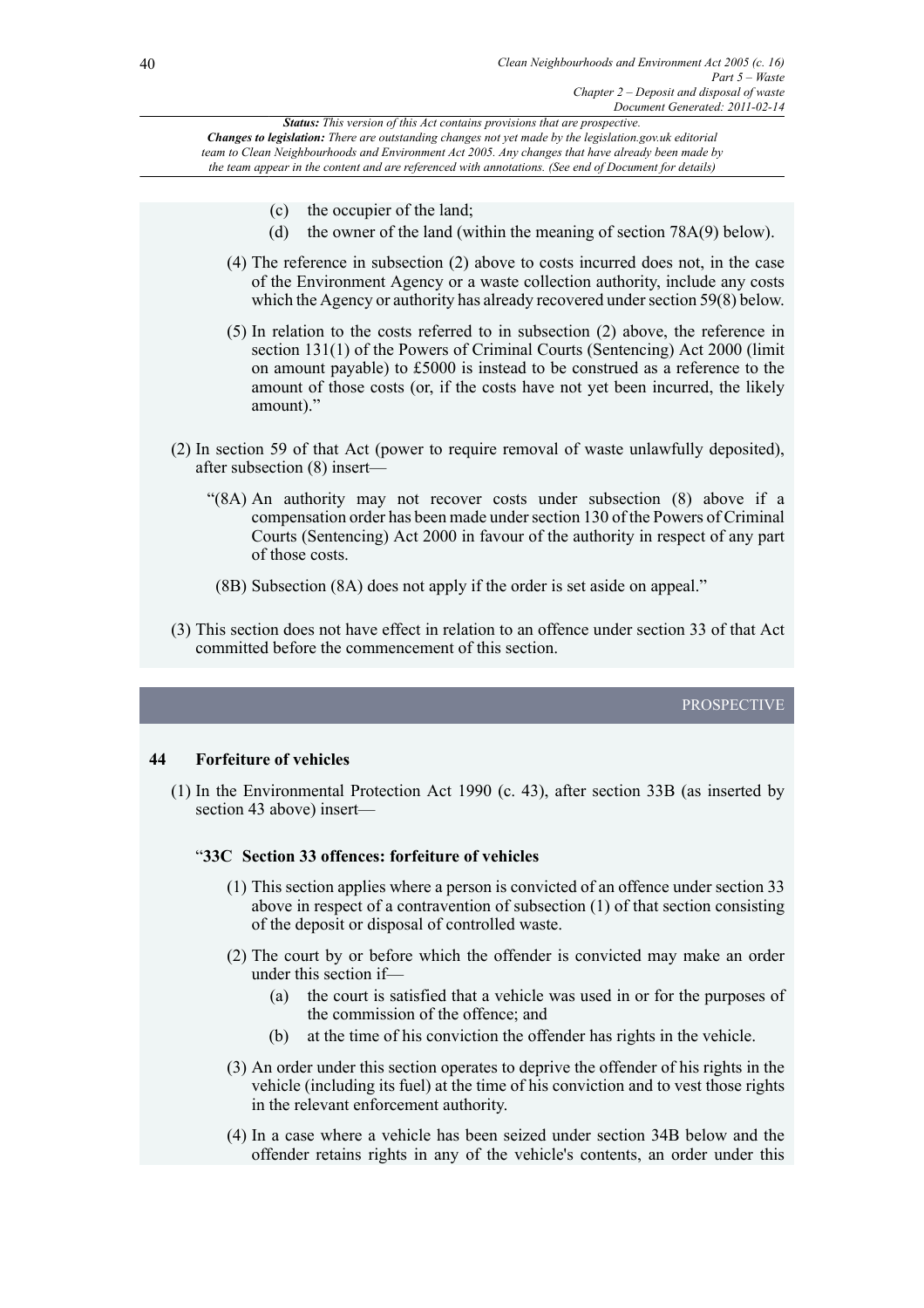section may, if and to the extent that it so specifies, deprive the offender of those rights and vest them in the relevant enforcement authority.

- (5) Where an order under this section is made, the relevant enforcement authority may take possession of the vehicle (if it has not already done so under section 34C below).
- (6) The court may make an order under this section whether or not it also deals with the offender in any other way in respect of the offence of which he is convicted.
- (7) In considering whether to make an order under this section a court must in particular have regard to—
	- (a) the value of the vehicle;
	- (b) the likely financial and other effects on the offender of the making of the order (taken together with any other order that the court contemplates making);
	- (c) the offender's need to use the vehicle for lawful purposes;
	- (d) whether, in a case where it appears to the court that the offender is engaged in a business which consists wholly or partly in activities which are unlawful by virtue of section 33 above, the making of the order is likely to inhibit the offender from engaging in further such activities.
- (8) Section 143 of the Powers of Criminal Courts (Sentencing) Act 2000 (power to deprive offender of property) does not apply in any case where this section applies.
- (9) For the purposes of this section, where a vehicle or its contents have been seized under section 34B below in connection with the offence referred to in subsection (1) above, any transfer by the offender after the seizure and before his conviction of any of his rights in the vehicle or its contents is of no effect.
- (10) In this section—

"relevant enforcement authority" means—

- (a) the Environment Agency, where the proceedings in respect of the offence have been brought by or on behalf of the Agency, or
- (b) in any other case, the waste collection authority in whose area the offence was committed;

"vehicle" means any motor vehicle or trailer within the meaning of the Road Traffic Regulation Act 1984 or any mobile plant."

(2) This section does not have effect in relation to an offence under section 33 of that Act committed before the commencement of this section.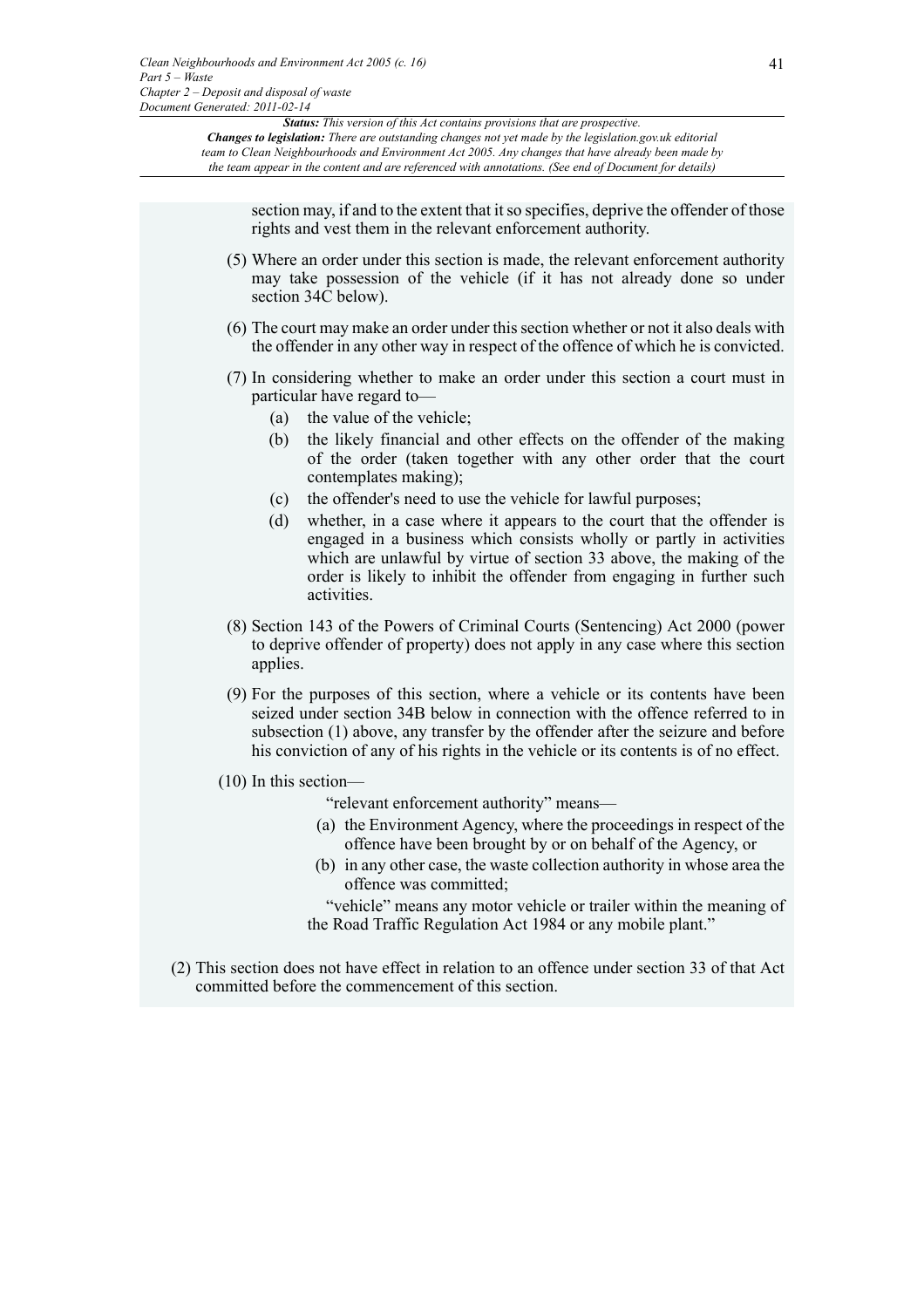PROSPECTIVE

Offences relating to documentation

## **45 Failure to furnish documentation: fixed penalty notices**

In the Environmental Protection Act 1990 (c. 43), after section 34 (duty of care etc as respects waste) insert—

### "**34A Fixed penalty notices for certain offences under section 34**

- (1) This section applies where it appears to an enforcement authority that a person has failed to comply with a duty to furnish documents to that authority imposed under regulations made at any time under section 34(5) above.
- (2) The authority may serve on that person a notice offering him the opportunity of discharging any liability to conviction for an offence under section 34(6) above by payment of a fixed penalty.
- (3) Where a person is given a notice under this section in respect of an offence—
	- (a) no proceedings may be instituted for that offence before expiration of the period of fourteen days following the date of the notice; and
	- (b) he may not be convicted of that offence if he pays the fixed penalty before the expiration of the period.
- (4) A notice under this section must give such particulars of the circumstances alleged to constitute the offence as are necessary for giving reasonable information of the offence.
- (5) A notice under this section must also state—
	- (a) the period during which, by virtue of subsection (3) above, proceedings will not be taken for the offence;
	- (b) the amount of the fixed penalty; and
	- (c) the person to whom and the address at which the fixed penalty may be paid.
- (6) Without prejudice to payment by any other method, payment of the fixed penalty may be made by pre-paying and posting a letter containing the amount of the penalty (in cash or otherwise) to the person mentioned in subsection (5) (c) above at the address so mentioned.
- (7) Where a letter is sent in accordance with subsection (6) above payment is to be regarded as having been made at the time at which that letter would be delivered in the ordinary course of post.
- (8) The form of a notice under this section is to be such as the appropriate person may by order prescribe.
- (9) The fixed penalty payable to an enforcement authority under this section is, subject to subsection (10) below, £300.
- (10) The appropriate person may by order substitute a different amount for the amount for the time being specified in subsection (9) above.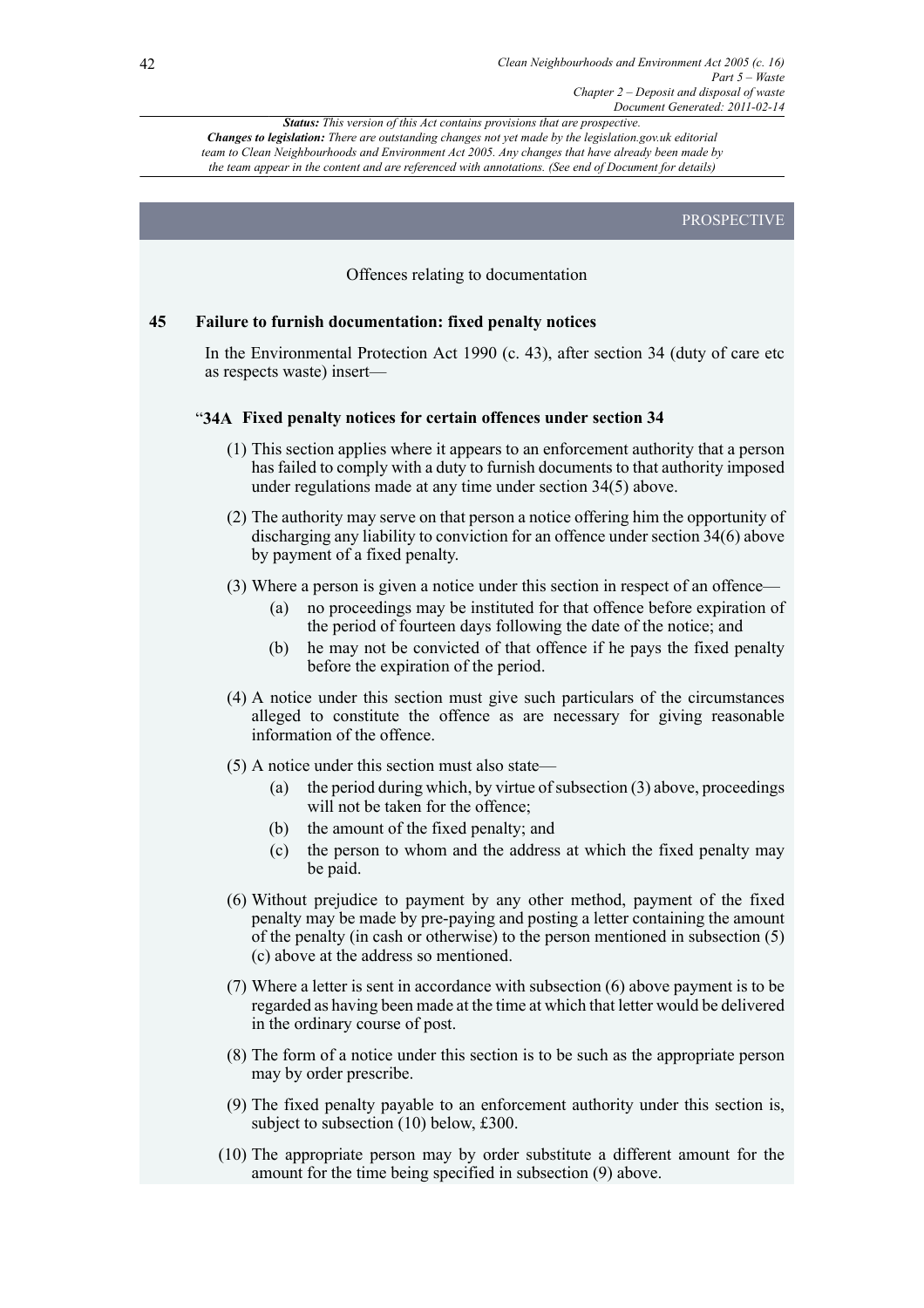- (11) The enforcement authority to which a fixed penalty is payable under this section may make provision for treating it as having been paid if a lesser amount is paid before the end of a period specified by the authority.
- (12) The appropriate person may by regulations restrict the extent to which, and the circumstances in which, an enforcement authority may make provision under subsection (11) above.
- (13) In any proceedings a certificate which—
	- (a) purports to be signed on behalf of the chief finance officer of the enforcement authority, and
	- (b) states that payment of a fixed penalty was or was not received by a date specified in the certificate,

is evidence of the facts stated.

(14) In this section—

"chief finance officer", in relation to an enforcement authority, means the person having responsibility for the financial affairs of the authority;

"enforcement authority" means the Environment Agency or a waste collection authority."

PROSPECTIVE

Offences: powers of seizure

## **46 Power to search and seize vehicles**

(1) After section 34A of the Environmental Protection Act 1990 (c. 43) (as inserted by section 45 above), insert—

"Offences under sections 33 and 34: powers of seizure etc

# **34B Power to search and seize vehicles etc**

(1) This section applies where an authorised officer of an enforcement authority or a constable reasonably believes that the grounds in subsection (2) or (3) below exist.

(2) The grounds in this subsection are that—

- <span id="page-42-0"></span>(a) **[ [F1](#page-44-0)**a relevant offence**]** has been committed,
- (b) a vehicle was used in the commission of the offence, and
- (c) proceedings for the offence have not yet been brought against any person.

(3) The grounds in this subsection are that—

- (a)  $\int_{0}^{F_1}$ a relevant offence] is being or is about to be committed, and
- (b) a vehicle is being or is about to be used in the commission of the offence.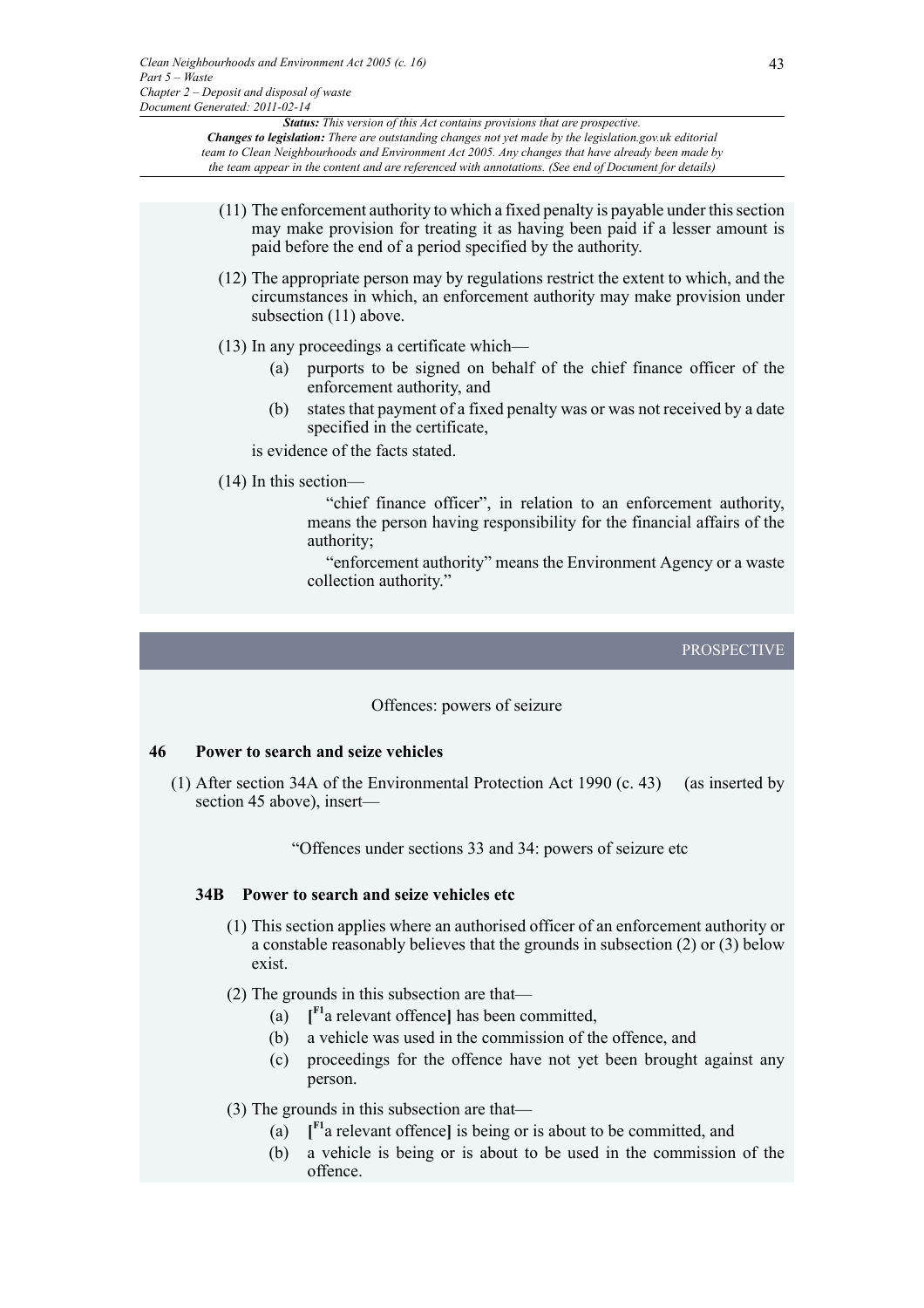(4) The authorised officer or constable may—

- (a) search the vehicle;
- (b) seize the vehicle and any of its contents.
- (5) In acting under subsection (4) above the authorised officer or constable may—
	- (a) stop the vehicle (but only a constable in uniform may stop a vehicle on any road);
	- (b) enter any premises for the purpose of searching or seizing the vehicle.
- (6) A vehicle or its contents seized under subsection (4) above—
	- (a) by an authorised officer of an enforcement authority, are seized on behalf of that authority;
	- (b) by a constable in the presence of an authorised officer of an enforcement authority, are seized on behalf of that authority;
	- (c) by a constable without such an officer present, are seized on behalf of the waste collection authority in whose area the seizure takes place.
- (7) A person commits an offence if—
	- (a) he fails without reasonable excuse to give any assistance that an authorised officer or constable may reasonably request in the exercise of a power under subsection (4) or (5) above;
	- (b) he otherwise intentionally obstructs an authorised officer or constable in exercising that power.
- (8) Where an authorised officer or constable has stopped a vehicle under subsection (5)(a) above, he may require any occupant of the vehicle to give him—
	- (a) the occupant's name and address;
	- (b) the name and address of the registered owner of the vehicle;
	- (c) any other information he may reasonably request.
- (9) A person commits an offence if—
	- (a) he fails without reasonable excuse to comply with a requirement under subsection (8) above;
	- (b) he gives information required under that subsection that is—
		- (i) to his knowledge false or misleading in a material way, or
		- (ii) given recklessly and is false or misleading in a material way.
- (10) A person guilty of an offence under this section is liable on summary conviction to a fine not exceeding level 5 on the standard scale.
- (11) In this section and section 34C below—

"authorised officer" means an officer of an enforcement authority who is authorised in writing by the authority for the purposes of this section;

- "enforcement authority" means—
- (a) the Environment Agency, or
- (b) a waste collection authority;
- <span id="page-43-0"></span>**[ [F2](#page-44-1)**"relevant offence" means—
- (a) an offence under section 33 above, or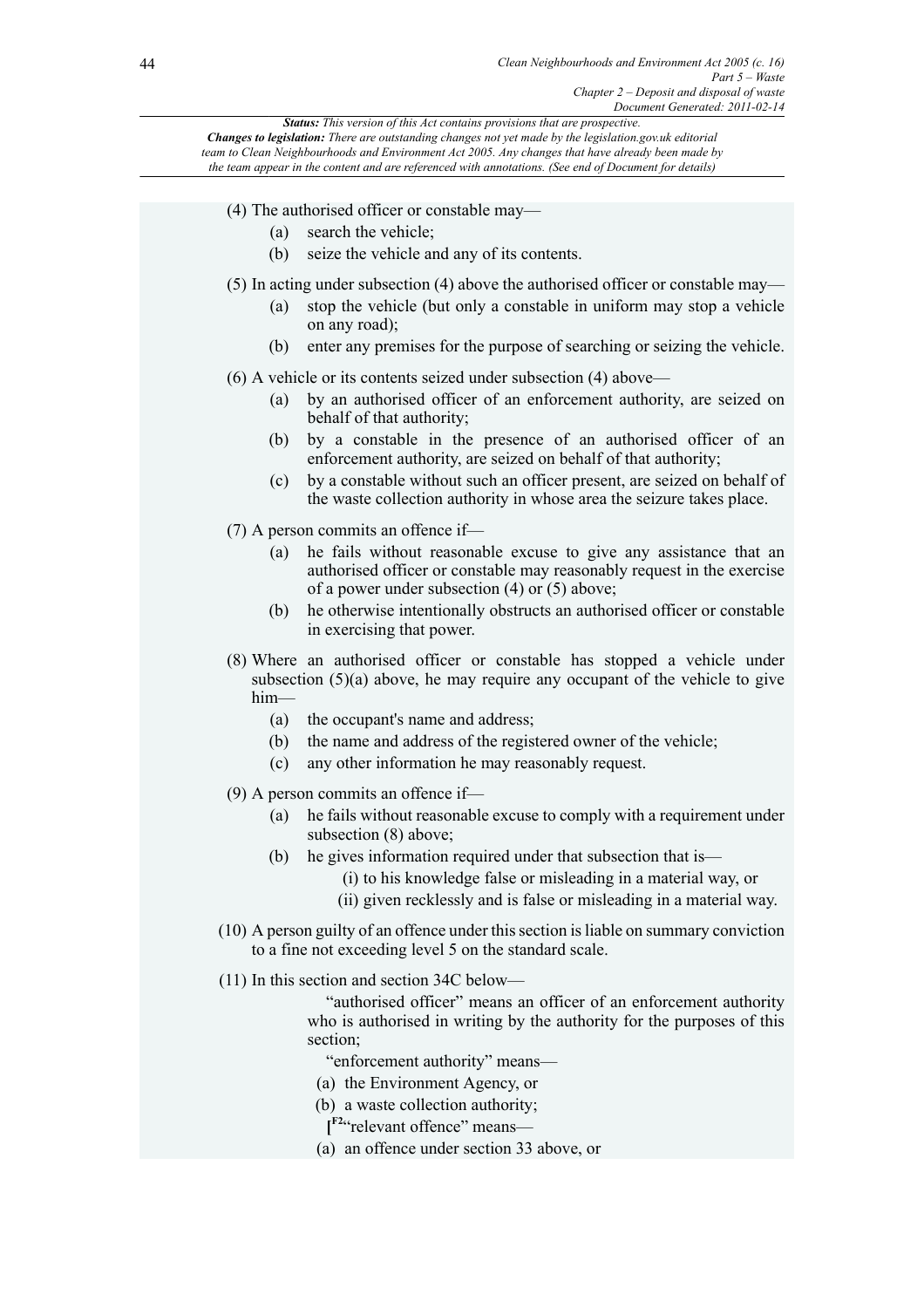> (b) an offence under section 34 above consisting of a failure to comply with the duty imposed by subsection (1) of that section;**]** "road" has the same meaning as in the Road Traffic Regulation Act 1984;

> "vehicle" means any motor vehicle or trailer within the meaning of that Act or any mobile plant.

### **Annotations:**

### <span id="page-44-0"></span>**Amendments (Textual)**

- **[F1](#page-42-0)** In s. 46(1) in the new s. 34B to be inserted in the 1990 Act words substituted (21.11.2005) by [The](http://www.legislation.gov.uk/id/uksi/2005/2900) [Waste \(Household Waste Duty of Care\) \(England and Wales\) Regulations 2005 \(S.I. 2005/2900\)](http://www.legislation.gov.uk/id/uksi/2005/2900), **[reg. 3\(2\)](http://www.legislation.gov.uk/id/uksi/2005/2900/regulation/3/2)**
- <span id="page-44-1"></span>**[F2](#page-43-0)** In s. 46(1) in the new s. 34B to be inserted in the 1990 Act definition of "relevant offence" inserted (21.11.2005) by [The Waste \(Household Waste Duty of Care\) \(England and Wales\) Regulations](http://www.legislation.gov.uk/id/uksi/2005/2900) [2005 \(S.I. 2005/2900\)](http://www.legislation.gov.uk/id/uksi/2005/2900), **[reg. 3\(3\)](http://www.legislation.gov.uk/id/uksi/2005/2900/regulation/3/3)**

## **34C Seizure of vehicles etc: supplementary**

- (1) Where under section 34B above an authorised officer or constable seizes a vehicle or its contents ("seized property") on behalf of an enforcement authority, the authority may remove the seized property to such a place as it considers appropriate.
- (2) An enforcement authority must deal with any seized property in accordance with regulations made by the appropriate person.
- (3) Regulations under subsection (2) above may in particular include provision as to—
	- (a) the duties of enforcement authorities in relation to the safe custody of seized property;
	- (b) the circumstances in which they must return any such property to a person claiming entitlement to it;
	- (c) the manner in which such persons, and the seized property to which they are entitled, may be determined;
	- (d) the circumstances in which an enforcement authority may sell, destroy or otherwise dispose of seized property;
	- (e) the uses to which the proceeds of any such sale may be put.

(4) Regulations making provision under subsection  $(3)(d)$  above—

- (a) must (subject to paragraph (c) below) require the enforcement authority to publish a notice in such form, and to take any other steps, as may be specified in the regulations for informing persons who may be entitled to the seized property that it has been seized and is available to be claimed;
- (b) must (subject to paragraph (c) below) prohibit the authority from selling, destroying or otherwise disposing of any seized property unless a period specified in the regulations has expired without any obligation arising under the regulations for the authority to return the property to any person;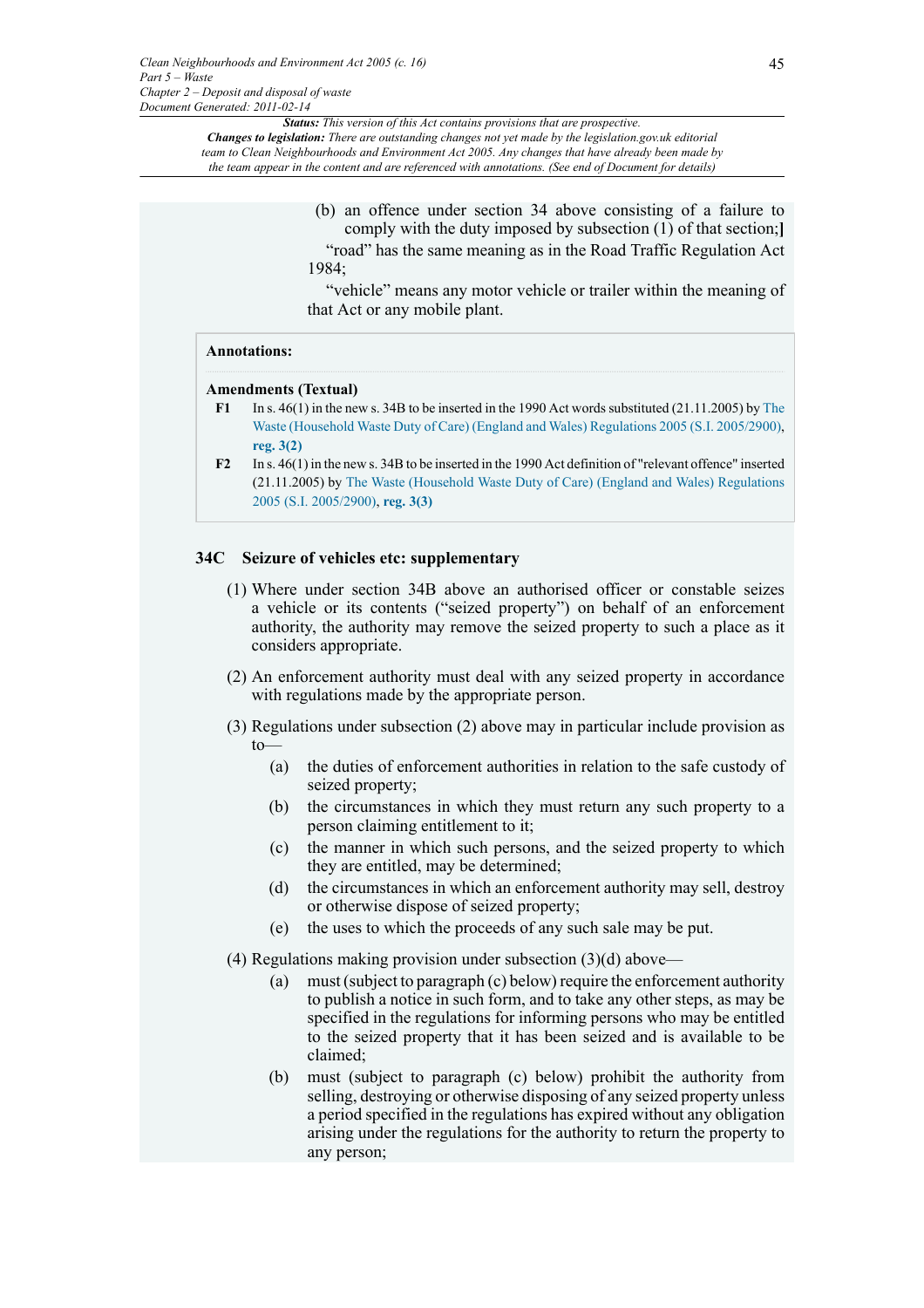- (c) may allow for the requirements in paragraphs (a) and (b) above to be dispensed with if the condition of the seized property requires its disposal without delay.
- (5) The appropriate person may issue guidance to enforcement authorities in relation to the performance of their functions under regulations under subsection (2) above."

(2) In section 71 of that Act (obtaining information from persons and authorities)—

- (a) after subsection (2) insert—
	- " $(2A)$  A waste collection authority has the power referred to in subsection  $(2)$ for the purpose of the discharge of its functions under sections 34B and 34C above.";
- (b) in subsection (3) after "subsection (2)" insert " $\qquad \qquad$  or (2A)".

## PROSPECTIVE

Local authority waste collection and disposal

## **47 Abolition of requirement to contract out waste disposal functions**

Section 32 of and Schedule 2 to the Environmental Protection Act 1990 (c. 43) (power to require local authorities to transfer waste disposal functions etc to specially formed companies) shall cease to have effect.

# **48 Offences relating to waste receptacles: fixed penalty notices**

In the Environmental Protection Act 1990, after section 47 (receptacles for commercial or industrial waste) insert—

## "**47ZA Fixed penalty notices for offences under sections 46 and 47**

- (1) This section applies where on any occasion an authorised officer of a waste collection authority has reason to believe that a person has committed an offence under section 46 or 47 above in the area of that authority.
- (2) The authorised officer may give that person a notice offering him the opportunity of discharging any liability to conviction for the offence by payment of a fixed penalty to the waste collection authority.
- (3) Where a person is given a notice under this section in respect of an offence—
	- (a) no proceedings may be instituted for that offence before the expiration of the period of fourteen days following the date of the notice; and
	- (b) he may not be convicted of that offence if he pays the fixed penalty before the expiration of that period.
- (4) A notice under this section must give such particulars of the circumstances alleged to constitute the offence as are necessary for giving reasonable information of the offence.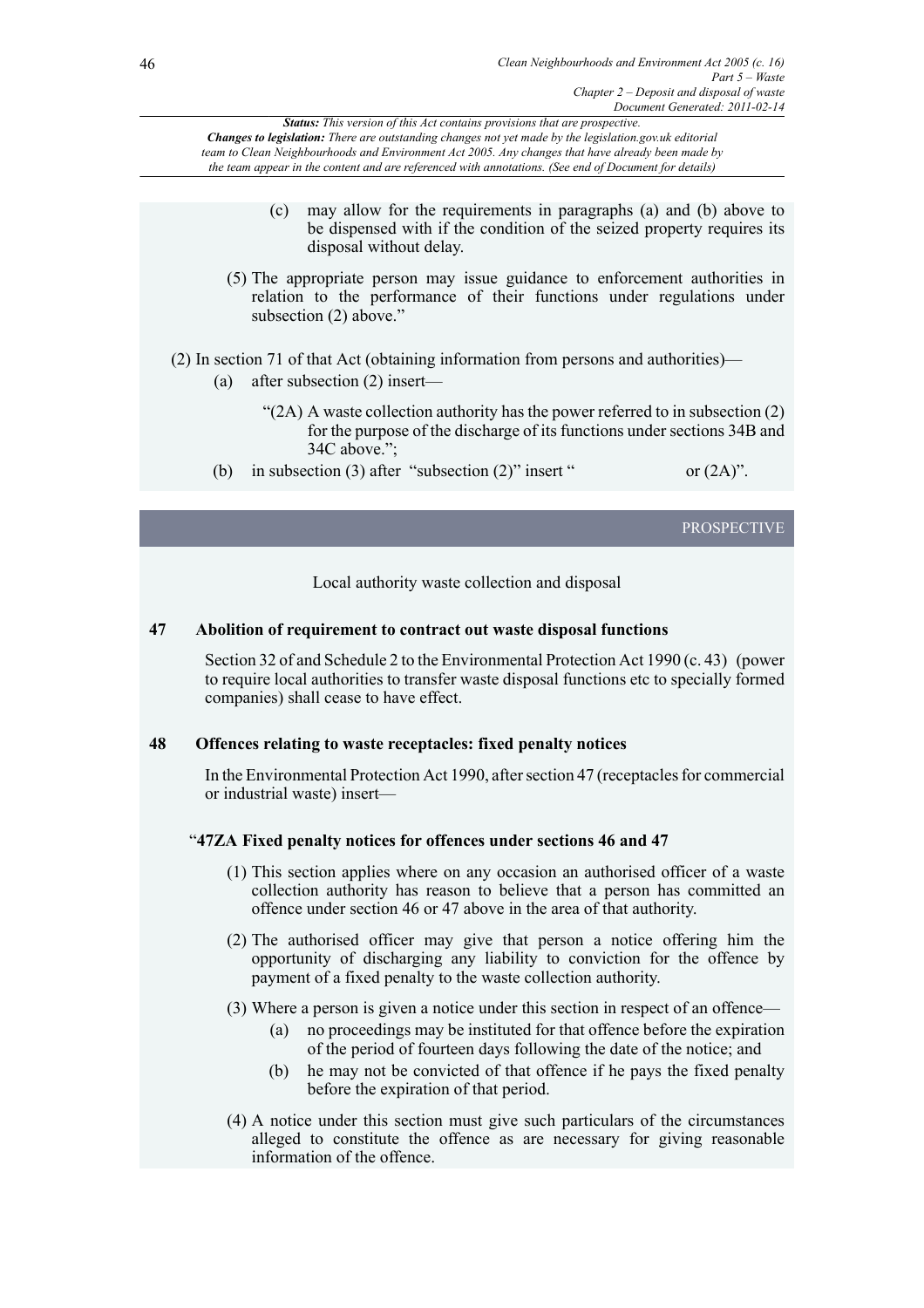*Status: This version of this Act contains provisions that are prospective. Changes to legislation: There are outstanding changes not yet made by the legislation.gov.uk editorial*

*team to Clean Neighbourhoods and Environment Act 2005. Any changes that have already been made by the team appear in the content and are referenced with annotations. (See end of Document for details)*

(5) A notice under this section must also state—

- (a) the period during which, by virtue of subsection  $(3)$  above, proceedings will not be taken for the offence;
- (b) the amount of the fixed penalty; and
- (c) the person to whom and the address at which the fixed penalty may be paid.
- (6) Without prejudice to payment by any other method, payment of the fixed penalty may be made by pre-paying and posting a letter containing the amount of the penalty (in cash or otherwise) to the person mentioned in subsection (5) (c) above at the address so mentioned.
- (7) Where a letter is sent in accordance with subsection (6) above payment is to be regarded as having been made at the time at which that letter would be delivered in the ordinary course of post.
- (8) The form of a notice under this section is to be such as the appropriate person may by order prescribe.
- (9) In any proceedings a certificate which—
	- (a) purports to be signed on behalf of the chief finance officer of the waste collection authority, and
	- (b) states that payment of a fixed penalty was or was not received by a date specified in the certificate,
	- is evidence of the facts stated.

## (10) In this section—

"authorised officer", in relation to a waste collection authority, means—

- (a) an employee of the authority who is authorised in writing by the authority for the purposes of giving notices under this section;
- (b) any person who, in pursuance of arrangements made with the authority, has the function of giving such notices and is authorised in writing by the authority to perform that function;
- (c) any employee of such a person who is authorised in writing by the authority for the purpose of giving such notices;

"chief finance officer", in relation to a waste collection authority, means the person having responsibility for the financial affairs of the authority.

## **47ZB Amount of fixed penalty under section 47ZA**

- (1) This section applies in relation to a fixed penalty payable to a waste collection authority in pursuance of a notice under section 47ZA above.
- (2) The amount of the fixed penalty—
	- (a) is the amount specified by the waste collection authority in relation to the authority's area, or
	- (b) if no amount is so specified, is £100.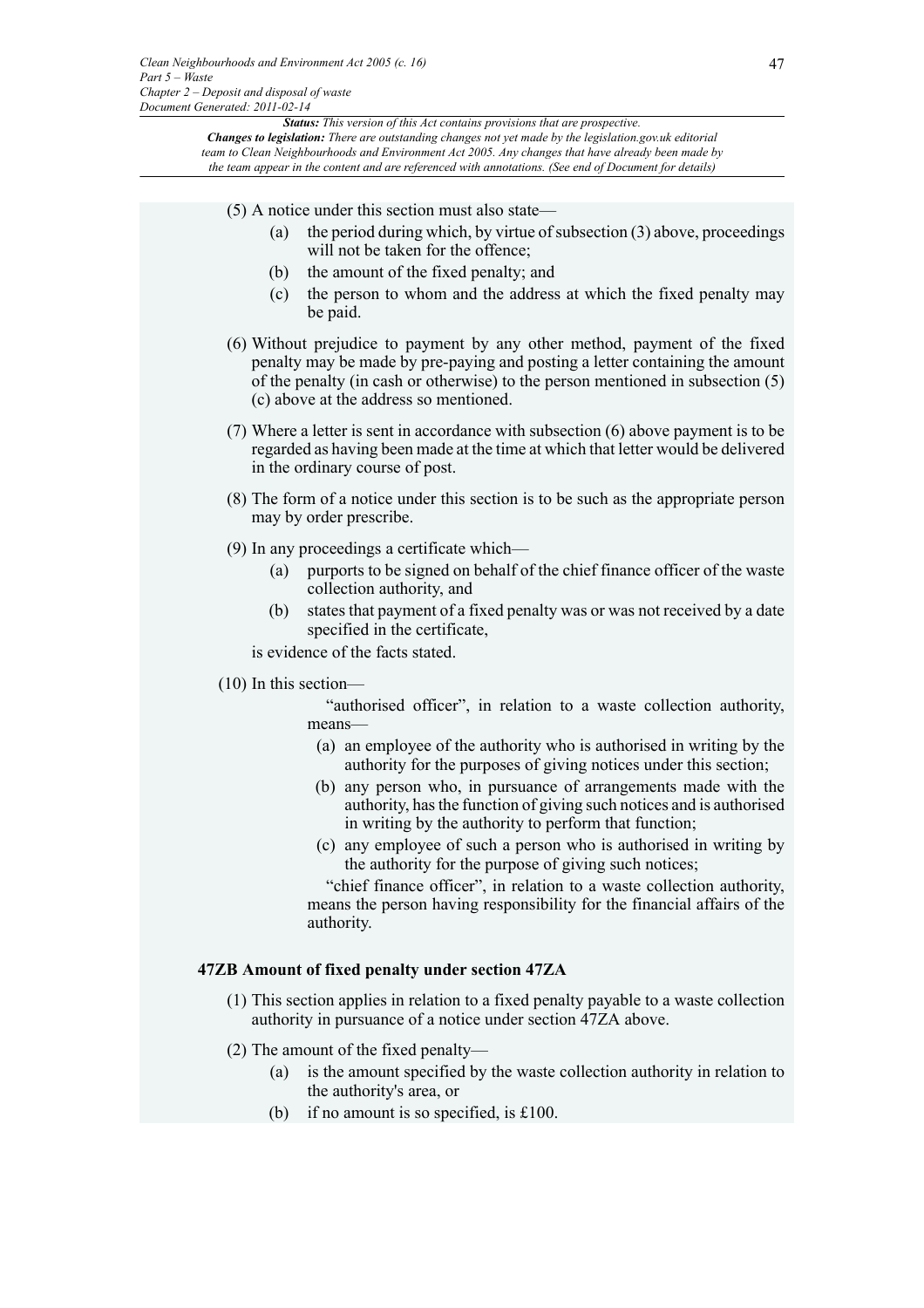- (3) The waste collection authority may make provision for treating the fixed penalty as having been paid if a lesser amount is paid before the end of a period specified by the authority.
- (4) The appropriate person may by regulations make provision in connection with the powers conferred on waste collection authorities under subsections (2)(a) and (3) above.
- (5) Regulations under subsection (4) may (in particular)—
	- (a) require an amount specified under subsection (2)(a) above to fall within a range prescribed in the regulations;
	- (b) restrict the extent to which, and the circumstances in which, a waste collection authority can make provision under subsection (3) above.
- (6) The appropriate person may by order substitute a different amount for the amount for the time being specified in subsection (2)(b) above."

# **49 Payments for waste recycling and disposal**

- (1) Section 52 of the Environmental Protection Act 1990 (c. 43) (payments for recycling and disposal etc of waste) is amended as follows.
- (2) In subsection (1) after "so retained" insert—
	- "(a) in the case of a waste disposal authority in England, of such amounts as may be determined in accordance with regulations made by the Secretary of State; and
	- (b) in the case of a waste disposal authority in Wales".
- (3) After subsection (1) insert—
	- "(1A) The Secretary of State may by order disapply subsection (1) above in relation to any waste disposal authority constituted under section 10 of the Local Government Act 1985 (joint arrangements for waste disposal in London and metropolitan counties)."
- (4) After subsection (1A) (as inserted by subsection (3) above) insert—
	- "(1B) A waste disposal authority is not required to make payments to a waste collection authority under subsection (1) above where, on the basis of arrangements involving the two authorities, the waste collection authority has agreed that such payments need not be made."
- (5) In subsection (2) after "so collected" insert—
	- "(a) in the case of a waste collection authority in England, of such amounts as may be determined in accordance with regulations made by the Secretary of State; and
	- (b) in the case of a waste collection authority in Wales".
- (6) In subsection (3) after "so collected" insert—
	- "(a) in the case of a waste disposal authority in England, of such amounts as may be determined in accordance with regulations made by the Secretary of State; and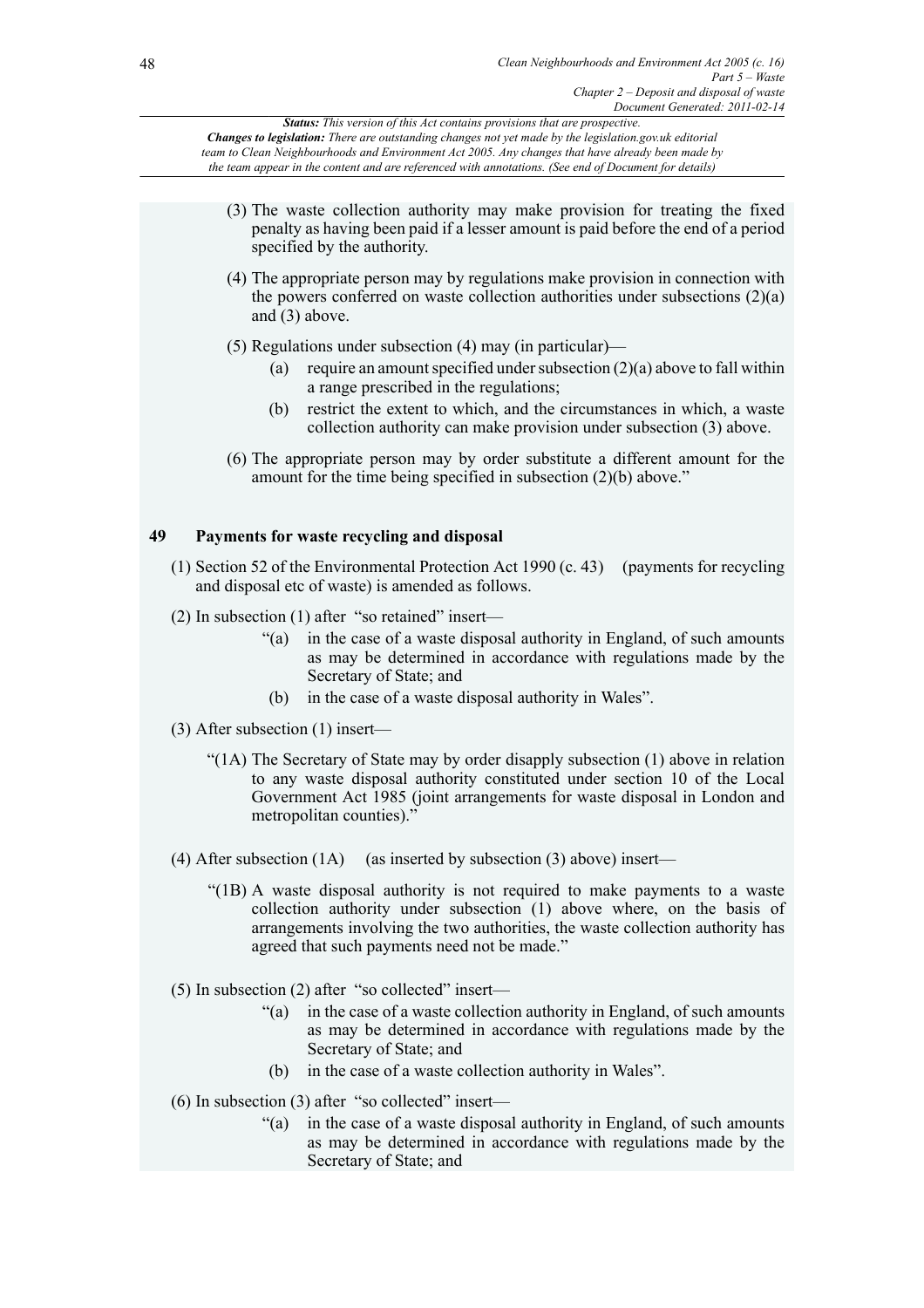- (b) in the case of a waste disposal authority in Wales".
- (7) In subsection (4) after "so collected" insert—
	- "(a) in the case of a waste collection authority in England, of such amounts as may be determined in accordance with regulations made by the Secretary of State; and
	- (b) in the case of a waste collection authority in Wales".

(8) After subsection (8) insert—

"(8A) The Secretary of State may give guidance—

- (a) to a waste disposal authority in England, for the purposes of determining whether to exercise the power in subsection (3) above;
- (b) to a waste collection authority in England, for the purposes of determining whether to exercise the power in subsection (4) above."

## (9) At the end insert—

"(12) In this section, references to recycling waste include re-using it (whether or not the waste is subjected to any process)."

## **50 Power to require owner of land to remove waste**

- (1) In section 59 of the Environmental Protection Act 1990 (c. 43) (power to require removal of waste unlawfully deposited), in subsection (7)(b) after "occupier of the land" insert "or the occupier cannot be found without the authority or the occupier cannot be found without the authority incurring unreasonable expense".
- (2) After that section insert—

## "**59ZA Section 59: supplementary power in relation to owner of land**

- (1) Where the grounds in subsection (2), (3) or (4) below are met, a waste regulation authority or waste collection authority may, by notice served on him, require the owner of any land in its area to comply with either or both of the requirements mentioned in subsection (1)(a) and (b) of section 59 above.
- (2) The grounds in this subsection are that it appears to the authority that waste has been deposited in or on the land in contravention of section 33(1) above and—
	- (a) there is no occupier of the land, or
	- (b) the occupier cannot be found without the authority incurring unreasonable expense.
- (3) The grounds in this subsection are that—
	- (a) the authority has served a notice under subsection (1) of section 59 above imposing a requirement on the occupier of the land,
	- (b) the occupier of the land is not the same person as the owner of the land, and
	- (c) the occupier has failed to comply with the requirement mentioned in paragraph (a) above within the period specified in the notice.

(4) The grounds in this subsection are that—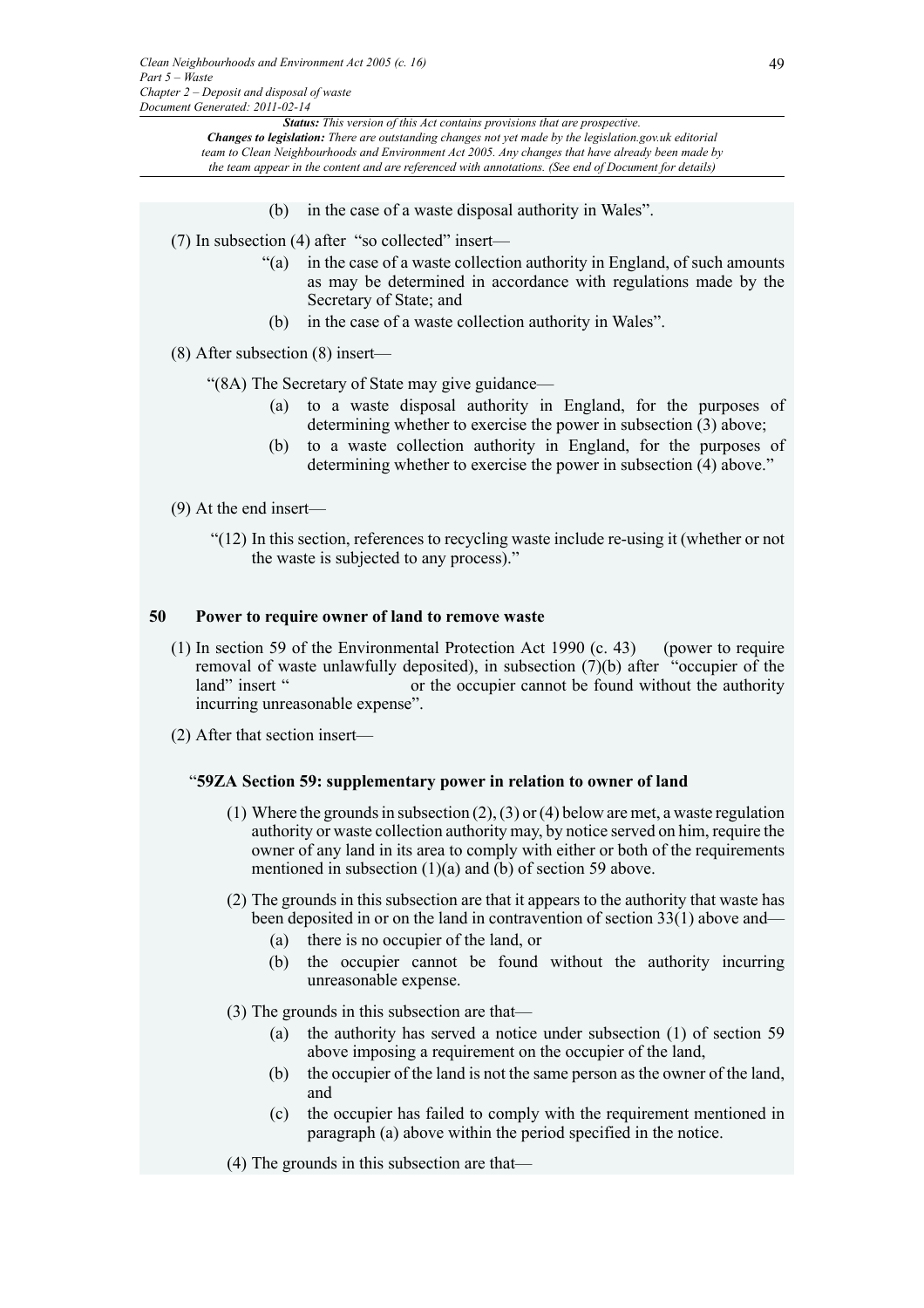- (a) the authority has served a notice under subsection (1) of section 59 above imposing a requirement on the occupier of the land,
- (b) the occupier of the land is not the same person as the owner of the land, and
- (c) the requirement mentioned in paragraph (a) above has been quashed on the ground specified in subsection (3)(a) of that section.
- (5) Subsections (2) to (6) of section 59 above apply in relation to requirements imposed under this section on the owner of the land as they apply in relation to requirements imposed under that section on the occupier of the land but as if in subsection (3) there were inserted after paragraph (a)—
	- "(aa) in order to comply with the requirement the appellant would be required to enter the land unlawfully; or".
- (6) In this section "owner" has the meaning given to it in section 78A(9) below."

## Supplementary

## **51 "Appropriate person"**

In section 29 of the Environmental Protection Act 1990 (c. 43), after subsection (1) insert—

"(1A) "Appropriate person" means—

- (a) in relation to England, the Secretary of State;
- (b) in relation to Wales, the National Assembly for Wales."

## PROSPECTIVE

## **52 Use of fixed penalty receipts**

In the Environmental Protection Act 1990 (c. 43), after section 73 insert—

## "**73A Use of fixed penalty receipts**

- (1) The Environment Agency must pay amounts received by it under section 34A above to the Secretary of State.
- (2) A waste collection authority may use amounts received by it under section 34A or 47ZA above (its "fixed penalty receipts") only for the purposes of—
	- (a) its functions under this Part (including functions relating to the enforcement of offences under this Part); and
	- (b) such other of its functions as may be specified in regulations made by the appropriate person.
- (3) Regulations under subsection  $(2)(b)$  above may (in particular) have the effect that a waste collection authority may use its fixed penalty receipts for the purposes of any of its functions.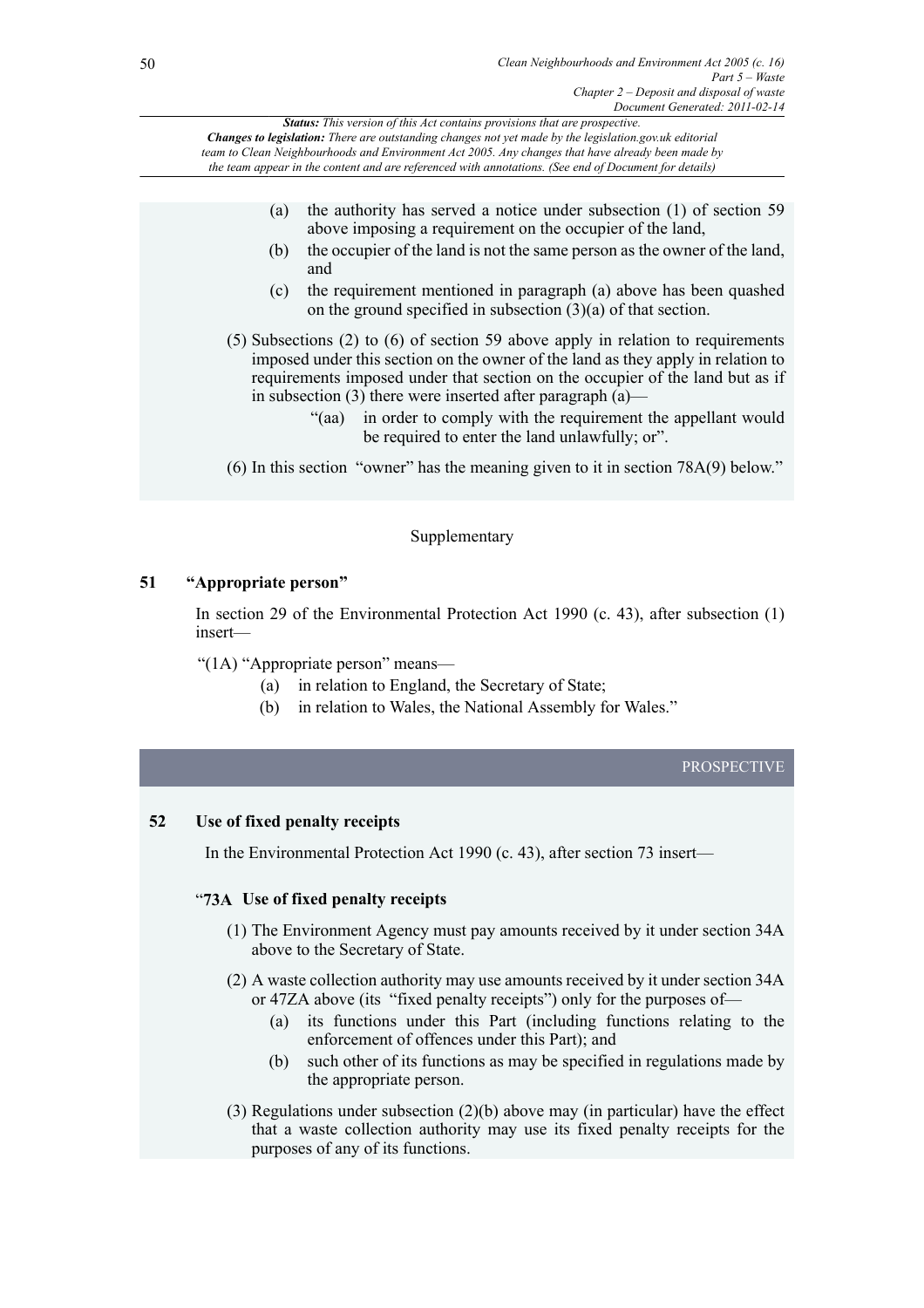- (4) A waste collection authority must supply the appropriate person with such information relating to its use of its fixed penalty receipts as the appropriate person may require.
- (5) The appropriate person may by regulations—
	- (a) make provision for what a waste collection authority is to do with its fixed penalty receipts—
		- (i) pending their being used for the purposes of functions of the authority referred to in subsection (2) above;
		- (ii) if they are not so used before such time after their receipt as may be specified by the regulations;
	- (b) make provision for accounting arrangements in respect of a waste collection authority's fixed penalty receipts.
- (6) The provision that may be made under subsection  $(5)(a)(ii)$  above includes (in particular) provision for the payment of sums to a person (including the appropriate person) other than the waste collection authority.
- (7) Before making regulations under this section, the appropriate person must consult—
	- (a) the waste collection authorities to which the regulations are to apply;
	- (b) such other persons as the appropriate person thinks fit.
- (8) Regulations under this section may make different provision for different purposes (including different provision in relation to different authorities or different descriptions of authority).
- (9) The powers to make regulations conferred by this section are, for the purposes of subsection (1) of section 100 of the Local Government Act 2003, to be regarded as included among the powers mentioned in subsection (2) of that section."

## PROSPECTIVE

### **53 Supplementary enforcement powers**

In section 108 of the Environment Act 1995 (c. 25) (powers of enforcing authorities etc), in subsection (15), in the definition of "pollution control functions" in relation to a waste collection authority, for "conferred on it by section 59" substitute " conferred or imposed on it by or under Part 2".

## **CHAPTER 3**

### SITE WASTE

# **54 Site waste management plans**

(1) The appropriate person may by regulations make provision requiring persons of a specified description—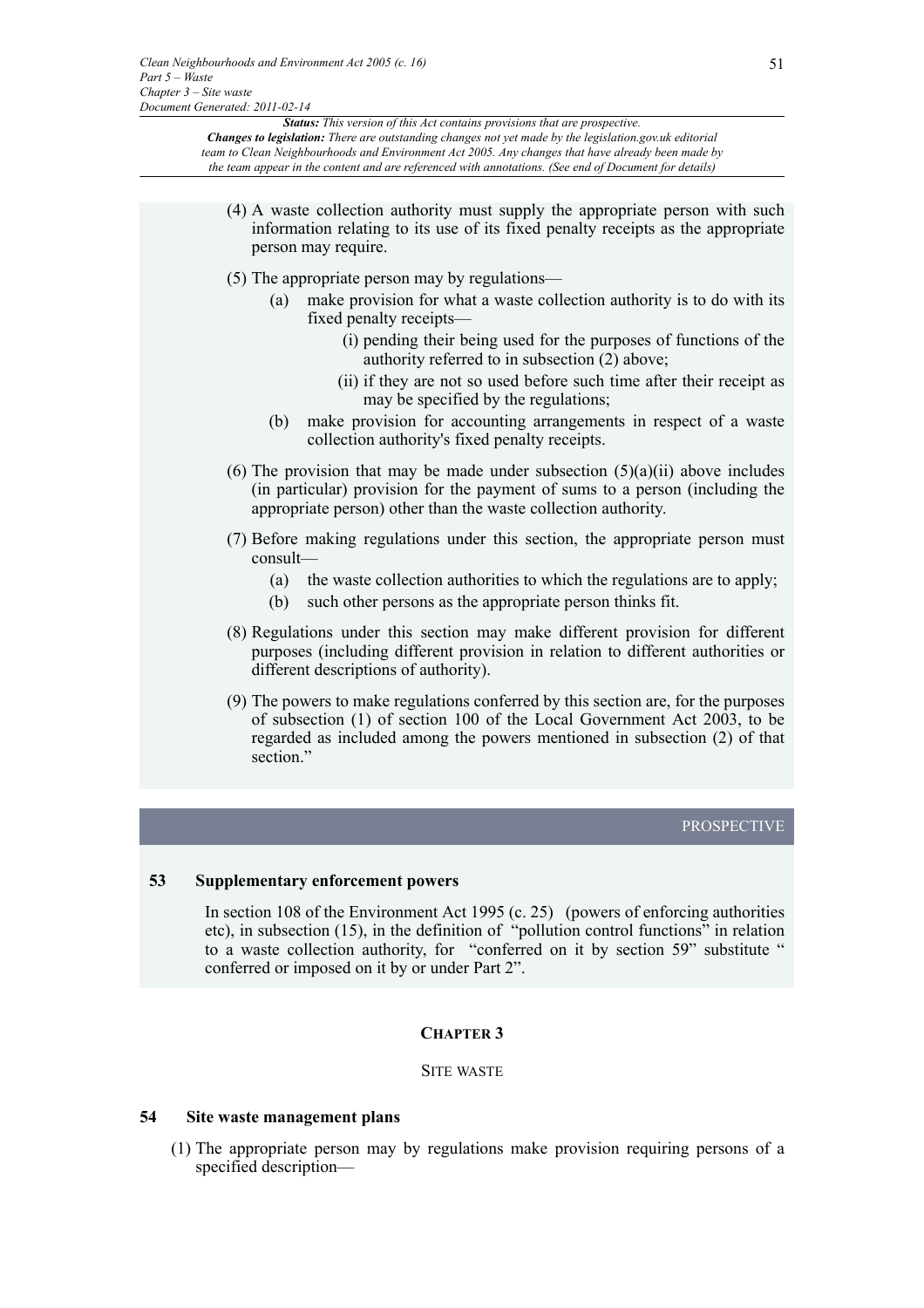- (a) to prepare plans for the management and disposal of waste created in the course of specified descriptions of works involving construction or demolition;
- (b) to comply with such plans.
- (2) Descriptions of works that may be specified under subsection (1)(a) include in particular description by reference to the cost or likely cost of such works.
- (3) Regulations under this section may make supplementary and incidental provision, including in particular provision as to—
	- (a) the circumstances in which plans must be prepared;
	- (b) the contents of plans;
	- (c) enforcement authorities in relation to plans and the powers of such authorities;
	- (d) the keeping of plans and their production to enforcement authorities;
	- (e) offences in relation to a failure to comply with a requirement under the regulations;
	- (f) penalties for those offences;
	- (g) the discharging of liability for an offence under the regulations by the payment of a fixed penalty to an enforcement authority;
	- (h) the uses to which such payments may be put by enforcement authorities.
- (4) Regulations under this section may make different provision for different purposes.
- (5) Regulations under this section making provision under subsection (3)(h) may in particular make different provision relating to different enforcement authorities or different descriptions of enforcement authority (including provision framed by reference to performance categories under section 99(4) of the Local Government Act 2003 (c. 26)).
- (6) Regulations under this section are to be made by statutory instrument.
- (7) A statutory instrument containing regulations made by the Secretary of State under this section is subject to annulment in pursuance of a resolution of either House of Parliament.
- (8) The appropriate person may give guidance to persons who are enforcement authorities under subsection  $(3)(c)$  in relation to the powers conferred on them under that provision.
- (9) In this section—

"appropriate person" means—

- (a) in relation to works in England, the Secretary of State;
- (b) in relation to works in Wales, the National Assembly for Wales;
- "specified" means specified in regulations under this section.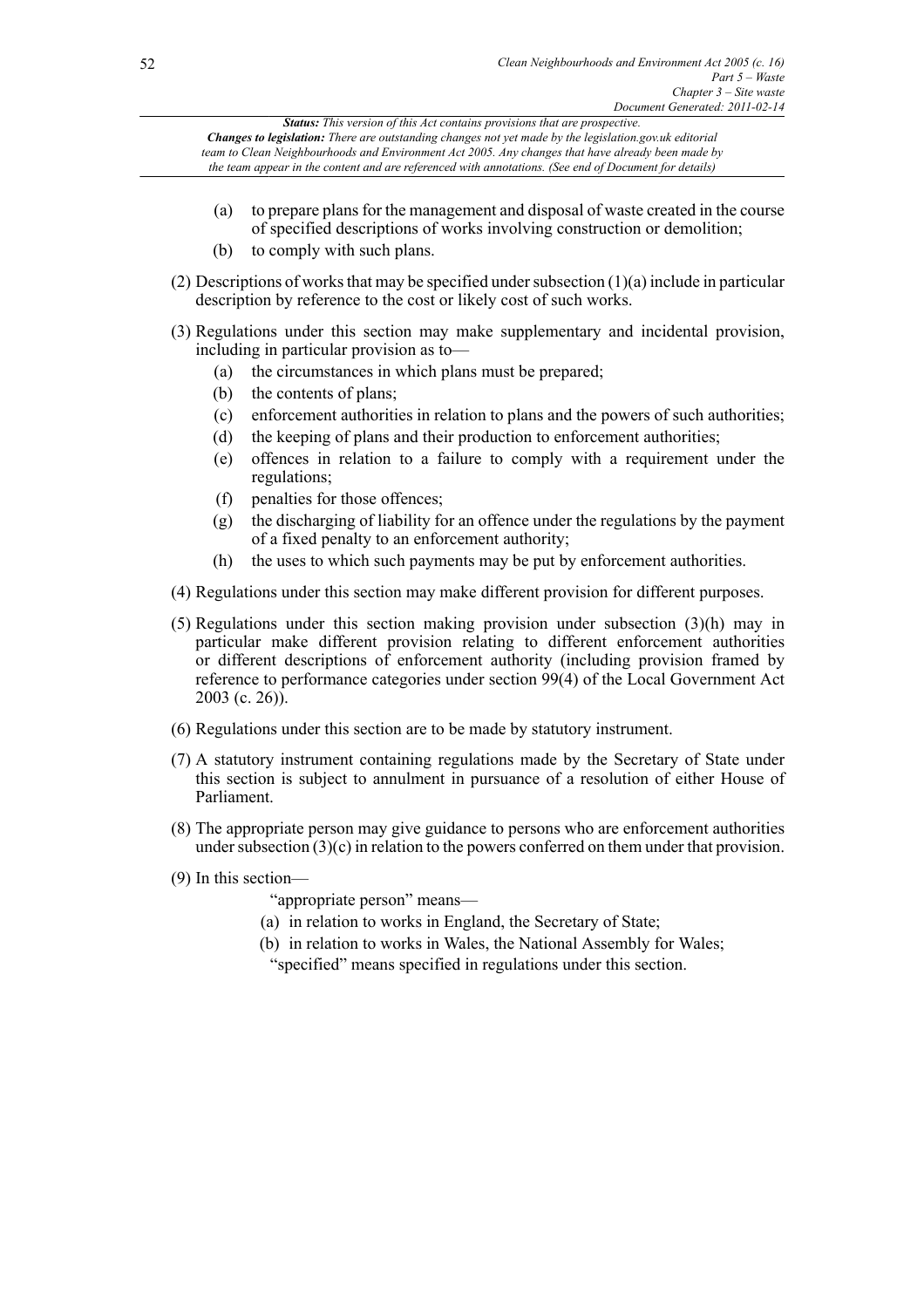**PROSPECTIVE** 

# **PART 6**

#### DOGS

### **CHAPTER 1**

### CONTROLS ON DOGS

#### Dog control orders

### **55 Power to make dog control orders**

- (1) A primary or secondary authority may in accordance with this Chapter make an order providing for an offence or offences relating to the control of dogs in respect of any land in its area to which this Chapter applies.
- (2) An order under subsection (1) is to be known as a "dog control order".
- (3) For the purposes of this Chapter an offence relates to the control of dogs if it relates to one of the following matters—
	- (a) fouling of land by dogs and the removal of dog faeces;
	- (b) the keeping of dogs on leads;
	- (c) the exclusion of dogs from land;
	- (d) the number of dogs which a person may take on to any land.
- (4) An offence provided for in a dog control order must be an offence which is prescribed for the purposes of this section by regulations made by the appropriate person.
- (5) Regulations under subsection (4) may in particular—
	- (a) specify all or part of the wording to be used in a dog control order for the purpose of providing for any offence;
	- (b) permit a dog control order to specify the times at which, or periods during which, an offence is to apply;
	- (c) provide for an offence to be defined by reference to failure to comply with the directions of a person of a description specified in the regulations.
- (6) A dog control order may specify the land in respect of which it applies specifically or by description.
- (7) A dog control order may be revoked or amended by the authority which made it; but this Chapter applies in relation to any amendment of a dog control order as if it were the making of a new order.

### **56 Dog control orders: supplementary**

(1) The appropriate person must by regulations prescribe the penalties, or maximum penalties, which may be provided for in a dog control order in relation to any offence.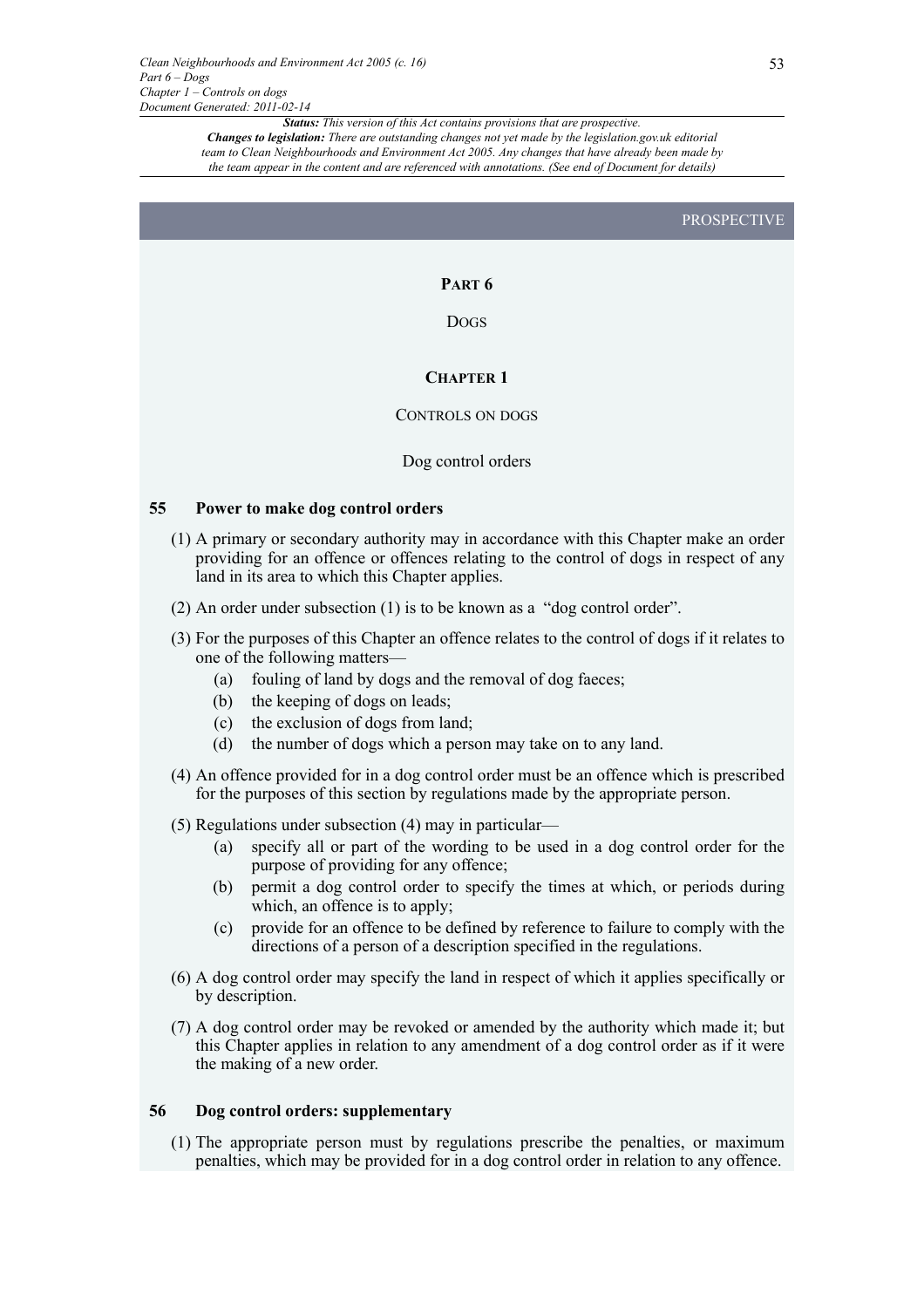- (2) Regulations under subsection (1) may not in any case permit a dog control order to provide for a penalty other than a fine not exceeding level 3 on the standard scale in relation to any offence.
- (3) The appropriate person must by regulations prescribe such other requirements relating to the content and form of a dog control order as the appropriate person thinks fit.
- (4) The appropriate person must by regulations prescribe the procedure to be followed by a primary or secondary authority before and after making a dog control order.
- (5) Regulations under subsection (4) must in particular include provision as to—
	- (a) consultation to be undertaken before a dog control order is made;
	- (b) the publicising of a dog control order after it has been made.

# **57 Land to which Chapter 1 applies**

- (1) Subject to this section, this Chapter applies to any land which is open to the air and to which the public are entitled or permitted to have access (with or without payment).
- (2) For the purposes of this section, any land which is covered is to be treated as land which is "open to the air" if it is open to the air on at least one side.
- (3) The appropriate person may by order designate land as land to which this Chapter does not apply (generally or for such purposes as may be specified in the order).
- (4) Land may be designated under subsection (3) specifically or by description.
- (5) Where a private Act confers powers on a person other than a primary or secondary authority for the regulation of any land, that person may, by notice in writing given to the primary and secondary authorities in whose area the land is situated, exclude the application of this Chapter to that land.

# **58 Primary and secondary authorities**

- (1) Each of the following is a "primary authority" for the purposes of this Chapter—
	- (a) a district council in England;
	- (b) a county council in England for an area for which there is no district council;
	- (c) a London borough council;
	- (d) the Common Council of the City of London;
	- (e) the Council of the Isles of Scilly;
	- (f) a county or county borough council in Wales.
- (2) Each of the following is a "secondary authority" for the purposes of this Chapter—
	- (a) a parish council in England;
	- (b) a community council in Wales.
- (3) The appropriate person may by order designate any person or body exercising functions under an enactment as a secondary authority for the purposes of this Chapter in respect of an area specified in the order.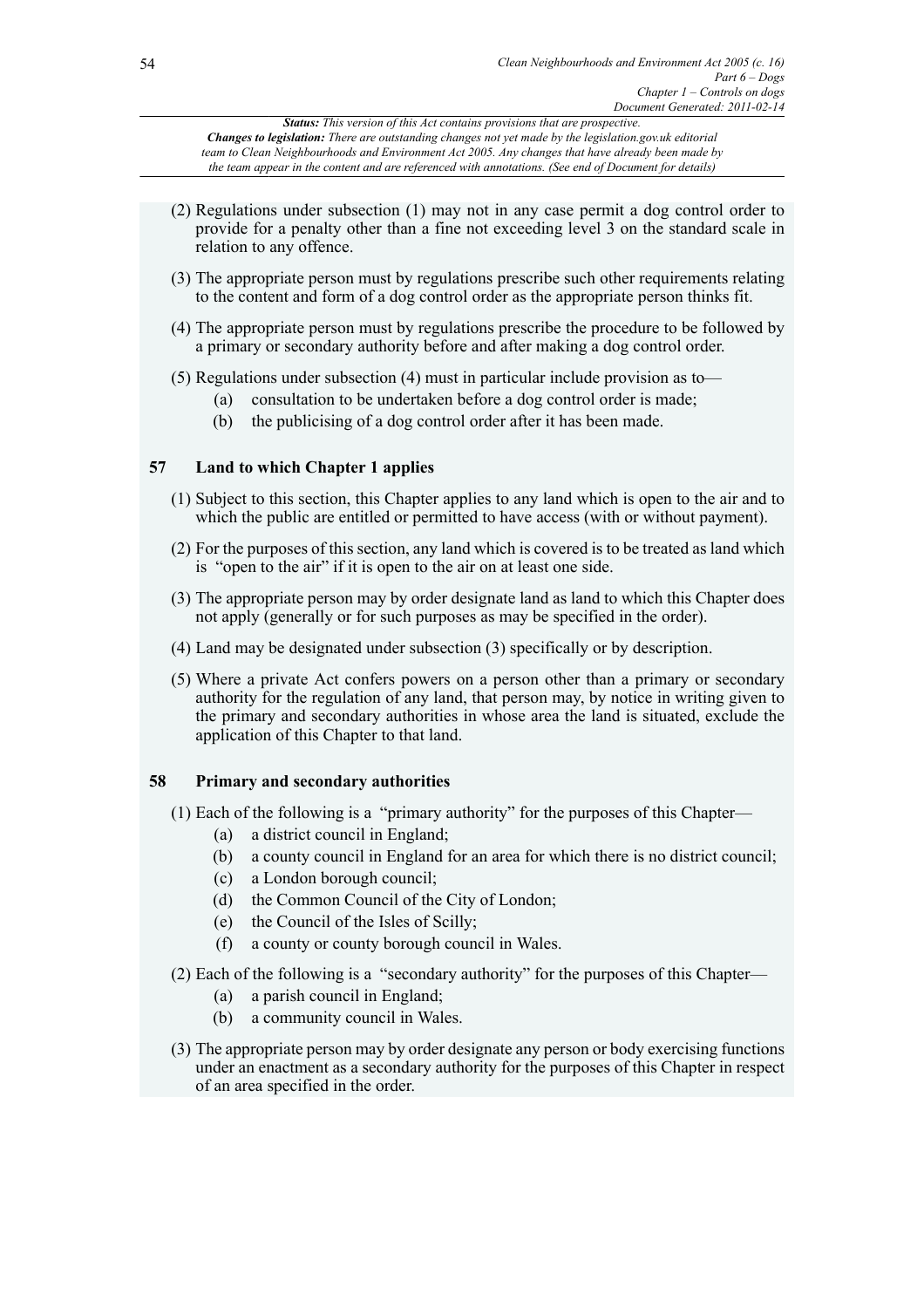### Fixed penalty notices

# **59 Fixed penalty notices**

(1) This section applies where on any occasion—

- (a) an authorised officer of a primary or secondary authority has reason to believe that a person has committed an offence under a dog control order made by that authority; or
- (b) an authorised officer of a secondary authority has reason to believe that a person has in its area committed an offence under a dog control order made by a primary authority.
- (2) The authorised officer may give that person a notice offering him the opportunity of discharging any liability to conviction for the offence by payment of a fixed penalty.
- (3) A fixed penalty payable under this section is payable to the primary or secondary authority whose officer gave the notice.
- (4) Where a person is given a notice under this section in respect of an offence—
	- (a) no proceedings may be instituted for that offence before the expiration of the period of fourteen days following the date of the notice; and
	- (b) he may not be convicted of that offence if he pays the fixed penalty before the expiration of that period.
- (5) A notice under this section must give such particulars of the circumstances alleged to constitute the offence as are necessary for giving reasonable information of the offence.
- (6) A notice under this section must also state—
	- (a) the period during which, by virtue of subsection (4), proceedings will not be taken for the offence;
	- (b) the amount of the fixed penalty; and
	- (c) the person to whom and the address at which the fixed penalty may be paid.
- (7) Without prejudice to payment by any other method, payment of the fixed penalty may be made by pre-paying and posting a letter containing the amount of the penalty (in cash or otherwise) to the person mentioned in subsection  $(6)(c)$  at the address so mentioned.
- (8) Where a letter is sent in accordance with subsection (7) payment is to be regarded as having been made at the time at which that letter would be delivered in the ordinary course of post.
- (9) The form of a notice under this section is to be such as the appropriate person may by order prescribe.
- (10) In any proceedings a certificate which—
	- (a) purports to be signed on behalf of the chief finance officer of a primary or secondary authority, and
	- (b) states that payment of a fixed penalty was or was not received by a date specified in the certificate,

is evidence of the facts stated.

(11) In this section—

"authorised officer", in relation to a primary or secondary authority, means—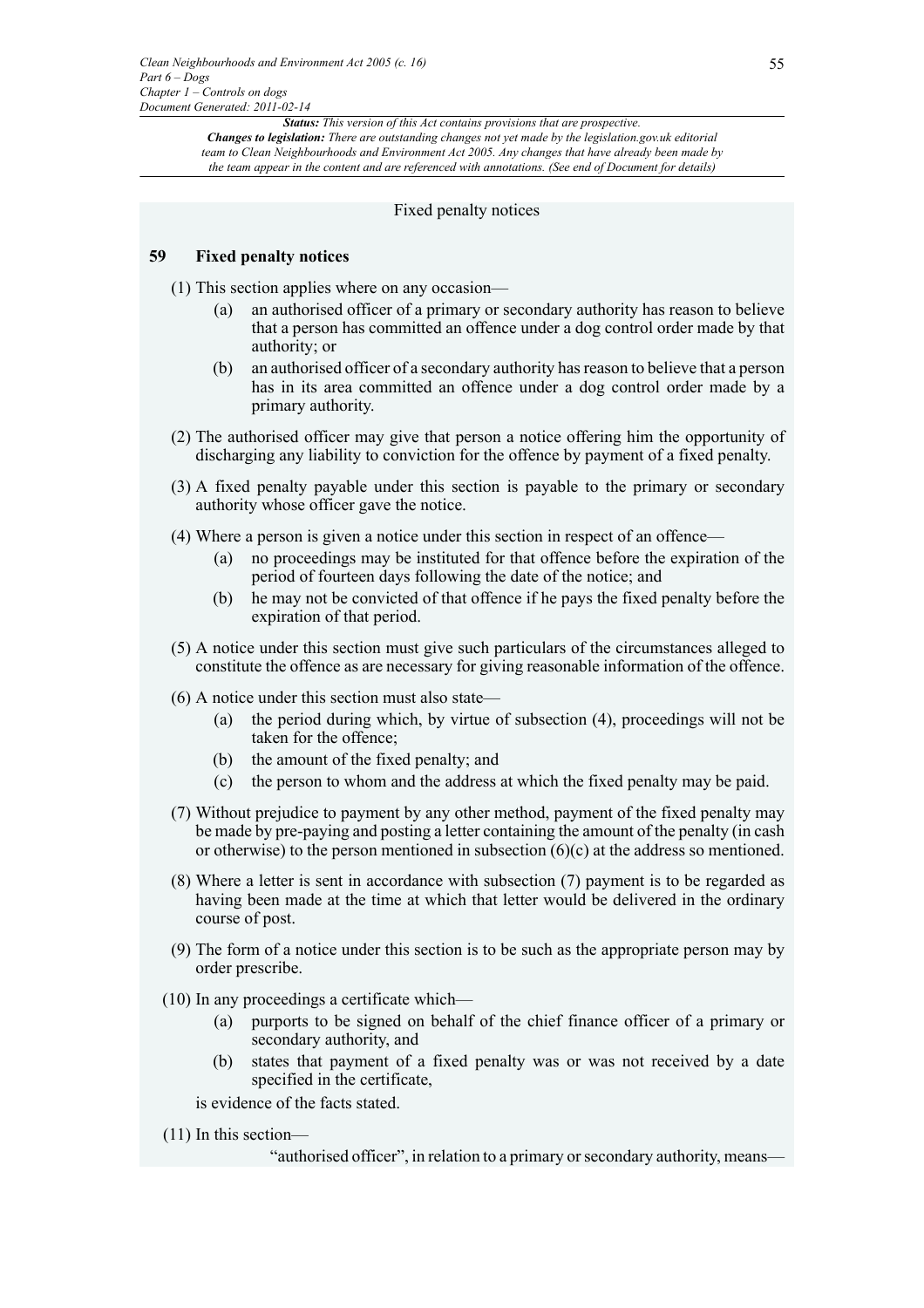- (a) an employee of the authority who is authorised in writing by the authority for the purpose of giving notices under this section;
- (b) any person who, in pursuance of arrangements made with the authority, has the function of giving such notices and is authorised in writing by the authority to perform that function; and
- (c) any employee of such a person who is authorised in writing by the authority for the purpose of giving such notices;

"chief finance officer", in relation to a primary or secondary authority, means the person having responsibility for the financial affairs of the authority.

(12) The appropriate person may by regulations prescribe conditions to be satisfied by a person before a secondary authority may authorise him in writing for the purpose of giving notices under this section.

# **60 Amount of fixed penalties**

- (1) The amount of a fixed penalty payable to a primary or secondary authority in pursuance of a notice under section 59 in respect of an offence under a dog control order—
	- (a) is the amount specified by the authority which made the order;
	- (b) if no amount is so specified, is £75.
- (2) A primary or secondary authority may under subsection (1)(a) specify different amounts in relation to different offences.
- (3) A primary or secondary authority may make provision for treating a fixed penalty payable to that authority in pursuance of a notice under section 59 as having been paid if a lesser amount is paid before the end of a period specified by the authority.
- (4) The appropriate person may by regulations make provision in connection with the powers conferred on primary and secondary authorities under subsections (1)(a) and (3).
- (5) Regulations under subsection (4) may (in particular)—
	- (a) require an amount specified under subsection (1)(a) to fall within a range prescribed in the regulations;
	- (b) restrict the extent to which, and the circumstances in which, a primary or secondary authority can make provision under subsection (3).
- (6) The appropriate person may by order substitute a different amount for the amount for the time being specified in subsection  $(1)(b)$ .

## **61 Power to require name and address**

- (1) If an authorised officer of a primary or secondary authority proposes to give a person a notice under section 59, the officer may require the person to give him his name and address.
- (2) A person commits an offence if—
	- (a) he fails to give his name and address when required to do so under subsection (1), or
	- (b) he gives a false or inaccurate name or address in response to a requirement under that subsection.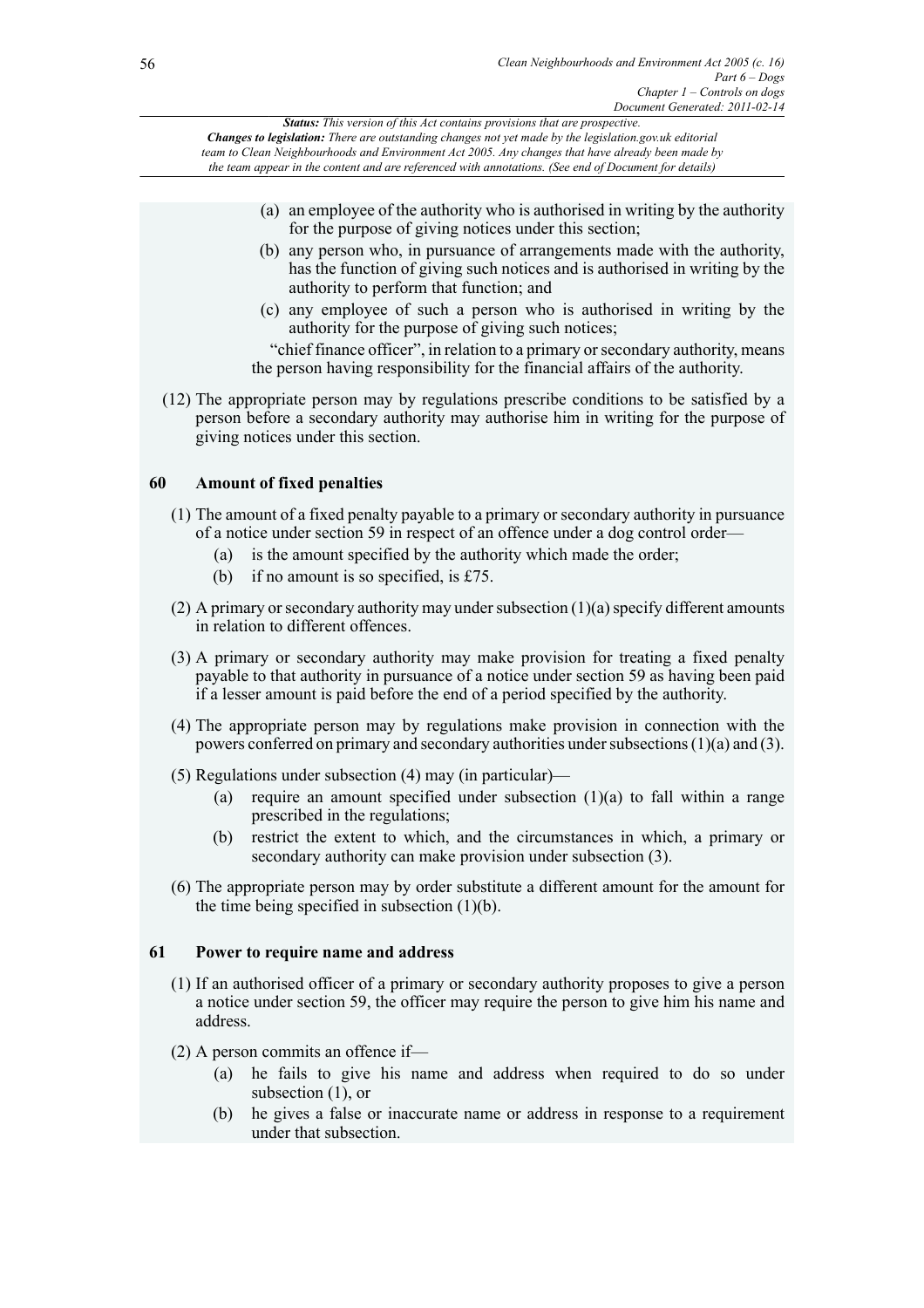- (3) A person guilty of an offence under subsection (2) is liable on summary conviction to a fine not exceeding level 3 on the standard scale.
- (4) In this section "authorised officer" has the same meaning as in section 59.

## **62 Community support officers etc**

- (1) The Police Reform Act 2002 (c. 30) is amended as follows.
- (2) In Schedule 4 (community support officers), in paragraph 1(2), after paragraph (d) insert "and
	- (e) the power of an authorised officer of a primary or secondary authority, within the meaning of section 59 of the Clean Neighbourhoods and Environment Act 2005, to give a notice under that section (fixed penalty notices in respect of offences under dog control orders)."
- (3) In Schedule 5 (accredited persons), in paragraph 1(2), after paragraph (c) insert "and
	- (d) the power of an authorised officer of a primary or secondary authority, within the meaning of section 59 of the Clean Neighbourhoods and Environment Act 2005, to give a notice under that section (fixed penalty notices in respect of offences under dog control orders)."

# **Supplementary**

# **63 Overlapping powers**

- (1) Where a primary authority makes a dog control order providing for an offence relating to a matter specified in any of paragraphs (a) to (d) of section 55(3) as respects any land—
	- (a) a secondary authority may not make a dog control order providing for any offence which relates to the matter specified in that paragraph as respects that land;
	- (b) any dog control order previously made by a secondary authority providing for any offence which relates to the matter specified in that paragraph shall, to the extent that it so provides, cease to have effect.
- (2) Where the area of an authority designated as a secondary authority under section 58(3) is to any extent the same as that of a parish or community council, subsection (1) applies in relation to orders made by the designated authority and that council as if the council were a primary authority.

## **64 Byelaws**

- (1) Where, apart from this subsection, a primary or secondary authority has at any time power to make a byelaw in relation to any matter specified in any of paragraphs (a) to (d) of section 55(3) as respects any land, it may not make such a byelaw if at that time it has power under this Chapter to make a dog control order as respects that land in relation to the matter specified in that paragraph.
- (2) Subsection (1) does not affect any byelaw which the authority had power to make at the time it was made.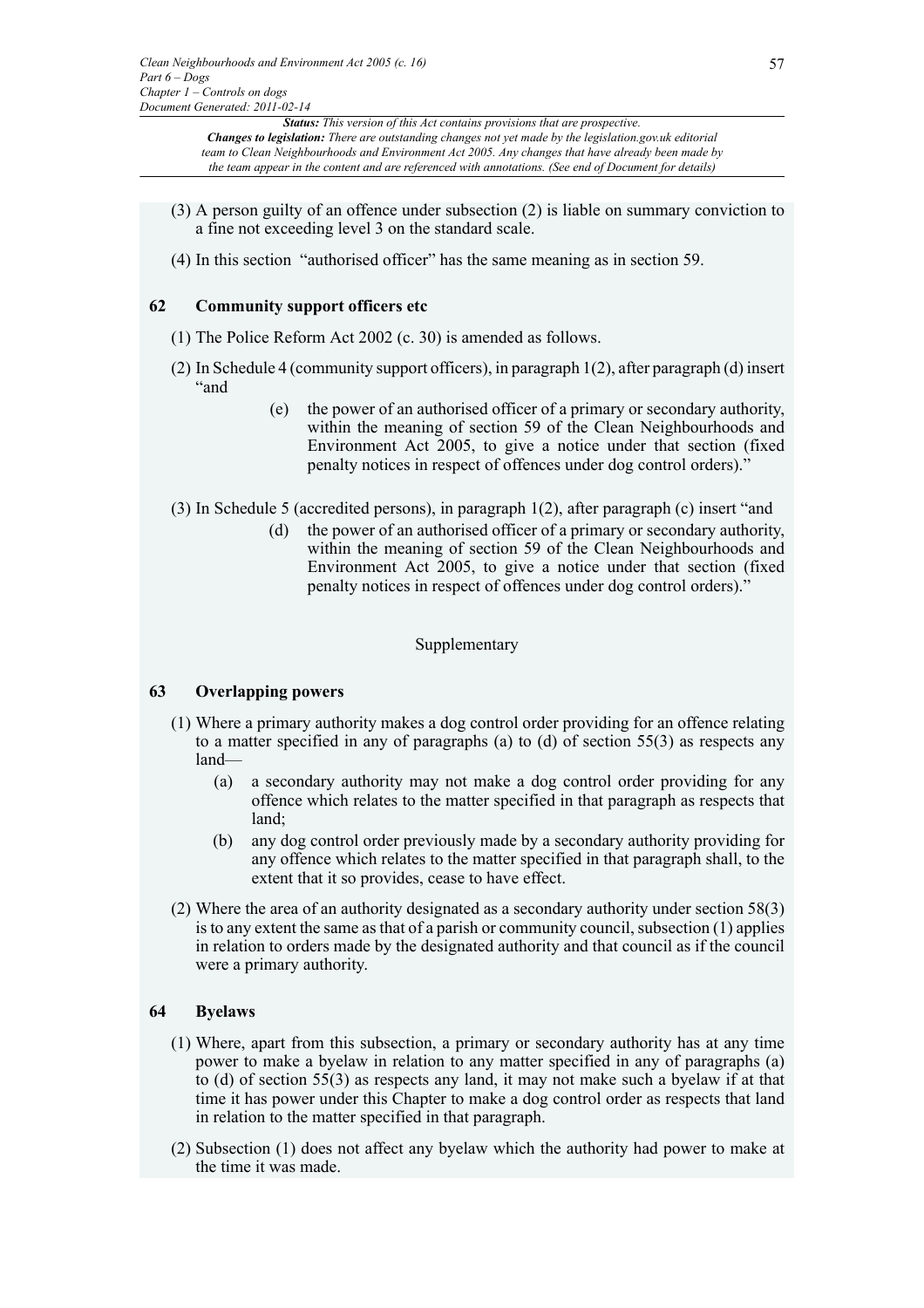- (3) Where a dog control order is made in relation to any matter specified in any of paragraphs (a) to (d) of section 55(3) as respects any land, any byelaw previously made by a primary or secondary authority which has the effect of making a person guilty of any offence in relation to the matter specified in that paragraph as respects that land shall cease to have that effect.
- (4) Where any act or omission would, apart from this subsection, constitute an offence under a dog control order and any byelaw, the act or omission shall not constitute an offence under the byelaw.

# **65 Dogs (Fouling of Land) Act 1996**

The Dogs (Fouling of Land) Act 1996 (c. 20) shall cease to have effect.

## General

## **66 "Appropriate person"**

In this Chapter, "appropriate person" means—

- (a) the Secretary of State, in relation to England;
- (b) the National Assembly for Wales, in relation to Wales.

# **67 Regulations and orders**

- (1) Any power conferred by this Chapter on the Secretary of State or National Assembly for Wales to make regulations or an order includes—
	- (a) power to make different provision for different purposes (including different provision for different authorities or different descriptions of authority);
	- (b) power to make consequential, supplementary, incidental and transitional provision and savings.
- (2) Any power conferred by this Chapter on the Secretary of State or National Assembly for Wales to make regulations or an order is exercisable by statutory instrument.
- (3) The Secretary of State may not make a statutory instrument containing regulations under section 55(4) or 56(1) unless a draft of the instrument has been laid before, and approved by a resolution of, each House of Parliament.
- (4) A statutory instrument containing—
	- (a) regulations made by the Secretary of State under this Chapter to which subsection (3) does not apply, or
	- (b) an order made by the Secretary of State under this Chapter,

is subject to annulment in pursuance of a resolution of either House of Parliament.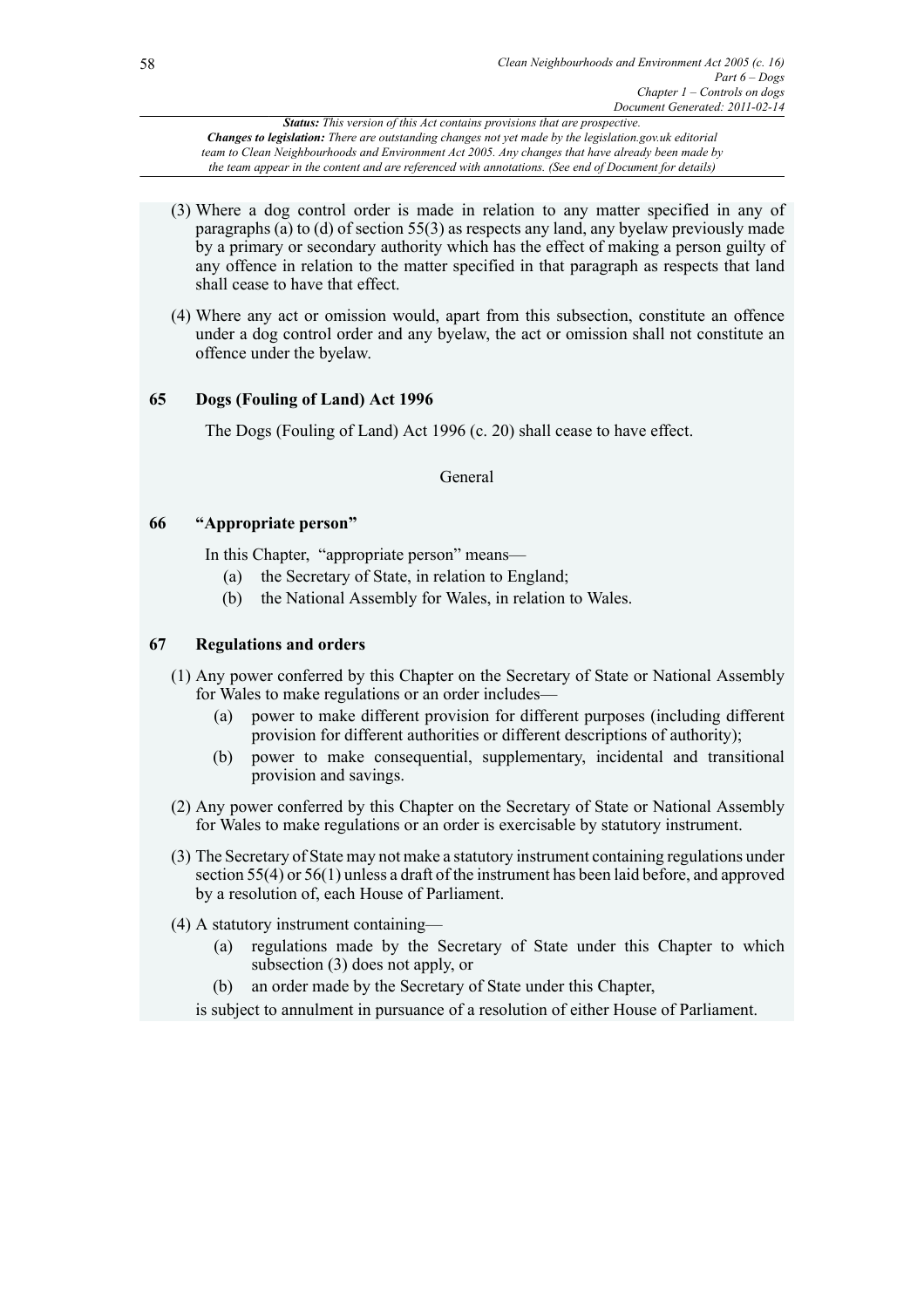## **CHAPTER 2**

#### STRAY DOGS

### **68 Termination of police responsibility for stray dogs**

- (1) Section 3 of the Dogs Act 1906 (c. 32) (seizure of stray dogs by police) shall, subject to subsection (2), cease to have effect.
- (2) The repeal in subsection (1) does not apply for the purposes of section 2(2) and (3) of the Dogs (Protection of Livestock) Act 1953 (c. 28).
- (3) In section 150 of the Environmental Protection Act 1990 (c. 43) (delivery of stray dogs to police or local authority officer), in subsection (1)—
	- (a) in paragraph (b), omit sub-paragraph (ii) and the preceding "or";
	- (b) omit the words from "or the police officer" to "as the case may be,".
- (4) In the heading to that section, omit "police or".

### **PART 7**

### **NOISE**

PROSPECTIVE

### **CHAPTER 1**

### AUDIBLE INTRUDER ALARMS

Alarm notification areas

## **69 Designation of alarm notification areas**

- (1) A local authority may designate all or any part of its area as an alarm notification area.
- (2) If a local authority proposes to designate an area as an alarm notification area it must arrange for notice of the proposal to be published in a newspaper circulating in the area.
- (3) The notice must state—
	- (a) that representations may be made to the authority about the proposal;
	- (b) that any such representations must be made before a specified date.
- (4) The specified date must be at least 28 days after the date on which the notice is published in accordance with subsection (2).
- (5) The local authority must consider any representations about the proposal which it receives before the specified date.
- (6) If a local authority decides to designate an area as an alarm notification area it must—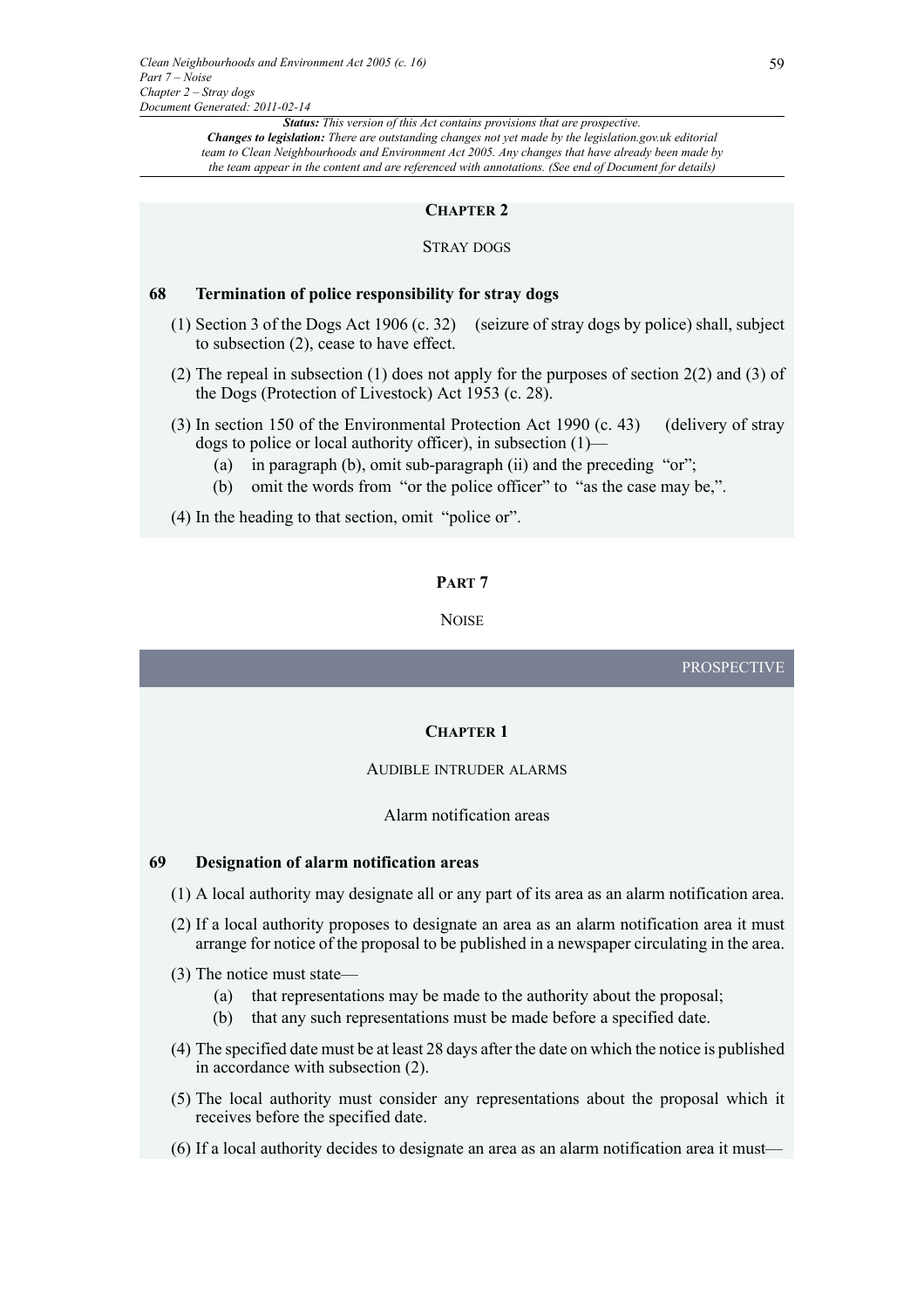- (a) arrange for notice of the decision to be published in a newspaper circulating in the area, and
- (b) send a copy of the notice to the address of all premises in the area.
- (7) The notice must specify the date on which the designation is to have effect.
- (8) The date specified must be at least 28 days after the date on which the notice is published in accordance with subsection  $(6)(a)$ .
- (9) If a local authority decides not to designate an area as an alarm notification area it must arrange for notice of the decision to be published in a newspaper circulating in the area.

# **70 Withdrawal of designation**

- (1) A local authority which has designated an area as an alarm notification area may withdraw the designation.
- (2) If a local authority decides to withdraw a designation of an area as an alarm notification area, it must—
	- (a) arrange for notice of the decision to be published in a newspaper circulating in the area, and
	- (b) send a copy of the notice to the address of all premises in the area.
- (3) The notice must specify the date on which the withdrawal of the designation is to have effect.

# **71 Notification of nominated key-holders**

- (1) This section and section 72 apply in relation to premises if—
	- (a) the premises are in an area designated by a local authority as an alarm notification area, and
	- (b) an audible intruder alarm has been installed in or on the premises.
- (2) The responsible person must—
	- (a) nominate a key-holder in respect of the premises in accordance with section 72;
	- (b) notify the local authority in writing before the end of the required period of the name, address and telephone number of the key-holder nominated in respect of the premises in accordance with that section.
- (3) The required period for the purposes of subsection (2)(b) is the period before the end of which the key-holder is required to be nominated in accordance with section 72.
- (4) A person commits an offence if he fails to comply with a requirement of subsection (2).
- (5) A person guilty of an offence under subsection (4) is liable on summary conviction to a fine not exceeding level 3 on the standard scale.

# **72 Nomination of key-holders**

- (1) The responsible person must before the end of the required period nominate a person as a key-holder in respect of the premises.
- (2) The required period for the purposes of subsection (1) is—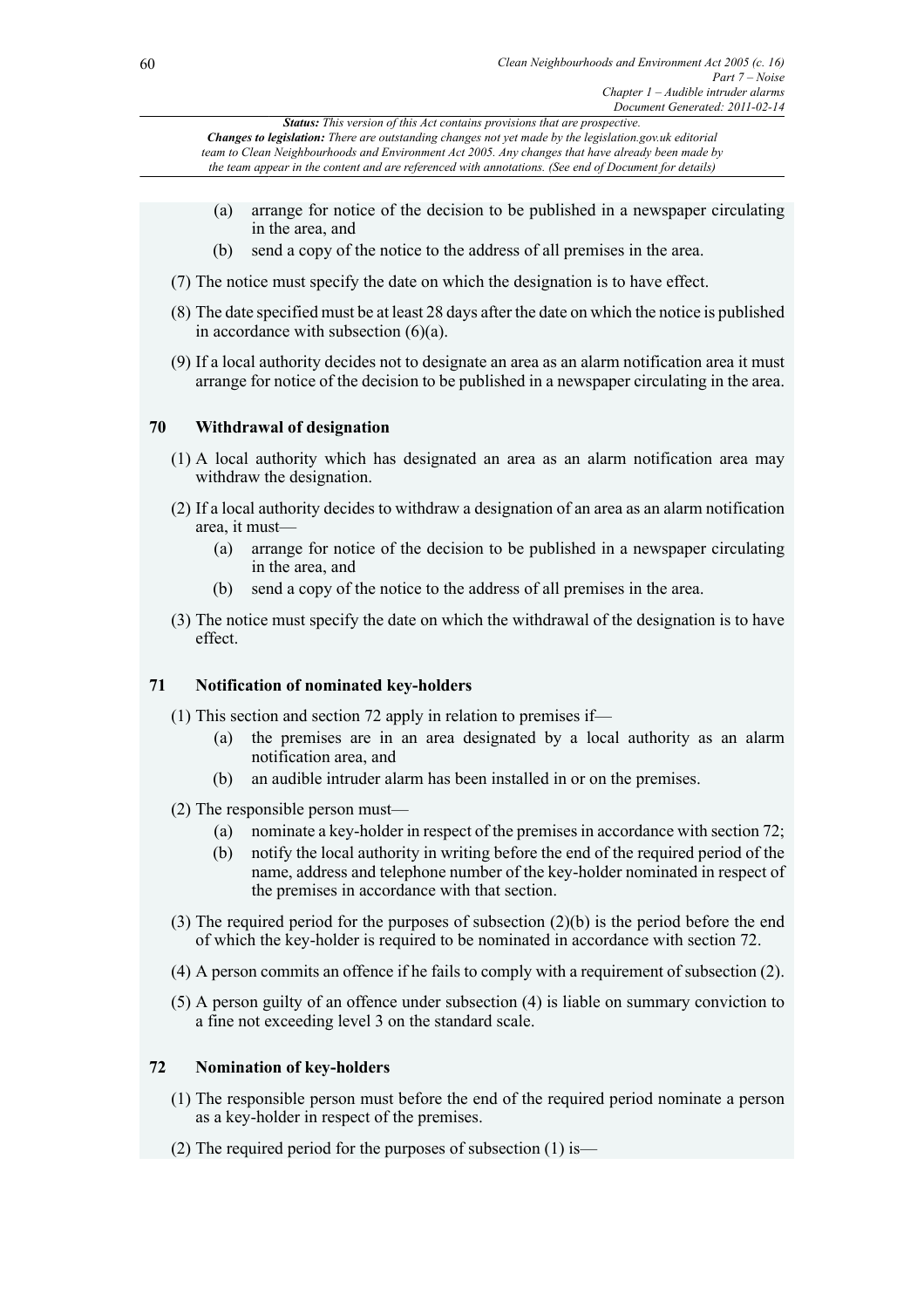- (a) if the alarm was installed before the date on which the designation of the area had effect, the period of 28 days starting with that date;
- (b) if the alarm was installed on or after that date, the period of 28 days starting with the date on which the installation was completed.
- (3) A person may be nominated as a key-holder in respect of premises under this section only if—
	- (a) he holds keys sufficient to enable him to gain access to the part of the premises in which the controls for the alarm are situated;
	- (b) he normally resides or is situated in the vicinity of the premises;
	- (c) he has information sufficient to enable him to silence the alarm;
	- (d) he agrees to be a nominated key-holder in respect of the premises;
	- (e) where the premises are residential premises, he falls within subsection (4);
	- (f) where the premises are non-residential premises, he falls within subsection (5).

(4) A person falls within this subsection if he is—

- (a) an individual who is not the occupier of the premises, or
- (b) a key-holding company.
- (5) A person falls within this subsection if he is—
	- (a) an individual who—
		- (i) is the responsible person, or
		- (ii) is acting on behalf of the responsible person, if the responsible person is not an individual, or
	- (b) a key-holding company.
- (6) If the responsible person becomes aware that a person who has been nominated as a key-holder in respect of premises under this section no longer satisfies one or more of the requirements in subsection (3), the responsible person must before the end of the required period nominate another person as a key-holder in respect of the premises.
- (7) The required period for the purposes of subsection (6) is the period of 28 days starting with the date on which the responsible person becomes aware of that fact.
- (8) In this section—

"key-holding company" means a body corporate or an unincorporated association—

- (a) the business of which consists of or includes holding keys, and
- (b) which is capable of being contacted at any hour of the day;

"non-residential premises" means premises which are not residential premises;

"residential premises" means premises all or part of which comprise a dwelling.

## **73 Offences under section 71: fixed penalty notices**

- (1) This section applies if it appears to an authorised officer of a local authority that a person has committed an offence under section 71(4) in the area of the local authority.
- (2) The officer may give the person a notice offering him the opportunity of discharging any liability to conviction for the offence by payment of a fixed penalty.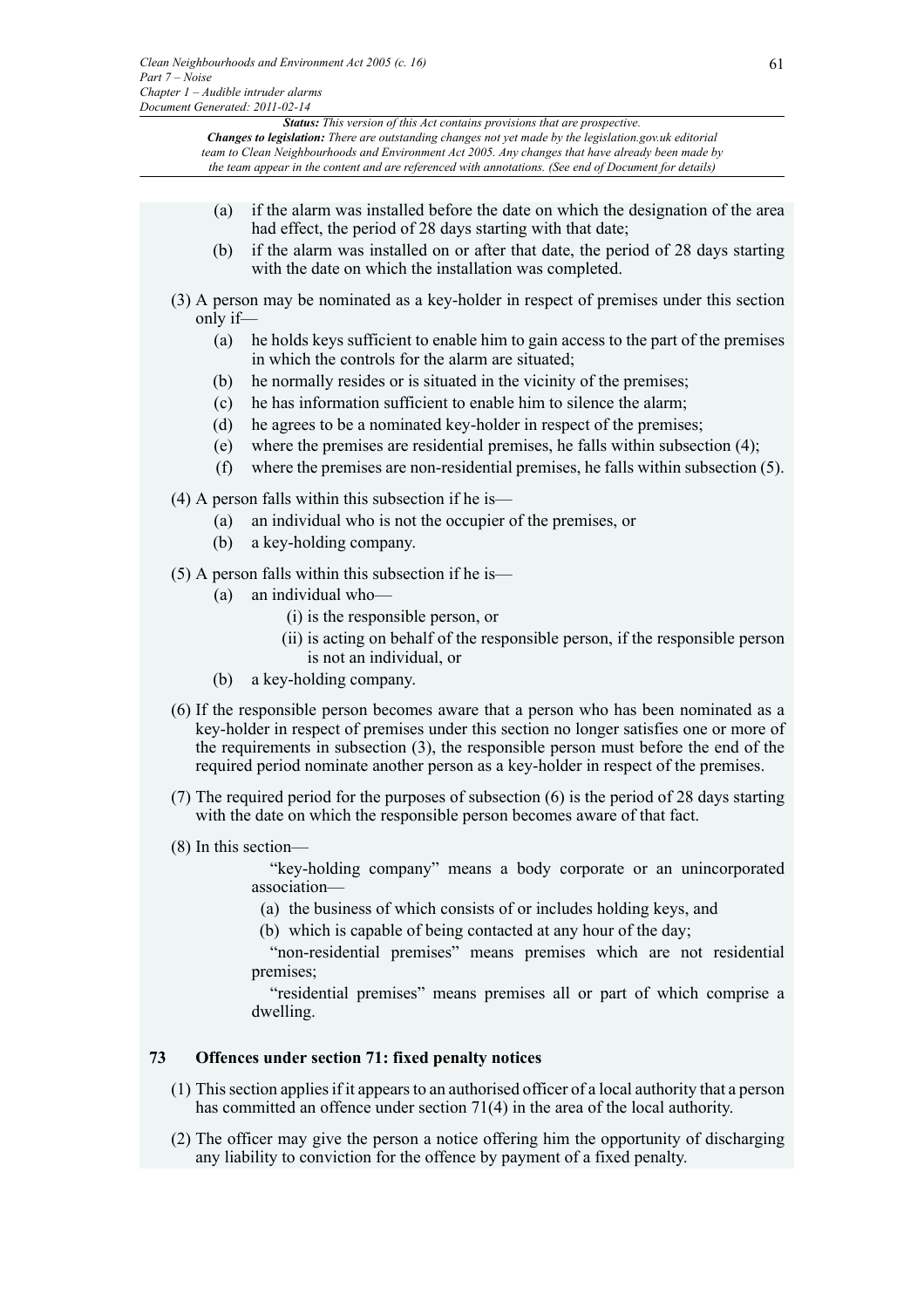(3) If a person is given a notice under this section in respect of an offence—

- (a) no proceedings may be instituted for the offence before the end of the period of 14 days starting with the day after that on which the notice is given, and
- (b) he may not be convicted of the offence if he pays the fixed penalty before the end of that period.
- (4) A notice under this section must give such particulars of the circumstances alleged to constitute the offence as are necessary for giving reasonable information of the offence.
- (5) A notice under this section must also state—
	- (a) the period during which, by virtue of subsection (3), proceedings will not be taken for the offence,
	- (b) the amount of the fixed penalty, and
	- (c) the person to whom and the address at which the fixed penalty may be paid.
- (6) Payment of the fixed penalty may be made by pre-paying and posting a letter containing the amount of the penalty (in cash or otherwise) to the person mentioned in subsection (5)(c) at the address so mentioned.
- (7) If a letter is sent in accordance with subsection (6) payment is to be regarded as having been made at the time at which the letter would be delivered in the ordinary course of post.
- (8) Subsection (6) does not prevent payment of the fixed penalty being made by another method.
- (9) In any proceedings a certificate which—
	- (a) purports to be signed by or on behalf of the chief finance officer of a local authority, and
	- (b) states that payment of a fixed penalty was or was not received by a date specified in the certificate,

is evidence of the facts stated.

- (10) The form of a notice under this section is to be such as the appropriate person may by order prescribe.
- (11) In this section—

"authorised officer", in relation to a local authority, means—

- (a) an employee of the authority who is authorised in writing by the authority for the purpose of giving notices under this section;
- (b) any person who, in pursuance of arrangements made with the authority, has the function of giving such notices and is authorised in writing by the authority to perform that function;
- (c) any employee of such a person who is authorised in writing by the authority for the purpose of giving such notices;

"chief finance officer", in relation to a local authority, is the person having responsibility for the financial affairs of the authority.

# **74 Amount of fixed penalty**

(1) This section applies in relation to a penalty payable to a local authority in pursuance of a notice under section 73.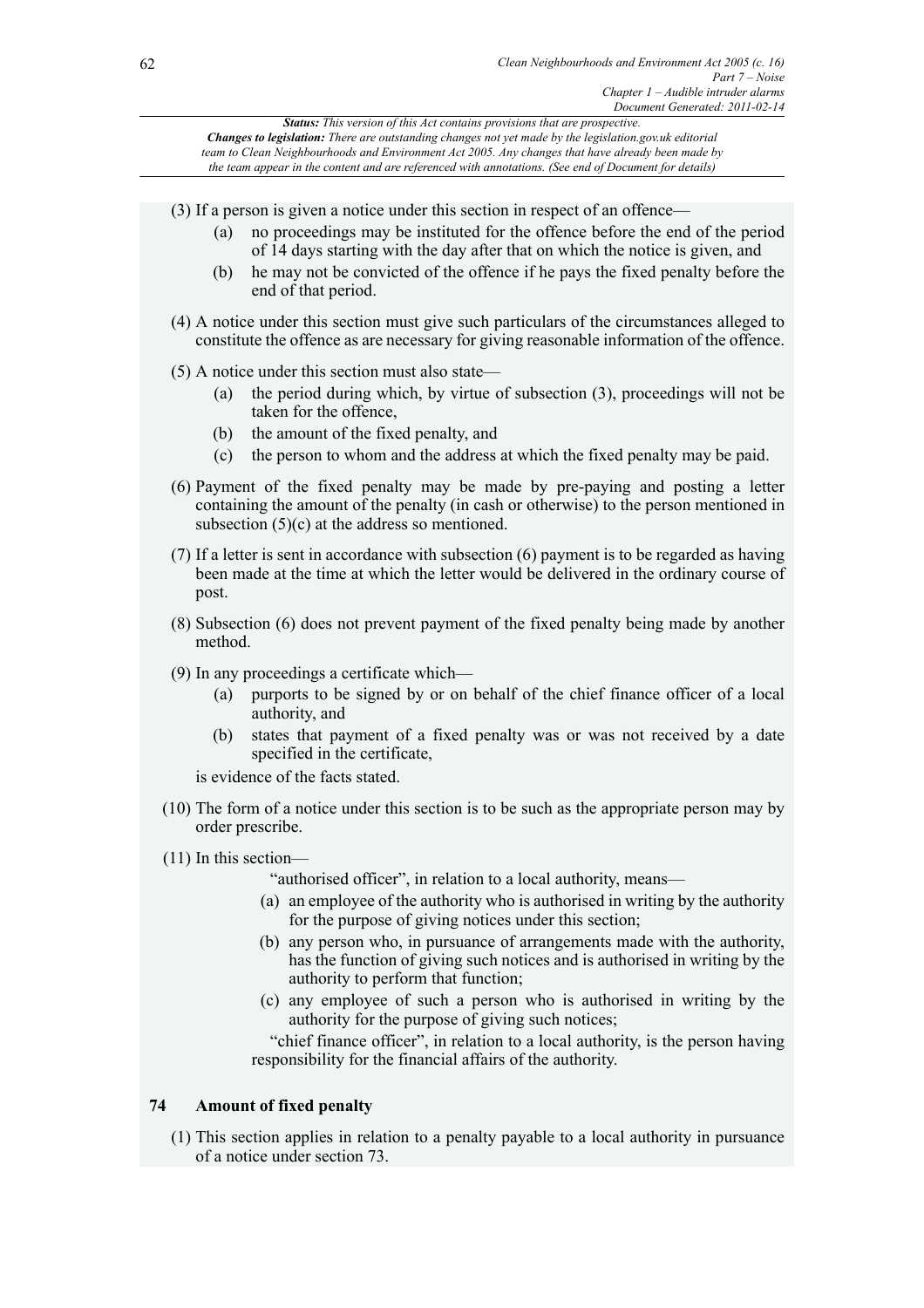- (2) The amount of the penalty is—
	- (a) the amount specified by the local authority in relation to its area, or
	- (b) if no amount is so specified, £75.
- (3) The local authority may make provision for treating the penalty as having been paid if a lesser amount is paid before the end of a period specified by the authority.
- (4) The appropriate person may by regulations make provision in connection with the powers conferred on local authorities under subsections (2)(a) and (3).
- (5) Regulations under subsection (4) may (in particular)—
	- (a) require an amount specified under subsection  $(2)(a)$  to fall within a range prescribed in the regulations;
	- (b) restrict the extent to which, and the circumstances in which, an authority can make provision under subsection (3).
- (6) The appropriate person may by order substitute a different amount for the amount for the time being specified in subsection (2)(b).

## **75 Use of fixed penalty receipts**

- (1) A local authority may use any sums it receives in respect of fixed penalties payable in pursuance of notices given under section 73 (its "penalty receipts") only for the purposes of functions of its that are qualifying functions.
- (2) The following are qualifying functions for the purposes of this section—
	- (a) functions under this Chapter;
	- (b) functions under the Noise Act 1996 (c. 37);
	- (c) functions under sections 79 to 82 of the Environmental Protection Act 1990 (c. 43) (statutory nuisances) in connection with statutory nuisances falling with section  $79(1)(g)$  or (ga) (noise) of that Act;
	- (d) functions of a description specified in regulations made by the appropriate person.
- (3) Regulations under subsection  $(2)(d)$  may (in particular) have the effect that a local authority may use its penalty receipts for the purposes of any of its functions.
- (4) A local authority must supply the appropriate person with such information relating to the use of its penalty receipts as the appropriate person may require.
- (5) The appropriate person may by regulations—
	- (a) make provision for what a local authority is to do with its penalty receipts—
		- (i) pending their being used for the purposes of qualifying functions of the authority;
		- (ii) if they are not so used before such time after their receipt as may be specified by the regulations;
	- (b) make provision for accounting arrangements in respect of a local authority's penalty receipts.
- (6) The provision that may be made under subsection  $(5)(a)(ii)$  includes (in particular) provision for the payment of sums to a person (including the appropriate person) other than the local authority.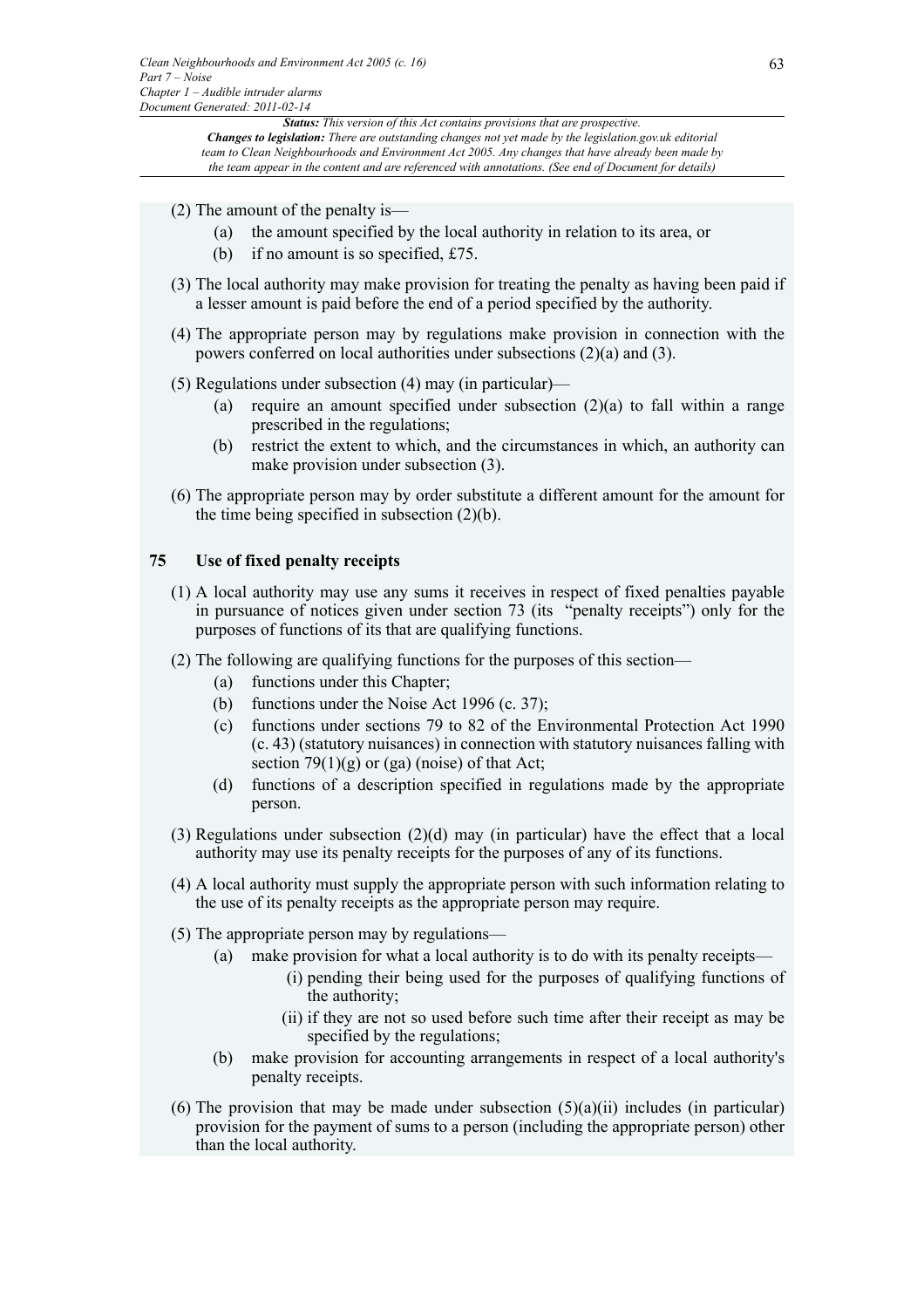- (7) Before making regulations under this section the appropriate person must consult—
	- (a) the local authorities to which the regulations are to apply, and
	- (b) such other persons as the appropriate person thinks fit.
- (8) The powers to make regulations conferred by this section are, for the purposes of subsection (1) of section 100 of the Local Government Act 2003 (c. 26), to be regarded as included among the powers mentioned in subsection (2) of that section.

# **76 Fixed penalty notices: power to require name and address**

- (1) If an authorised officer of a local authority proposes to give a person a notice under section 73, the officer may require the person to give him his name and address.
- (2) A person commits an offence if—
	- (a) he fails to give his name and address when required to do so under subsection (1), or
	- (b) he gives a false or inaccurate name or address in response to a requirement under that subsection.
- (3) A person guilty of an offence under subsection (2) is liable on summary conviction to a fine not exceeding level 3 on the standard scale.
- (4) "Authorised officer" has the meaning given in section 73.

## Powers in relation to alarms

# **77 Power of entry**

- (1) This section applies if an authorised officer of a local authority is satisfied that the conditions in subsection (2) are met in relation to an audible intruder alarm installed in or on premises in the area of the local authority.
- (2) The conditions are—
	- (a) that the alarm has been sounding continuously for more than twenty minutes or intermittently for more than one hour;
	- (b) that the sounding of the alarm is likely to give persons living or working in the vicinity of the premises reasonable cause for annoyance;
	- (c) if the premises are in an alarm notification area, that reasonable steps have been taken to get the nominated key-holder to silence the alarm.
- (3) The officer may enter the premises for the purpose of silencing the alarm.
- (4) The officer may not enter premises by force under this section.
- (5) The officer must, if required, show evidence of his authority to act under this section.
- (6) In this section—

"authorised officer" means an officer of a local authority who is authorised by the authority (generally or specifically) for the purposes of this section;

"nominated key-holder", in respect of premises in the area of a local authority, means a person in respect of whom the authority has received notification in accordance with section 71(2)(b).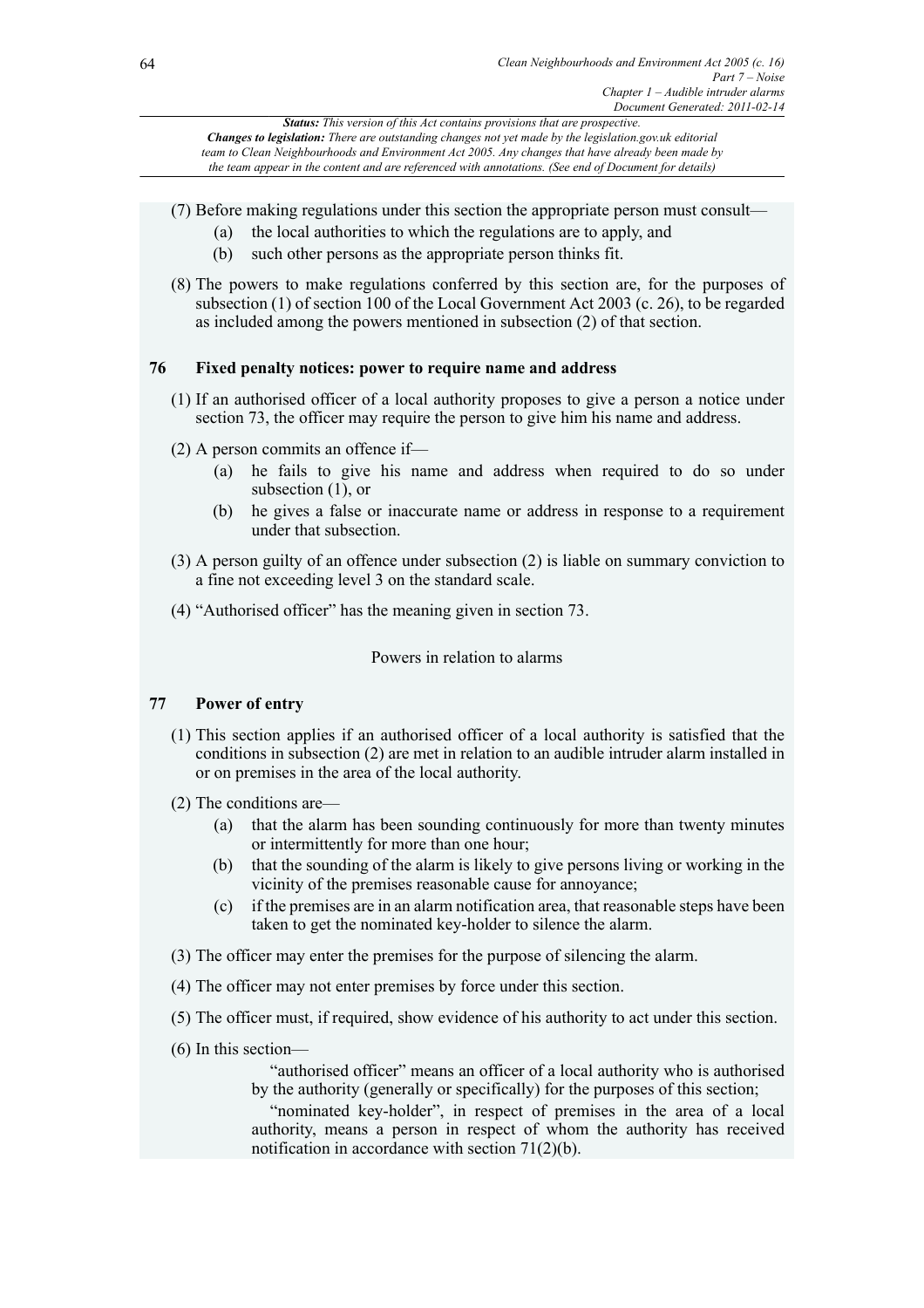## **78 Warrant to enter premises by force**

- (1) This section applies if, on an application made by an authorised officer of a local authority, a justice of the peace is satisfied—
	- (a) that the conditions in section  $77(2)(a)$  and (b) are met in relation to an audible intruder alarm installed in or on premises in the area of the local authority,
	- (b) if the premises are in an alarm notification area, that the condition in section  $77(2)(c)$  is met, and
	- (c) that the officer is unable to gain entry to the premises without the use of force.
- (2) The justice of the peace may issue a warrant authorising the officer to enter the premises, using reasonable force if necessary, for the purpose of silencing the alarm.
- (3) Before applying for a warrant under this section, the officer must leave a notice at the premises stating—
	- (a) that the officer is satisfied that the sounding of the alarm is likely to give persons living or working in the vicinity of the premises reasonable cause for annoyance, and
	- (b) that an application is to be made for a warrant authorising the officer to enter the premises, using reasonable force if necessary, for the purpose of silencing the alarm.
- (4) The officer must, if required, show evidence of a warrant issued under this section.
- (5) "Authorised officer" has the meaning given in section 77.

# **79 Powers of entry: supplementary**

- (1) This section applies where an officer of a local authority enters any premises under section 77 or under a warrant issued under section 78.
- (2) The officer may take any steps he thinks necessary for the purpose of silencing the alarm.
- (3) The officer may take with him—
	- (a) such other persons, and
	- (b) such equipment,

as he thinks necessary for the purpose of silencing the alarm.

- (4) The officer and any person who enters the premises with him by virtue of subsection (3) must not cause more damage to or disturbance at the premises than is necessary for the purpose of silencing the alarm.
- (5) If the premises are unoccupied or (where the premises are occupied) the occupier of the premises is temporarily absent the officer must—
	- (a) leave a notice at the premises stating what action has been taken on the premises under this section and section 77 or 78;
	- (b) leave the premises (so far as is reasonably practicable) as effectively secured against entry as he found them.
- (6) But the officer is not required by virtue of subsection  $(5)(b)$  to re-set the alarm.
- (7) Any expenses reasonably incurred by the local authority in connection with entering the premises, silencing the alarm and complying with subsection (5) may be recovered by the authority from the responsible person.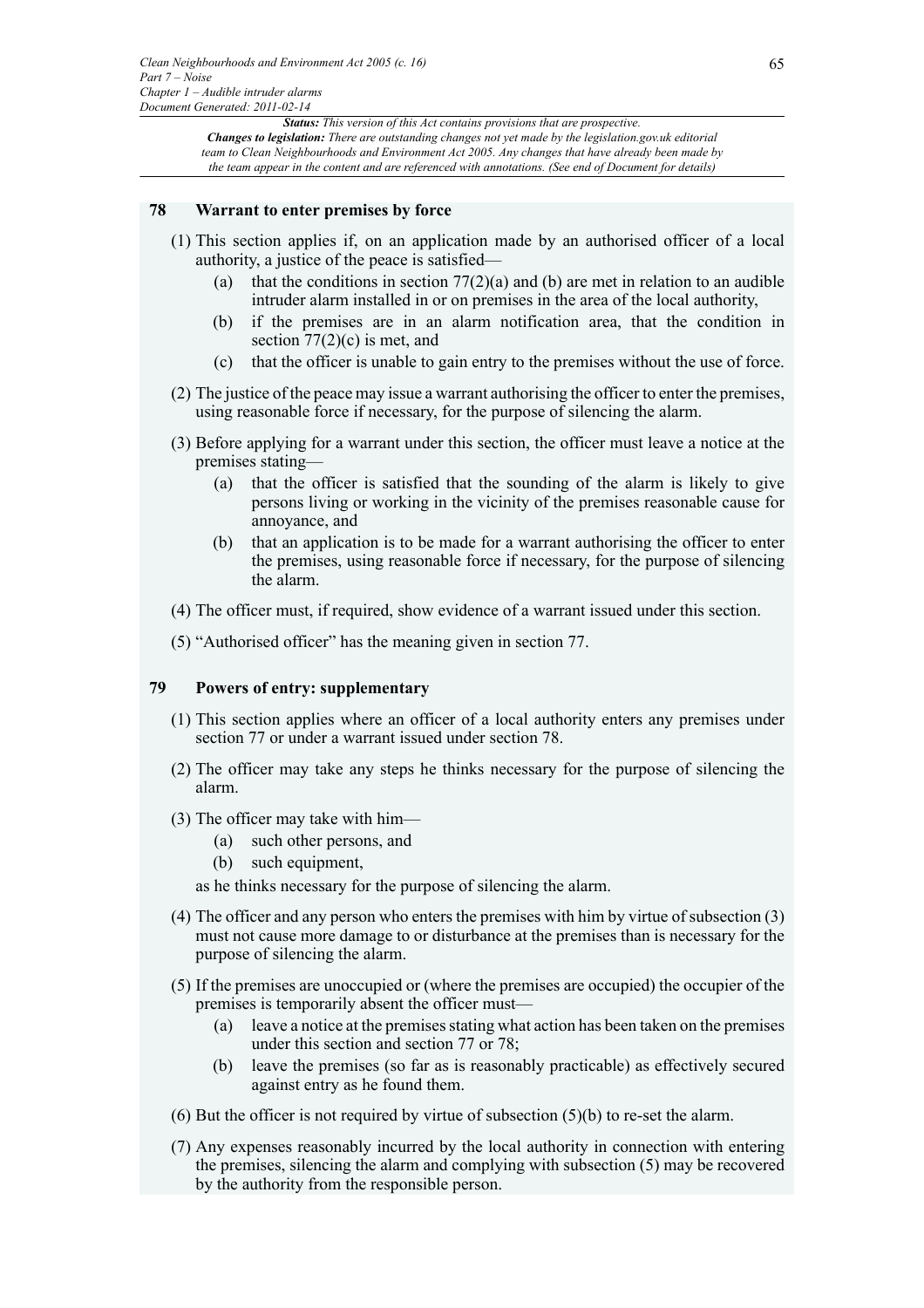- (8) A warrant under section 78 continues in force until—
	- (a) the alarm has been silenced, and
	- (b) the officer has complied with subsection (5) (if that subsection applies).
- (9) Nothing done by, or by a member of, a local authority or by an officer of or another person authorised by a local authority, if done in good faith for the purposes of section 77, 78 or this section, is to subject the authority or any of those persons personally to any action, liability, claim or demand.

## Supplementary

# **80 Orders and regulations**

- (1) This section applies to a power conferred on the appropriate person under any provision of this Chapter to make an order or regulations.
- (2) The power includes—
	- (a) power to make different provision for different purposes (including different provision for different local authorities and descriptions of local authority);
	- (b) power to make consequential, supplementary, incidental, transitional and saving provision.
- (3) The power is exercisable by statutory instrument.
- (4) A statutory instrument containing an order or regulations made by the Secretary of State under any provision of this Chapter is subject to annulment in pursuance of a resolution of either House of Parliament.

# **81 Interpretation**

(1) In this Chapter—

"alarm notification area" means an area in respect of which a designation under section 69 has effect;

"the appropriate person" is—

- (a) in relation to a local authority in England, the Secretary of State;
- (b) in relation to a local authority in Wales, the National Assembly for Wales; "local authority" means—
- (a) a district council in England;
- (b) a county council in England for an area for which there is no district council;
- (c) a London borough council;
- (d) the Common Council of the City of London;
- (e) the Council of the Isles of Scilly;
- (f) a county or county borough council in Wales;

"the occupier" in respect of premises means (subject to subsection (2))—

- (a) a person occupying the premises, or
- (b) if the premises are unoccupied, a person entitled to occupy the premises (other than the owner);

"premises" does not include a vehicle;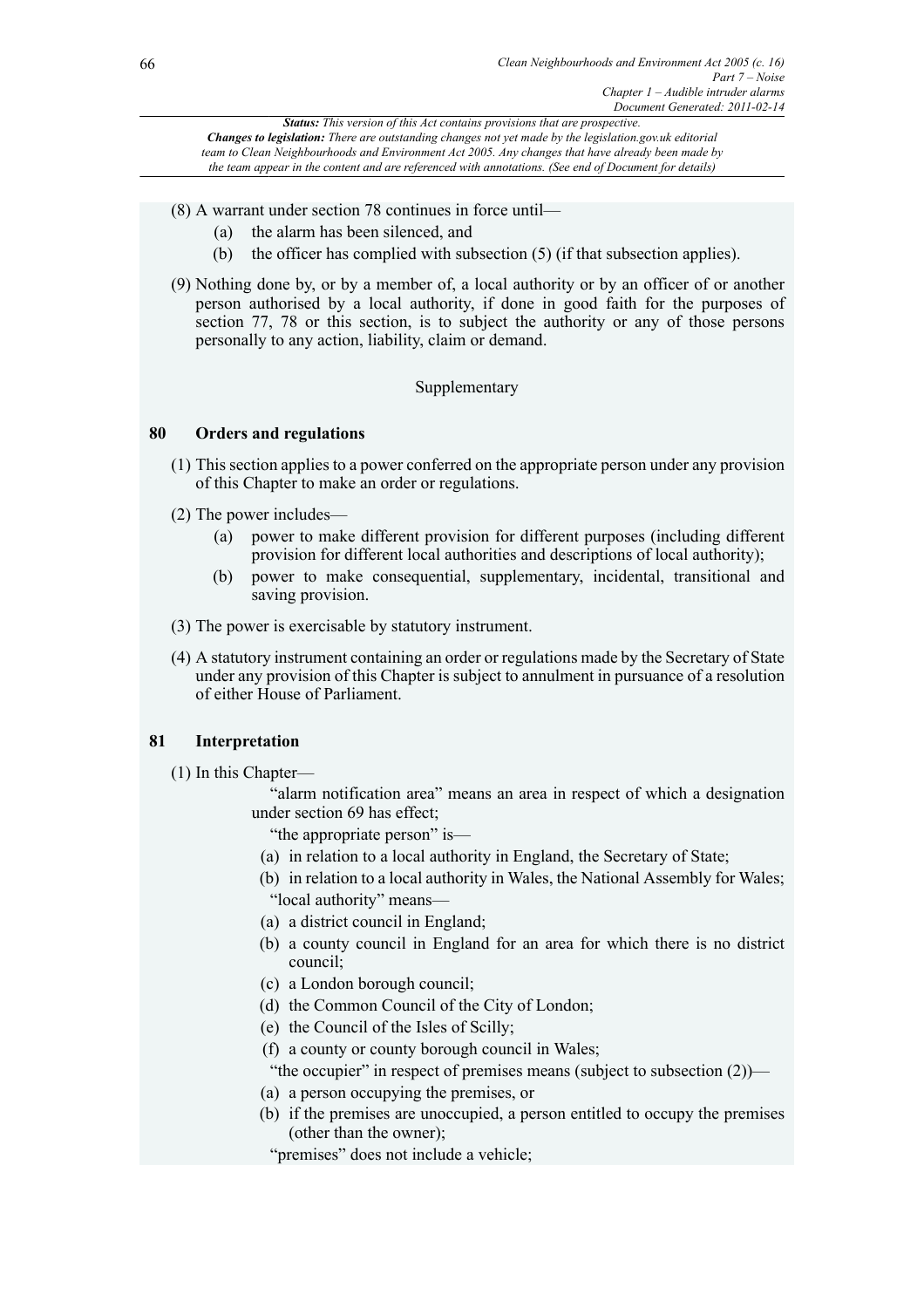"the responsible person" in respect of premises means—

- (a) the occupier, or
- (b) if there is no occupier, the owner.
- (2) The fact that a person is occupying premises is to be disregarded for the purposes of this Chapter if—
	- (a) the premises comprise a building that is being erected, constructed, altered, improved, maintained, cleaned or repaired,
	- (b) the person is occupying the premises in connection with the erection, construction, alteration, improvement, maintenance, cleaning or repair, and
	- (c) the person is doing so by virtue of a licence granted for less than four weeks.

## **CHAPTER 2**

## GENERAL

## Noise from premises

PROSPECTIVE

## **82 Noise offences: fixed penalty notices**

- (1) In section 8 of the Noise Act 1996 (c. 37) (fixed penalty notices), omit subsection (8) (amount of fixed penalty).
- (2) After that section insert—

### "**8A Amount of fixed penalty**

- (1) This section applies in relation to a fixed penalty payable to a local authority in pursuance of a notice under section 8.
- (2) The amount of the fixed penalty—
	- (a) is the amount specified by the local authority in relation to the authority's area, or
	- (b) if no amount is so specified, is £100.
- (3) The local authority may make provision for treating the fixed penalty as having been paid if a lesser amount is paid before the end of a period specified by the authority.
- (4) The appropriate person may by regulations make provision in connection with the powers conferred on local authorities under subsections (2)(a) and (3).
- (5) Regulations under subsection (4) may (in particular)—
	- (a) require an amount specified under subsection (2)(a) to fall within a range prescribed in the regulations;
	- (b) restrict the extent to which, and the circumstances in which, a local authority can make provision under subsection (3).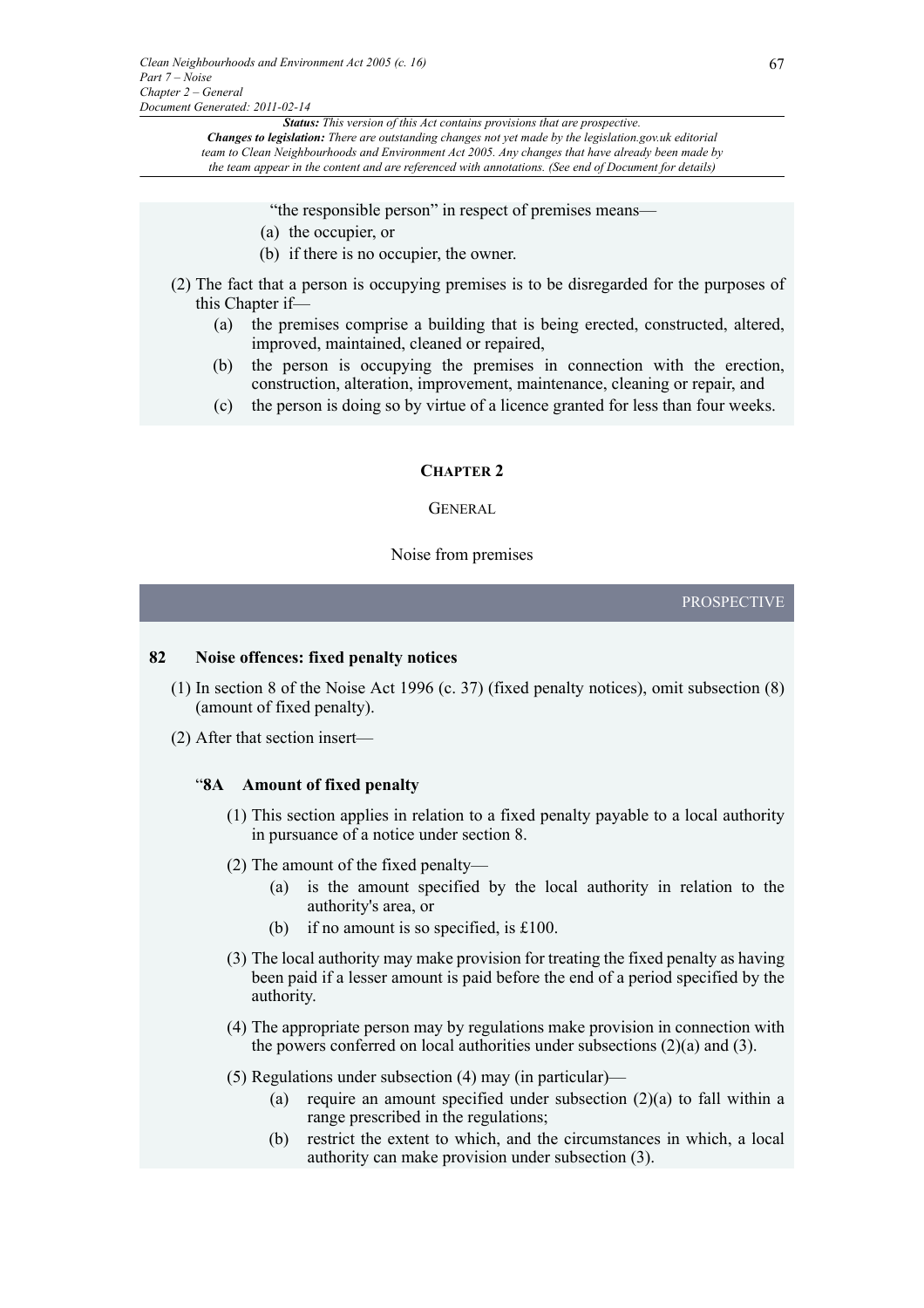(6) The appropriate person may by order substitute a different amount for the amount for the time being specified in subsection (2)(b).

## **8B Fixed penalty notices: power to require name and address**

- (1) If an officer of a local authority who is authorised for the purposes of section 8 proposes to give a person a fixed penalty notice, the officer may require the person to give him his name and address.
- (2) A person commits an offence if—
	- (a) he fails to give his name and address when required to do so under subsection (1), or
	- (b) he gives a false or inaccurate name or address in response to a requirement under that subsection.
- (3) A person guilty of an offence under subsection (2) is liable on summary conviction to a fine not exceeding level 3 on the standard scale."

# **83 Noise offences: use of fixed penalty receipts**

- (1) Section 9 of the Noise Act 1996 (c. 37) (fixed penalty notices: supplementary) is amended as follows.
- (2) In subsection (4A) (qualifying functions for the use of penalty receipts), omit "and" at the end of paragraph (a) and after that paragraph insert—
	- "(aa) functions under Chapter 1 of Part 7 of the Clean Neighbourhoods and Environment Act 2005;
	- (ab) functions under sections 79 to 82 of the Environmental Protection Act 1990 (statutory nuisances) in connection with statutory nuisances falling with section  $79(1)(g)$  or (ga) (noise) of that Act;".
- (3) After subsection (4F) insert—
	- "(4G) The powers to make regulations conferred by this section are, for the purposes of subsection (1) of section 100 of the Local Government Act 2003, to be regarded as included among the powers mentioned in subsection (2) of that section.
	- (4H) Regulations under this section relating to local authorities in England may—
		- (a) make provision in relation to—
			- (i) all local authorities,
			- (ii) particular local authorities, or
			- (iii) particular descriptions of local authority;
		- (b) make different provision in relation to different local authorities or descriptions of local authority."

# **Annotations:**

### **Commencement Information**

**I1** [S. 83](http://www.legislation.gov.uk/id/ukpga/2005/16/section/83) partly in force; [s. 83\(2\)](http://www.legislation.gov.uk/id/ukpga/2005/16/section/83/2) in force at 7.6.2005, see [s. 108\(4\)](http://www.legislation.gov.uk/id/ukpga/2005/16/section/108/4)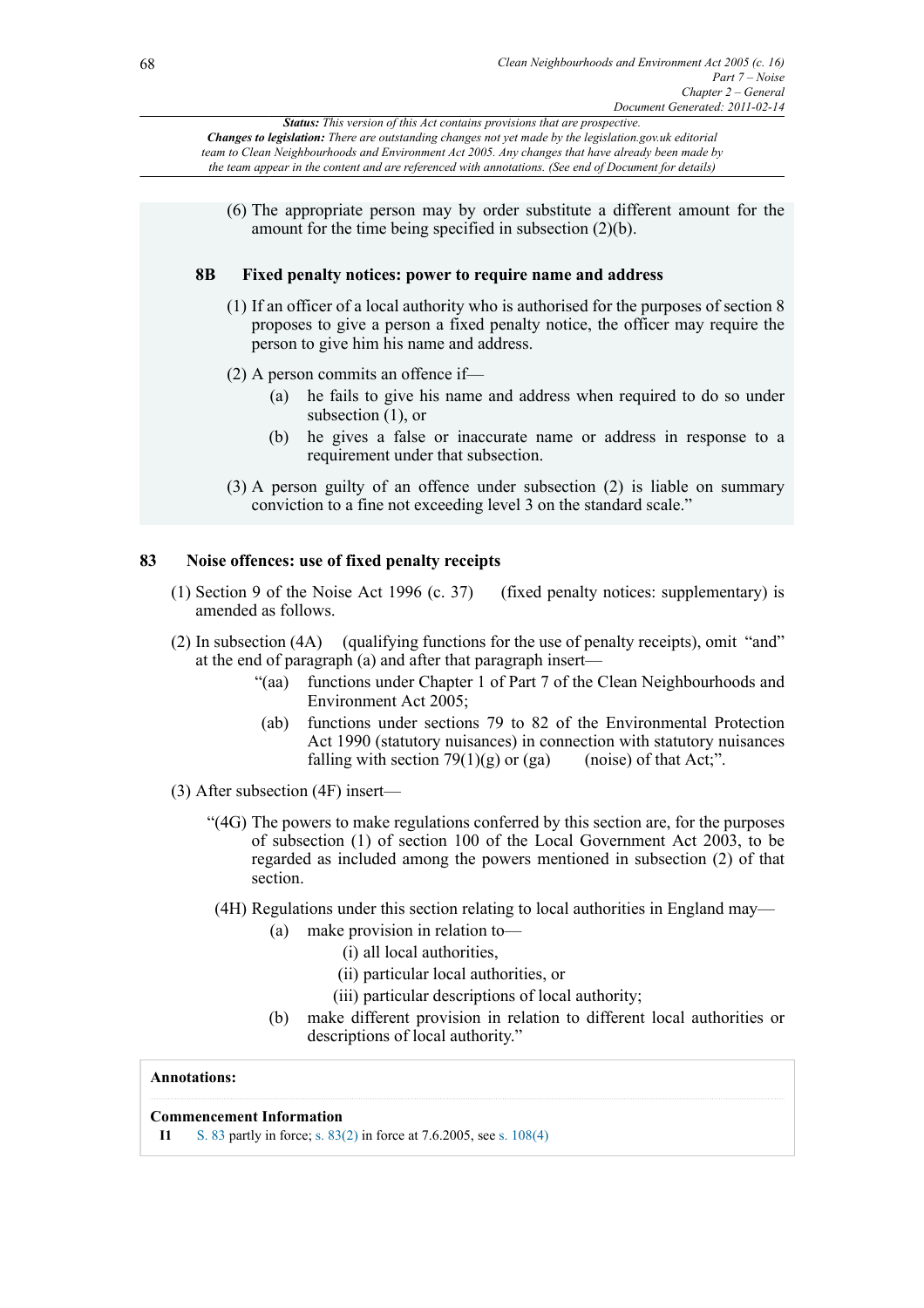### PROSPECTIVE

# **84 Extension of Noise Act 1996 to licensed premises etc**

Schedule 1 (which makes provision amending the Noise Act 1996 (c. 37) so that it applies to licensed premises etc) has effect.

## **85 Noise Act 1996: supplementary**

- (1) Section 11 of the Noise Act 1996 (interpretation and subordinate legislation) is amended as follows.
- (2) After subsection (2) insert—

"(2A) In this Act "appropriate person" means—

- (a) the Secretary of State, in relation to England;
- (b) the National Assembly for Wales, in relation to Wales."
- (3) In subsection (3), after "section 14" insert " or an order or regulations made solely by the National Assembly for Wales".

PROSPECTIVE

Statutory noise nuisances

### **86 Deferral of duty to serve abatement notice**

In section 80 of the Environmental Protection Act 1990 (c. 43) (summary proceedings for statutory nuisances), at the beginning of subsection (1) insert " Subject to subsection (2A)" and after subsection (2) insert—

- "(2A) Where a local authority is satisfied that a statutory nuisance falling within paragraph (g) of section 79(1) above exists, or is likely to occur or recur, in the area of the authority, the authority shall—
	- (a) serve an abatement notice in respect of the nuisance in accordance with subsections (1) and (2) above; or
	- (b) take such other steps as it thinks appropriate for the purpose of persuading the appropriate person to abate the nuisance or prohibit or restrict its occurrence or recurrence.
- (2B) If a local authority has taken steps under subsection  $(2A)(b)$  above and either of the conditions in subsection (2C) below is satisfied, the authority shall serve an abatement notice in respect of the nuisance.
- (2C) The conditions are—
	- (a) that the authority is satisfied at any time before the end of the relevant period that the steps taken will not be successful in persuading the appropriate person to abate the nuisance or prohibit or restrict its occurrence or recurrence;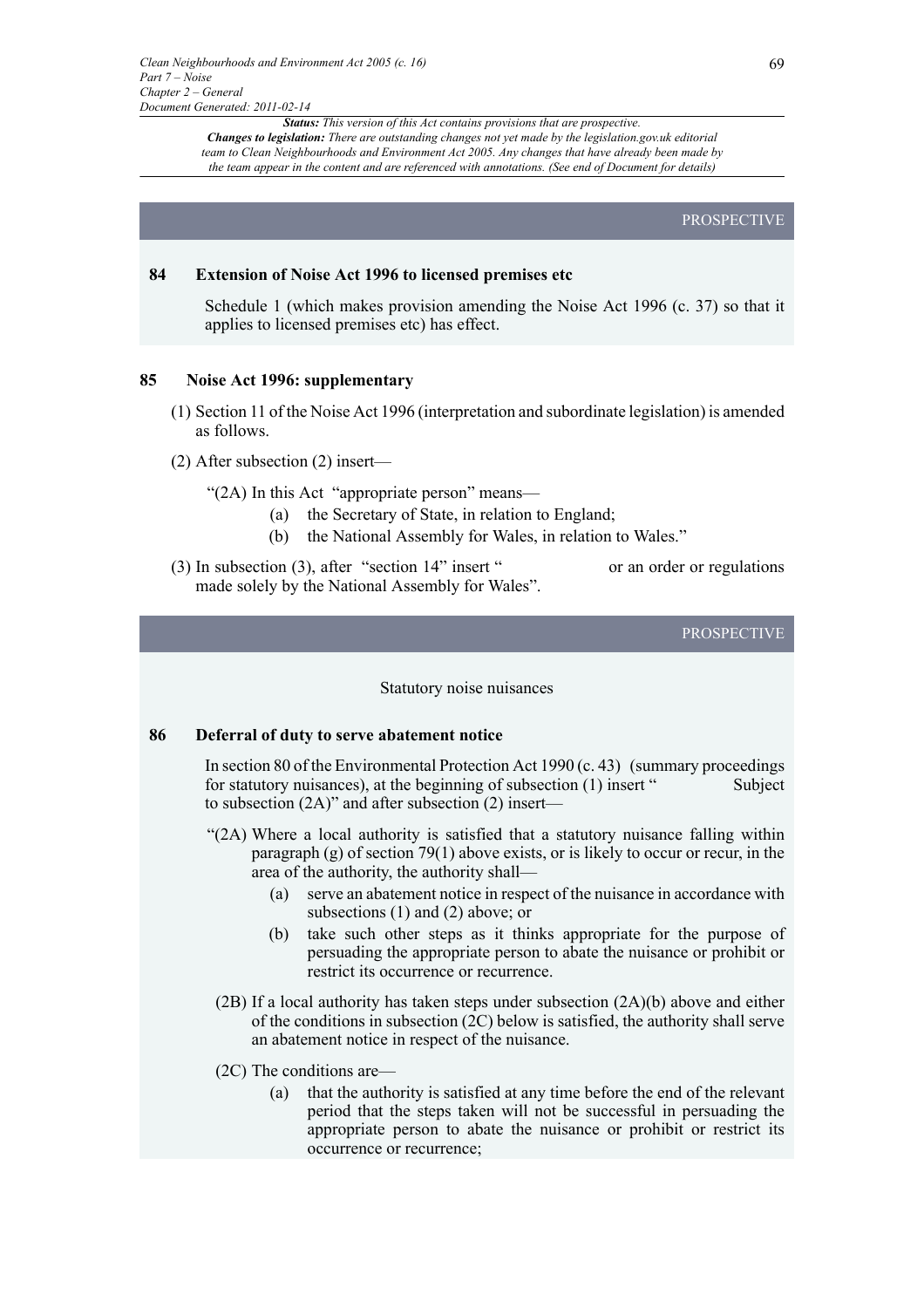- (b) that the authority is satisfied at the end of the relevant period that the nuisance continues to exist, or continues to be likely to occur or recur, in the area of the authority.
- (2D) The relevant period is the period of seven days starting with the day on which the authority was first satisfied that the nuisance existed, or was likely to occur or recur.
- (2E) The appropriate person is the person on whom the authority would otherwise be required under subsection (2A)(a) above to serve an abatement notice in respect of the nuisance."

**PROSPECTIVE** 

# **PART 8**

# ARCHITECTURE AND THE BUILT ENVIRONMENT

Commission for Architecture and the Built Environment

## **87 The Commission for Architecture and the Built Environment**

- (1) There is to be a body corporate to be known as the Commission for Architecture and the Built Environment (in this Part referred to as "the Commission").
- (2) Schedule 2 makes further provision about the Commission.

## **88 General functions of the Commission**

- (1) The functions of the Commission are the promotion of education and high standards in, and understanding and appreciation of—
	- (a) architecture, and
	- (b) the design, management and maintenance of the built environment.
- (2) The Commission must discharge its functions in relation to England and may also discharge them in relation to any other place it thinks appropriate.
- (3) The Commission may, for any purpose connected with the discharge of its functions—
	- (a) provide, or assist in the provision of, public works, services and amenities;
	- (b) take any other steps it thinks appropriate.
- (4) The steps that the Commission has power to take under subsection (3)(b) include in particular—
	- (a) providing advice and developing and reviewing projects (whether or not it is requested to do so);
	- (b) providing financial assistance;
	- (c) carrying out or supporting the carrying out of research;
	- (d) commissioning or assisting in the commissioning of works of art;
	- (e) establishing and administering charities;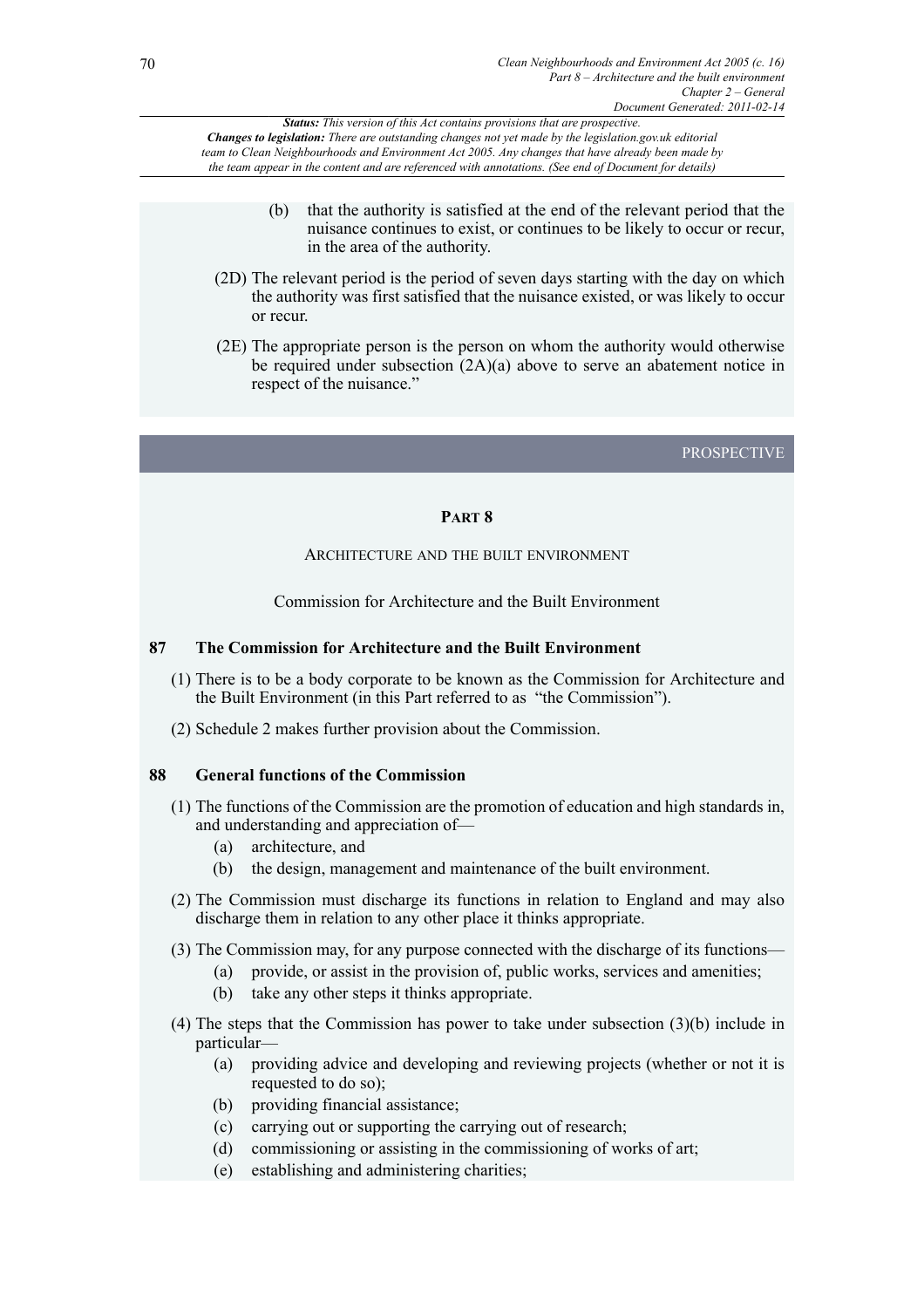*Status: This version of this Act contains provisions that are prospective. Changes to legislation: There are outstanding changes not yet made by the legislation.gov.uk editorial*

*team to Clean Neighbourhoods and Environment Act 2005. Any changes that have already been made by the team appear in the content and are referenced with annotations. (See end of Document for details)*

- (f) inviting and accepting financial assistance and gifts (financial or otherwise);
- (g) entering into funding or other arrangements or agreements;
- (h) exploiting intellectual property or any other intangible asset;
- (i) making investments, subject to subsection (5);
- (j) acquiring or disposing of land, subject to subsection (6);
- (k) forming or participating in the formation of bodies corporate, subject to subsection  $(6)$ .
- (5) The Commission may make an investment only if the form or manner of the investment has been approved by the Secretary of State.
- (6) The Commission may—
	- (a) acquire or dispose of land, or
	- (b) form or participate in the formation of a body corporate,
	- only with the consent of the Secretary of State.
- (7) If the Commission has power to take any steps under subsection (3), it may take them anywhere it thinks appropriate.
- (8) The Commission may make charges in respect of any service provided by it.
- (9) In discharging its functions the Commission must have regard to national policies and advice relating to sustainable development contained in guidance issued by the Secretary of State.
- (10) In this section—

"the built environment" includes—

- (a) any structure or area built or designed for human use (such as squares, parks and recreation areas);
- (b) any area available for public use which is in the vicinity of such a structure or within or in the vicinity of such an area;

"intellectual property" means—

- (a) any patent, trade mark, registered design, copyright, design right, right in performance or plant breeder's right;
- (b) any rights under the law of a country outside the United Kingdom which correspond or are similar to those falling within paragraph (a).

# **89 Changes to functions of the Commission**

(1) The Secretary of State may by order—

- (a) confer further functions on the Commission;
- (b) remove functions from the Commission;
- (c) make changes to any functions of the Commission.
- (2) An order under subsection (1) may confer a function on the Commission only if the function appears to the Secretary of State to be connected (directly or indirectly) to an existing or former function of the Commission.
- (3) The provision that may be made in an order under subsection (1) includes provision amending or repealing any provision of an enactment conferring functions on the Commission.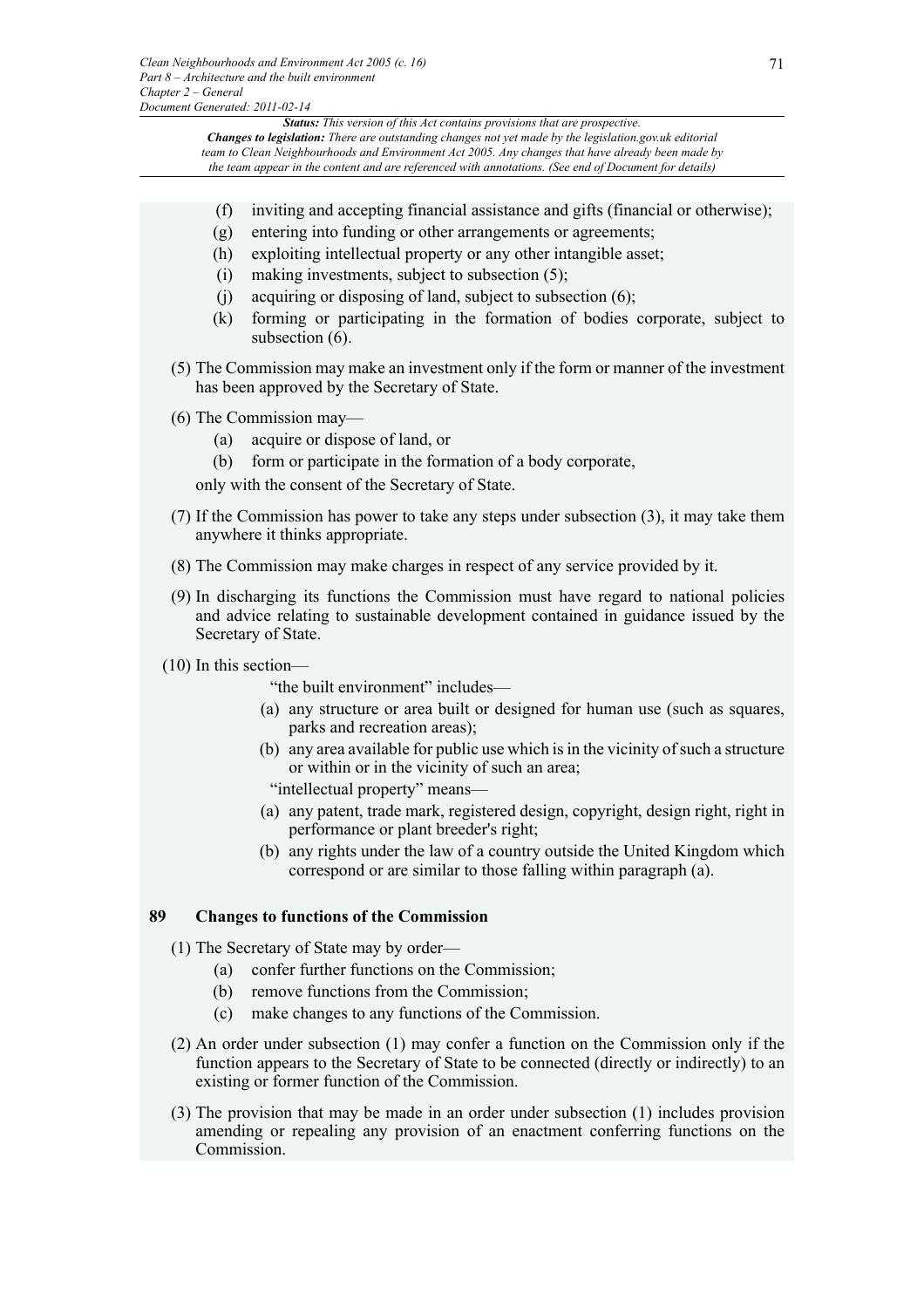(4) In preparing a draft of an order under subsection (1) the Secretary of State must consult the Commission.

# **90 Power to dissolve the Commission**

(1) The Secretary of State may by order make provision for the dissolution of the Commission.

(2) An order under this section may, in particular—

- (a) provide for the transfer of the property, rights or liabilities of the Commission to another person;
- (b) make provision enabling a person to receive anything transferred under paragraph (a) (despite any provision which would otherwise prevent, penalise or restrict it);
- (c) provide for the transfer of some or all of the functions of the Commission to another person;
- (d) establish a body corporate;
- (e) provide for anything done by or in relation to the Commission to have effect as if done by or in relation to another person;
- (f) permit anything (which may include legal proceedings) which is in the process of being done by or in relation to the Commission when a transfer takes effect, to be continued by or in relation to another person;
- (g) provide for a reference to the Commission in an enactment, instrument or other document to be treated as a reference to another person.
- (3) The Secretary of State may not make an order under this section providing for the transfer of property, rights, liabilities or functions to a person unless the person has consented to the transfer.
- (4) An order under this section which transfers rights and liabilities relating to employees of the Commission must make provision for the Transfer of Undertakings (Protection of Employment) Regulations 1981 (S.I. 1981/1794) to apply to that transfer.

## **91 Dissolution of the old Commission**

- (1) The company limited by guarantee with registered number 3831652 and the company name "Commission for Architecture and the Built Environment" (in this Part referred to as "the old Commission") is dissolved.
- (2) The Secretary of State must inform the registrar of companies of the dissolution of the old Commission before the end of the period of seven days starting on the day on which this section comes into force.
- (3) On being informed of the dissolution of the old Commission, the registrar of companies must strike the name of the old Commission off the register of companies.
- (4) "The registrar of companies" has the meaning given in section 744 of the Companies Act 1985 (c. 6).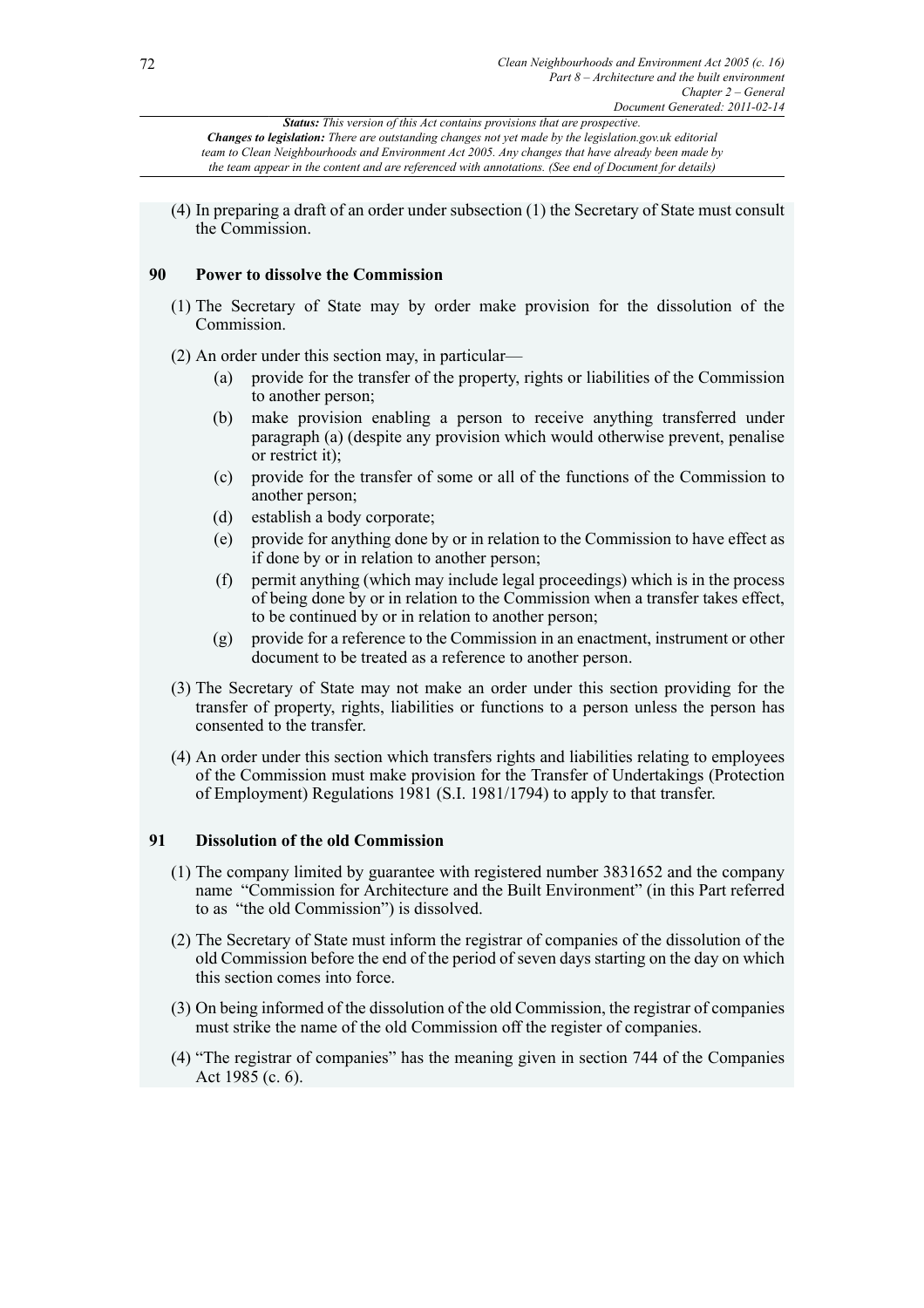#### **92 Transfer of staff, property etc**

Schedule 3 (which provides for the transfer of staff, property, rights and liabilities from the old Commission to the Commission) has effect.

#### **93 Tax**

- (1) For the purposes of any enactment about income tax or corporation tax, the Commission and the old Commission are to be treated as the same person.
- (2) In particular, the transfers effected by paragraphs 1 and 3 of Schedule 3 are to be disregarded for those purposes.
- (3) Accordingly, those transfers are not to be regarded for the purposes of Schedule 29 to the Finance Act 2002 (c. 23) (gains and losses from intangible fixed assets) as involving any realisation of an asset by the old Commission or acquisition of an asset by the Commission.
- (4) No transfer effected by paragraph 3 of Schedule 3 is to give rise to any liability to stamp duty or stamp duty land tax.

#### Financial assistance

#### **94 Architecture and the built environment: financial assistance**

- (1) The Secretary of State may give financial assistance to a person for a purpose which appears to the Secretary of State to be connected with the promotion of education or high standards in, or understanding or appreciation of—
	- (a) architecture, or
	- (b) the design, management or maintenance of the built environment.
- (2) Financial assistance under this section may be given in such form as the Secretary of State thinks fit and in particular may be given by—
	- (a) making grants (whether or not repayable) or loans;
	- (b) giving guarantees;
	- (c) incurring expenditure;
	- (d) providing services, staff or equipment.
- (3) Financial assistance under this section may be given subject to conditions imposed by the Secretary of State or the Treasury.
- (4) If the Secretary of State makes an order under section 89 he may by order amend this section to ensure that the purposes for which financial assistance may be given under this section reflect any changes made to the functions of the Commission by the order under section 89.
- (5) "The built environment" includes—
	- (a) any structure or area built or designed for human use (such as squares, parks and recreation areas);
	- (b) any area available for public use which is in the vicinity of such a structure or within or in the vicinity of such an area.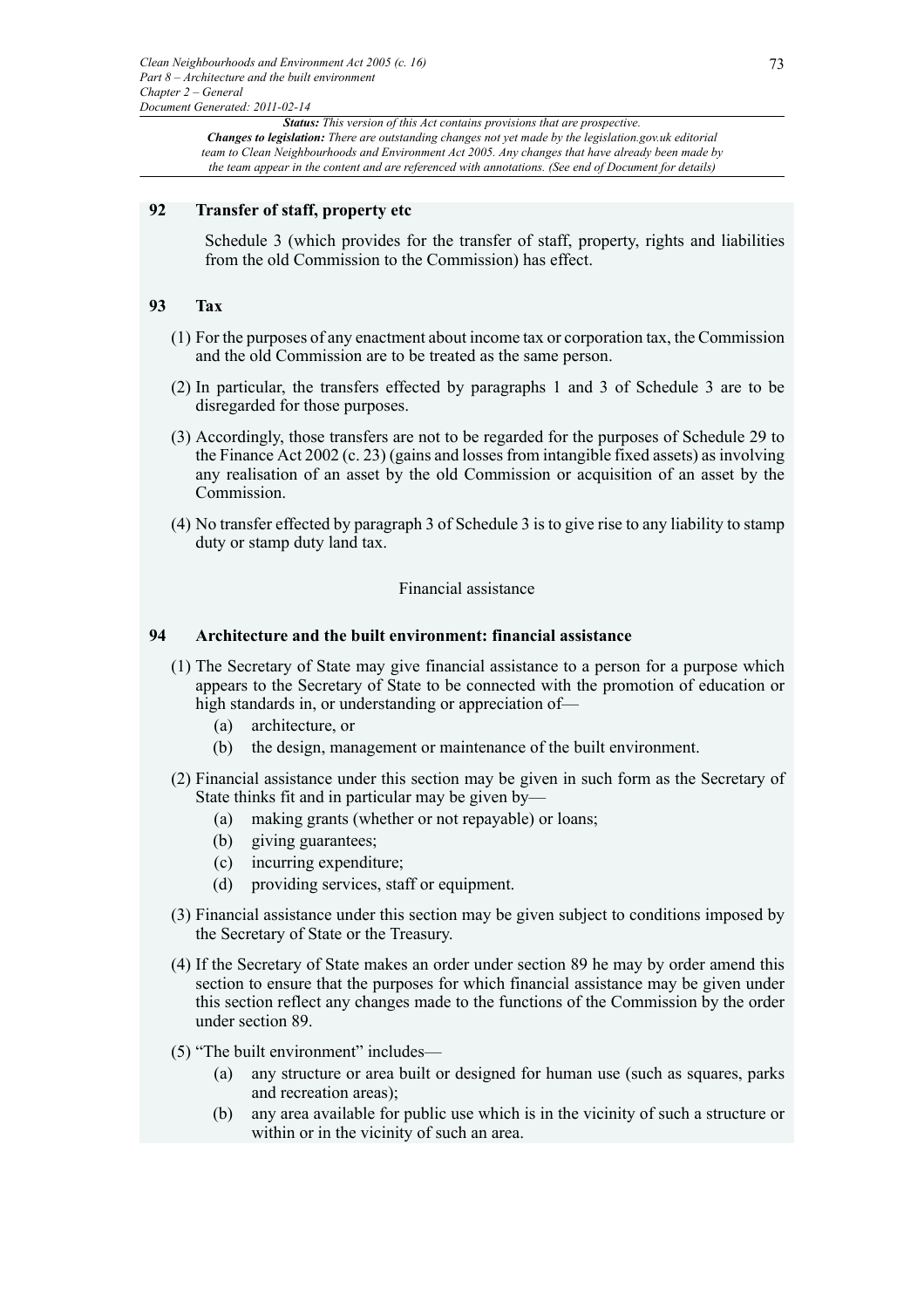#### Supplementary

### **95 Orders**

- (1) This section applies to a power to make an order conferred on the Secretary of State by any provision of this Part.
- (2) The power includes—
	- (a) power to make different provision for different purposes;
	- (b) power to make consequential, supplementary, incidental, transitional and saving provision.
- (3) The power is exercisable by statutory instrument.
- (4) Subject to subsection (5), the Secretary of State may not make a statutory instrument containing an order under this Part unless a draft of the order has been laid before and approved by a resolution of each House of Parliament.
- (5) A statutory instrument containing an order under paragraph 2(4) of Schedule 2 is subject to annulment in pursuance of a resolution of either House of Parliament.

### **PART 9**

#### **MISCELLANEOUS**

**PROSPECTIVE** 

#### Use of fixed penalty receipts

#### **96 Use of fixed penalty receipts: higher tier authorities**

- (1) This section applies in relation to—
	- (a) amounts paid to an authority, other than a parish or community council, in pursuance of notices under sections 88 and 94A of and paragraph 7 of Schedule 3A to the Environmental Protection Act 1990 (c. 43);
	- (b) amounts paid to an authority, other than a parish or community council, in pursuance of notices under section 43(1) of the Anti-social Behaviour Act 2003 (c. 38);
	- (c) amounts paid to a primary authority, within the meaning of Chapter 1 of Part 6 above, in pursuance of notices under section 59 above.
- (2) The amounts to which this section applies which are paid to an authority are in this section called the authority's "fixed penalty receipts".
- (3) An authority may use its fixed penalty receipts only for the purposes of qualifying functions of the authority.
- (4) For the purposes of this section the "qualifying functions" of an authority are—
	- (a) its functions under Part 4 of the Environmental Protection Act 1990;
	- (b) its functions under section 43 of the Anti-social Behaviour Act 2003;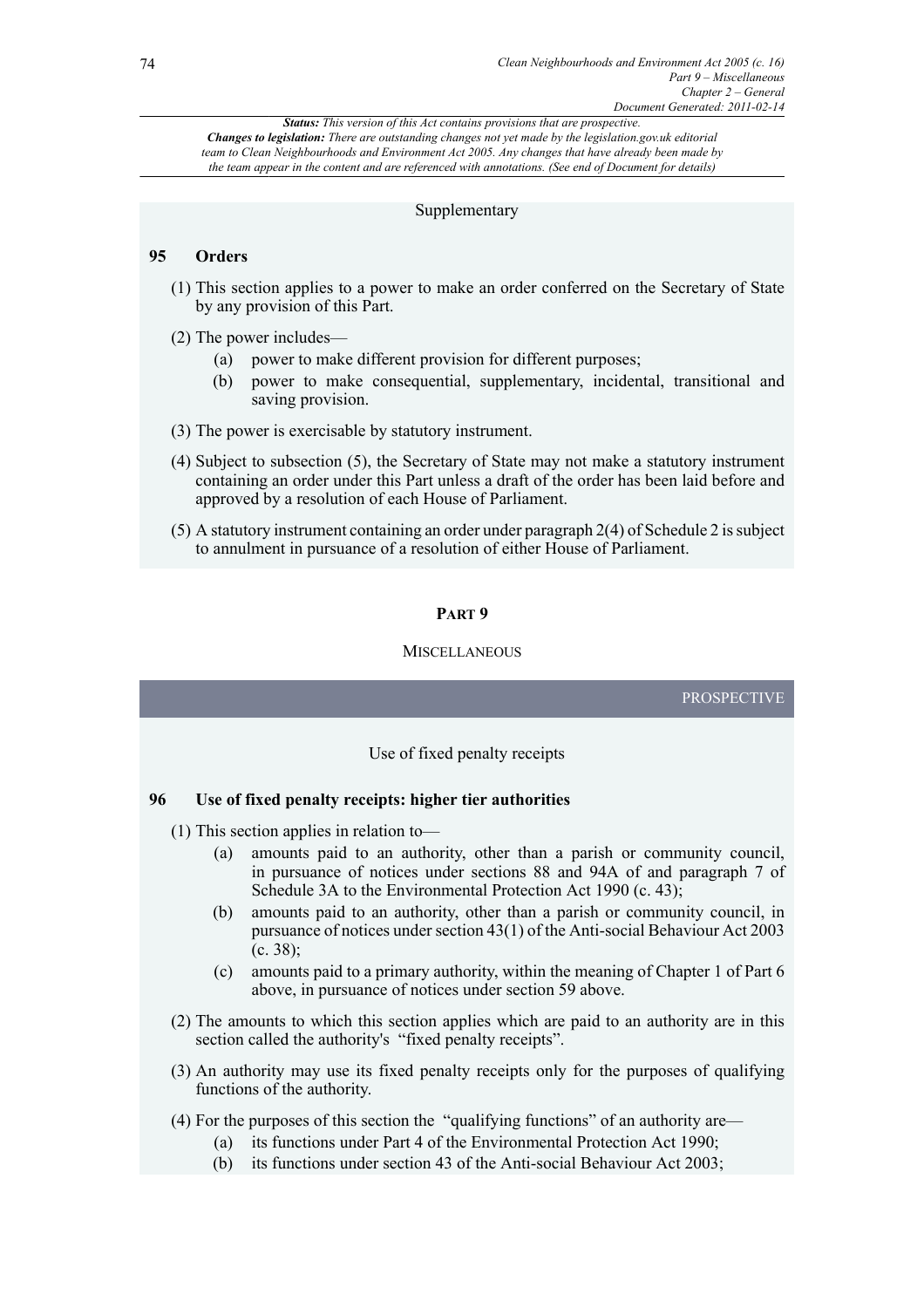- (c) its functions under Chapter 1 of Part 6 above; and
- (d) such other of its functions as may be specified in regulations made by the appropriate person.
- (5) Regulations under subsection (4)(d) may (in particular) have the effect that an authority may use its fixed penalty receipts for the purposes of any of its functions.
- (6) An authority must supply the appropriate person with such information relating to its fixed penalty receipts as the appropriate person may require.
- (7) The appropriate person may by regulations—
	- (a) make provision for what an authority is to do with its fixed penalty receipts—
		- (i) pending their being used for the purposes of qualifying functions of the authority;
		- (ii) if they are not so used before such time after their receipt as may be specified by the regulations;
	- (b) make provision for accounting arrangements in respect of an authority's fixed penalty receipts.
- (8) The provision that may be made under subsection  $(7)(a)(ii)$  includes (in particular) provision for the payment of sums to a person (including the appropriate person) other than the authority.
- (9) Before making regulations under this section, the appropriate person must consult—
	- (a) the authorities to which the regulations are to apply;
	- (b) such other persons as the appropriate person thinks fit.
- (10) The powers to make regulations conferred by this section are, for the purposes of subsection (1) of section 100 of the Local Government Act 2003 (c. 26), to be regarded as included among the powers mentioned in subsection (2) of that section.

# **97 Use of fixed penalty receipts: lower tier authorities**

- (1) The appropriate person must by regulations make provision relating to—
	- (a) the use by a parish or community council of amounts received by it in pursuance of notices under—
		- (i) section 88 of the Environmental Protection Act 1990 (c. 43);
		- (ii) section 43(1) of the Anti-social Behaviour Act 2003 (c. 38); and
		- (iii) section 59 above; and
	- (b) the use by a person or body designated under section 58(3) above as a secondary authority for the purposes of Chapter 1 of Part 6 above of amounts received by that person or body in pursuance of notices under section 59 above.
- (2) Regulations under this section may in particular include provision requiring a parish or community council or a person or body referred to in subsection  $(1)(b)$ —
	- (a) to use the amounts received as specified in subsection (1) only for the purpose of such of its functions as may be specified in the regulations;
	- (b) to pay sums in respect of those amounts to another person (including the appropriate person);
	- (c) to supply information in relation to those amounts to the appropriate person;
	- (d) to adopt such accounting arrangements in respect of those amounts as may be specified in the regulations.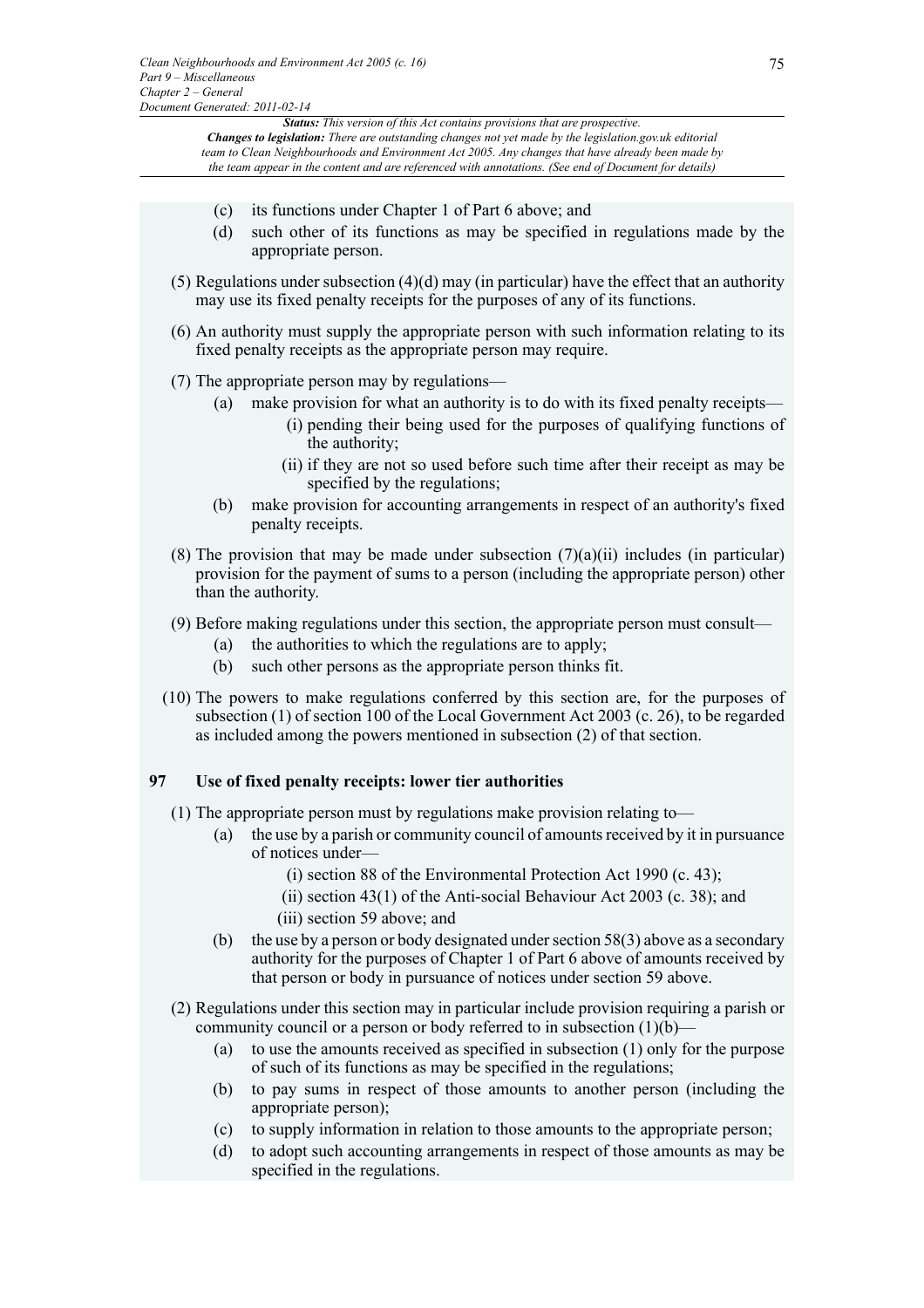(3) Regulations under this section may include provision framed by reference to performance categories conferred on a parish or community council by such person as may be specified in the regulations.

### **98 Sections 96 and 97: supplementary**

(1) In sections 96 and 97, "appropriate person" means—

- (a) the Secretary of State, in relation to England;
- (b) the National Assembly for Wales, in relation to Wales.
- (2) The powers to make regulations conferred by sections 96 and 97 include—
	- (a) power to make different provision for different purposes (including different provision for different authorities or different descriptions of authority);
	- (b) power to make consequential, supplementary, incidental and transitional provision and savings.
- (3) Regulations under sections 96 and 97 must be made by statutory instrument.
- (4) The Secretary of State may not make a statutory instrument containing regulations under section 96 or 97 unless a draft of the instrument has been laid before, and approved by a resolution of, each House of Parliament.

PROSPECTIVE

# Shopping and luggage trolleys

# **99 Abandoned shopping and luggage trolleys**

- (1) Schedule 4 to the Environmental Protection Act 1990 (c. 43) is amended as follows.
- (2) In paragraph 3(2) (retention, return and disposal of trolleys: notice to owner) for "seized or removed" substitute " seized and removed".
- (3) After paragraph 3 insert—
	- "**3A**
		- (1) This paragraph applies where the local authority is entitled to sell or otherwise dispose of a shopping or luggage trolley in accordance with paragraph  $3(1)(b)$ .
			- (2) If it appears to the authority that a particular person is the owner of the trolley, the authority may charge him a sum in respect of the removal, storage and disposal of the trolley.
			- (3) The charge is payable to the authority on demand.
			- (4) The sum payable as a charge under this paragraph is recoverable by the authority as a debt due to it.
			- (5) In proceedings against a person under sub-paragraph (4) for enforcement of a charge, it is a defence for the person to prove that he was not the owner of the trolley to which the charge relates at the time it was removed."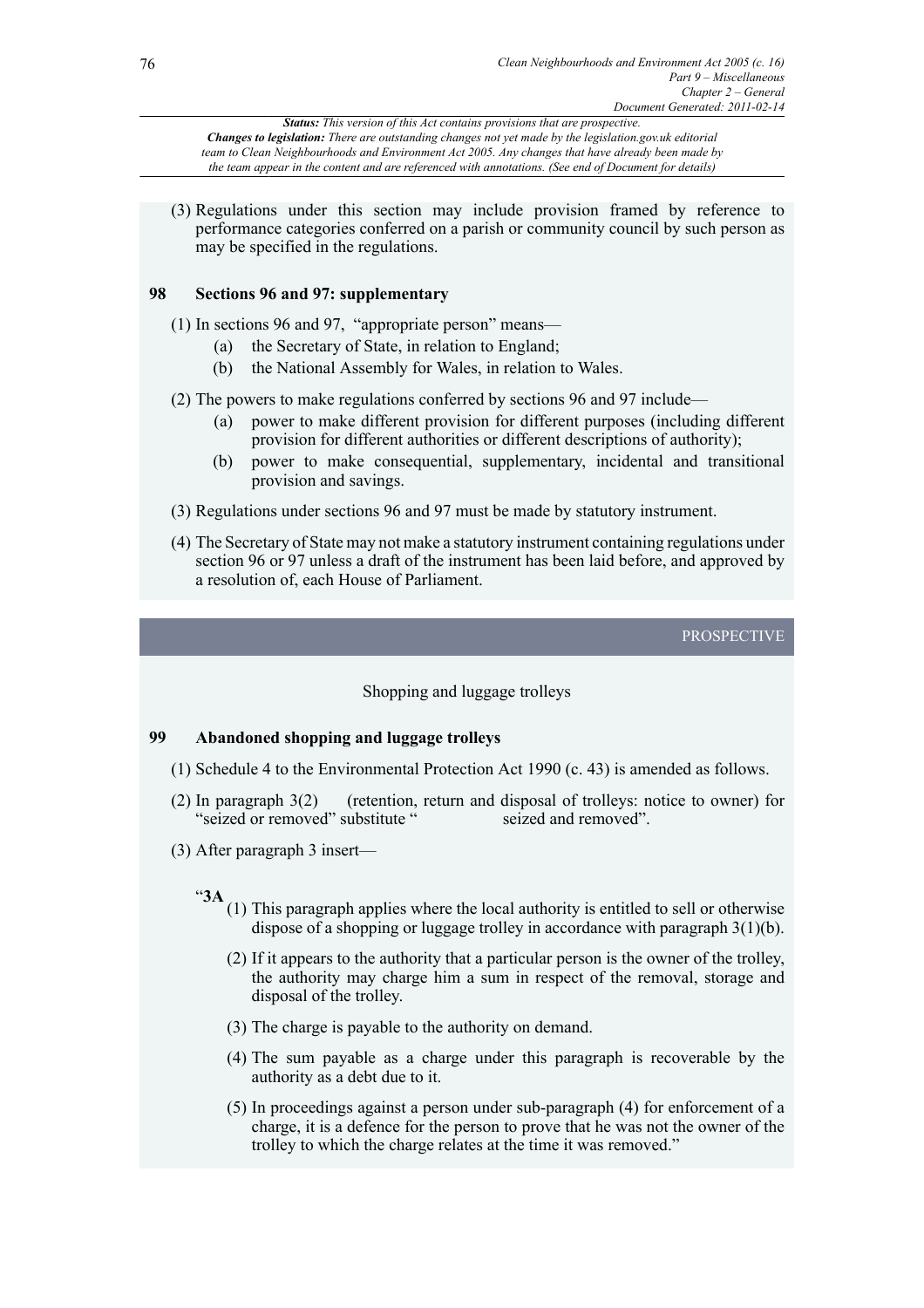#### (4) In paragraph 4 (charges)—

- (a) in sub-paragraph  $(1)$ 
	- (i) for the words from "in fixing" to "sufficient" substitute " in fixing the charges to be paid under this Schedule, shall secure that the charges so payable are such as are sufficient", and
	- (ii) for "such trolleys" substitute " shopping or luggage trolleys", and
- (b) in sub-paragraph (2), after "paragraph 3" insert " or 3A".

#### **100 Section 99: transitional provision**

- (1) This section applies if, before the commencement date, a local authority in England and Wales has resolved under section 99 of the Environmental Protection Act 1990 that Schedule 4 to that Act is to apply in its area.
- (2) If the day specified in the resolution for the coming into force of Schedule 4 in the authority's area falls on or after the commencement date, the resolution is to be of no effect.
- (3) If Schedule 4 applies in the authority's area immediately before the commencement date, the Schedule is to continue to apply in the authority's area on and after the commencement date as it applied before that date.
- (4) But Schedule 4 shall not so apply in relation to any shopping or luggage trolley seized by the authority on or after the relevant day.
- (5) For the purposes of subsection (4) the relevant day is the earlier of—
	- (a) the third anniversary of the commencement date;
	- (b) if the authority resolves under section 99 of the Environmental Protection Act 1990 (c. 43) that Schedule 4 (as amended by section 99 of this Act) is to apply in its area, the day specified in the resolution as the day on which the Schedule (as so amended) comes into force in its area.
- (6) So long as Schedule 4 continues to apply as described in subsection (3), the reference in section 99(4) of the Environmental Protection Act 1990 to Schedule 4 is to be treated as including a reference to Schedule 4 as it so applies.
- (7) If the authority resolves under section 99 that Schedule 4 (as amended by section 99 of this Act) is to apply in its area, the authority may not in giving effect to paragraph 4(1) of Schedule 4 (as so amended) take into account charges payable in relation to shopping or luggage trolleys seized before the Schedule (as so amended) comes into force in its area.
- (8) Nothing in this section prevents the authority from bringing to an end the application of Schedule 4 in its area.
- (9) In this section—

"the commencement date" is the day on which section 99 of this Act comes into force;

"local authority" has the same meaning as in section 99 of the Environmental Protection Act 1990;

"luggage trolley" and "shopping trolley" have the same meaning as in Schedule 4 to that Act.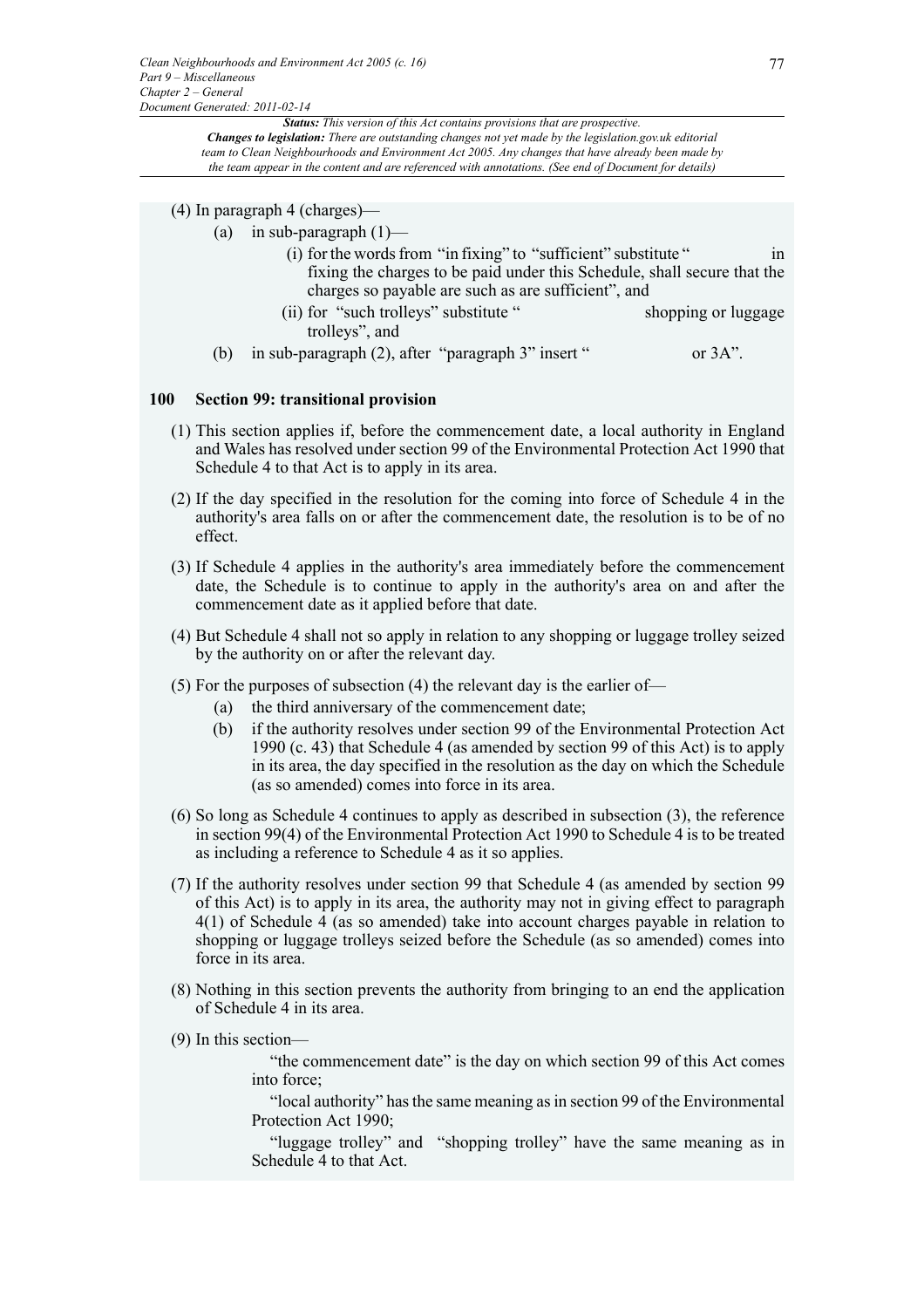**PROSPECTIVE** 

Statutory nuisances

#### **101 Statutory nuisance: insects**

- (1) Section 79 of the Environmental Protection Act 1990 (statutory nuisances and inspections) is amended as follows.
- (2) In subsection (1) (matters constituting statutory nuisances) after paragraph (f) insert—
	- "(fa) any insects emanating from relevant industrial, trade or business premises and being prejudicial to health or a nuisance;".

(3) After subsection (5) insert—

"(5A) Subsection (1)(fa) does not apply to insects that are wild animals included in Schedule 5 to the Wildlife and Countryside Act 1981 (animals which are protected), unless they are included in respect of section  $9(5)$  of that Act only."

(4) In subsection (7) at the appropriate place insert—

""appropriate person" means—

- (a) in relation to England, the Secretary of State;
- (b) in relation to Wales, the National Assembly for Wales;".
- (5) After subsection (7B) (as inserted by section  $102(6)$ ) insert—
	- "(7C) In this Part "relevant industrial, trade or business premises" means premises that are industrial, trade or business premises as defined in subsection (7), but excluding—
		- (a) land used as arable, grazing, meadow or pasture land,
		- (b) land used as osier land, reed beds or woodland,
		- (c) land used for market gardens, nursery grounds or orchards,
		- (d) land forming part of an agricultural unit, not being land falling within any of paragraphs (a) to (c), where the land is of a description prescribed by regulations made by the appropriate person, and
		- (e) land included in a site of special scientific interest (as defined in section 52(1) of the Wildlife and Countryside Act 1981),

and excluding land covered by, and the waters of, any river or watercourse, that is neither a sewer nor a drain, or any lake or pond.

(7D) For the purposes of subsection (7C)—

"agricultural" has the same meaning as in section 109 of the Agriculture Act 1947;

"agricultural unit" means land which is occupied as a unit for agricultural purposes;

"drain" has the same meaning as in the Water Resources Act 1991;

"lake or pond" has the same meaning as in section 104 of that Act;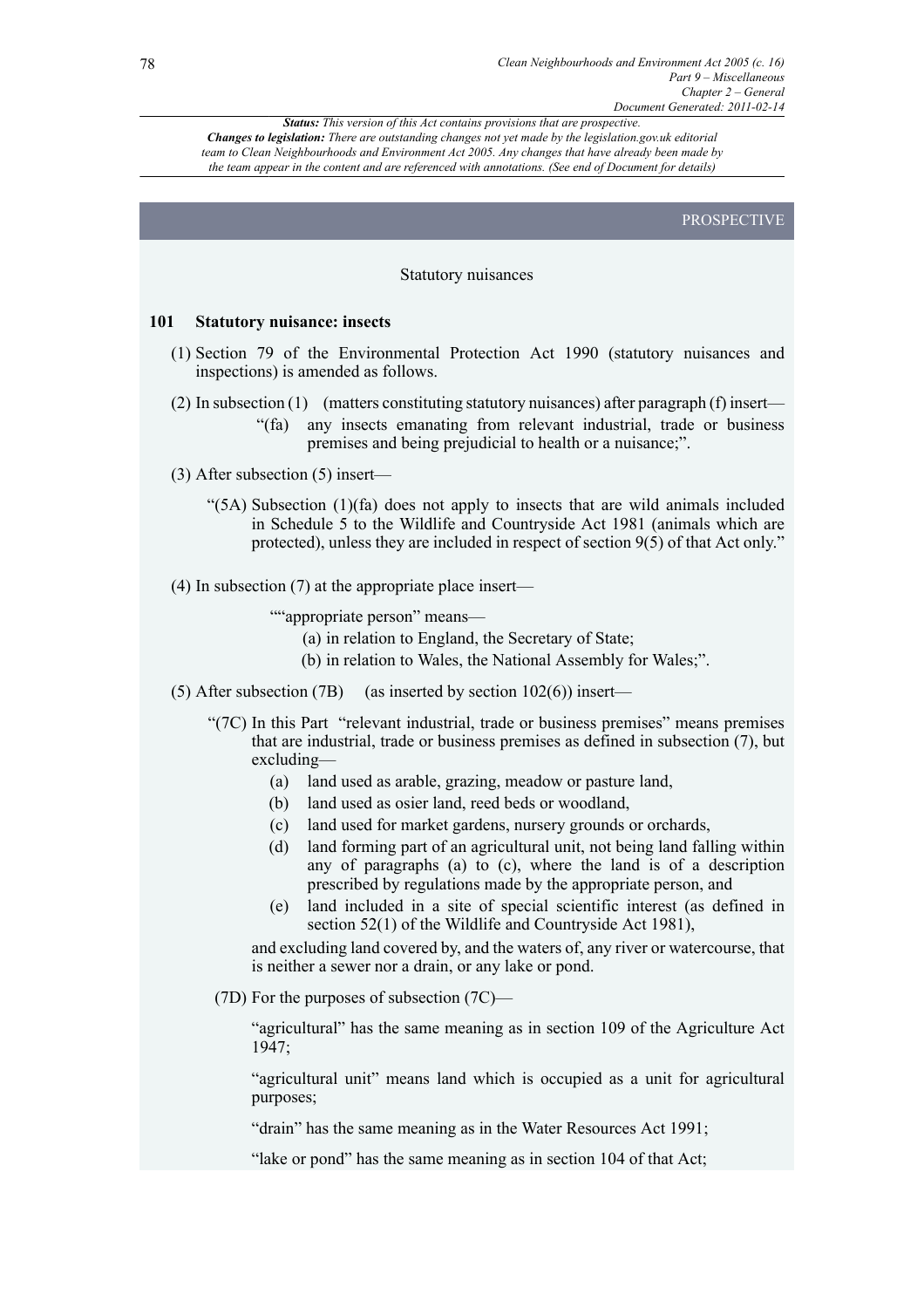"sewer" has the same meaning as in that Act."

#### **102 Statutory nuisance: lighting**

- (1) Section 79 of the Environmental Protection Act 1990 (c. 43) is amended as follows.
- (2) In subsection (1) (matters constituting statutory nuisances) after paragraph (fa) (as inserted by section 101 (2)) insert—
	- "(fb) artificial light emitted from premises so as to be prejudicial to health or a nuisance;".
- (3) In subsection (2) (exception from subsection (1)(b) and (g) for premises occupied for defence purposes) after "Subsection  $(1)(b)$ " insert "  $(fb)$ ".
- (4) After subsection  $(5A)$  (as inserted by section 101 (3)) insert—

"(5B) Subsection (1)(fb) does not apply to artificial light emitted from—

- (a) an airport;
- (b) harbour premises;
- (c) railway premises, not being relevant separate railway premises;
- (d) tramway premises;
- (e) a bus station and any associated facilities;
- (f) a public service vehicle operating centre;
- (g) a goods vehicle operating centre;
- (h) a lighthouse;
- (i) a prison."

(5) In subsection (7) (definitions) at the appropriate place insert—

""airport" has the meaning given by section 95 of the Transport Act 2000;";

""associated facilities", in relation to a bus station, has the meaning given by section 83 of the Transport Act 1985;";

""bus station" has the meaning given by section 83 of the Transport Act 1985;";

""goods vehicle operating centre", in relation to vehicles used under an operator's licence, means a place which is specified in the licence as an operating centre for those vehicles, and for the purposes of this definition "operating centre" and "operator's licence" have the same meaning as in the Goods Vehicles (Licensing of Operators) Act 1995;";

""harbour premises" means premises which form part of a harbour area and which are occupied wholly or mainly for the purposes of harbour operations, and for the purposes of this definition "harbour area" and "harbour operations" have the same meaning as in Part 3 of the Aviation and Maritime Security Act 1990;";

""lighthouse" has the same meaning as in Part 8 of the Merchant Shipping Act 1995;";

""prison" includes a young offender institution;";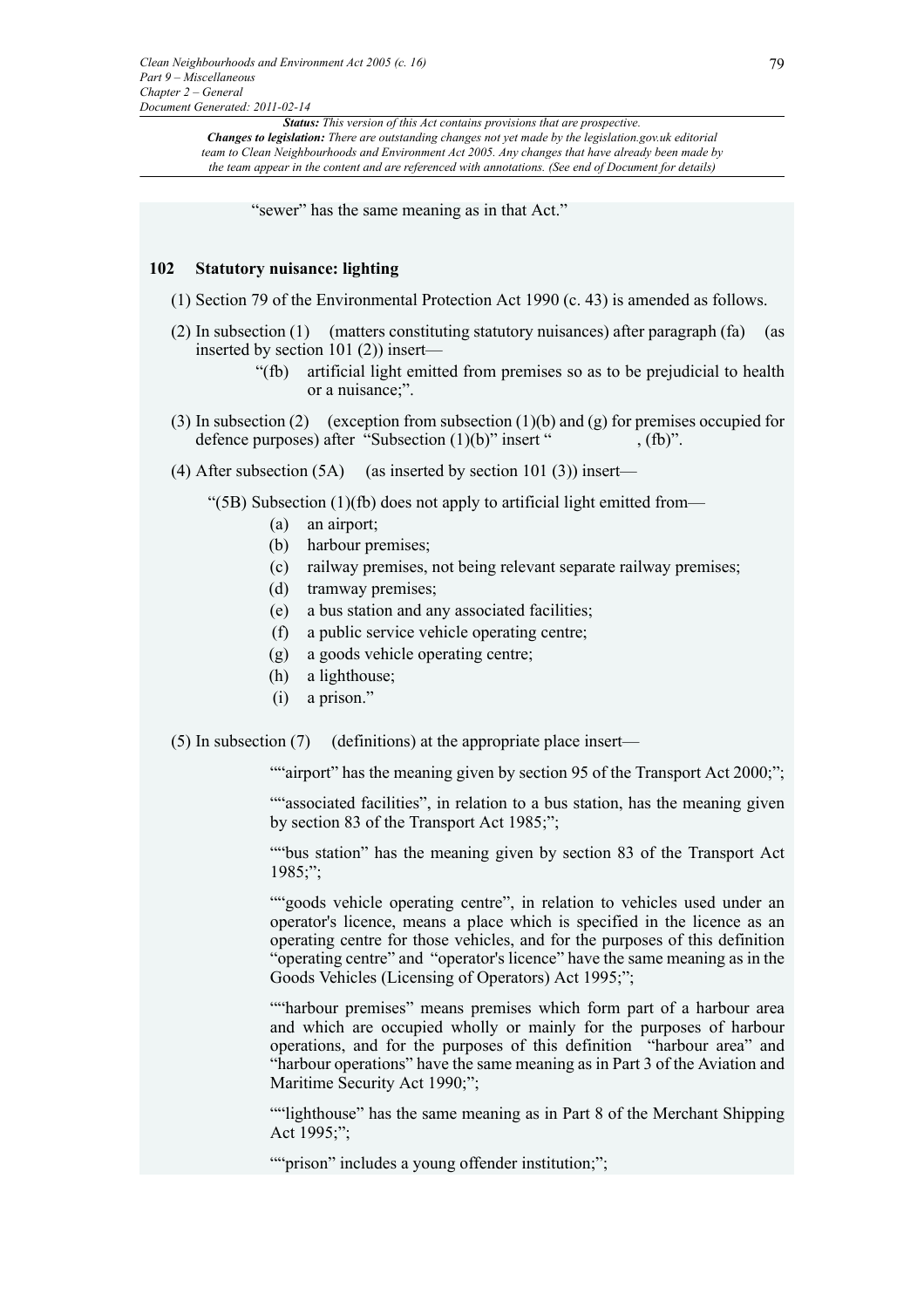> ""public service vehicle operating centre", in relation to public service vehicles used under a PSV operator's licence, means a place which is an operating centre of those vehicles, and for the purposes of this definition "operating centre", "PSV operator's licence" and "public service vehicle" have the same meaning as in the Public Passenger Vehicles Act 1981;";

> ""railway premises" means any premises which fall within the definition of "light maintenance depot", "network", "station" or "track" in section 83 of the Railways Act 1993;";

> ""relevant separate railway premises" has the meaning given by subsection  $(7\overline{A})$ ;":

> ""tramway premises" means any premises which, in relation to a tramway, are the equivalent of the premises which, in relation to a railway, fall within the definition of "light maintenance depot", "network", "station" or "track" in section 83 of the Railways Act 1993;".

(6) After subsection (7) insert—

"(7A) Railway premises are relevant separate railway premises if—

- (a) they are situated within—
	- (i) premises used as a museum or other place of cultural, scientific or historical interest, or
	- (ii) premises used for the purposes of a funfair or other entertainment, recreation or amusement, and
- (b) they are not associated with any other railway premises.

(7B) For the purposes of subsection (7A)—

- (a) a network situated as described in subsection  $(7A)(a)$  is associated with other railway premises if it is connected to another network (not being a network situated as described in subsection (7A)(a));
- (b) track that is situated as described in subsection (7A)(a) but is not part of a network is associated with other railway premises if it is connected to track that forms part of a network (not being a network situated as described in subsection (7A)(a));
- (c) a station or light maintenance depot situated as described in subsection (7A)(a) is associated with other railway premises if it is used in connection with the provision of railway services other than services provided wholly within the premises where it is situated.

In this subsection "light maintenance depot", "network", "railway services", "station" and "track" have the same meaning as in Part 1 of the Railways Act 1993."

- (7) In subsection (8) (port health authority to have functions of local authority under Part 3 of that Act, except those relating to statutory nuisance within section 79(1)(g) or (ga)) after "paragraph" insert " (fb),".
- (8) In subsection (10) (consent of Secretary of State or National Assembly for Wales required before taking proceedings for certain statutory nuisances) after "paragraph (b), (d), (e)" insert ",  $(fb)$ ".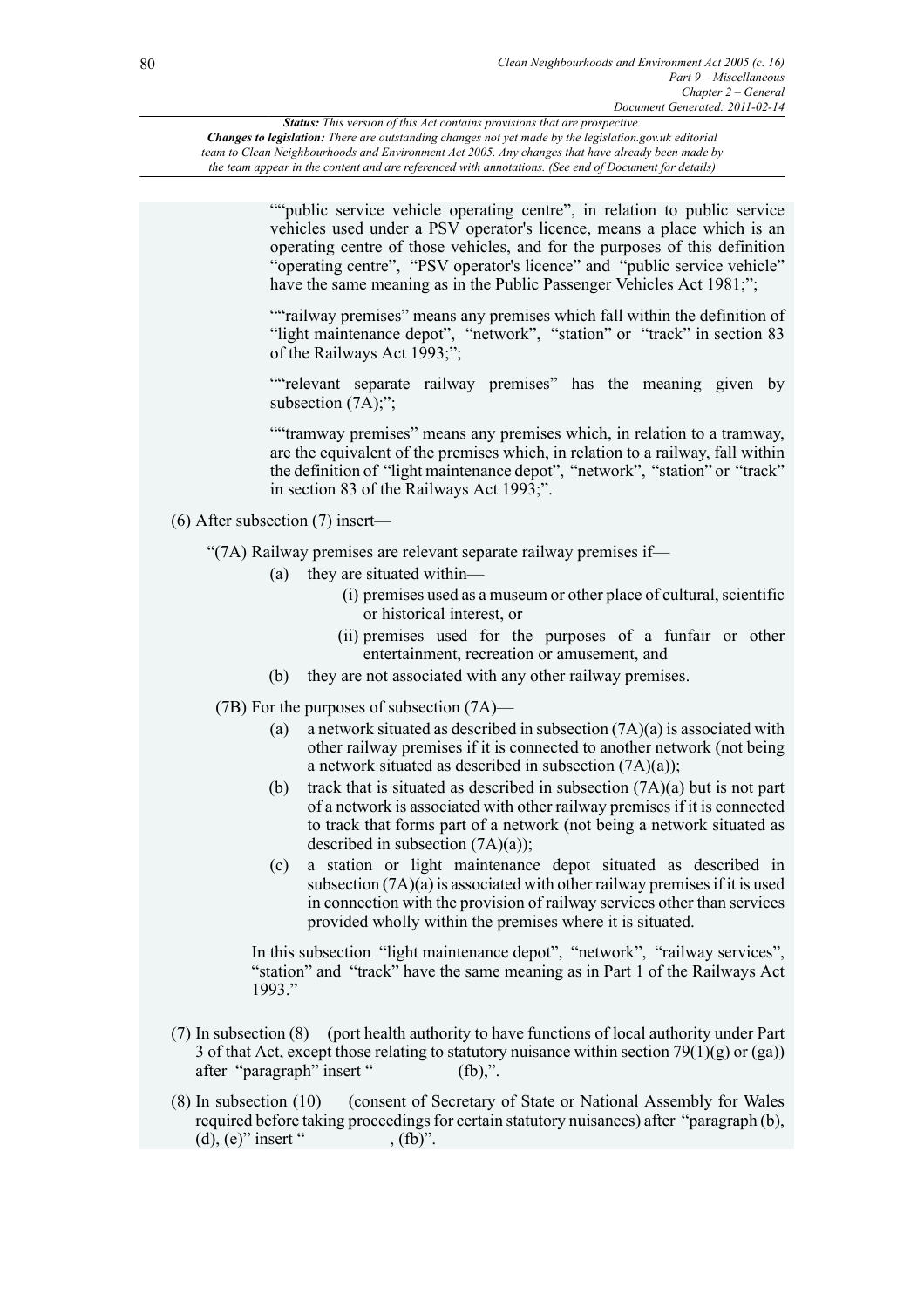#### **103 Sections 101 and 102: supplementary**

- (1) The Environmental Protection Act 1990 (c. 43) is amended as follows.
- $(2)$  In section 80 $(8)$  (summary proceedings for statutory nuisances: defence of best practicable means not available in certain cases)—
	- (a) in paragraph (a) after "paragraph (a), (d), (e), (f)" insert " , (fa)", and
	- (b) after paragraph (a) insert—
		- "(aza) in the case of a nuisance falling within paragraph (fb) of section 79(1) above except where—
			- (i) the artificial light is emitted from industrial, trade or business premises, or
			- (ii) the artificial light (not being light to which subparagraph (i) applies) is emitted by lights used for the purpose only of illuminating an outdoor relevant sports facility;".
- (3) After section 80(8) insert—
	- "(8A) For the purposes of subsection (8)(aza) a relevant sports facility is an area, with or without structures, that is used when participating in a relevant sport, but does not include such an area comprised in domestic premises.
		- (8B) For the purposes of subsection (8A) "relevant sport" means a sport that is designated for those purposes by order made by the Secretary of State, in relation to England, or the National Assembly for Wales, in relation to Wales.

A sport may be so designated by reference to its appearing in a list maintained by a body specified in the order.

- (8C) In subsection (8A) "domestic premises" means—
	- (a) premises used wholly or mainly as a private dwelling, or
	- (b) land or other premises belonging to, or enjoyed with, premises so used."
- (4) In section 82(10) (summary proceedings by aggrieved person: defence of best practicable means not available in certain cases)—
	- (a) in paragraph (a) after "paragraph (a), (d), (e), (f)" insert " , (fa)", and
	- (b) after paragraph (a) insert—
		- "(aza) in the case of a nuisance falling within paragraph (fb) of section 79(1) above except where—
			- (i) the artificial light is emitted from industrial, trade or business premises, or
			- (ii) the artificial light (not being light to which subparagraph (i) applies) is emitted by lights used for the purpose only of illuminating an outdoor relevant sports facility;".
- (5) After section 82(10) insert—
	- "(10A) For the purposes of subsection  $(10)(aza)$  "relevant sports facility" has the same meaning as it has for the purposes of section 80(8)(aza)."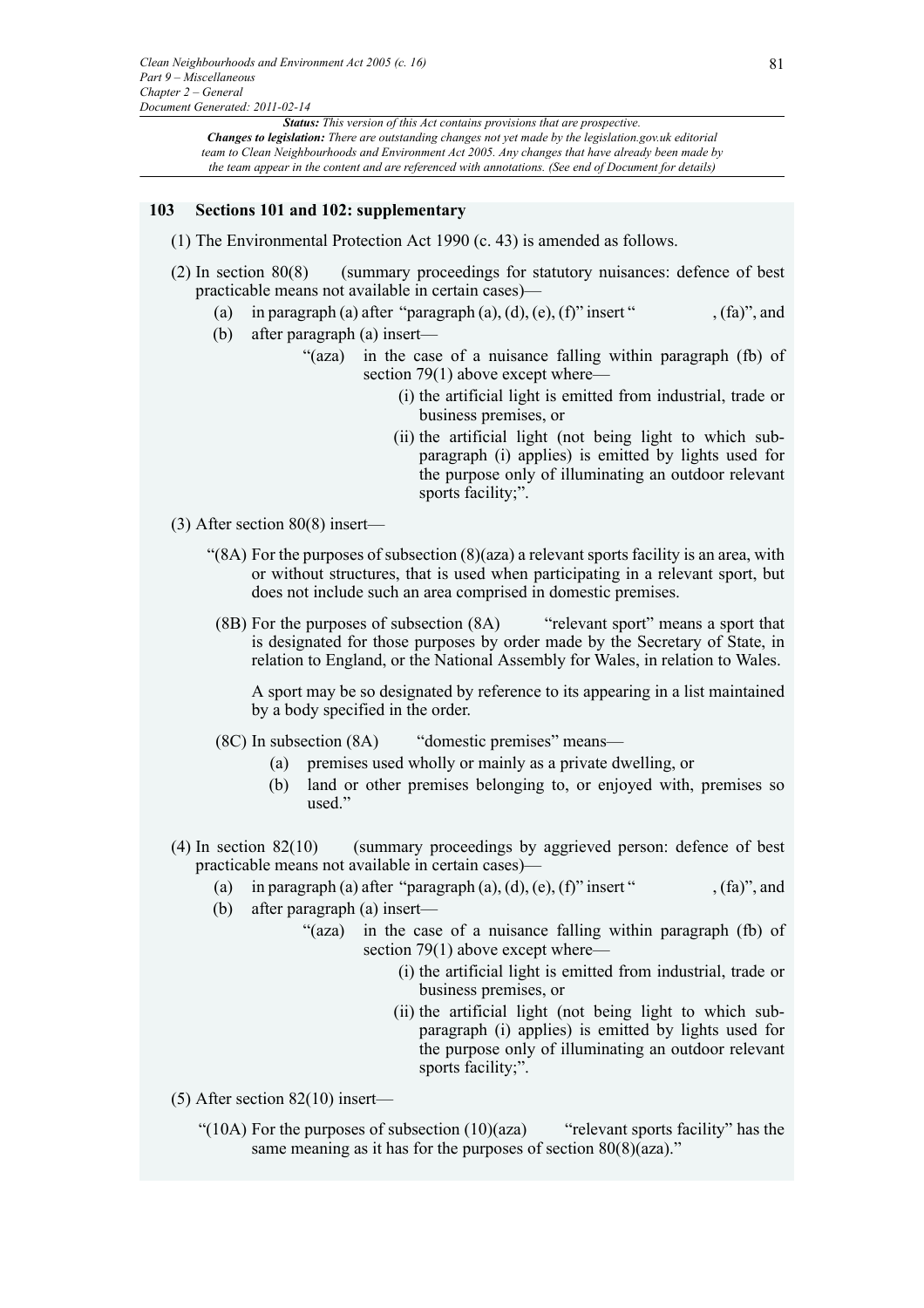### Pollution

PROSPECTIVE

#### **104 Contaminated land: appeals against remediation notices**

- (1) Section 78L of the Environmental Protection Act 1990 (c. 43) (appeals against remediation notices) is amended as follows.
- (2) In subsection (1), for paragraphs (a) and (b) substitute—
	- "(a) if it was served by a local authority in England, or served by the Environment Agency in relation to land in England, to the Secretary of State;
	- (b) if it was served by a local authority in Wales, or served by the Environment Agency in relation to land in Wales, to the National Assembly for Wales;".
- (3) In that subsection, for the words from "means" to the end substitute " the Secretary of State or the National Assembly for Wales, as the case may be".
- $(4)$  In subsection  $(4)$ 
	- (a) omit paragraph (b);
	- (b) in paragraph (c), omit the words from "or on" to the end.
- (5) In subsection (6), omit the words "so far as relating to appeals to the Secretary of State".
- (6) This section does not have effect in relation to a remediation notice served under Part 2A of the Environmental Protection Act 1990 before the commencement of this section.
- (7) The power of the Secretary of State and National Assembly for Wales under section 114 of the Environment Act 1995 (c. 25) in relation to appeals under section 78L of the Environmental Protection Act 1990 extends to appeals under that section as amended by this section.

#### **105 Offences relating to pollution etc: penalties on conviction**

- (1) In paragraph 25 of Schedule 1 to the Pollution Prevention and Control Act 1999 (c. 24) (purposes for which regulations may be made under section 2: offences), in sub-paragraph  $(2)(a)$ —
	- (a) in paragraph (i) for "six months" substitute " 12 months";
	- (b) in paragraph (ii) for " $\text{\pounds}20,000$ " substitute " $\text{\pounds}50,000$ ".
- (2) Subsection (1) does not have effect in relation to regulations under section 2 of the Pollution Prevention and Control Act 1999 so far as relating to offences committed before the commencement of section 154(1) of the Criminal Justice Act 2003 (c. 44).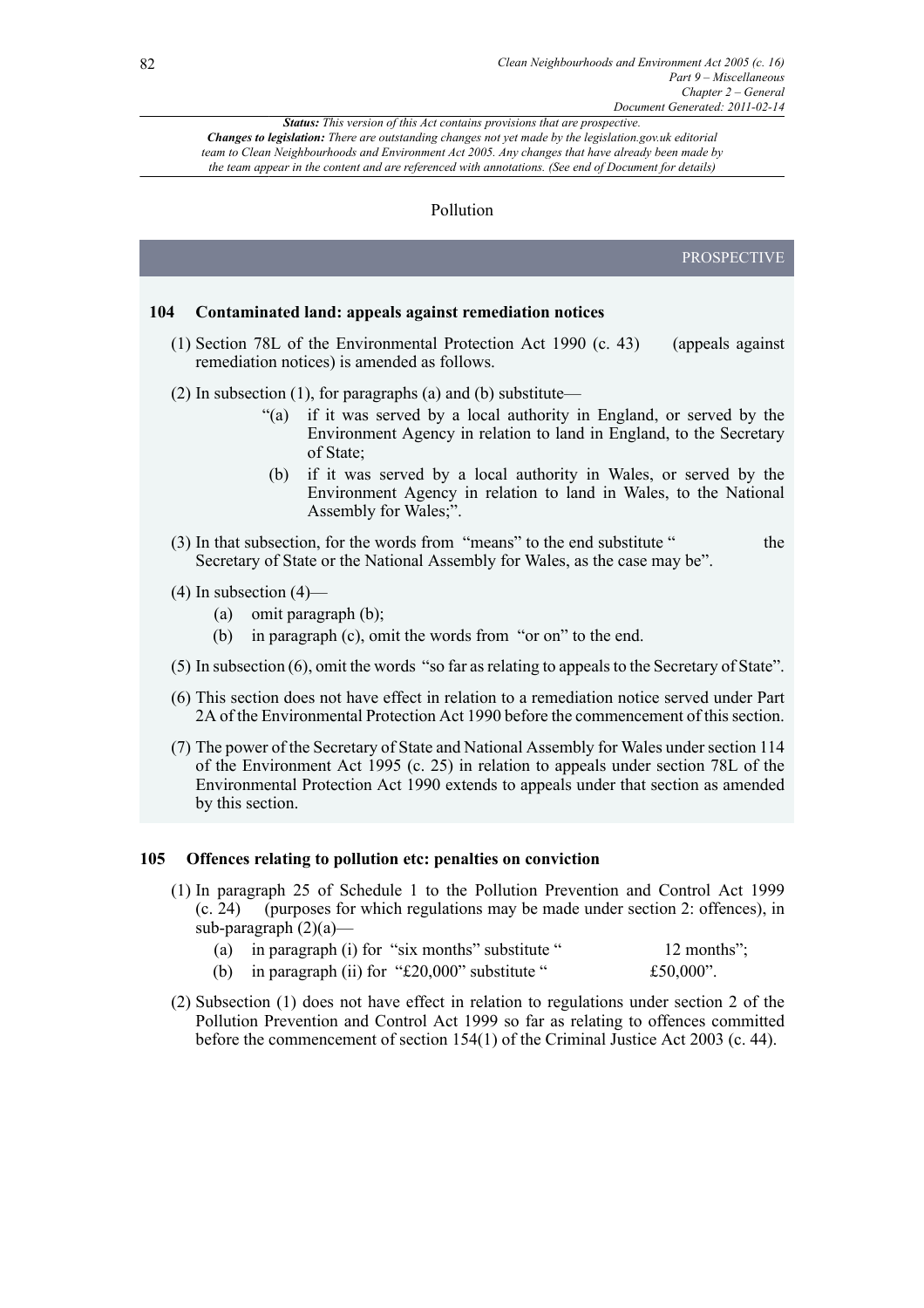#### **PART 10**

#### GENERAL

#### **106 Minor and consequential amendments**

Schedule 4 (minor and consequential amendments) has effect.

#### **107 Repeals**

Schedule 5 (repeals) has effect.

#### **108 Commencement**

(1) The provisions specified in subsection (2) come into force—

- (a) in relation to England, in accordance with provision made by order by the Secretary of State; and
- (b) in relation to Wales, in accordance with provision so made by the National Assembly for Wales.

(2) The provisions referred to in subsection (1) are—

- (a) section 2;
- (b) sections 6 to 13 and 15 to 17 and, in Part 1 of Schedule 5, the repeals to the Refuse Disposal (Amenity) Act 1978 (c. 3) and the Road Traffic Regulation Act 1984 (c. 27);
- (c) sections 19 to 25, paragraphs 5 to 9 of Schedule 4 and, in Part 2 of Schedule 5, the repeals to the Environmental Protection Act 1990 (c. 43);
- (d) sections 28 to 31, paragraphs 14 to 19 of Schedule 4 and, in Part 3 of Schedule 5, the repeals to the Anti-Social Behaviour Act 2003 (c. 38);
- (e) section 34 and, in Part 3 of Schedule 5, the repeal to the Town and Country Planning Act 1990 (c. 8);
- (f) sections 37 and 38 and, in Part 4 of Schedule 5, the repeal of section 6 of the Control of Pollution (Amendment) Act 1989 (c. 14);
- (g) sections 45 and 46;
- (h) section 47, paragraph 4 of Schedule 4 and, in Part 4 of Schedule 5, the repeals to the Environmental Protection Act 1990, other than the repeal to section 33 of that Act;
- (i) section 48;
- (j) section 50;
- (k) section 52;
- (l) section 53;
- (m) Chapter 1 of Part 6 above and Part 5 of Schedule 5;
- (n) Part 7 above except sections 83(2) and 85, and in Part 7 of Schedule 5, the repeals to the Noise and Statutory Nuisance Act 1993 (c. 40) and the Noise Act 1996 (c. 37);
- (o) sections 96 to 98 and Part 9 of Schedule 5;
- (p) sections 99 and 100;
- (q) sections 101 to 103;
- (r) section 104 and Part 10 of Schedule 5.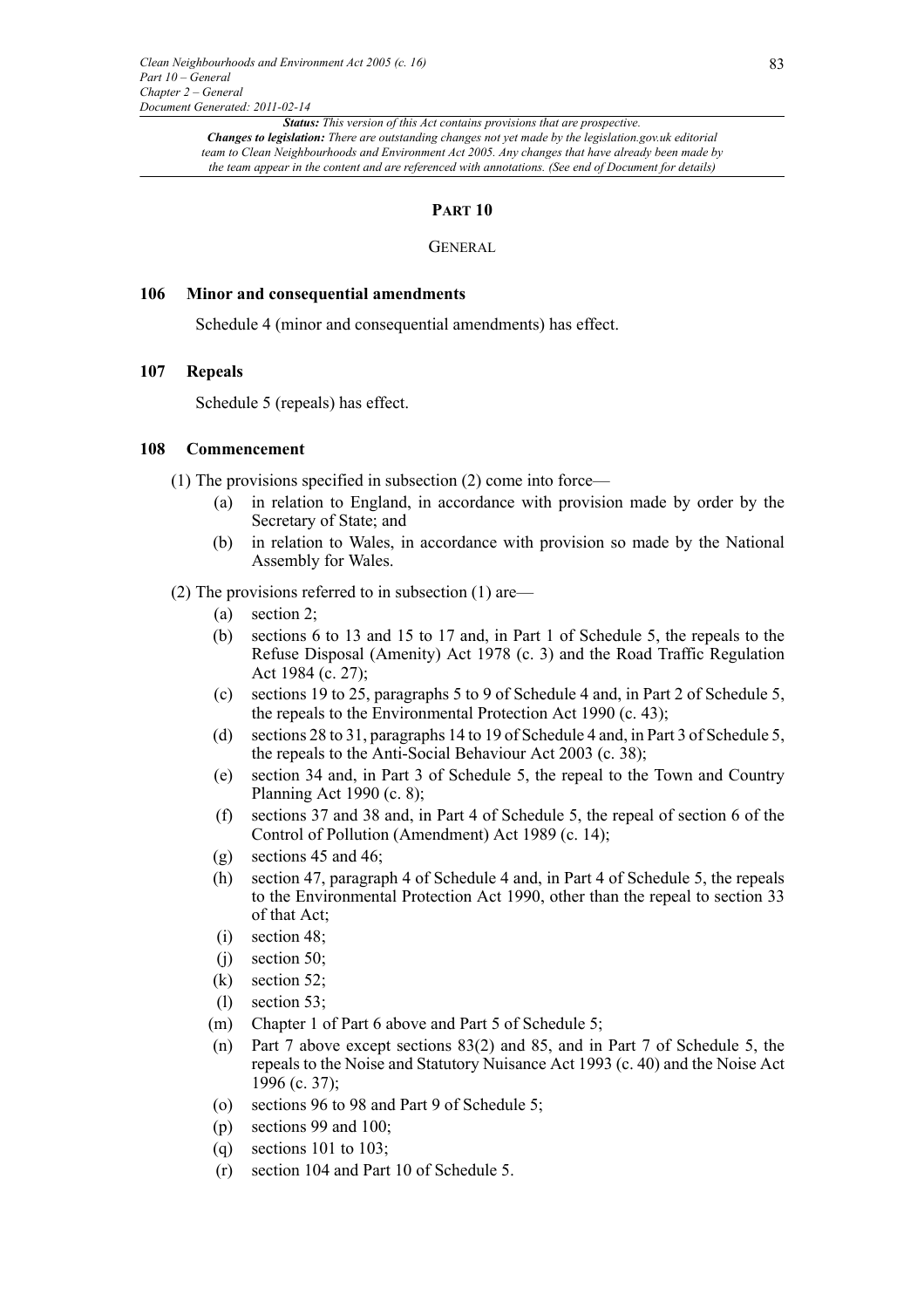- (3) These provisions come into force in accordance with provision made by order by the Secretary of State—
	- (a) section 1;
	- (b) section 32;
	- (c) sections 42 to 44;
	- (d) section 49 and paragraph 3 of Schedule 4;
	- (e) section 68 and Part 6 of Schedule 5;
	- (f) Part 8 above and Part 8 of Schedule 5;
	- (g) in Part 1 of Schedule 5, the repeal to section 3 of the London Local Authorities Act 2004 (c. i).
	- (h) in Part 2 of Schedule 5, the repeals to the London Local Authorities Act 1994 (c. xii) and the City of Newcastle upon Tyne Act 2000 (c. viii);
	- (i) in Part 3 of Schedule 5, the repeal to the London Local Authorities Act 1995  $(c. x);$
	- (j) in Part 7 of Schedule 5, the repeal to the London Local Authorities Act 1991 (c. xiii).
- (4) These provisions come into force at the end of the period of two months beginning with the day on which this Act is passed—
	- (a) sections 3 to 5 and, in Part 1 of Schedule 5, the repeals to the Greater London Council (General Powers) Act 1982 (c i) and section 11 of the London Local Authorities Act 2004 (c. i);
	- (b) section 18;
	- (c) section 27;
	- (d) section 33 and, in Part 3 of Schedule 5, the repeal to the London Local Authorities Act 2004 (c. i);
	- (e) sections 35 and 36, and in Part 4 of Schedule 5, the repeals to sections 1 and 2 of the Control of Pollution (Amendment) Act 1989 (c. 14);
	- (f) section 40 and, in Part 4 of Schedule 5, the repeal to section 33 of the Environmental Protection Act 1990 (c. 43);
	- (g) section 41;
	- (h) section 54;
	- $(i)$  section 83(2);
	- (j) section 105.
- (5) An order under subsection (1) or (3) may make—
	- (a) transitional, consequential, incidental and supplemental provision, or savings;
	- (b) different provision for different purposes.
- (6) Where a provision of this Act comes into force otherwise than under subsection (1) or (3), the Secretary of State may by order make any transitional, consequential, incidental or supplemental provision, or savings, that he considers necessary or expedient in relation to the coming into force of that provision.
- (7) An order under subsection (6) may make different provision for different purposes.
- (8) An order under this section is to be made by statutory instrument.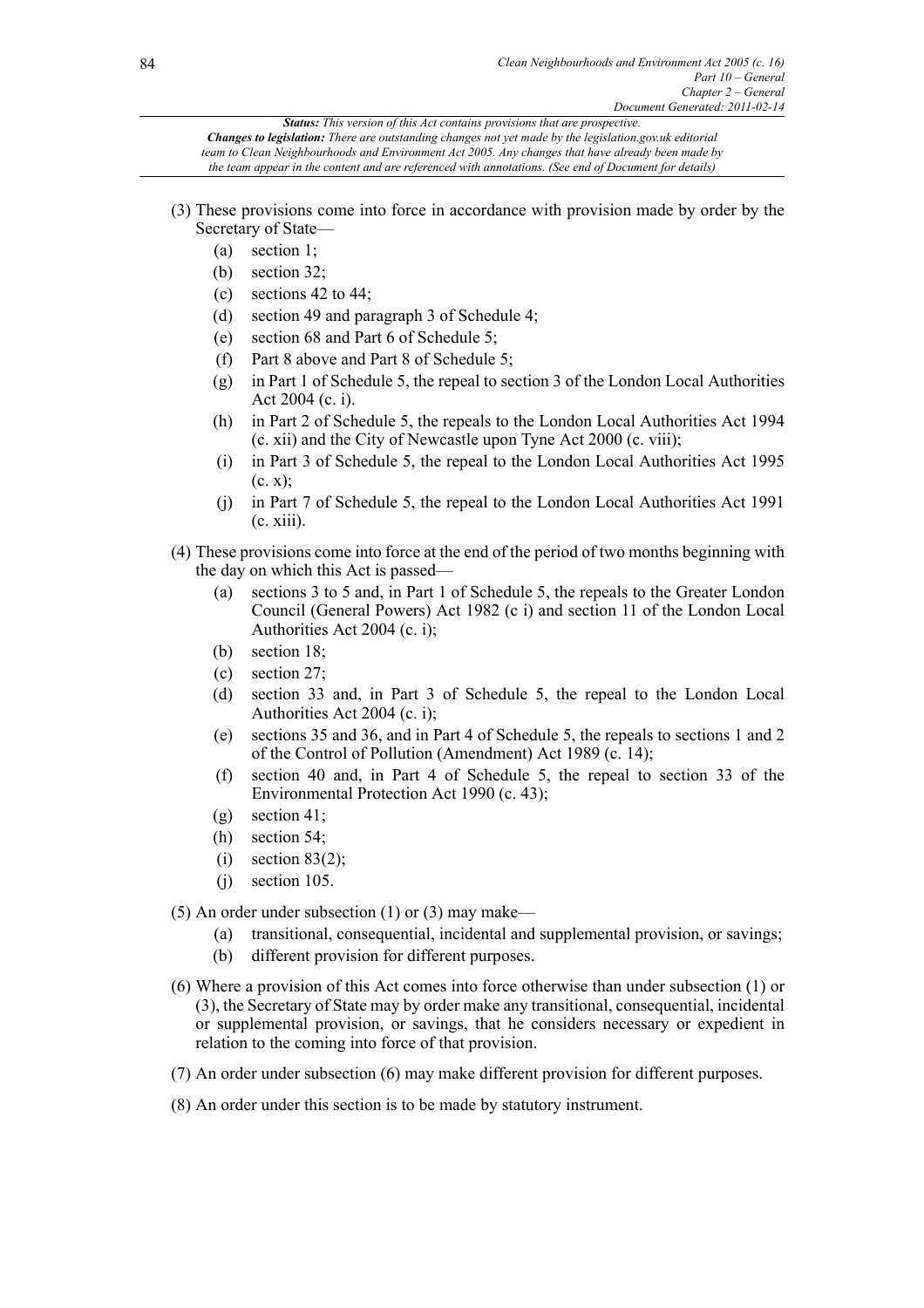#### **109 Money**

There shall be paid out of money provided by Parliament—

- (a) any expenditure incurred by the Secretary of State under this Act;
- (b) any increase attributable to this Act in the sums payable out of money so provided under any other Act.

### **110 Extent**

- (1) This Act extends to England and Wales only, subject as follows.
- (2) An amendment in Schedule 2 has the same extent as the provision amended.
- (3) The repeal in Part 8 of Schedule 5 has the same extent as the provision repealed.

## **111 Short title**

This Act may be cited as the Clean Neighbourhoods and Environment Act 2005.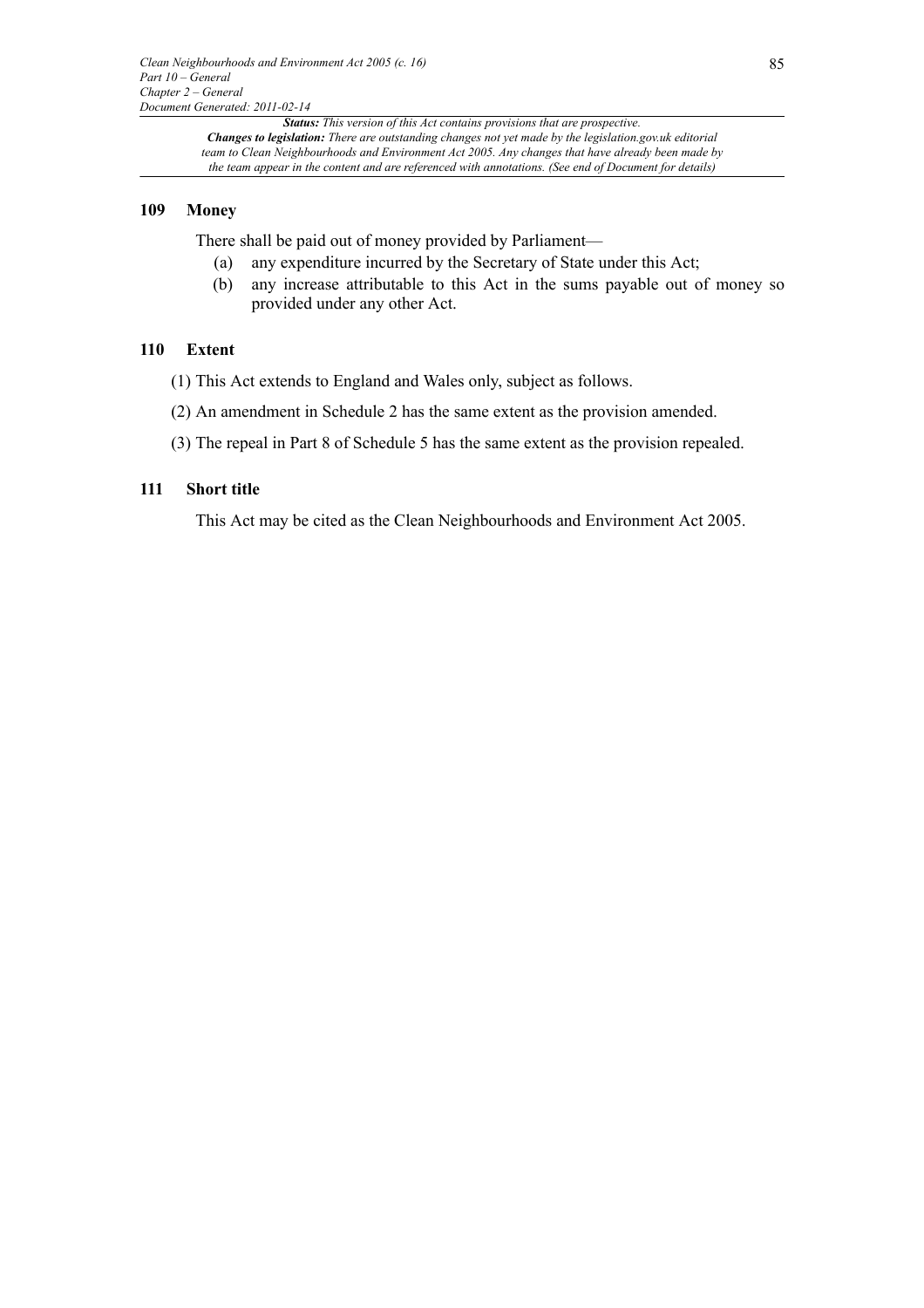# S C H E D U L E S

PROSPECTIVE

# SCHEDULE 1 Section 84

APPLICATION OF THE NOISE ACT 1996 TO LICENSED PREMISES ETC

- **1** The Noise Act 1996 (c. 37) is amended as follows.
- **2** In the heading to section 2, omit "from a dwelling".
- **3** (1) Section 2 (investigations of complaints of noise) is amended as follows.
	- (2) In subsection (2), after "emitted from" insert " (a)" and at the end insert ", or
		- (b) any premises in respect of which a premises licence or a temporary event notice has effect (referred to in this group of sections as "the offending premises")".
	- (3) In subsection (4)(a), after "the offending dwelling" insert " or the offending premises".
	- $(4)$  In subsection  $(7)$ 
		- (a) after "the offending dwelling is" insert " , or the offending premises are,";
		- (b) after "if the offending dwelling" insert " or the offending premises".
	- (5) After subsection (7) insert—
		- "(7A) In this group of sections—

"premises licence" has the same meaning as in the Licensing Act 2003 (c. 17);

"temporary event notice" has the same meaning as in the Licensing Act 2003 (and is to be treated as having effect in accordance with section 171(6) of that Act)."

- **4** (1) Section 3 (warning notices) is amended as follows.
	- $(2)$  In subsection  $(1)$ 
		- (a) in paragraph (a)(i), after "offending dwelling" insert " or the offending premises";
		- (b) for paragraph (b) substitute—
			- "(b) give warning—
				- (i) in a case where the complaint is in respect of a dwelling, that any person who is responsible for noise which is emitted from the offending dwelling in the period specified in the notice and which exceeds the permitted level, as measured from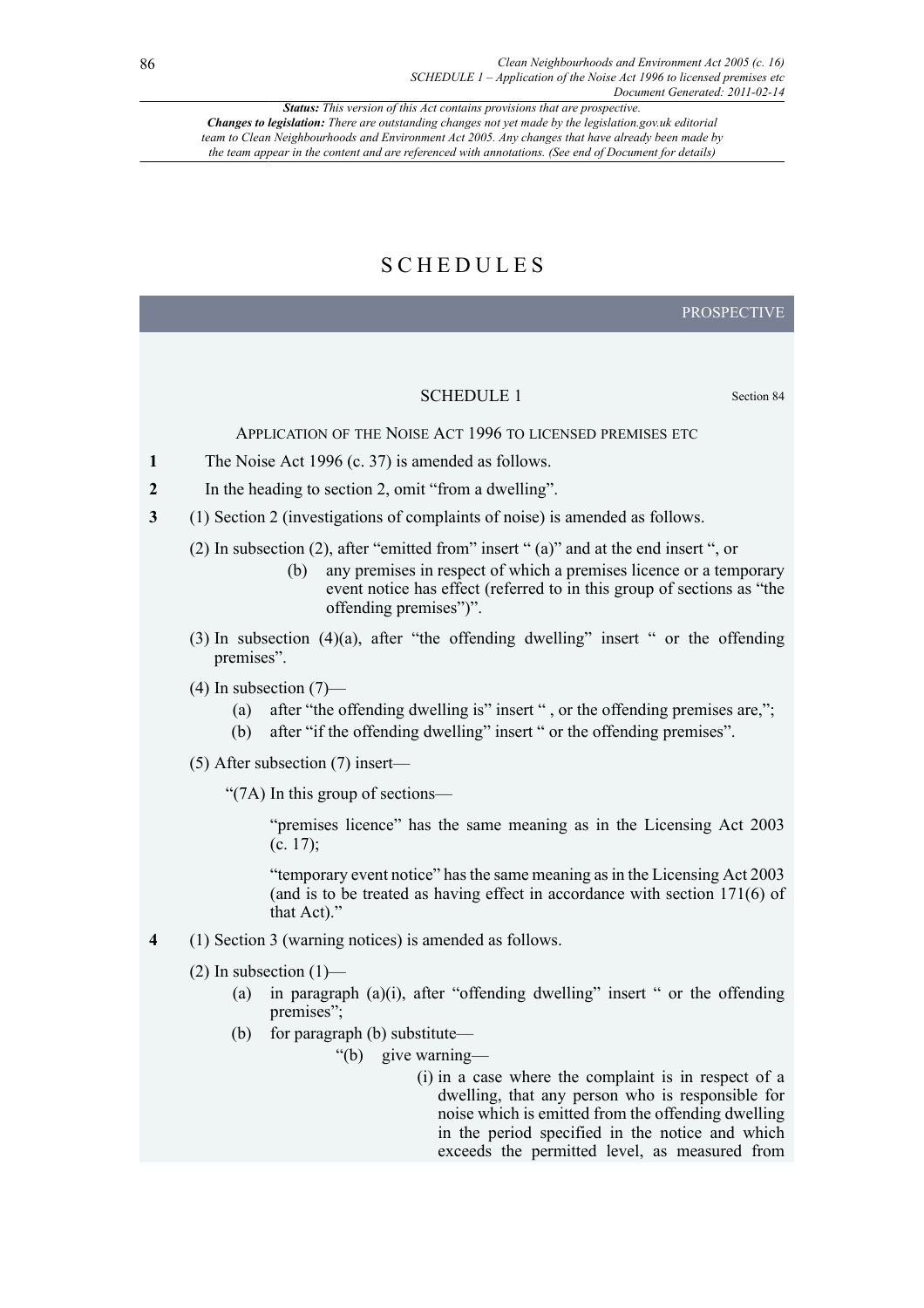> within the complainant's dwelling, may be guilty of an offence;

- (ii) in a case where the complaint is in respect of other premises, that the responsible person in relation to the offending premises may be guilty of an offence if noise which exceeds the permitted level, as measured from within the complainant's dwelling, is emitted from the premises in the period specified in the notice."
- (3) In subsection (3), at the beginning insert " In a case where the complaint is in respect of a dwelling,".
- (4) After subsection (3) insert—
	- "(3A) In a case where the complaint is in respect of other premises, a warning notice must be served by delivering it to the person who appears to the officer of the authority to be the responsible person in relation to the offending premises at the time the notice is delivered."
- (5) After subsection (5) insert—

—

- "(6) For the purposes of this group of sections, the responsible person in relation to premises at a particular time is—
	- (a) where a premises licence has effect in respect of the premises—
		- (i) the person who holds the premises licence if he is present at the premises at that time,
		- (ii) where that person is not present at the premises at that time, the designated premises supervisor under the licence if he is present at the premises at that time, or
		- (iii) where neither of the persons mentioned in sub-paragraphs (i) and (ii) is present at the premises at that time, any other person present at the premises at that time who is in charge of the premises;
	- (b) where a temporary event notice has effect in respect of the premises
		- (i) the premises user in relation to that notice if he is present at the premises at that time, or
		- (ii) where the premises user is not present at the premises at that time, any other person present at the premises at that time who is in charge of the premises."
- **5** In the heading to section 4, after "where noise" insert " from a dwelling".
- **6** After section 4 insert—

# "**4A Offence where noise from other premises exceeds permitted level after service of notice**

- $(1)$  If—
	- (a) a warning notice has been served under section 3 in respect of noise emitted from premises,
	- (b) noise is emitted from the premises in the period specified in the notice, and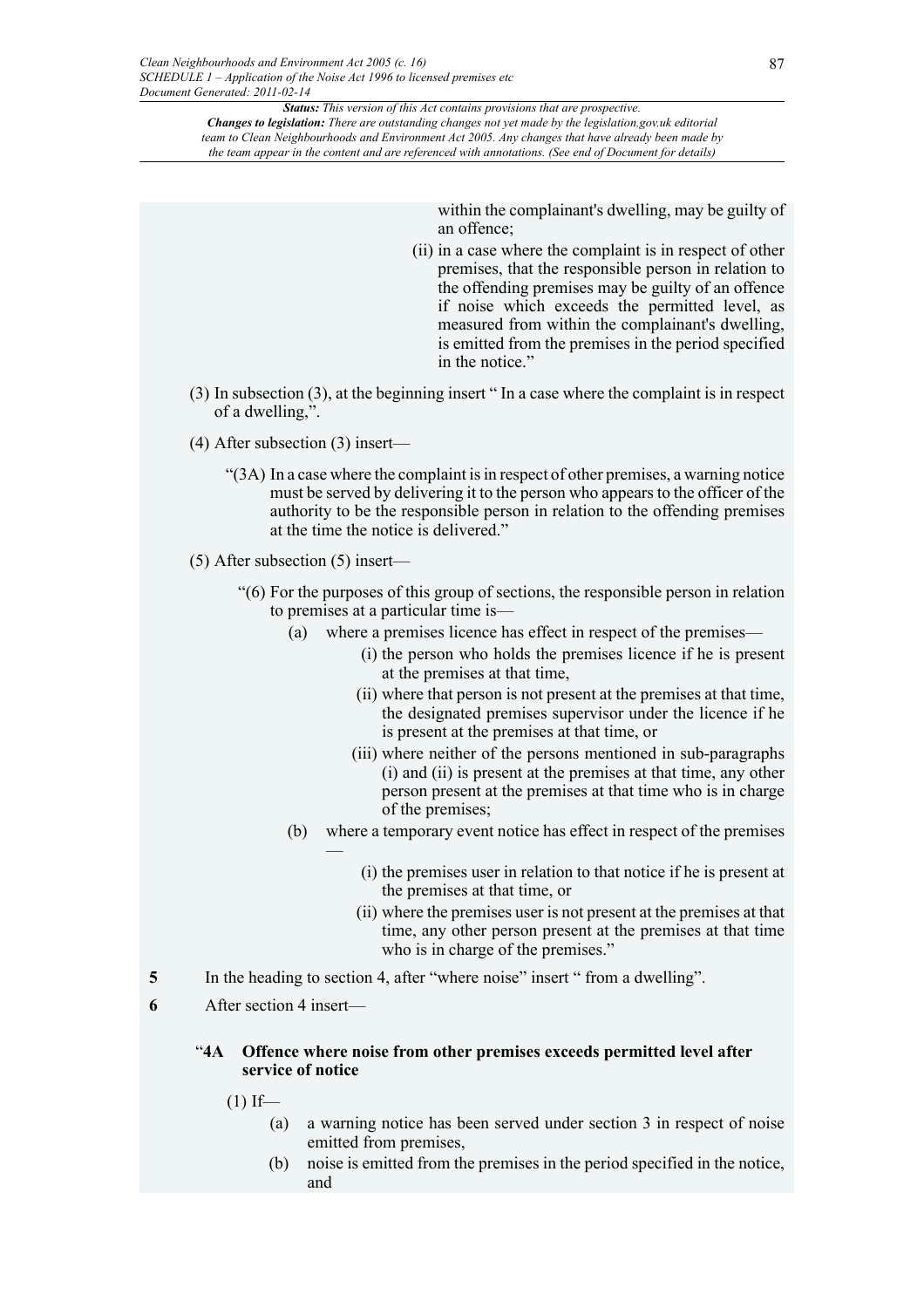|    | the noise exceeds the permitted level, as measured from within the<br>(c)<br>complainant's dwelling,                                                                                                                                                                                                                                                                                                                                       |
|----|--------------------------------------------------------------------------------------------------------------------------------------------------------------------------------------------------------------------------------------------------------------------------------------------------------------------------------------------------------------------------------------------------------------------------------------------|
|    | the responsible person in relation to the offending premises at the time at which<br>the noise referred to in paragraph (c) is emitted is guilty of an offence.                                                                                                                                                                                                                                                                            |
|    | (2) A person guilty of an offence under this section is liable on summary conviction<br>to a fine not exceeding level 5 on the standard scale."                                                                                                                                                                                                                                                                                            |
| 7  | (1) Section 5 (permitted level of noise) is amended as follows.                                                                                                                                                                                                                                                                                                                                                                            |
|    | $(2)$ In subsection $(1)$ —<br>for "the Secretary of State" substitute " the appropriate person";<br>(a)<br>after "from any dwelling" insert " or other premises".<br>(b)                                                                                                                                                                                                                                                                  |
|    | (3) In subsection (4), for "The Secretary of State" substitute "The appropriate person".                                                                                                                                                                                                                                                                                                                                                   |
| 8  | (1) Section 6 (approval of measuring devices) is amended as follows.                                                                                                                                                                                                                                                                                                                                                                       |
|    | (2) In subsection (1), for "the Secretary of State" substitute " the appropriate person".                                                                                                                                                                                                                                                                                                                                                  |
|    | (3) In subsection (3), after "section 4" insert " or 4A".                                                                                                                                                                                                                                                                                                                                                                                  |
| 9  | (1) Section 7 (evidence) is amended as follows.                                                                                                                                                                                                                                                                                                                                                                                            |
|    | (2) In subsection $(1)$ , after "section 4" insert " or 4A".                                                                                                                                                                                                                                                                                                                                                                               |
|    | $(3)$ After subsection $(3)$ insert—                                                                                                                                                                                                                                                                                                                                                                                                       |
|    | "(3A) In proceedings for an offence under section 4A, evidence that noise, or noise<br>of any kind, measured by a device at any time was noise emitted from any<br>other premises may be given by the production of a document—<br>signed by an officer of the local authority, and<br>(a)<br>stating that he had identified those premises as the source at that time<br>(b)<br>of the noise or, as the case may be, noise of that kind." |
|    | (4) In subsection (4), for "or $(3)(a)$ " substitute ", $(3)(a)$ or $(3A)(a)$ ".                                                                                                                                                                                                                                                                                                                                                           |
| 10 | (1) Section 8 (fixed penalty notices) is amended as follows.                                                                                                                                                                                                                                                                                                                                                                               |
|    | (2) In subsection $(1)$ , after "section 4" insert " or 4A".                                                                                                                                                                                                                                                                                                                                                                               |
|    | $(3)$ In subsection $(2)(b)$ , after "the offending dwelling" insert " or the offending premises<br>(as the case may be)".                                                                                                                                                                                                                                                                                                                 |
| 11 | (1) Section 8A (amount of fixed penalty), as inserted by section 82 of this Act, is<br>amended as follows.                                                                                                                                                                                                                                                                                                                                 |
|    | (2) In subsection (2), at the beginning insert "In the case of an offence under section $4$ ".                                                                                                                                                                                                                                                                                                                                             |
|    | $(3)$ After subsection $(2)$ insert—                                                                                                                                                                                                                                                                                                                                                                                                       |
|    | "(2A) In the case of an offence under section 4A the amount of the fixed penalty<br>is £500."                                                                                                                                                                                                                                                                                                                                              |
|    | (4) In subsection (3), after "the fixed penalty" insert " payable in the case of an offence<br>under section 4".                                                                                                                                                                                                                                                                                                                           |
|    | (5) In subsection (6), after " $(2)(b)$ " insert " or $(2A)$ ".                                                                                                                                                                                                                                                                                                                                                                            |
|    |                                                                                                                                                                                                                                                                                                                                                                                                                                            |

**12** (1) Section 9 (section 8: supplementary) is amended as follows.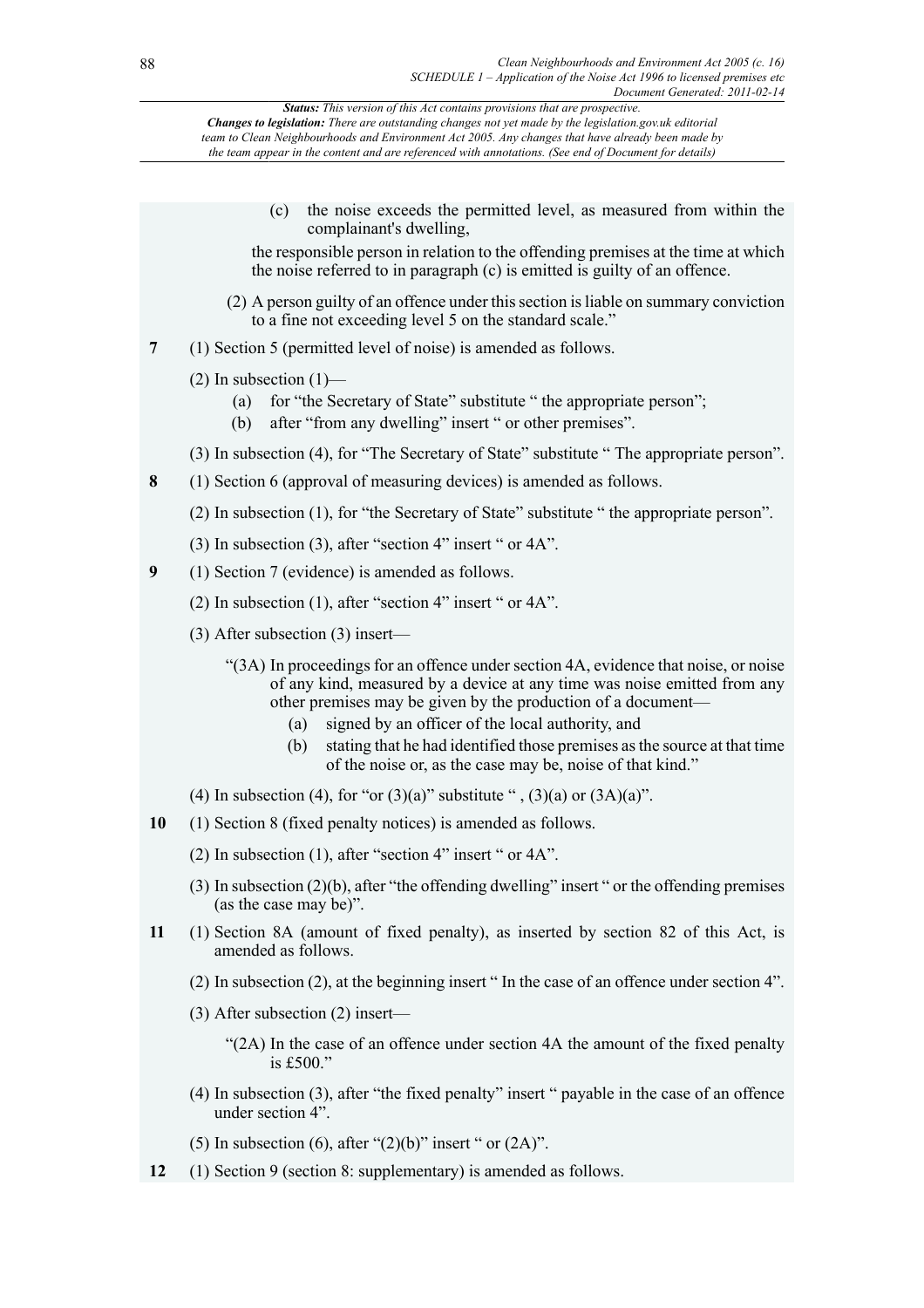- (2) In subsection (1), for "the Secretary of State" substitute " the appropriate person".
- (3) After subsection (2) insert—
	- "(2A) If a fixed penalty notice is given to a person in respect of noise emitted from other premises in any period in a warning notice—
		- (a) no further fixed penalty notice may be given to that person in respect of noise emitted from the premises during that period, but
		- (b) that person may be convicted of a further offence under section 4A in respect of noise emitted from the premises after the fixed penalty notice is given and before the end of that period."
- (4) In subsections (4A)(b) and (4C), for each occurrence of "the Secretary of State" substitute " the appropriate person".
- (5) In subsection (4D), for "The Secretary of State" substitute " The appropriate person".
- (6) In subsections (4E) and (4F), for each occurrence of "the Secretary of State" substitute " the appropriate person".
- (7) In subsection (5), after "section 4" insert " or 4A".
- **13** (1) Section 10 (powers of entry and seizure etc) is amended as follows.
	- (2) In subsection  $(1)$ 
		- (a) in paragraph (a), after "a dwelling" insert " or other premises";
		- (b) in paragraph (b), after "the dwelling" insert " or other premises".
	- (3) In subsection (2), after "the dwelling" insert " or other premises".
	- $(4)$  In subsection  $(4)$ 
		- (a) in paragraph (a), after "a dwelling" insert " or other premises";
		- (b) in paragraph (b), after "the dwelling" insert " or other premises";
		- (c) in paragraph (c), after "the dwelling" insert " or other premises";
		- (d) after "to enter the" insert " dwelling or other".
	- $(5)$  In subsection  $(5)$ 
		- (a) after "enters any" insert " dwelling or other";
		- (b) for the words from "the premises are unoccupied" to the end substitute " the dwelling is, or the other premises are, unoccupied, must leave it or them as effectively secured against trespassers as he found it or them."
- **14** In the Schedule (powers in relation to seized equipment) in paragraph 1(a)(i), after "section 4" insert " or q4A".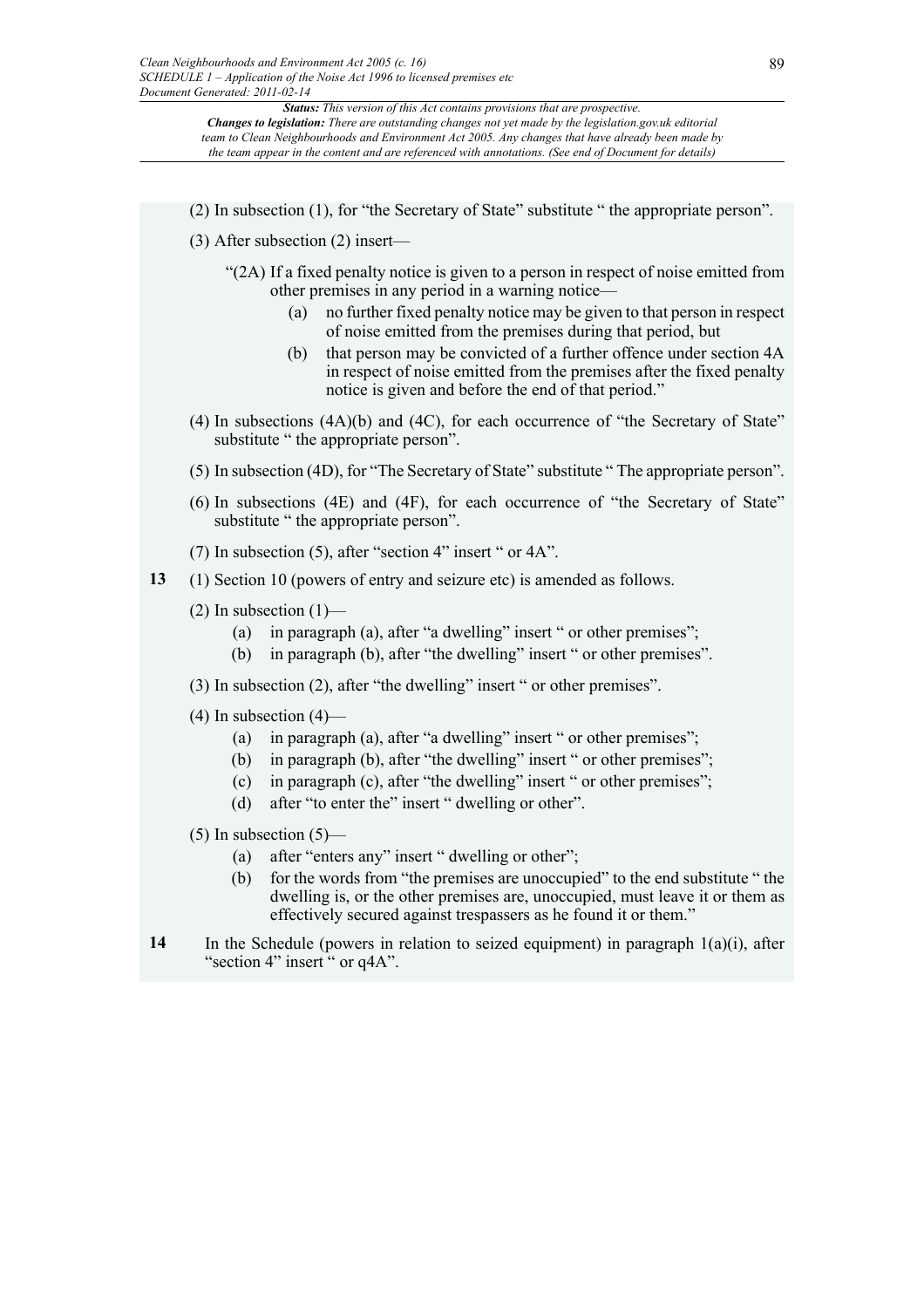#### PROSPECTIVE

### SCHEDULE 2 Section 87

#### COMMISSION FOR ARCHITECTURE AND THE BUILT ENVIRONMENT

#### Status

- **1** (1) The Commission is not to be regarded as the servant or agent of the Crown or as enjoying any status, immunity or privilege of the Crown.
	- (2) The property of the Commission is not to be regarded as the property of, or property held on behalf of, the Crown.
	- (3) Service as a member of the Commission is not service in the civil service of the Crown.

#### Membership

- **2** (1) The Secretary of State must—
	- (a) appoint the members of the Commission;
	- (b) appoint one of the members as chairman.
	- (2) Subject to the other provisions of this Schedule, a person holds and vacates office as a member of the Commission or as chairman in accordance with the terms of his appointment.
	- (3) The Commission is to have a minimum of eight and a maximum of sixteen members.
	- (4) The Secretary of State may by order vary either or both of the numbers specified in sub-paragraph (3).
	- (5) The validity of proceedings of the Commission is not affected by—
		- (a) the number of members being less than the minimum as specified for the time being in sub-paragraph (3);
		- (b) a defect in the appointment of a person as a member of the Commission or as chairman.

#### Tenure

- **3** (1) The Secretary of State may not appoint a person to hold office as a member of the Commission or as chairman for a term of more than four years.
	- (2) A person may at any time resign as a member of the Commission or as chairman by giving notice in writing to the Secretary of State.
	- (3) The Secretary of State may remove a person from office as a member of the Commission or as chairman on the grounds that—
		- (a) a bankruptcy order has been made against the person, his estate has been sequestrated or he has made a composition or arrangement with, or granted a trust deed for, his creditors, or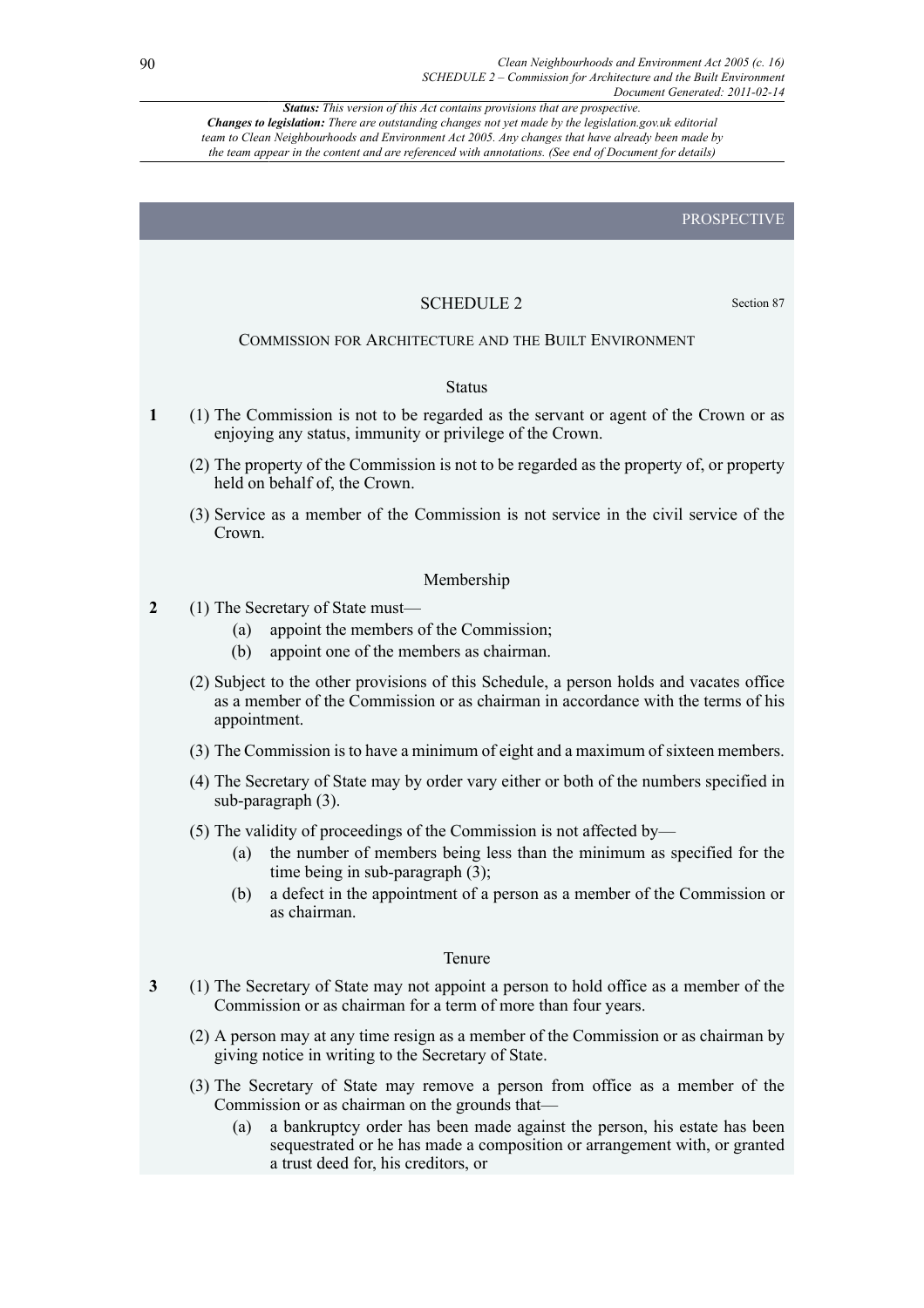*Status: This version of this Act contains provisions that are prospective.*

*Changes to legislation: There are outstanding changes not yet made by the legislation.gov.uk editorial team to Clean Neighbourhoods and Environment Act 2005. Any changes that have already been made by the team appear in the content and are referenced with annotations. (See end of Document for details)*

- (b) he is, in the opinion of the Secretary of State, unable, unwilling or unfit to discharge the functions of his office.
- (4) A person who ceases to be a member of the Commission or chairman may be reappointed.

#### Staff etc

- **4** (1) The Commission may appoint staff, agents and advisers.
	- (2) Service as a member of staff of the Commission is not service in the civil service of the Crown.

#### **Committees**

- **5** (1) The Commission may establish one or more committees.
	- (2) A committee—
		- (a) must include at least one member of the Commission, and
		- (b) may also include other persons (who may include members of staff of the Commission).

#### Remuneration etc

- **6** (1) The Commission may pay to or in respect of a member of the Commission or the chairman such sums as the Secretary of State may determine by way of, or in respect of—
	- (a) remuneration;
	- (b) pensions.
	- (2) The Commission may also pay to or in respect of a member of the Commission or the chairman sums by way of, or in respect of—
		- (a) allowances;
		- (b) expenses.
	- (3) If the Secretary of State thinks that there are special circumstances that make it right for a person ceasing to hold office as a member of the Commission or as chairman to receive compensation, the Commission may pay to the person such compensation as the Secretary of State may determine.
	- (4) The Commission may pay to or in respect of a member of staff sums by way of or in respect of remuneration, subject to any conditions imposed by the Secretary of State.
	- (5) The Commission may also pay to or in respect of a member or former member of staff sums by way of, or in respect of—
		- (a) allowances;
		- (b) expenses;
		- (c) pensions;
		- (d) gratuities;
		- (e) compensation for loss of employment.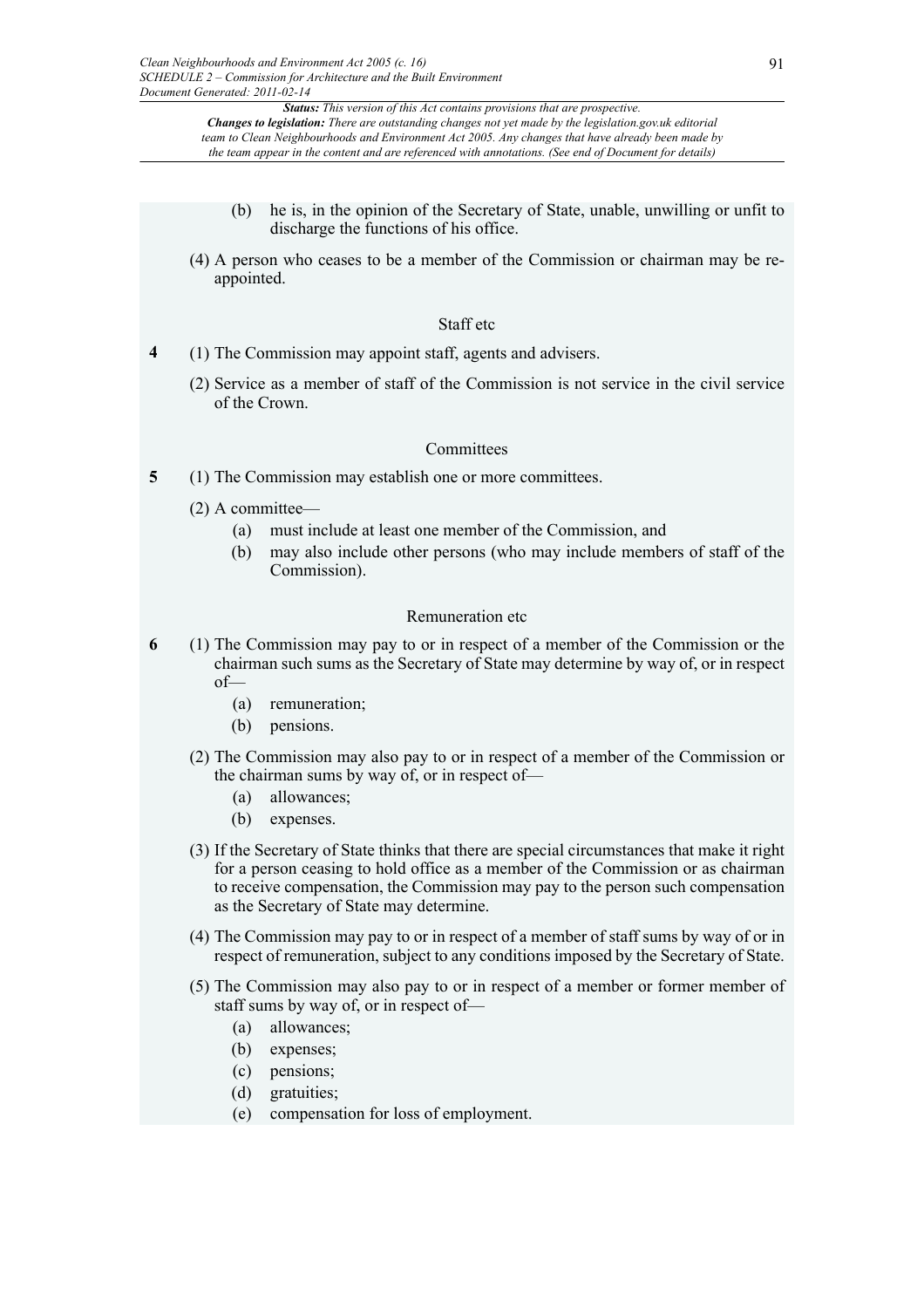- (6) The Commission may pay to or in respect of a person who is a member of a committee established under paragraph 5 (but who is not a member of the Commission or a member of staff) sums by way of, or in respect of—
	- (a) allowances;
	- (b) expenses.

# Delegation

**7** The Commission may delegate any of its functions to—

- (a) a member of the Commission,
- (b) a member of its staff,
- (c) a committee established under paragraph 5, or
- (d) any other person.

#### Proceedings

- **8** (1) The Commission may, subject to the other provisions of this Schedule, regulate its own proceedings and those of its committees.
	- (2) In particular, the Commission may specify a quorum for meetings.

#### Accounts

- **9** (1) The Commission must—
	- (a) keep proper accounting records, and
	- (b) prepare a statement of accounts in respect of each financial year in accordance with directions given, with the consent of the Treasury, by the Secretary of State.
	- (2) The statement must comply with any directions given by the Secretary of State, with the consent of the Treasury, as to—
		- (a) the information to be contained in the statement;
		- (b) the form which the statement is to take;
		- (c) the manner in which the information is to be presented;
		- (d) the methods and principles according to which the statement is to be prepared.
	- (3) The Commission must send a copy of a statement under sub-paragraph  $(1)(b)$  to—
		- (a) the Secretary of State, and
		- (b) the Comptroller and Auditor General.
	- (4) A copy of a statement must be sent under sub-paragraph (3) within such period, beginning with the end of the financial year to which the statement relates, as the Secretary of State may, with the consent of the Treasury, direct.
	- (5) The Comptroller and Auditor General must—
		- (a) examine, certify and report on a statement received under this paragraph, and
		- (b) lay a copy of the statement and his report before Parliament.
	- (6) Directions given by the Secretary of State under sub-paragraph (2) may, with the consent of the Treasury, be amended or revoked by him.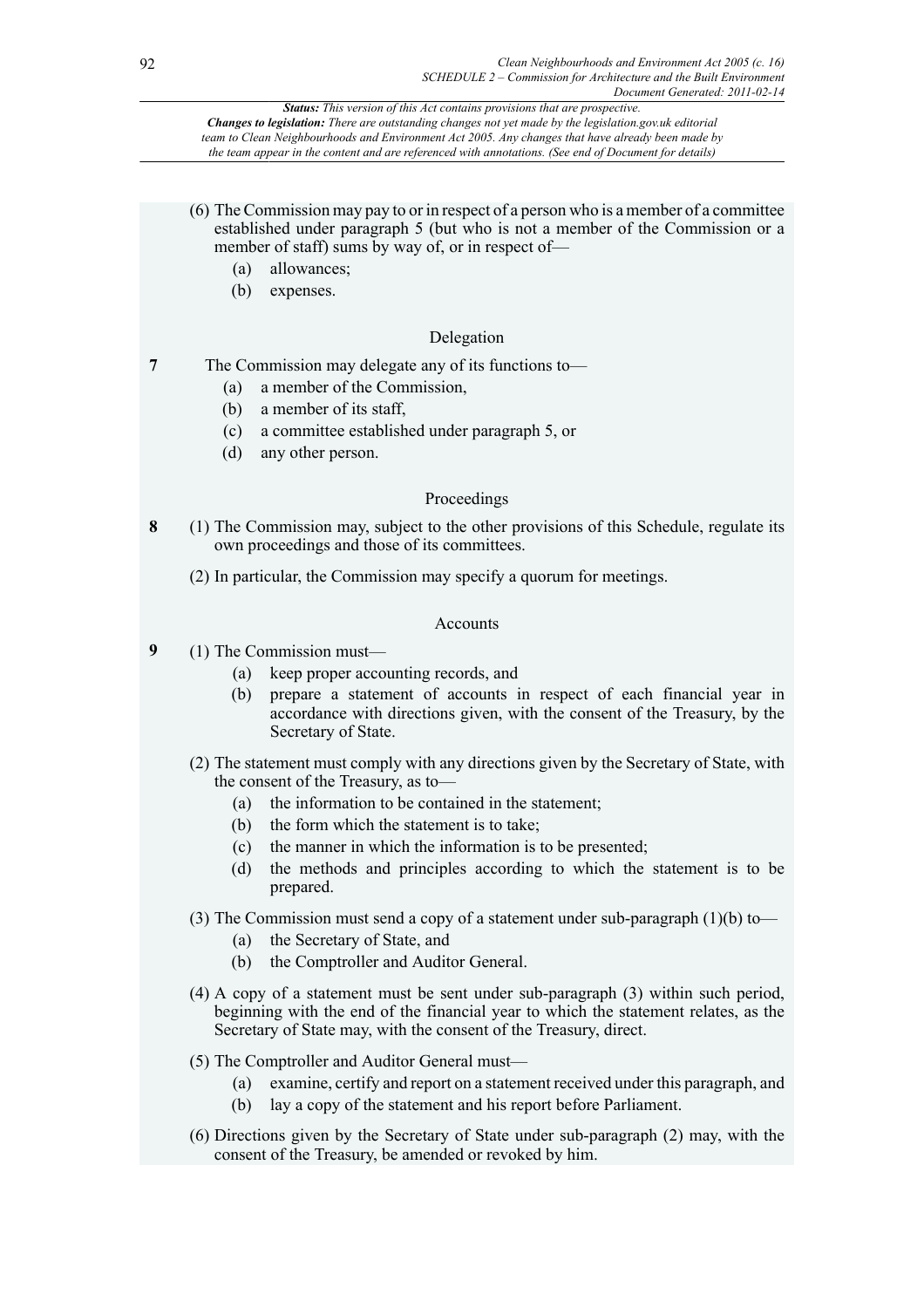#### Annual report

- **10** (1) The Commission must send to the Secretary of State a report on the discharge of its functions during each financial year.
	- (2) A report must be sent under sub-paragraph (1) within such period, beginning with the end of the financial year to which the report relates, as the Secretary of State may, with the consent of the Treasury, direct.
	- (3) The Secretary of State must lay before Parliament a copy of each report received by him under this paragraph.

#### Instruments and authentication

- **11** (1) The fixing of the seal of the Commission must be authenticated by the signature of the chairman or of another person authorised by the Commission to act for that purpose.
	- (2) A document purporting to be duly executed under the seal of the Commission, or to be signed on the Commission's behalf, is to be received in evidence and, unless the contrary is proved, is to be treated as having been so executed or signed.

#### Records

**12** In Schedule 1 to the Public Records Act 1958 (c. 51) (definition of public records), at the appropriate place in Part 2 of the Table at the end of paragraph 3 insert— " Commission for Architecture and the Built Environment."

# Disqualification

**13** In the House of Commons Disqualification Act 1975 (c. 24), in Part 2 of Schedule 1 (bodies of which all members are disqualified), at the appropriate place insert— " Commission for Architecture and the Built Environment."

#### Transitional provisions

- **14** (1) A person who immediately before the appointed day was a member of the old Commission is to be treated—
	- (a) as having been appointed as a member of the Commission under paragraph 2;
	- (b) for the purposes of paragraph  $3(1)$ , as having been so appointed on the date on which he was appointed as a member of the old Commission.
	- (2) A person who immediately before the appointed day was the chairman of the old Commission is to be treated—
		- (a) as having been appointed as chairman of the Commission under paragraph 2;
		- (b) for the purposes of paragraph  $3(1)$ , as having been so appointed on the date on which he was appointed chairman of the old Commission.
	- (3) A committee of the old Commission which was in existence immediately before the appointed day is to be treated as having been established as a committee of the Commission under paragraph 5.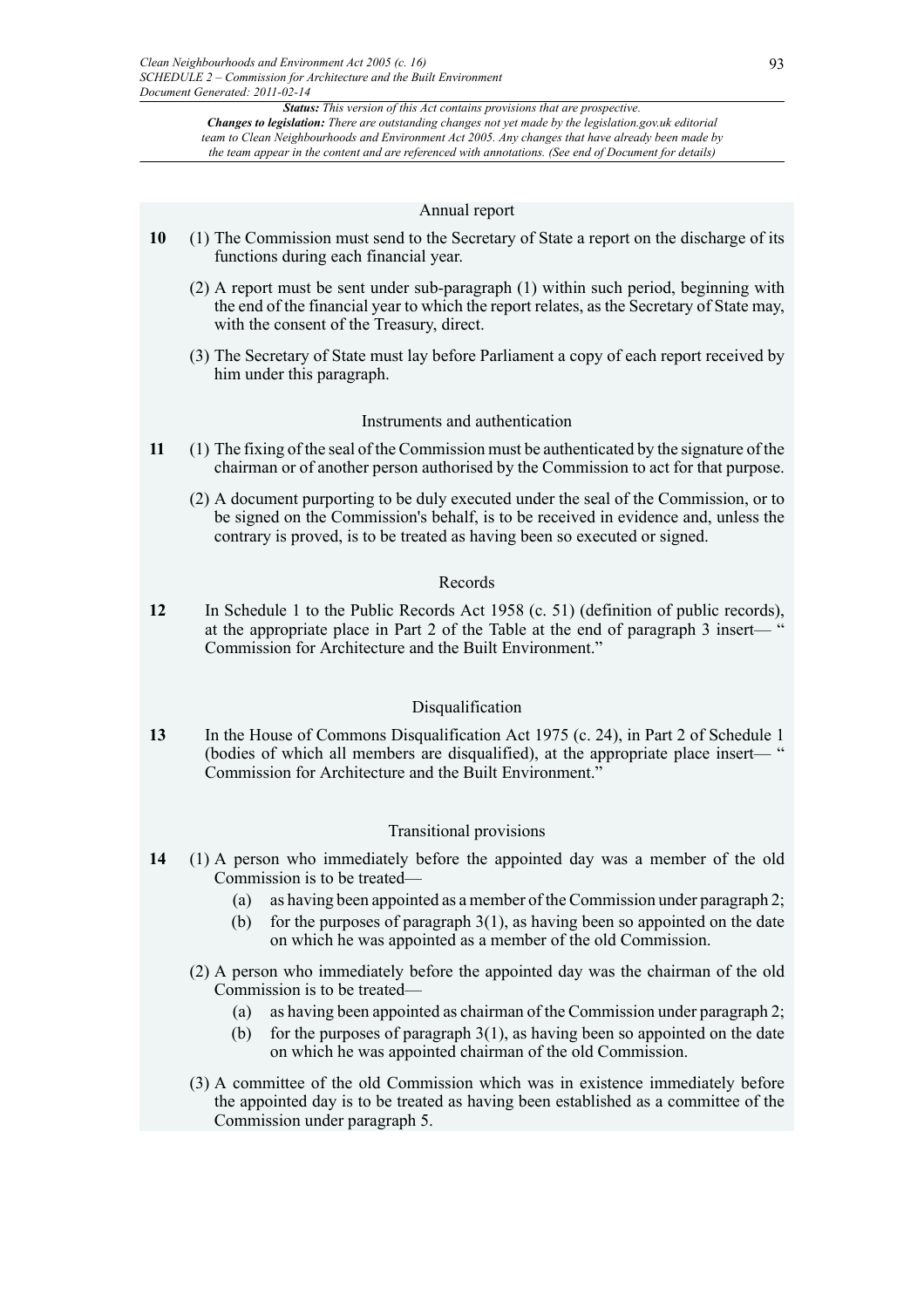*Status: This version of this Act contains provisions that are prospective. Changes to legislation: There are outstanding changes not yet made by the legislation.gov.uk editorial*

*team to Clean Neighbourhoods and Environment Act 2005. Any changes that have already been made by*

*the team appear in the content and are referenced with annotations. (See end of Document for details)*

# Interpretation

**15** (1) The appointed day is the day on which section 92 comes into force.

(2) The financial year of the Commission is the period of 12 months ending on 31 March.

(3) But the first financial year of the Commission is the period—

- (a) starting on the appointed day, and
- (b) ending on the following 31 March.

# **PROSPECTIVE**

### SCHEDULE 3 Section 92

### TRANSFER OF STAFF, PROPERTY ETC FROM THE OLD COMMISSION

## Transfer of staff

- **1** For the purposes of TUPE—
	- (a) the functions conferred on the Commission by this Act are to be treated as transferred to the Commission from the old Commission on the appointed day;
	- (b) that transfer of functions is to be treated as a transfer of an undertaking;
	- (c) each person who was, immediately before the appointed day, employed by the old Commission under a contract of employment is to be treated as employed in the undertaking immediately before the appointed day.
- **2** In paragraph 1 "TUPE" means the Transfer of Undertakings (Protection of Employment) Regulations 1981 (S.I. 1981/1794).

## Transfer of property, rights and liabilities

- **3** All property, rights and liabilities to which the old Commission was entitled or subject immediately before the appointed day become on that day property, rights and liabilities of the Commission.
- **4** The reference in paragraph 3 to rights and liabilities does not include rights and liabilities under a contract of employment transferred by virtue of paragraph 1.
- **5** Paragraph 3 has effect in relation to property, rights and liabilities—
	- (a) despite any provision (of whatever nature) which would otherwise prevent, penalise or restrict their transfer by the old Commission;
	- (b) without any instrument or other formality being required.
- **6** Anything done by or in relation to the old Commission which has effect immediately before the appointed day is, so far as is necessary for continuing its effect after that day, to have effect as if done by or in relation to the Commission.
- **7** Anything (including legal proceedings) which immediately before the appointed day is in the process of being done by or in relation to the old Commission may be continued by or in relation to the Commission.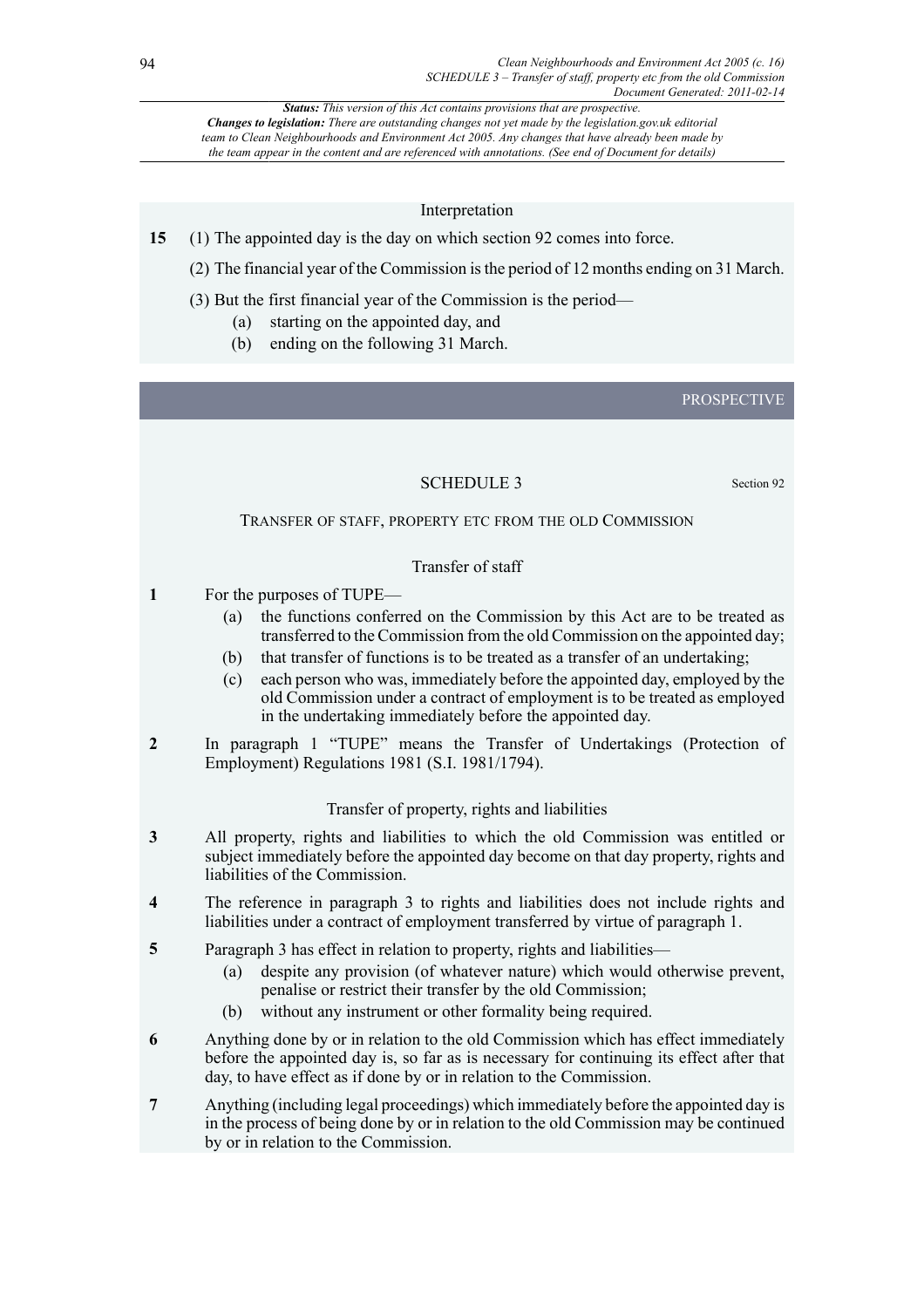**8** So far as is necessary or appropriate in consequence of paragraph 3, on and after the appointed day a reference to the old Commission in an enactment, instrument or other document is to be treated as a reference to the Commission.

# The appointed day

**9** The appointed day is the day on which section 92 comes into force.

#### SCHEDULE 4 Section 106

#### MINOR AND CONSEQUENTIAL AMENDMENTS

## Highways Act 1980 (c. 66)

1 In section 325 of the Highways Act 1980, in subsection (2)(a), after "subsection (2A) below" insert " or regulations made by the National Assembly for Wales under Part 8A".

Environmental Protection Act 1990 (c. 43)

**2** The Environmental Protection Act 1990 is amended as follows.

PROSPECTIVE

- **3** (1) Section 52 is amended as follows.
	- (2) After subsection (4) insert—
		- "(4A) The Secretary of State may by regulations impose on waste disposal authorities in England a duty to make payments corresponding to the payments which are authorised by subsection (3)(a) above to such persons in such circumstances and in respect of such descriptions or quantities of waste as are specified in the regulations."
	- $(3)$  In subsection  $(5)$ 
		- (a) after "authorities" insert " in Wales"; and
		- (b) for "subsection  $(3)$ " substitute " subsection  $(3)(b)$ ".
	- (4) In subsection (6), for "subsections  $(1)$ ,  $(3)$ " substitute " subsections  $(1)(b)$ ,  $(3)(b)$ ".
	- (5) In subsection (7), for "subsections (2) and (4)" substitute " subsections (2)(b) and  $(4)(b)$ ".
	- (6) In subsection (8), for "subsections  $(1)$ ,  $(2)$ ,  $(3)$ ,  $(4)$ " substitute " subsections  $(1)(b)$ ,  $(2)(b)$ ,  $(3)(b)$ ,  $(4)(b)$ ".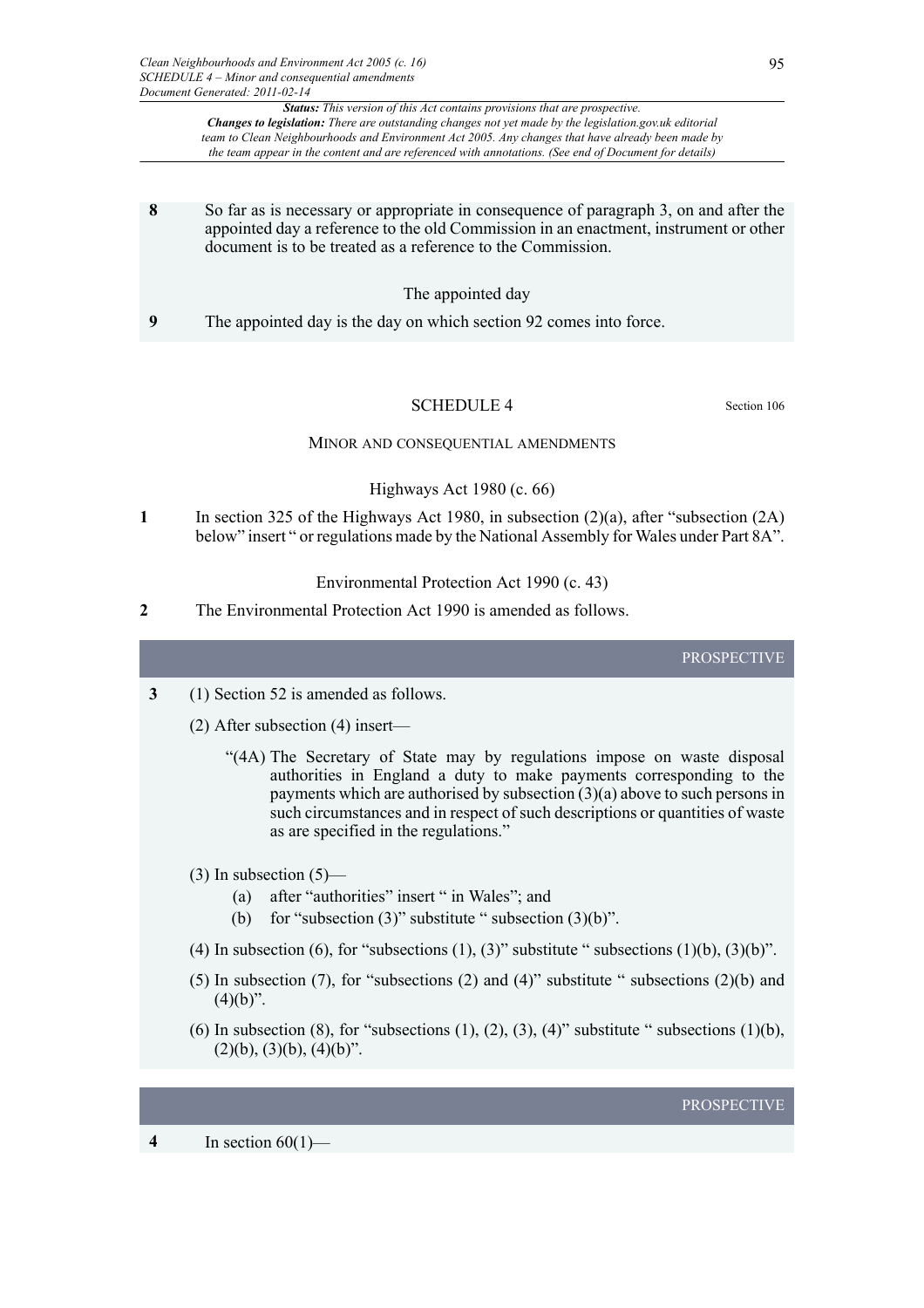*Status: This version of this Act contains provisions that are prospective. Changes to legislation: There are outstanding changes not yet made by the legislation.gov.uk editorial team to Clean Neighbourhoods and Environment Act 2005. Any changes that have already been made by the team appear in the content and are referenced with annotations. (See end of Document for details)* (a) in paragraph (a), for the words from "a waste disposal contractor" to the end substitute " or under arrangements made with a waste disposal authority or by any other local authority or person"; (b) in paragraph (b), for the words from "a waste disposal contractor" to the end substitute " or under arrangements made with a waste disposal authority, by a parish or community council or by a holder of a waste management licence; or". PROSPECTIVE **5** In section 89(1), at the end of paragraph (e) insert " and". PROSPECTIVE **6** In section 91(1), at the end of paragraph (e) insert " or". PROSPECTIVE **7** In section 92(1), at the end of paragraph (b) insert " or". PROSPECTIVE **8** In section 95(1), after paragraph (b) insert "and (c) all orders made by the authority under paragraph 2(1) of Schedule 3A." PROSPECTIVE **9** In section 96(1)(b), after "section 92(9)" insert " or 92C(3)". **10** (1) Section 161 is amended as follows. (2) In subsection (1) after "Secretary of State" insert " , National Assembly for Wales". (3) After subsection (2), insert— "(2A) Subsection (2) does not apply to a statutory instrument made solely by the National Assembly for Wales." (4) In subsection (4), at the end insert "or (c) which is made solely by the National Assembly for Wales." Control of Pollution (Amendment) Act 1989 (c. 14) **11** (1) Section 8 of the Control of Pollution (Amendment) Act 1989 is amended as follows. (2) In subsection (1), after "regulations" insert " or orders". (3) After that subsection insert—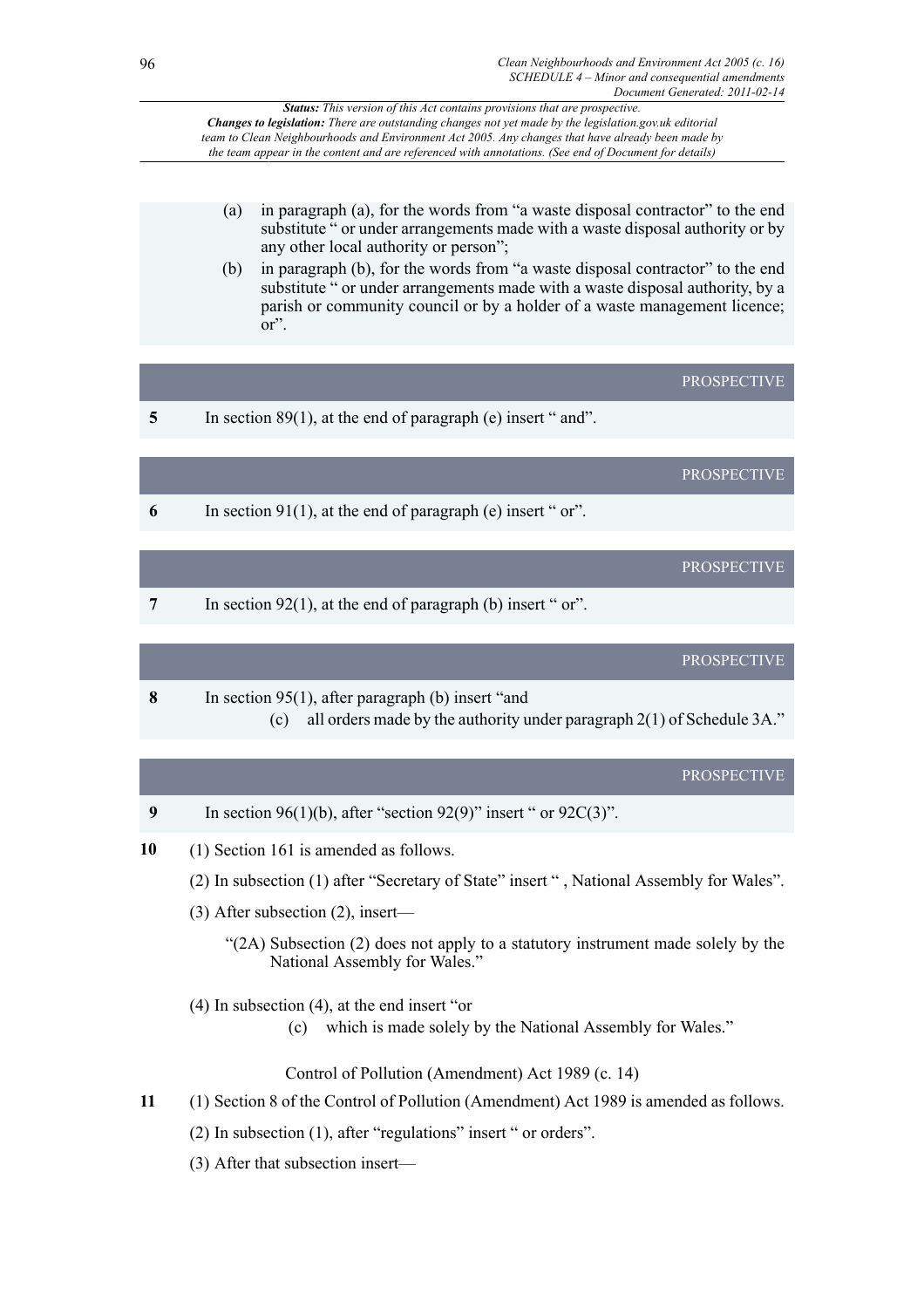*Status: This version of this Act contains provisions that are prospective. Changes to legislation: There are outstanding changes not yet made by the legislation.gov.uk editorial team to Clean Neighbourhoods and Environment Act 2005. Any changes that have already been made by*

*the team appear in the content and are referenced with annotations. (See end of Document for details)*

"(1A) The powers of the National Assembly for Wales to make regulations or orders under sections 5 to 5C above are exercisable by statutory instrument."

### $(4)$  In subsection  $(2)$ —

- (a) after "Regulations" insert " or orders";
- (b) in paragraph (a) for "Secretary of State" substitute " person making the regulations or order".

Anti-social Behaviour Act 2003 (c. 38)

- **12** The Anti-social Behaviour Act 2003 is amended as follows.
- 13 In section 41(3), in the definition of "temporary event notice" for "section 170(6)" substitute " section 171(6)".

PROSPECTIVE

- 14 In section 45, for subsection (1) substitute—
	- $(1)$  The fixed penalty payable in pursuance of a notice under section 43(1) is payable to the local authority whose authorised officer gave the notice."

PROSPECTIVE

**15** In section 47(1), after "sections 43" insert " to 43B".

# PROSPECTIVE

**16** In the cross-heading preceding section 48, after "graffiti" insert " and fly-posting".

#### PROSPECTIVE

- **17** (1) Section 48 is amended as follows.
	- (2) In the heading, for "Graffiti removal notices" substitute " Defacement removal notices".
	- (3) In subsections (2) and (6), for "graffiti removal notice" substitute " defacement removal notice".
	- (4) In subsection (7), for "graffiti removal notices" substitute " defacement removal notices".
	- $(5)$  In subsection  $(8)(a)$ , for "graffiti removal notice" substitute " defacement removal notice".
	- (6) In subsection (12), for ""graffiti removal notice"" substitute "defacement removal notice".
	- (7) In that subsection, in the definition of "local authority", at the end insert " but not a parish or community council".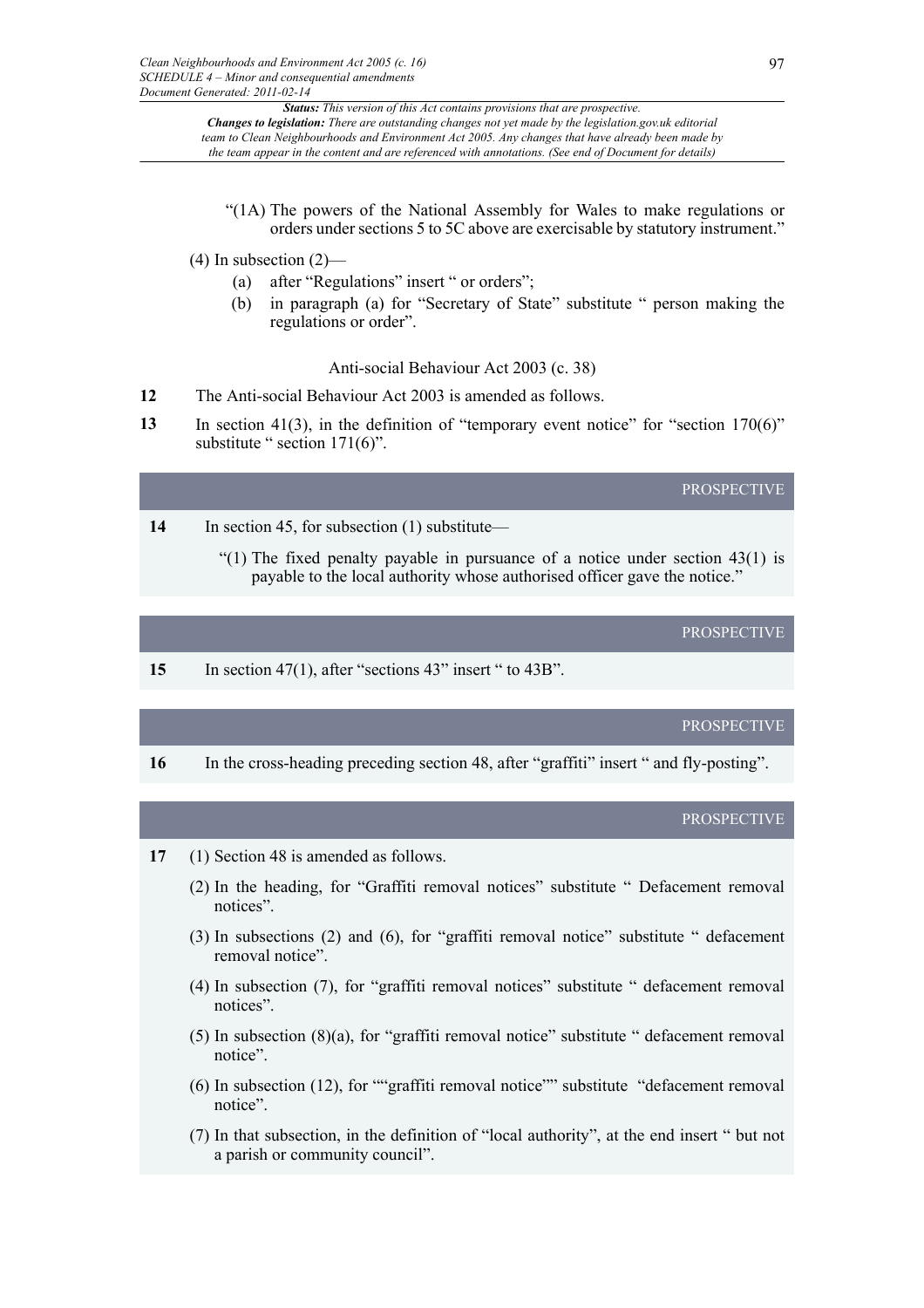#### PROSPECTIVE

18 In sections 49(1) and 51(1) and (3), for "graffiti removal notice" substitute " defacement removal notice".

## PROSPECTIVE

**19** In the heading to section 52, for "graffiti removal notices" substitute " defacement removal notices".

#### SCHEDULE 5 Section 107

## REPEALS

# **PART 1**

#### **VEHICLES**

# **Annotations:**

#### **Commencement Information**

**I2** [Sch. 5 Pt. 1](http://www.legislation.gov.uk/id/ukpga/2005/16/schedule/5/part/1) is partly in force; [Sch. 5 Pt. 1](http://www.legislation.gov.uk/id/ukpga/2005/16/schedule/5/part/1) in force for certain purposes at 7.6.2005, see [s. 108\(4\)](http://www.legislation.gov.uk/id/ukpga/2005/16/section/108/4)

# *Short title and chapter Extent of repeal*

| <i>Short title and chapter</i>                              | Extent of repeat                                                                                                                                                                                                                                                 |
|-------------------------------------------------------------|------------------------------------------------------------------------------------------------------------------------------------------------------------------------------------------------------------------------------------------------------------------|
| Refuse Disposal (Amenity) Act 1978 (c. 3)                   | In section $3-$<br>(a) subsection $(5)$ ;<br>(b) in subsection $(8)$ , the words from ",<br>other than" to "subsection $(5)$ above,".<br>In section $4-$<br>(a) in subsection $(1)$ , the words from "but"<br>not earlier" to the end;<br>(b) subsection $(2)$ . |
| Greater London Council (General Powers)<br>Act $1982$ (c.i) | Section 5.                                                                                                                                                                                                                                                       |
| Road Traffic Regulation Act 1984 (c. 27)                    | Section $99(4)$ .<br>In section $101(3)$ —<br>(a) in paragraph (a), the words from<br>"and on which" to "at the time of its"<br>removal";<br>(b) the words from "but, in a case" to the<br>end.                                                                  |
| London Local Authorities Act 2004 (c. i)                    | Section 3.<br>Section 11.                                                                                                                                                                                                                                        |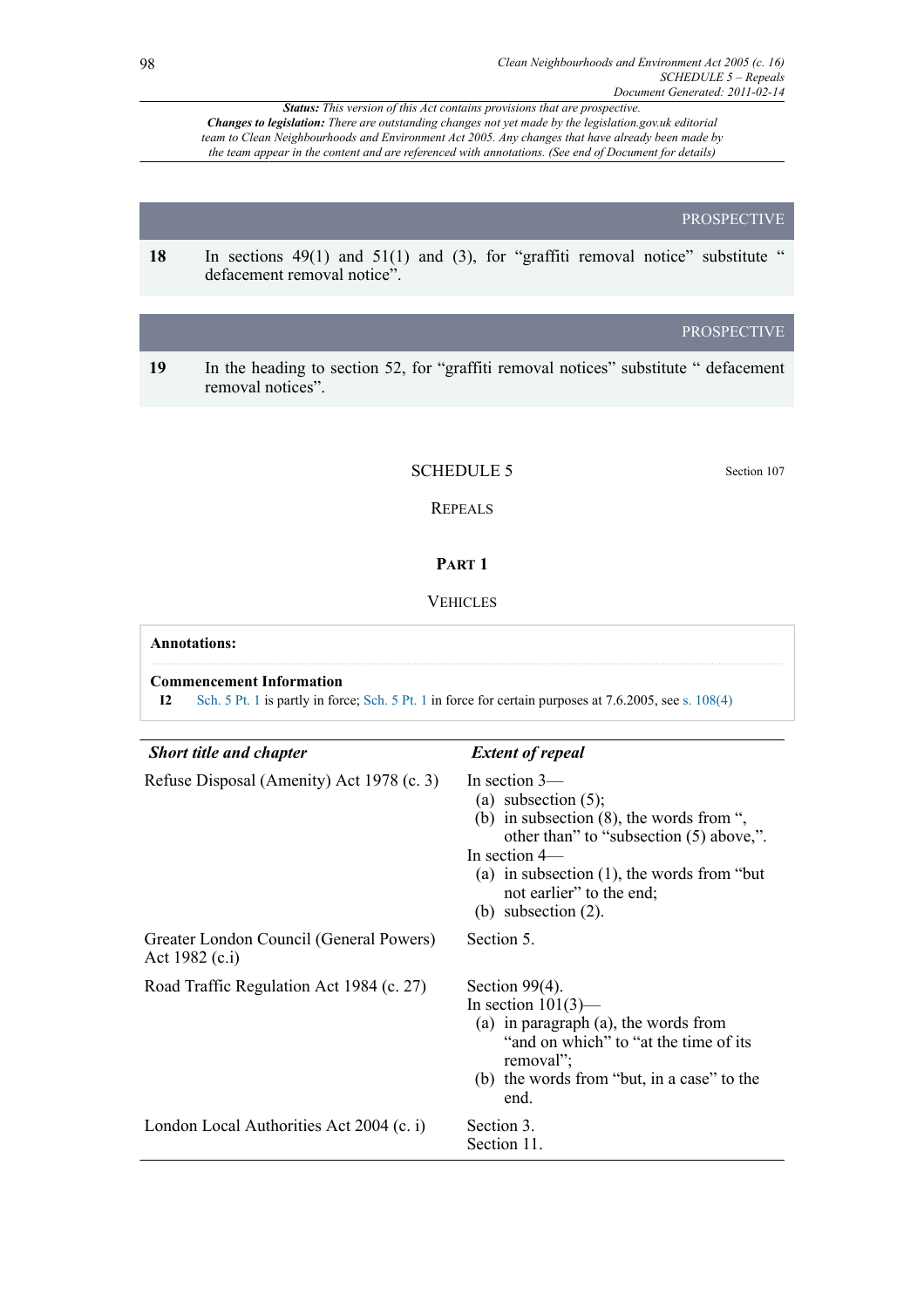# PROSPECTIVE

# **PART 2**

#### LITTER AND REFUSE

| <b>Short title and chapter</b>                    | <b>Extent of repeal</b>                                                                                                                                                                                                                                                                                                                       |
|---------------------------------------------------|-----------------------------------------------------------------------------------------------------------------------------------------------------------------------------------------------------------------------------------------------------------------------------------------------------------------------------------------------|
| Environmental Protection Act 1990 (c. 43)         | Section $86(12)$ .<br>Section $89(1)(g)$ and the preceding "and".<br>Section 90.<br>Section $91(1)(g)$ and the preceding "or".<br>In section $92-$<br>(a) subsection $(1)(d)$ and the preceding<br>" $or$ "<br>(b) subsection $(3)(d)$ .<br>In section $94(3)$ , the words from "but a<br>specified area" to the end.<br>Section $95(1)(a)$ . |
| London Local Authorities Act 1994 (c. xii)        | Section 4.                                                                                                                                                                                                                                                                                                                                    |
| City of Newcastle upon Tyne Act 2000<br>(c. viii) | Sections 21 and 22.                                                                                                                                                                                                                                                                                                                           |

# **PART 3**

#### GRAFFITI AND OTHER DEFACEMENT

| <b>Annotations:</b>                                                                                                                                    |                                |                         |
|--------------------------------------------------------------------------------------------------------------------------------------------------------|--------------------------------|-------------------------|
| <b>Commencement Information</b><br>Sch. 5 Pt. 3 is partly in force; Sch. 5 Pt. 3 in force for certain purposes at 7.6.2005, see s. 108(4)<br><b>I3</b> |                                |                         |
|                                                                                                                                                        | <b>Short title and chapter</b> | <b>Extent of repeal</b> |

| <i>Short three and chapter</i>            | Lauth of repeat             |
|-------------------------------------------|-----------------------------|
| Town and Country Planning Act 1990 (c. 8) | Section $324(3)(a)$ .       |
| London Local Authorities Act 1995 (c. x)  | Section 10.                 |
| Anti-social Behaviour Act 2003 (c. 38)    | Section 43(10) and $(11)$ . |
| London Local Authorities Act 2004 (c. i)  | Section 25.                 |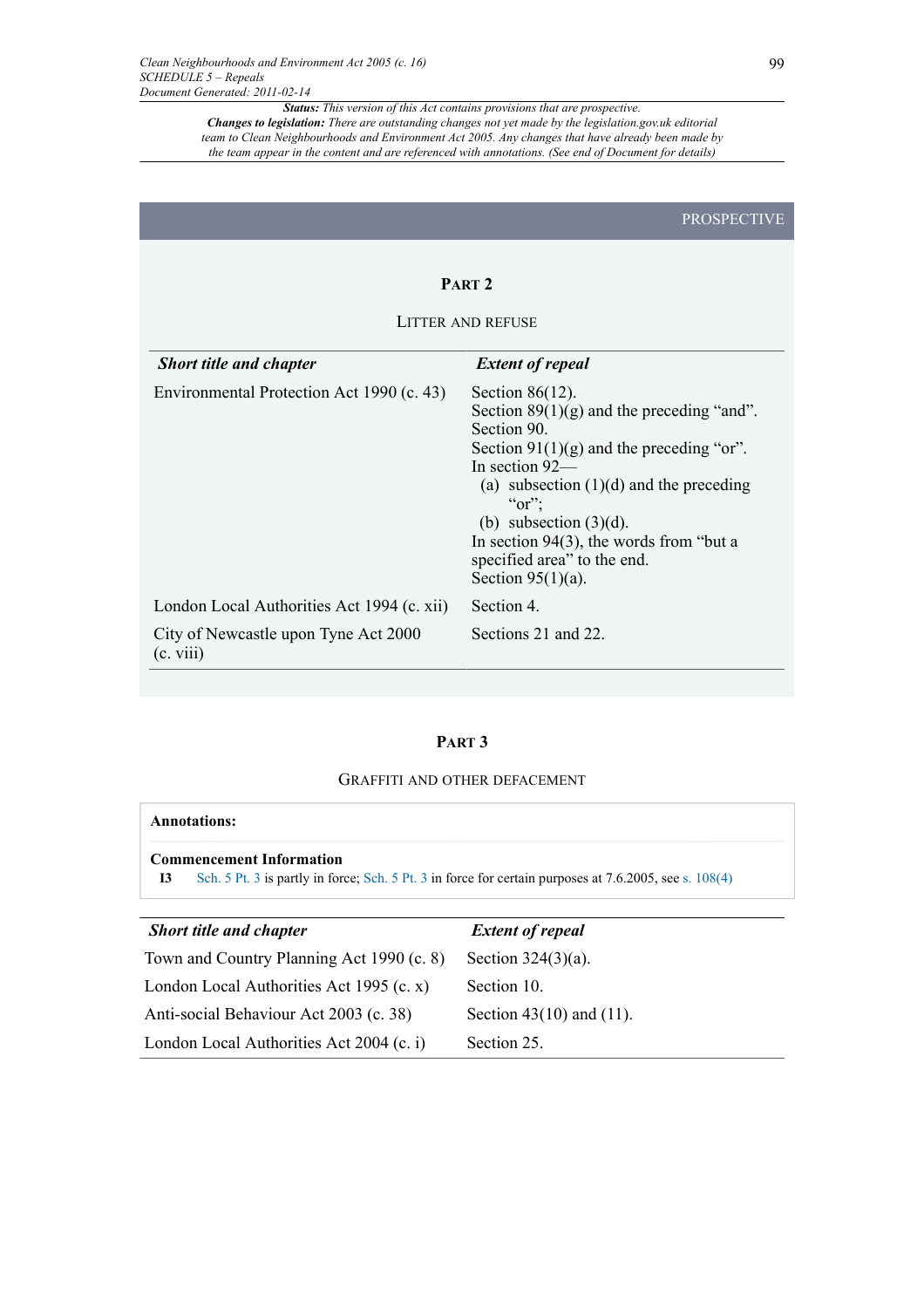# **PART 4**

# WASTE

| <b>Annotations:</b>                                                                                                                             |                                                                                                                                                                                                                                                                                                                                                                                                                                                                                                                                                                                                                                                                                                                                                                                                                                                                                                                     |
|-------------------------------------------------------------------------------------------------------------------------------------------------|---------------------------------------------------------------------------------------------------------------------------------------------------------------------------------------------------------------------------------------------------------------------------------------------------------------------------------------------------------------------------------------------------------------------------------------------------------------------------------------------------------------------------------------------------------------------------------------------------------------------------------------------------------------------------------------------------------------------------------------------------------------------------------------------------------------------------------------------------------------------------------------------------------------------|
| <b>Commencement Information</b><br>14<br>Sch. 5 Pt. 4 is partly in force; Sch. 5 Pt. 4 in force for certain purposes at 7.6.2005, see s. 108(4) |                                                                                                                                                                                                                                                                                                                                                                                                                                                                                                                                                                                                                                                                                                                                                                                                                                                                                                                     |
| <b>Short title and chapter</b>                                                                                                                  | <b>Extent of repeal</b>                                                                                                                                                                                                                                                                                                                                                                                                                                                                                                                                                                                                                                                                                                                                                                                                                                                                                             |
| Control of Pollution (Amendment) Act 1989<br>(c. 14)                                                                                            | Section $1(4)(c)$ and the preceding "or".<br>In section $2-$<br>(a) in subsection $(2)(c)$ , the words "free of<br>charge";<br>(b) subsection $(2)(d)$ ;<br>(c) in subsection $(2)(e)$ , the words "free of<br>charge";<br>(d) subsection $(3)(b)$ ;<br>(e) subsection $(3A)(a)$ .<br>Section 6.                                                                                                                                                                                                                                                                                                                                                                                                                                                                                                                                                                                                                    |
| Environmental Protection Act 1990 (c. 43)                                                                                                       | Section $30(5)$ .<br>Section 32.<br>Section $33(7)(b)$ .<br>In section 48-<br>(a) in subsection $(4)$ , the words "with a<br>waste disposal contractor" and "for the<br>contractor";<br>(b) in subsection $(6)$ , the words ", subject to<br>subsection $(7)$ below,";<br>$(c)$ subsection $(7)$ .<br>In section $51-$<br>(a) in subsection $(1)$ , the words from "in<br>either case" to the end;<br>(b) subsection $(4)(b)$ to $(d)$ ;<br>(c) subsections $(5)$ and $(6)$ .<br>In section $55(2)(a)$ and (b), the words "with<br>waste disposal contractors for them".<br>In section $60(2)(a)$ and (b), the word ",<br>contractor".<br>In section 77-<br>(a) in subsection $(1)$ , the definitions of<br>"existing disposal authority", "existing"<br>disposal plan", "relevant part of its<br>undertaking" and "the vesting date";<br>(b) subsection $(4)$ ;<br>(c) subsections $(6)$ to $(9)$ .<br>Schedule 2. |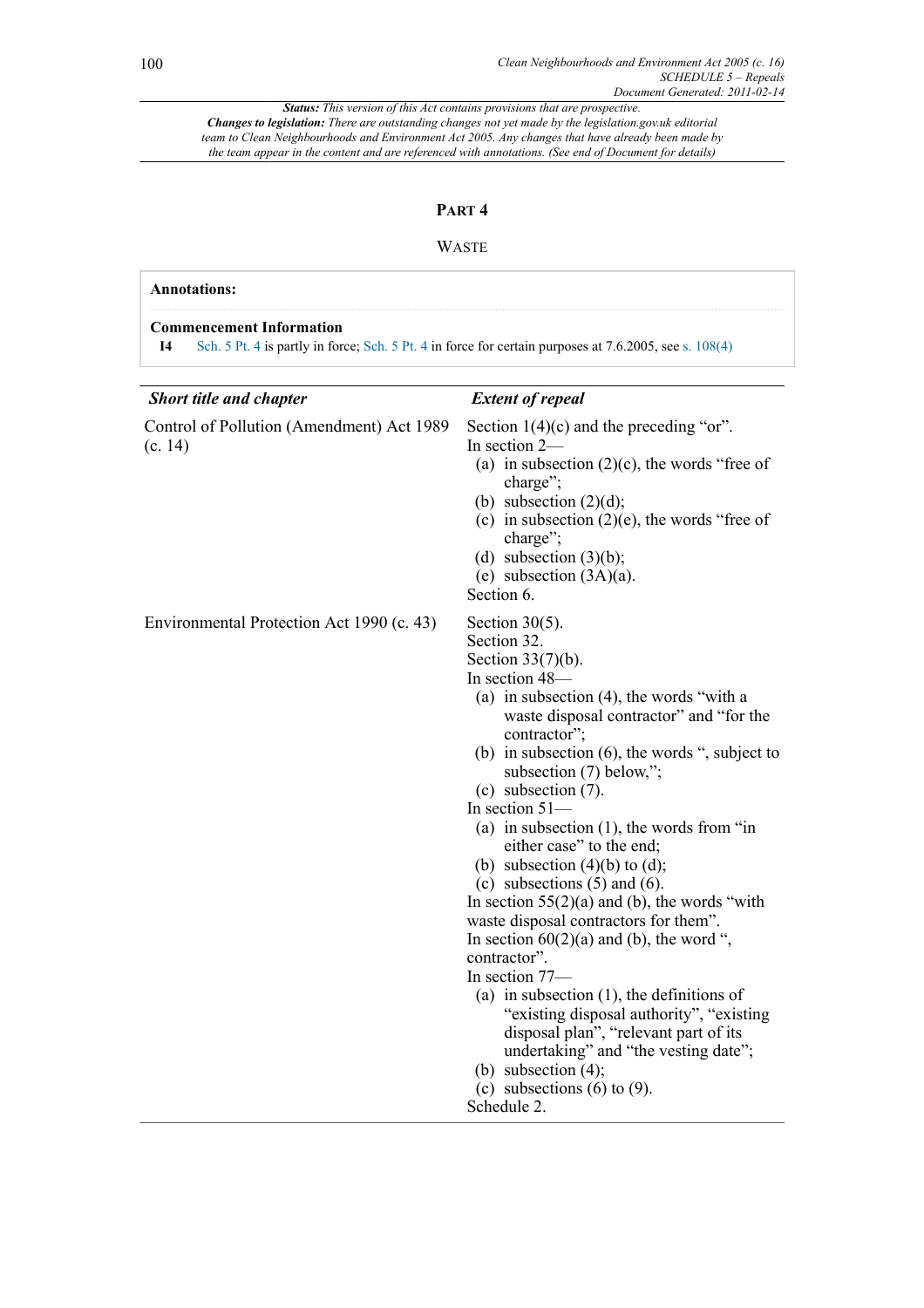# PROSPECTIVE

# **PART 5**

#### DOG CONTROLS

| <b>Short title and chapter</b>          |
|-----------------------------------------|
| Dogs (Fouling of Land) Act 1996 (c. 20) |
| Police Reform Act 2002 (c. 30)          |

# *Extent of repeal* The whole Act.

In Schedule 4, paragraph  $1(2)(c)$ . In Schedule 5, paragraph  $1(2)(b)$ .

# PROSPECTIVE

### **PART 6**

### STRAY DOGS

| <b>Extent of repeal</b>                                                                                                                                                                                                                                                                                          |
|------------------------------------------------------------------------------------------------------------------------------------------------------------------------------------------------------------------------------------------------------------------------------------------------------------------|
| Sections 3 and 4.                                                                                                                                                                                                                                                                                                |
| Section 2.                                                                                                                                                                                                                                                                                                       |
| Section 39.                                                                                                                                                                                                                                                                                                      |
| In the heading to section 150, the words<br>"police or".<br>In section $150-$<br>(a) in subsection $(1)$ , in paragraph $(b)$ , sub-<br>paragraph (ii) and the preceding "or";<br>(b) in that subsection, the words from "or<br>the police officer" to "as the case may<br>be.".<br>In Schedule 15, paragraph 3. |
|                                                                                                                                                                                                                                                                                                                  |

PROSPECTIVE

#### **PART 7**

#### NOISE

*Short title and chapter Extent of repeal* London Local Authorities Act 1991 (c. xiii) Section 23.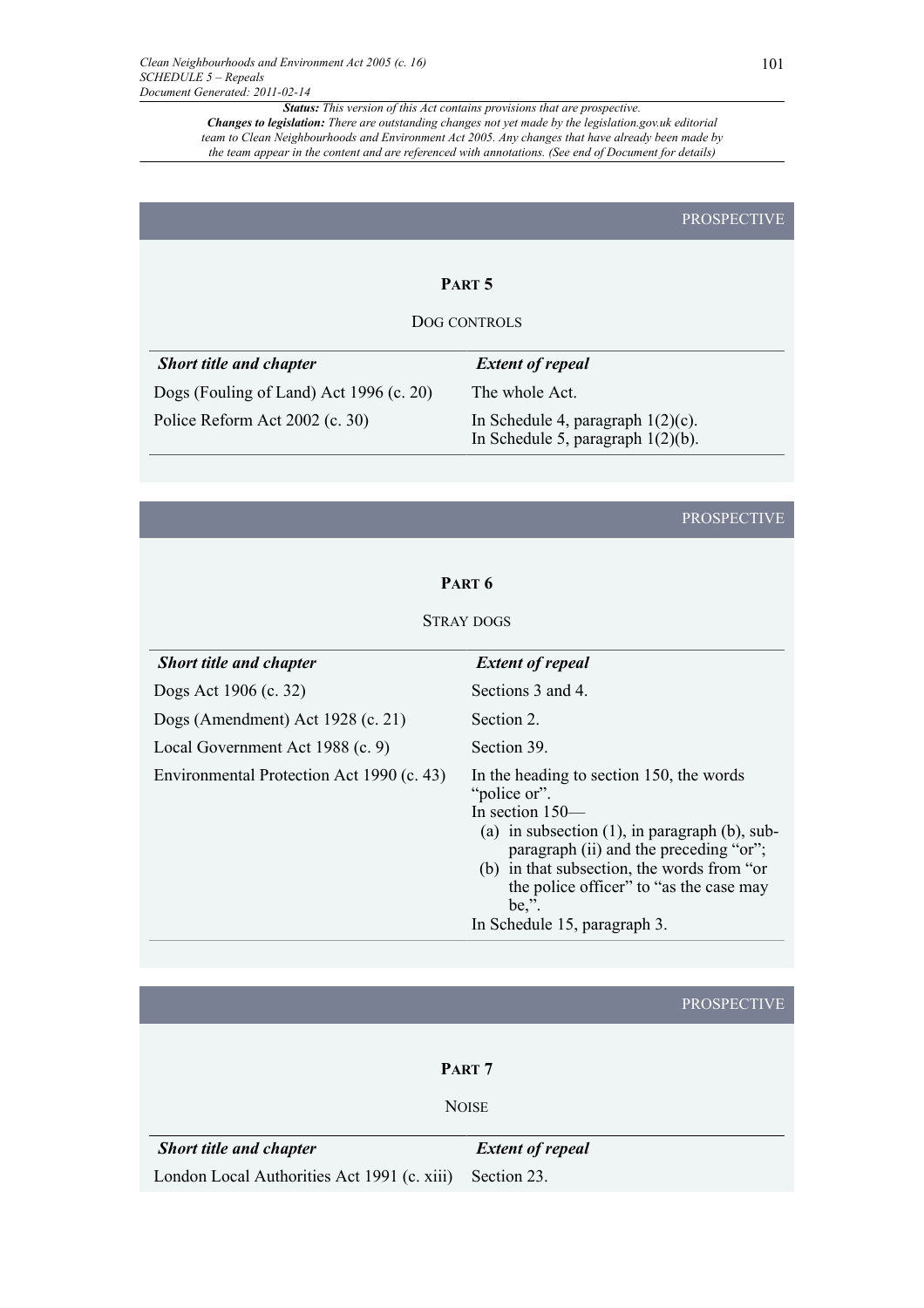Section 9.

Noise and Statutory Nuisance Act 1993 (c. 40)

Schedule 3. Noise Act 1996 (c. 37) In the heading to section 2, the words "from a dwelling". Section  $8(8)$ . Section 9(3). In section  $9(4A)$ , the word "and" at the end of paragraph (a).

PROSPECTIVE

# **PART 8**

#### ARCHITECTURE AND THE BUILT ENVIRONMENT

*Short title and chapter Extent of repeal*

Environmental Protection Act 1990 In section 153(1), the paragraph (rr) inserted by article 2 of the Financial Assistance for Environmental Purposes (England) Order 2003 (S.I. 2003/714).

#### PROSPECTIVE

#### **PART 9**

USE OF FIXED PENALTY RECEIPTS

| <b>Short title and chapter</b>         | <b>Extent of repeal</b>               |
|----------------------------------------|---------------------------------------|
| Local Government Act 2003 (c. 26)      | Section $100(2)(f)$ .<br>Section 119. |
| Anti-social Behaviour Act 2003 (c. 38) | Section $45(3)$ to $(9)$ .            |
|                                        |                                       |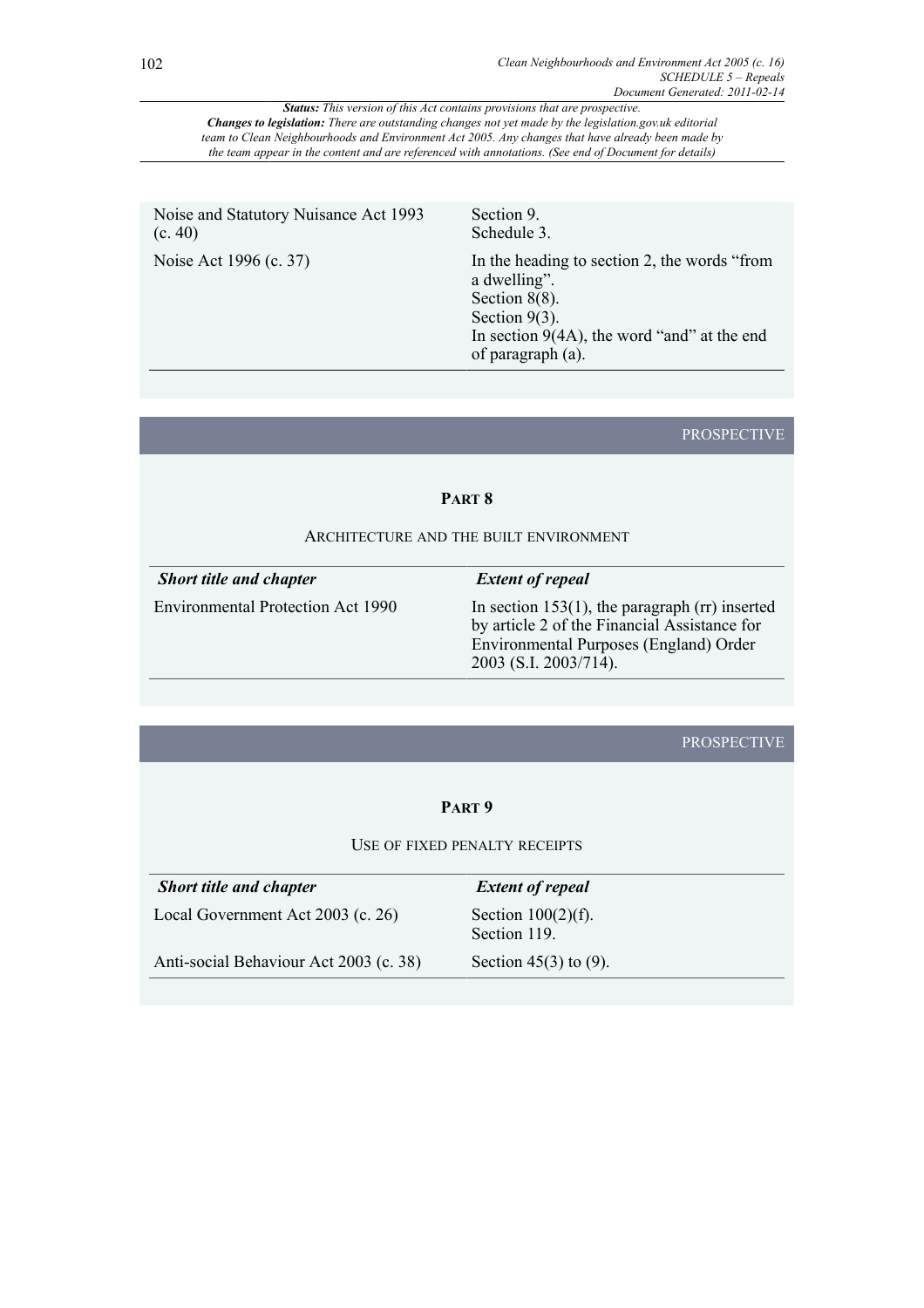# PROSPECTIVE

# **PART 10**

#### CONTAMINATED LAND

| Environmental Protection Act 1990 (c. 43) | In section 78L—                                                                                                                                                                                                      |
|-------------------------------------------|----------------------------------------------------------------------------------------------------------------------------------------------------------------------------------------------------------------------|
|                                           | (a) in subsection $(4)$ , paragraph $(b)$ and, in<br>paragraph (c), the words from "or on"<br>to the end;<br>(b) in subsection $(6)$ , the words ", so far as<br>relating to appeals to the Secretary of<br>State,". |